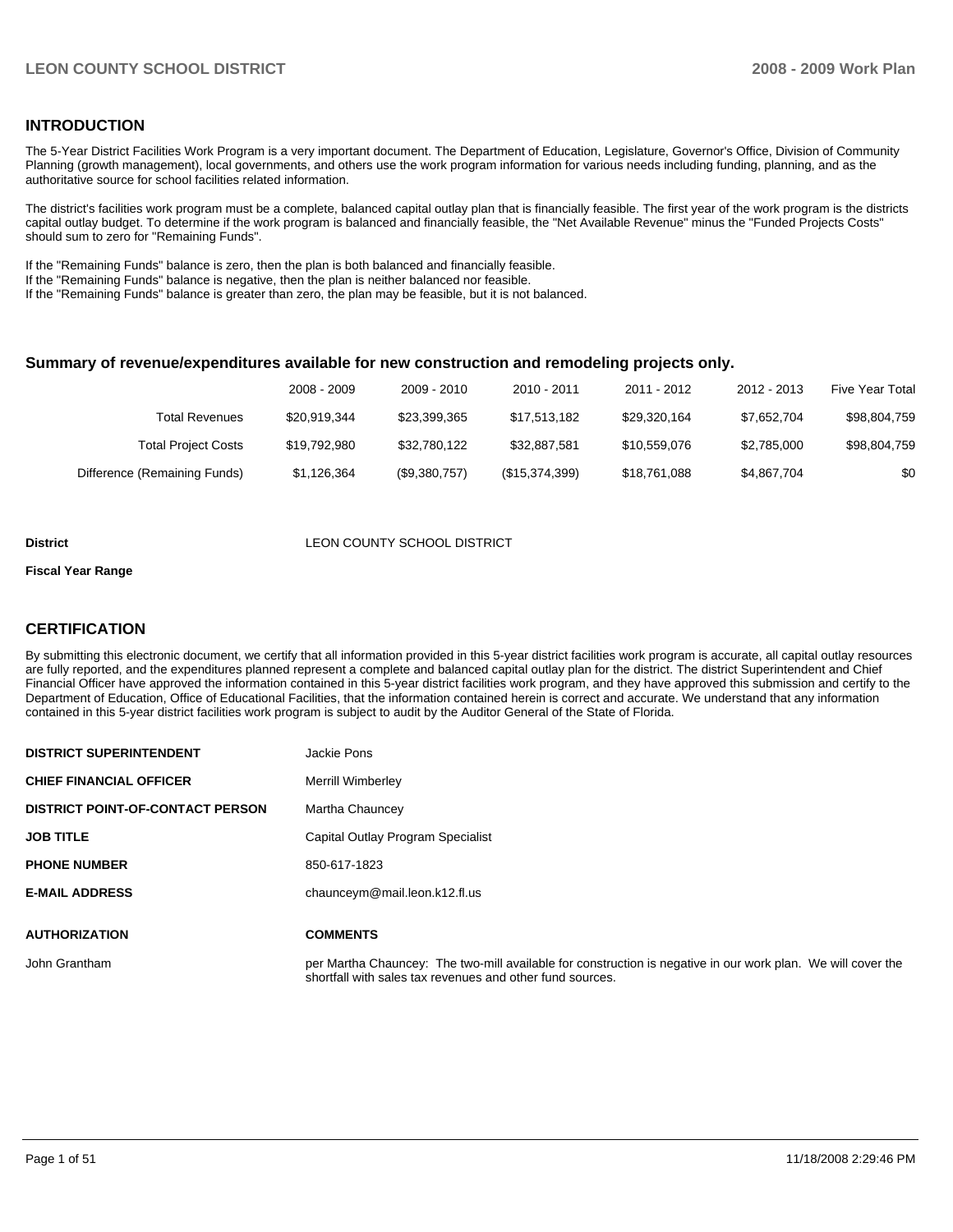# **Expenditures**

### **Expenditure for Maintenance, Repair and Renovation from 2-Mills and PECO**

Annually, prior to the adoption of the district school budget, each school board must prepare a tentative district facilities work program that includes a schedule of major repair and renovation projects necessary to maintain the educational and ancillary facilities of the district.

| Item                                          | 2008 - 2009<br><b>Actual Budget</b> | 2009 - 2010<br>Projected | 2010 - 2011<br>Projected | 2011 - 2012<br>Projected | $2012 - 2013$<br>Projected | Total |  |  |
|-----------------------------------------------|-------------------------------------|--------------------------|--------------------------|--------------------------|----------------------------|-------|--|--|
| <b>HVAC</b>                                   | \$0                                 | \$0                      | \$0                      | \$0                      | \$0                        | \$0   |  |  |
| Locations: No Locations for this expenditure. |                                     |                          |                          |                          |                            |       |  |  |
| Flooring                                      | \$0                                 | \$0                      | \$0                      | \$0                      | \$0                        | \$0   |  |  |
| Locations: No Locations for this expenditure. |                                     |                          |                          |                          |                            |       |  |  |
| Roofing                                       | \$0                                 | \$0                      | \$0                      | \$0                      | \$0                        | \$0   |  |  |
| Locations: No Locations for this expenditure. |                                     |                          |                          |                          |                            |       |  |  |
| Safety to Life                                | \$0                                 | \$0                      | \$0                      | \$0                      | \$0                        | \$0   |  |  |
| Locations: No Locations for this expenditure. |                                     |                          |                          |                          |                            |       |  |  |
| Fencing                                       | \$0                                 | \$0                      | \$0                      | \$0                      | \$0                        | \$0   |  |  |
| Locations: No Locations for this expenditure. |                                     |                          |                          |                          |                            |       |  |  |
| Parking                                       | \$0                                 | \$0                      | \$0                      | \$0                      | \$0                        | \$0   |  |  |
| Locations: No Locations for this expenditure. |                                     |                          |                          |                          |                            |       |  |  |
| Electrical                                    | \$0                                 | \$0                      | \$0                      | \$0                      | \$0                        | \$0   |  |  |
| Locations: No Locations for this expenditure. |                                     |                          |                          |                          |                            |       |  |  |
| Fire Alarm                                    | \$0                                 | \$0                      | \$0                      | \$0                      | \$0                        | \$0   |  |  |
| Locations: No Locations for this expenditure. |                                     |                          |                          |                          |                            |       |  |  |
| Telephone/Intercom System                     | \$0                                 | \$0                      | \$0                      | \$0                      | \$0                        | \$0   |  |  |
| Locations: No Locations for this expenditure. |                                     |                          |                          |                          |                            |       |  |  |
| <b>Closed Circuit Television</b>              | \$0                                 | \$0                      | \$0                      | \$0                      | \$0                        | \$0   |  |  |
| Locations: No Locations for this expenditure. |                                     |                          |                          |                          |                            |       |  |  |
| Paint                                         | \$0                                 | \$0                      | \$0                      | \$0                      | \$0                        | \$0   |  |  |
| Locations: No Locations for this expenditure. |                                     |                          |                          |                          |                            |       |  |  |
| Maintenance/Repair                            | \$0                                 | \$0                      | \$0                      | \$0                      | \$0                        | \$0   |  |  |
| Locations: No Locations for this expenditure. |                                     |                          |                          |                          |                            |       |  |  |
| <b>Sub Total:</b>                             | \$0                                 | \$0                      | \$0                      | \$0                      | \$0                        | \$0   |  |  |

| PECO Maintenance Expenditures | \$1,901,401  | \$2.283.434  | \$3,056,049  | \$2,890,823 | \$2,880,733 | \$13.012.440 |
|-------------------------------|--------------|--------------|--------------|-------------|-------------|--------------|
| Two Mill Sub Total:           | \$17,598,459 | \$25,079,981 | \$18,155,849 | \$8,846,846 | \$7,440,768 | \$77,121,903 |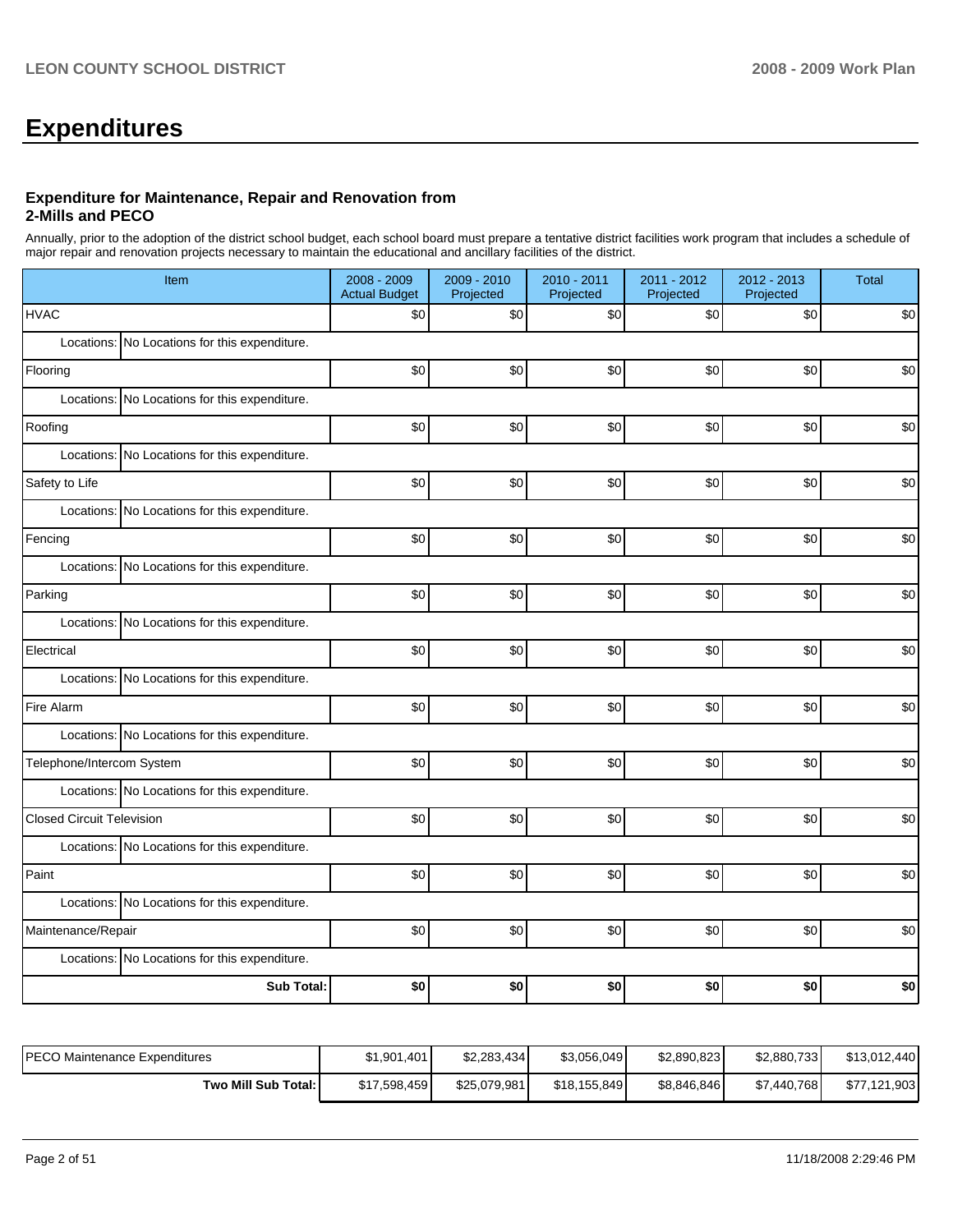|                                                                                                                                                                                                                                                                                                                                                                                                                                                                                                                                                                                                                                                                                                                                                                                                                                                                                                                                                                                                                                                                                                                                                                                                                                                                                                                                                                                                                                                                                                                                                                                                                                                                                                                                               | Other Items                                                                                                                                                                                                                                                                                                                                                                                                                                                                                                                                                                                                                                                                                                                                                                                                                                                                                                                                                                                                                                                                                                                                                                                                                                                                                                                                                                                                                                                                                                                                                                                                                                                                                                                                  | 2008 - 2009<br><b>Actual Budget</b> | 2009 - 2010<br>Projected | 2010 - 2011<br>Projected | 2011 - 2012<br>Projected | 2012 - 2013<br>Projected | Total       |
|-----------------------------------------------------------------------------------------------------------------------------------------------------------------------------------------------------------------------------------------------------------------------------------------------------------------------------------------------------------------------------------------------------------------------------------------------------------------------------------------------------------------------------------------------------------------------------------------------------------------------------------------------------------------------------------------------------------------------------------------------------------------------------------------------------------------------------------------------------------------------------------------------------------------------------------------------------------------------------------------------------------------------------------------------------------------------------------------------------------------------------------------------------------------------------------------------------------------------------------------------------------------------------------------------------------------------------------------------------------------------------------------------------------------------------------------------------------------------------------------------------------------------------------------------------------------------------------------------------------------------------------------------------------------------------------------------------------------------------------------------|----------------------------------------------------------------------------------------------------------------------------------------------------------------------------------------------------------------------------------------------------------------------------------------------------------------------------------------------------------------------------------------------------------------------------------------------------------------------------------------------------------------------------------------------------------------------------------------------------------------------------------------------------------------------------------------------------------------------------------------------------------------------------------------------------------------------------------------------------------------------------------------------------------------------------------------------------------------------------------------------------------------------------------------------------------------------------------------------------------------------------------------------------------------------------------------------------------------------------------------------------------------------------------------------------------------------------------------------------------------------------------------------------------------------------------------------------------------------------------------------------------------------------------------------------------------------------------------------------------------------------------------------------------------------------------------------------------------------------------------------|-------------------------------------|--------------------------|--------------------------|--------------------------|--------------------------|-------------|
| Energy: Facilities / DW                                                                                                                                                                                                                                                                                                                                                                                                                                                                                                                                                                                                                                                                                                                                                                                                                                                                                                                                                                                                                                                                                                                                                                                                                                                                                                                                                                                                                                                                                                                                                                                                                                                                                                                       |                                                                                                                                                                                                                                                                                                                                                                                                                                                                                                                                                                                                                                                                                                                                                                                                                                                                                                                                                                                                                                                                                                                                                                                                                                                                                                                                                                                                                                                                                                                                                                                                                                                                                                                                              | \$250,000                           | \$250,000                | \$250,000                | \$250,000                | \$250,000                | \$1,250,000 |
| Locations ACADEMIC RESOURCE CENTER, ACADEMY OF ACADEMICS AND TECHNOLOGY, AMOS P GODBY SENIOR HIGH, APALACHEE<br>ELEMENTARY, ASTORIA PARK ELEMENTARY, AUGUSTA RAA MIDDLE, BELLE VUE MIDDLE, BOND ELEMENTARY SCHOOL, BUCK<br>LAKE ELEMENTARY, CANOPY OAKS ELEMENTARY, CENTER FOR COMMUNITY EDUCATION, CHAIRES ELEMENTARY, CHAIRES<br>ELEMENTARY PRE-KINDERGARTEN, CONCORD ELEMENTARY, CONNOR BOULEVARD TRANSPORTATION FACILITY, DEERLAKE<br>MIDDLE, DESOTO TRAIL ELEMENTARY, Devurn Glenn Service Center, ELIZABETH COBB MIDDLE, FAIRVIEW MIDDLE, FOOD<br>SERVICES FACILITY, Former SAIL, FORT BRADEN ELEMENTARY, FRANK HARTSFIELD ELEMENTARY, FRANK R NIMS MIDDLE,<br>GILCHRIST ELEMENTARY, GRETCHEN EVERHART TRAINABLE MENTALLY HANDICAP CENT, GRIFFIN MIDDLE, HAWKS RISE<br>ELEMENTARY, HOWELL CENTER, JAMES RICKARDS SENIOR HIGH, JOHN C RILEY ELEMENTARY, KATE SULLIVAN ELEMENTARY,<br>KILLEARN LAKES ELEMENTARY, LAWTON M CHILES SENIOR HIGH, LCSB FACILITIES, MAINTENANCE & CONSTRUCTION<br>İCOMPOUND. LEON SENIOR HIGH. LEWIS M LIVELY TECHNICAL CENTER. LILLIAN RUEDIGER ELEMENTARY. LINCOLN SENIOR<br>HIGH, MAIN TRANSPORTATION FACILITY, Mehrdad "Pepper" Ghazvini Learning Center, Michael J. Conley Elementary School at<br>Southwood, NEW FORT BRADEN SCHOOL, OAK RIDGE ELEMENTARY, P A C E CENTER, PINEVIEW ELEMENTARY, PROPERTY<br>MANAGEMENT WAREHOUSE, R.N. Gooden/Nancy Russell Center at Wesson, ROBERTS ELEMENTARY, SABAL PALM ELEMENTARY,<br>School for Applied Individualized Learning - SAIL, SEALEY ELEMENTARY, SECOND CHANCE SCHOOL, SPRINGWOOD ELEMENTARY,<br>SWIFT CREEK MIDDLE, TECHNOLOGY AND INFORMATION SERVICES, WALTER T MOORE JR ELEMENTARY, William J. Montford, III<br>Middle School, WOODVILLE ELEMENTARY |                                                                                                                                                                                                                                                                                                                                                                                                                                                                                                                                                                                                                                                                                                                                                                                                                                                                                                                                                                                                                                                                                                                                                                                                                                                                                                                                                                                                                                                                                                                                                                                                                                                                                                                                              |                                     |                          |                          |                          |                          |             |
| Indoor air quality: Facilities / DW                                                                                                                                                                                                                                                                                                                                                                                                                                                                                                                                                                                                                                                                                                                                                                                                                                                                                                                                                                                                                                                                                                                                                                                                                                                                                                                                                                                                                                                                                                                                                                                                                                                                                                           |                                                                                                                                                                                                                                                                                                                                                                                                                                                                                                                                                                                                                                                                                                                                                                                                                                                                                                                                                                                                                                                                                                                                                                                                                                                                                                                                                                                                                                                                                                                                                                                                                                                                                                                                              | \$250,000                           | \$250,000                | \$250,000                | \$250,000                | \$250,000                | \$1.250.000 |
|                                                                                                                                                                                                                                                                                                                                                                                                                                                                                                                                                                                                                                                                                                                                                                                                                                                                                                                                                                                                                                                                                                                                                                                                                                                                                                                                                                                                                                                                                                                                                                                                                                                                                                                                               | Locations ACADEMIC RESOURCE CENTER, ACADEMY OF ACADEMICS AND TECHNOLOGY, AMOS P GODBY SENIOR HIGH, APALACHEE<br>ELEMENTARY, ASTORIA PARK ELEMENTARY, AUGUSTA RAA MIDDLE, BELLE VUE MIDDLE, BOND ELEMENTARY SCHOOL, BUCK<br>LAKE ELEMENTARY, CANOPY OAKS ELEMENTARY, CENTER FOR COMMUNITY EDUCATION, CHAIRES ELEMENTARY, CHAIRES<br>ELEMENTARY PRE-KINDERGARTEN, CONCORD ELEMENTARY, CONNOR BOULEVARD TRANSPORTATION FACILITY, DEERLAKE<br>MIDDLE, DESOTO TRAIL ELEMENTARY, Devurn Glenn Service Center, ELIZABETH COBB MIDDLE, FAIRVIEW MIDDLE, FOOD<br>SERVICES FACILITY, Former SAIL, FORT BRADEN ELEMENTARY, FRANK HARTSFIELD ELEMENTARY, FRANK R NIMS MIDDLE,<br>GILCHRIST ELEMENTARY, GRETCHEN EVERHART TRAINABLE MENTALLY HANDICAP CENT, GRIFFIN MIDDLE, HAWKS RISE<br>ELEMENTARY, HOWELL CENTER, JAMES RICKARDS SENIOR HIGH, JOHN C RILEY ELEMENTARY, KATE SULLIVAN ELEMENTARY,<br>KILLEARN LAKES ELEMENTARY, LAWTON M CHILES SENIOR HIGH, LCSB FACILITIES, MAINTENANCE & CONSTRUCTION<br>COMPOUND, LEON SENIOR HIGH, LEWIS M LIVELY TECHNICAL CENTER, LILLIAN RUEDIGER ELEMENTARY, LINCOLN SENIOR<br>HIGH, MAIN TRANSPORTATION FACILITY, Mehrdad "Pepper" Ghazvini Learning Center, Michael J. Conley Elementary School at<br>Southwood, NEW FORT BRADEN SCHOOL, OAK RIDGE ELEMENTARY, P A C E CENTER, PINEVIEW ELEMENTARY, PROPERTY<br>MANAGEMENT WAREHOUSE, R.N. Gooden/Nancy Russell Center at Wesson, ROBERTS ELEMENTARY, SABAL PALM ELEMENTARY,<br>School for Applied Individualized Learning - SAIL, SEALEY ELEMENTARY, SECOND CHANCE SCHOOL, SPRINGWOOD ELEMENTARY,<br>SWIFT CREEK MIDDLE, TECHNOLOGY AND INFORMATION SERVICES, WALTER T MOORE JR ELEMENTARY, William J. Montford, III<br>Middle School, WOODVILLE ELEMENTARY |                                     |                          |                          |                          |                          |             |
| Relocatables: Facilities / DW                                                                                                                                                                                                                                                                                                                                                                                                                                                                                                                                                                                                                                                                                                                                                                                                                                                                                                                                                                                                                                                                                                                                                                                                                                                                                                                                                                                                                                                                                                                                                                                                                                                                                                                 |                                                                                                                                                                                                                                                                                                                                                                                                                                                                                                                                                                                                                                                                                                                                                                                                                                                                                                                                                                                                                                                                                                                                                                                                                                                                                                                                                                                                                                                                                                                                                                                                                                                                                                                                              | \$400,000                           | \$400,000                | \$400,000                | \$400,000                | \$400,000                | \$2,000,000 |
|                                                                                                                                                                                                                                                                                                                                                                                                                                                                                                                                                                                                                                                                                                                                                                                                                                                                                                                                                                                                                                                                                                                                                                                                                                                                                                                                                                                                                                                                                                                                                                                                                                                                                                                                               | Locations ACADEMIC RESOURCE CENTER, ACADEMY OF ACADEMICS AND TECHNOLOGY, AMOS P GODBY SENIOR HIGH, APALACHEE<br>ELEMENTARY. ASTORIA PARK ELEMENTARY. AUGUSTA RAA MIDDLE. BELLE VUE MIDDLE. BOND ELEMENTARY SCHOOL. BUCK<br>LAKE ELEMENTARY, CANOPY OAKS ELEMENTARY, CENTER FOR COMMUNITY EDUCATION, CHAIRES ELEMENTARY, CHAIRES<br>ELEMENTARY PRE-KINDERGARTEN, CONCORD ELEMENTARY, CONNOR BOULEVARD TRANSPORTATION FACILITY, DEERLAKE<br>MIDDLE, DESOTO TRAIL ELEMENTARY, Devurn Glenn Service Center, ELIZABETH COBB MIDDLE, FAIRVIEW MIDDLE, FOOD<br>SERVICES FACILITY, Former SAIL, FORT BRADEN ELEMENTARY, FRANK HARTSFIELD ELEMENTARY, FRANK R NIMS MIDDLE,<br>GILCHRIST ELEMENTARY, GRETCHEN EVERHART TRAINABLE MENTALLY HANDICAP CENT, GRIFFIN MIDDLE, HAWKS RISE<br>ELEMENTARY, HOWELL CENTER, JAMES RICKARDS SENIOR HIGH, JOHN C RILEY ELEMENTARY, KATE SULLIVAN ELEMENTARY,<br>KILLEARN LAKES ELEMENTARY, LAWTON M CHILES SENIOR HIGH, LCSB FACILITIES, MAINTENANCE & CONSTRUCTION<br>COMPOUND, LEON SENIOR HIGH, LEWIS M LIVELY TECHNICAL CENTER, LILLIAN RUEDIGER ELEMENTARY, LINCOLN SENIOR<br>HIGH, MAIN TRANSPORTATION FACILITY, Mehrdad "Pepper" Ghazvini Learning Center, Michael J. Conley Elementary School at<br>Southwood, NEW FORT BRADEN SCHOOL, OAK RIDGE ELEMENTARY, P A C E CENTER, PINEVIEW ELEMENTARY, PROPERTY<br>MANAGEMENT WAREHOUSE, R.N. Gooden/Nancy Russell Center at Wesson, ROBERTS ELEMENTARY, SABAL PALM ELEMENTARY,<br>School for Applied Individualized Learning - SAIL, SEALEY ELEMENTARY, SECOND CHANCE SCHOOL, SPRINGWOOD ELEMENTARY,<br>SWIFT CREEK MIDDLE, TECHNOLOGY AND INFORMATION SERVICES, WALTER T MOORE JR ELEMENTARY, William J. Montford, III<br>Middle School, WOODVILLE ELEMENTARY |                                     |                          |                          |                          |                          |             |
| Roofs: Facilities / DW                                                                                                                                                                                                                                                                                                                                                                                                                                                                                                                                                                                                                                                                                                                                                                                                                                                                                                                                                                                                                                                                                                                                                                                                                                                                                                                                                                                                                                                                                                                                                                                                                                                                                                                        |                                                                                                                                                                                                                                                                                                                                                                                                                                                                                                                                                                                                                                                                                                                                                                                                                                                                                                                                                                                                                                                                                                                                                                                                                                                                                                                                                                                                                                                                                                                                                                                                                                                                                                                                              | \$400,000                           | \$400,000                | \$400,000                | \$400,000                | \$400,000                | \$2,000,000 |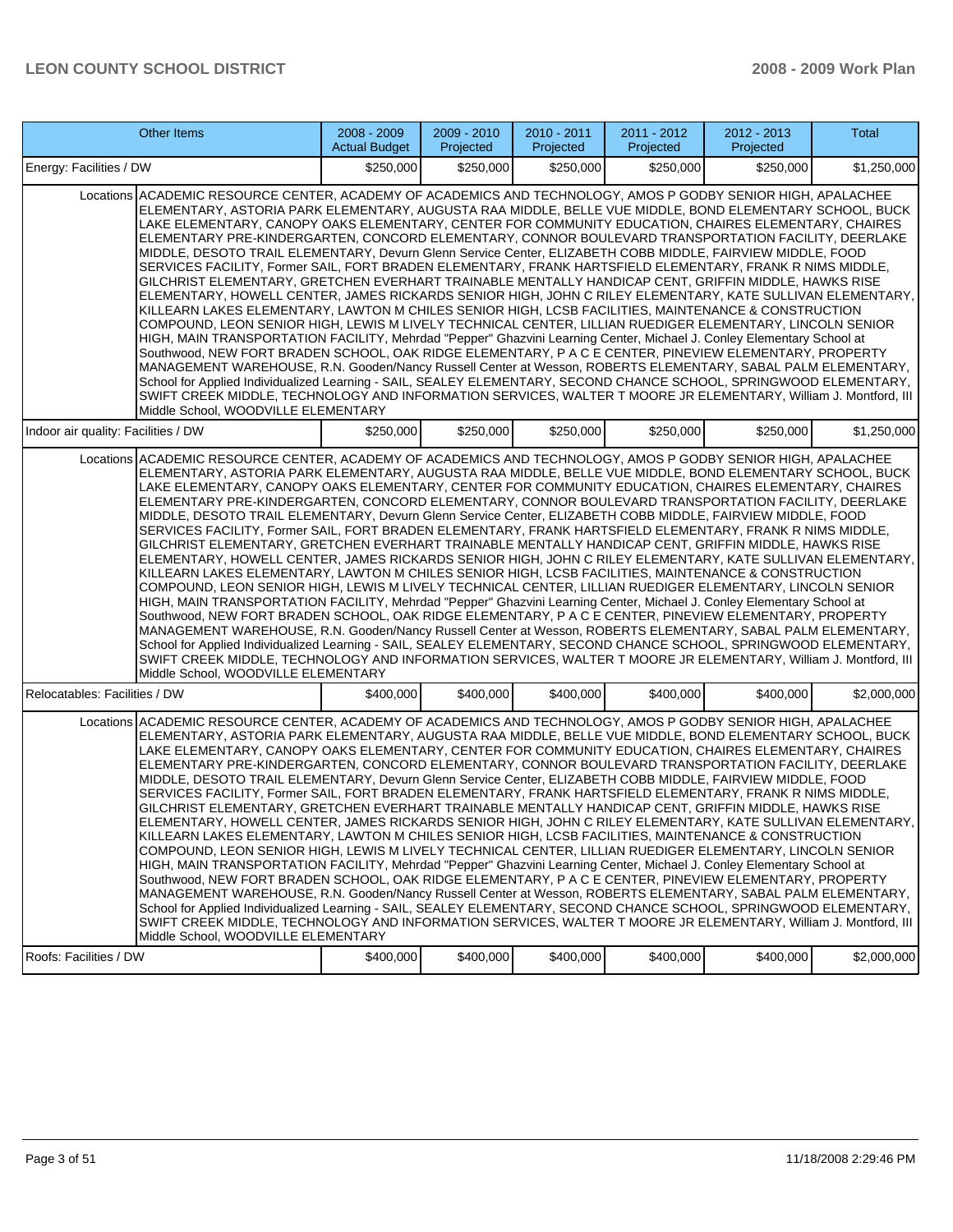|                          | Locations ACADEMIC RESOURCE CENTER, ACADEMY OF ACADEMICS AND TECHNOLOGY, AMOS P GODBY SENIOR HIGH, APALACHEE<br>ELEMENTARY, ASTORIA PARK ELEMENTARY, AUGUSTA RAA MIDDLE, BELLE VUE MIDDLE, BOND ELEMENTARY SCHOOL, BUCK<br>LAKE ELEMENTARY, CANOPY OAKS ELEMENTARY, CENTER FOR COMMUNITY EDUCATION, CHAIRES ELEMENTARY, CHAIRES<br>ELEMENTARY PRE-KINDERGARTEN, CONCORD ELEMENTARY, CONNOR BOULEVARD TRANSPORTATION FACILITY, DEERLAKE<br>MIDDLE, DESOTO TRAIL ELEMENTARY, Devurn Glenn Service Center, ELIZABETH COBB MIDDLE, FAIRVIEW MIDDLE, FOOD<br>SERVICES FACILITY, Former SAIL, FORT BRADEN ELEMENTARY, FRANK HARTSFIELD ELEMENTARY, FRANK R NIMS MIDDLE,<br>GILCHRIST ELEMENTARY, GRETCHEN EVERHART TRAINABLE MENTALLY HANDICAP CENT, GRIFFIN MIDDLE, HAWKS RISE<br>ELEMENTARY, HOWELL CENTER, JAMES RICKARDS SENIOR HIGH, JOHN C RILEY ELEMENTARY, KATE SULLIVAN ELEMENTARY,<br>KILLEARN LAKES ELEMENTARY. LAWTON M CHILES SENIOR HIGH. LCSB FACILITIES. MAINTENANCE & CONSTRUCTION<br>COMPOUND, LEON SENIOR HIGH, LEWIS M LIVELY TECHNICAL CENTER, LILLIAN RUEDIGER ELEMENTARY, LINCOLN SENIOR<br>HIGH, MAIN TRANSPORTATION FACILITY, Mehrdad "Pepper" Ghazvini Learning Center, Michael J. Conley Elementary School at<br>Southwood, NEW FORT BRADEN SCHOOL, OAK RIDGE ELEMENTARY, P A C E CENTER, PINEVIEW ELEMENTARY, PROPERTY<br>MANAGEMENT WAREHOUSE, R.N. Gooden/Nancy Russell Center at Wesson, ROBERTS ELEMENTARY, SABAL PALM ELEMENTARY,<br>School for Applied Individualized Learning - SAIL, SEALEY ELEMENTARY, SECOND CHANCE SCHOOL, SPRINGWOOD ELEMENTARY,<br>SWIFT CREEK MIDDLE, TECHNOLOGY AND INFORMATION SERVICES, WALTER T MOORE JR ELEMENTARY, William J. Montford, III<br>Middle School, WOODVILLE ELEMENTARY |           |           |           |           |           |             |
|--------------------------|----------------------------------------------------------------------------------------------------------------------------------------------------------------------------------------------------------------------------------------------------------------------------------------------------------------------------------------------------------------------------------------------------------------------------------------------------------------------------------------------------------------------------------------------------------------------------------------------------------------------------------------------------------------------------------------------------------------------------------------------------------------------------------------------------------------------------------------------------------------------------------------------------------------------------------------------------------------------------------------------------------------------------------------------------------------------------------------------------------------------------------------------------------------------------------------------------------------------------------------------------------------------------------------------------------------------------------------------------------------------------------------------------------------------------------------------------------------------------------------------------------------------------------------------------------------------------------------------------------------------------------------------------------------------------------------------------------------------------------------------|-----------|-----------|-----------|-----------|-----------|-------------|
| Asphalt: Facilities / DW |                                                                                                                                                                                                                                                                                                                                                                                                                                                                                                                                                                                                                                                                                                                                                                                                                                                                                                                                                                                                                                                                                                                                                                                                                                                                                                                                                                                                                                                                                                                                                                                                                                                                                                                                              | \$485,000 | \$250,000 | \$250,000 | \$250,000 | \$250,000 | \$1,485,000 |
|                          | Locations ACADEMIC RESOURCE CENTER, ACADEMY OF ACADEMICS AND TECHNOLOGY, AMOS P GODBY SENIOR HIGH, APALACHEE<br>ELEMENTARY, ASTORIA PARK ELEMENTARY, AUGUSTA RAA MIDDLE, BELLE VUE MIDDLE, BOND ELEMENTARY SCHOOL, BUCK<br>LAKE ELEMENTARY, CANOPY OAKS ELEMENTARY, CENTER FOR COMMUNITY EDUCATION, CHAIRES ELEMENTARY, CHAIRES<br>ELEMENTARY PRE-KINDERGARTEN, CONCORD ELEMENTARY, CONNOR BOULEVARD TRANSPORTATION FACILITY, DEERLAKE<br>MIDDLE, DESOTO TRAIL ELEMENTARY, Devurn Glenn Service Center, ELIZABETH COBB MIDDLE, FAIRVIEW MIDDLE, FOOD<br>SERVICES FACILITY, Former SAIL, FORT BRADEN ELEMENTARY, FRANK HARTSFIELD ELEMENTARY, FRANK R NIMS MIDDLE,<br>GILCHRIST ELEMENTARY, GRETCHEN EVERHART TRAINABLE MENTALLY HANDICAP CENT, GRIFFIN MIDDLE, HAWKS RISE<br>ELEMENTARY, HOWELL CENTER, JAMES RICKARDS SENIOR HIGH, JOHN C RILEY ELEMENTARY, KATE SULLIVAN ELEMENTARY,<br>KILLEARN LAKES ELEMENTARY, LAWTON M CHILES SENIOR HIGH, LCSB FACILITIES, MAINTENANCE & CONSTRUCTION<br>COMPOUND, LEON SENIOR HIGH, LEWIS M LIVELY TECHNICAL CENTER, LILLIAN RUEDIGER ELEMENTARY, LINCOLN SENIOR<br>HIGH, MAIN TRANSPORTATION FACILITY, Mehrdad "Pepper" Ghazvini Learning Center, Michael J. Conley Elementary School at<br>Southwood, NEW FORT BRADEN SCHOOL, OAK RIDGE ELEMENTARY, P A C E CENTER, PINEVIEW ELEMENTARY, PROPERTY<br>MANAGEMENT WAREHOUSE, R.N. Gooden/Nancy Russell Center at Wesson, ROBERTS ELEMENTARY, SABAL PALM ELEMENTARY,<br>School for Applied Individualized Learning - SAIL, SEALEY ELEMENTARY, SECOND CHANCE SCHOOL, SPRINGWOOD ELEMENTARY,<br>SWIFT CREEK MIDDLE, TECHNOLOGY AND INFORMATION SERVICES, WALTER T MOORE JR ELEMENTARY, William J. Montford, III<br>Middle School, WOODVILLE ELEMENTARY |           |           |           |           |           |             |
| Dept.                    | Crisis communication (auto-dialer & email): Security                                                                                                                                                                                                                                                                                                                                                                                                                                                                                                                                                                                                                                                                                                                                                                                                                                                                                                                                                                                                                                                                                                                                                                                                                                                                                                                                                                                                                                                                                                                                                                                                                                                                                         | \$0       | \$14,000  | \$14,000  | \$14,000  | \$14,000  | \$56,000    |
|                          | Locations ACADEMIC RESOURCE CENTER, ACADEMY OF ACADEMICS AND TECHNOLOGY, AMOS P GODBY SENIOR HIGH, APALACHEE<br>ELEMENTARY, ASTORIA PARK ELEMENTARY, AUGUSTA RAA MIDDLE, BELLE VUE MIDDLE, BOND ELEMENTARY SCHOOL, BUCK<br>LAKE ELEMENTARY. CANOPY OAKS ELEMENTARY. CENTER FOR COMMUNITY EDUCATION. CHAIRES ELEMENTARY. CHAIRES<br>ELEMENTARY PRE-KINDERGARTEN, CONCORD ELEMENTARY, CONNOR BOULEVARD TRANSPORTATION FACILITY, DEERLAKE<br>MIDDLE, DESOTO TRAIL ELEMENTARY, Devurn Glenn Service Center, ELIZABETH COBB MIDDLE, FAIRVIEW MIDDLE, FOOD<br>SERVICES FACILITY, Former SAIL, FORT BRADEN ELEMENTARY, FRANK HARTSFIELD ELEMENTARY, FRANK R NIMS MIDDLE,<br>GILCHRIST ELEMENTARY, GRETCHEN EVERHART TRAINABLE MENTALLY HANDICAP CENT, GRIFFIN MIDDLE, HAWKS RISE<br>ELEMENTARY, HOWELL CENTER, JAMES RICKARDS SENIOR HIGH, JOHN C RILEY ELEMENTARY, KATE SULLIVAN ELEMENTARY,<br>KILLEARN LAKES ELEMENTARY, LAWTON M CHILES SENIOR HIGH, LCSB FACILITIES, MAINTENANCE & CONSTRUCTION<br>COMPOUND, LEON SENIOR HIGH, LEWIS M LIVELY TECHNICAL CENTER, LILLIAN RUEDIGER ELEMENTARY, LINCOLN SENIOR<br>HIGH, MAIN TRANSPORTATION FACILITY, Mehrdad "Pepper" Ghazvini Learning Center, Michael J. Conley Elementary School at<br>Southwood, NEW FORT BRADEN SCHOOL, OAK RIDGE ELEMENTARY, P A C E CENTER, PINEVIEW ELEMENTARY, PROPERTY<br>MANAGEMENT WAREHOUSE, R.N. Gooden/Nancy Russell Center at Wesson, ROBERTS ELEMENTARY, SABAL PALM ELEMENTARY,<br>School for Applied Individualized Learning - SAIL, SEALEY ELEMENTARY, SECOND CHANCE SCHOOL, SPRINGWOOD ELEMENTARY,<br>SWIFT CREEK MIDDLE, TECHNOLOGY AND INFORMATION SERVICES, WALTER T MOORE JR ELEMENTARY, William J. Montford, III<br>Middle School, WOODVILLE ELEMENTARY |           |           |           |           |           |             |
|                          | Environmental mandates: Facilities / DW                                                                                                                                                                                                                                                                                                                                                                                                                                                                                                                                                                                                                                                                                                                                                                                                                                                                                                                                                                                                                                                                                                                                                                                                                                                                                                                                                                                                                                                                                                                                                                                                                                                                                                      | \$250,000 | \$250,000 | \$250,000 | \$250,000 | \$250,000 | \$1,250,000 |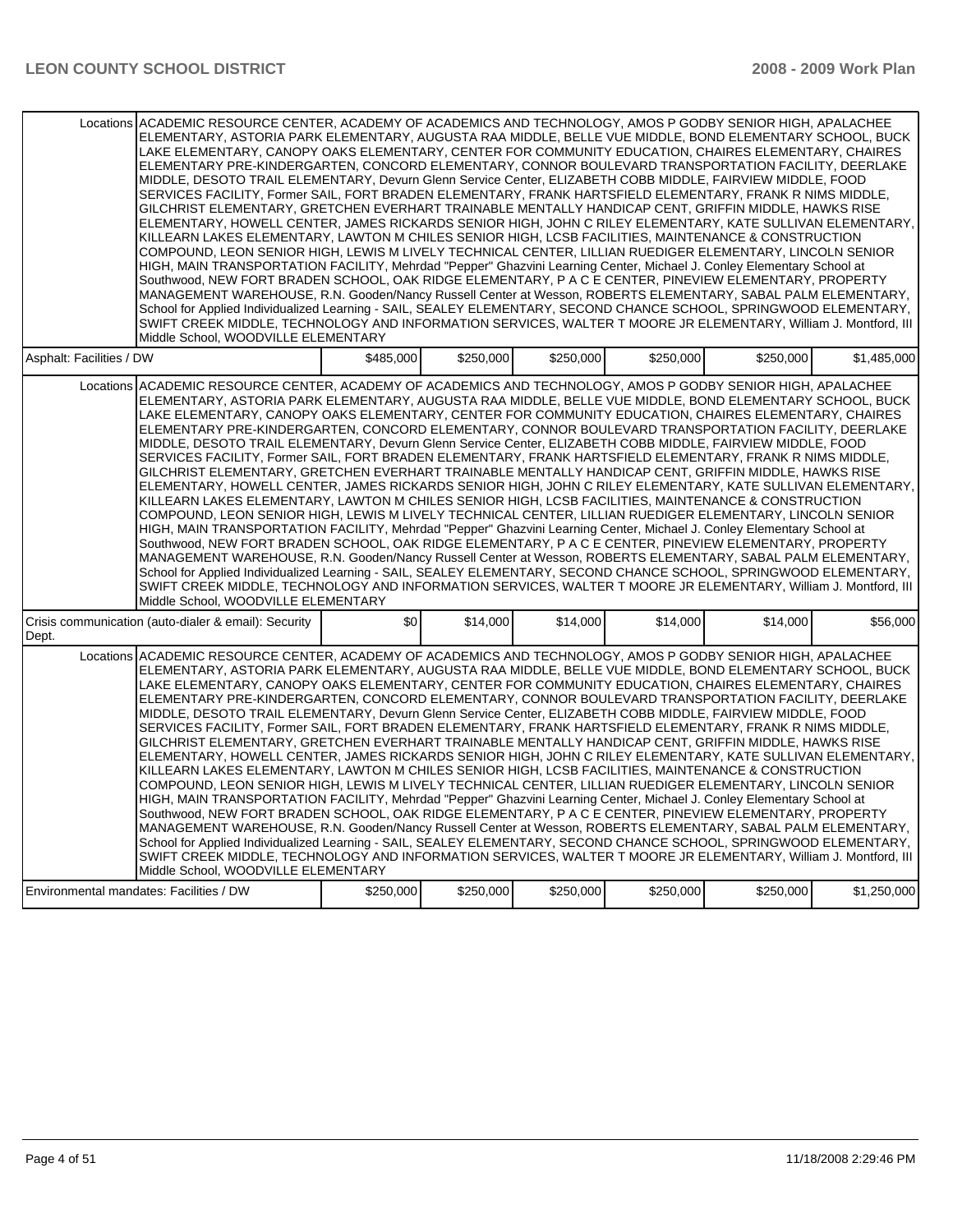|                                                                                                                                                                                                                                                                                                                                                                                                                                                                                                                                                                                                                                                                                                                                                                                                                                                                                                                                                                                                                                                                                                                                                                                                                                                                                                                                                                                                                                                                                                                                                                                                                                                                                                                                              | Locations ACADEMIC RESOURCE CENTER, ACADEMY OF ACADEMICS AND TECHNOLOGY, AMOS P GODBY SENIOR HIGH, APALACHEE<br>ELEMENTARY, ASTORIA PARK ELEMENTARY, AUGUSTA RAA MIDDLE, BELLE VUE MIDDLE, BOND ELEMENTARY SCHOOL, BUCK<br>LAKE ELEMENTARY, CANOPY OAKS ELEMENTARY, CENTER FOR COMMUNITY EDUCATION, CHAIRES ELEMENTARY, CHAIRES<br>ELEMENTARY PRE-KINDERGARTEN, CONCORD ELEMENTARY, CONNOR BOULEVARD TRANSPORTATION FACILITY, DEERLAKE<br>MIDDLE, DESOTO TRAIL ELEMENTARY, Devurn Glenn Service Center, ELIZABETH COBB MIDDLE, FAIRVIEW MIDDLE, FOOD<br>SERVICES FACILITY, Former SAIL, FORT BRADEN ELEMENTARY, FRANK HARTSFIELD ELEMENTARY, FRANK R NIMS MIDDLE,<br>GILCHRIST ELEMENTARY, GRETCHEN EVERHART TRAINABLE MENTALLY HANDICAP CENT, GRIFFIN MIDDLE, HAWKS RISE<br>ELEMENTARY, HOWELL CENTER, JAMES RICKARDS SENIOR HIGH, JOHN C RILEY ELEMENTARY, KATE SULLIVAN ELEMENTARY,<br>KILLEARN LAKES ELEMENTARY, LAWTON M CHILES SENIOR HIGH, LCSB FACILITIES, MAINTENANCE & CONSTRUCTION<br>COMPOUND, LEON SENIOR HIGH, LEWIS M LIVELY TECHNICAL CENTER, LILLIAN RUEDIGER ELEMENTARY, LINCOLN SENIOR<br>HIGH, MAIN TRANSPORTATION FACILITY, Mehrdad "Pepper" Ghazvini Learning Center, Michael J. Conley Elementary School at<br>Southwood, NEW FORT BRADEN SCHOOL, OAK RIDGE ELEMENTARY, P A C E CENTER, PINEVIEW ELEMENTARY, PROPERTY<br>MANAGEMENT WAREHOUSE, R.N. Gooden/Nancy Russell Center at Wesson, ROBERTS ELEMENTARY, SABAL PALM ELEMENTARY,<br>School for Applied Individualized Learning - SAIL, SEALEY ELEMENTARY, SECOND CHANCE SCHOOL, SPRINGWOOD ELEMENTARY,<br>SWIFT CREEK MIDDLE, TECHNOLOGY AND INFORMATION SERVICES, WALTER T MOORE JR ELEMENTARY, William J. Montford, III |           |           |           |           |             |  |  |
|----------------------------------------------------------------------------------------------------------------------------------------------------------------------------------------------------------------------------------------------------------------------------------------------------------------------------------------------------------------------------------------------------------------------------------------------------------------------------------------------------------------------------------------------------------------------------------------------------------------------------------------------------------------------------------------------------------------------------------------------------------------------------------------------------------------------------------------------------------------------------------------------------------------------------------------------------------------------------------------------------------------------------------------------------------------------------------------------------------------------------------------------------------------------------------------------------------------------------------------------------------------------------------------------------------------------------------------------------------------------------------------------------------------------------------------------------------------------------------------------------------------------------------------------------------------------------------------------------------------------------------------------------------------------------------------------------------------------------------------------|-------------------------------------------------------------------------------------------------------------------------------------------------------------------------------------------------------------------------------------------------------------------------------------------------------------------------------------------------------------------------------------------------------------------------------------------------------------------------------------------------------------------------------------------------------------------------------------------------------------------------------------------------------------------------------------------------------------------------------------------------------------------------------------------------------------------------------------------------------------------------------------------------------------------------------------------------------------------------------------------------------------------------------------------------------------------------------------------------------------------------------------------------------------------------------------------------------------------------------------------------------------------------------------------------------------------------------------------------------------------------------------------------------------------------------------------------------------------------------------------------------------------------------------------------------------------------------------------------------------------------------------------------------------------------------------------------------|-----------|-----------|-----------|-----------|-------------|--|--|
| Middle School, WOODVILLE ELEMENTARY                                                                                                                                                                                                                                                                                                                                                                                                                                                                                                                                                                                                                                                                                                                                                                                                                                                                                                                                                                                                                                                                                                                                                                                                                                                                                                                                                                                                                                                                                                                                                                                                                                                                                                          |                                                                                                                                                                                                                                                                                                                                                                                                                                                                                                                                                                                                                                                                                                                                                                                                                                                                                                                                                                                                                                                                                                                                                                                                                                                                                                                                                                                                                                                                                                                                                                                                                                                                                                       |           |           |           |           |             |  |  |
| Site/Drainage/Play area: Facilities / DW                                                                                                                                                                                                                                                                                                                                                                                                                                                                                                                                                                                                                                                                                                                                                                                                                                                                                                                                                                                                                                                                                                                                                                                                                                                                                                                                                                                                                                                                                                                                                                                                                                                                                                     | \$250,000                                                                                                                                                                                                                                                                                                                                                                                                                                                                                                                                                                                                                                                                                                                                                                                                                                                                                                                                                                                                                                                                                                                                                                                                                                                                                                                                                                                                                                                                                                                                                                                                                                                                                             | \$250.000 | \$250,000 | \$250.000 | \$250.000 | \$1,250,000 |  |  |
| Locations ACADEMIC RESOURCE CENTER, ACADEMY OF ACADEMICS AND TECHNOLOGY, AMOS P GODBY SENIOR HIGH, APALACHEE<br>ELEMENTARY, ASTORIA PARK ELEMENTARY, AUGUSTA RAA MIDDLE, BELLE VUE MIDDLE, BOND ELEMENTARY SCHOOL, BUCK<br>LAKE ELEMENTARY, CANOPY OAKS ELEMENTARY, CENTER FOR COMMUNITY EDUCATION, CHAIRES ELEMENTARY, CHAIRES<br>ELEMENTARY PRE-KINDERGARTEN, CONCORD ELEMENTARY, CONNOR BOULEVARD TRANSPORTATION FACILITY, DEERLAKE<br>MIDDLE, DESOTO TRAIL ELEMENTARY, Devurn Glenn Service Center, ELIZABETH COBB MIDDLE, FAIRVIEW MIDDLE, FOOD<br>SERVICES FACILITY, Former SAIL, FORT BRADEN ELEMENTARY, FRANK HARTSFIELD ELEMENTARY, FRANK R NIMS MIDDLE,<br>GILCHRIST ELEMENTARY, GRETCHEN EVERHART TRAINABLE MENTALLY HANDICAP CENT, GRIFFIN MIDDLE, HAWKS RISE<br>ELEMENTARY, HOWELL CENTER, JAMES RICKARDS SENIOR HIGH, JOHN C RILEY ELEMENTARY, KATE SULLIVAN ELEMENTARY,<br>KILLEARN LAKES ELEMENTARY, LAWTON M CHILES SENIOR HIGH, LCSB FACILITIES, MAINTENANCE & CONSTRUCTION<br>COMPOUND, LEON SENIOR HIGH, LEWIS M LIVELY TECHNICAL CENTER, LILLIAN RUEDIGER ELEMENTARY, LINCOLN SENIOR<br>HIGH, MAIN TRANSPORTATION FACILITY, Mehrdad "Pepper" Ghazvini Learning Center, Michael J. Conley Elementary School at<br>Southwood, NEW FORT BRADEN SCHOOL, OAK RIDGE ELEMENTARY, P A C E CENTER, PINEVIEW ELEMENTARY, PROPERTY<br>MANAGEMENT WAREHOUSE, R.N. Gooden/Nancy Russell Center at Wesson, ROBERTS ELEMENTARY, SABAL PALM ELEMENTARY,<br>School for Applied Individualized Learning - SAIL, SEALEY ELEMENTARY, SECOND CHANCE SCHOOL, SPRINGWOOD ELEMENTARY,<br>SWIFT CREEK MIDDLE, TECHNOLOGY AND INFORMATION SERVICES, WALTER T MOORE JR ELEMENTARY, William J. Montford, III<br>Middle School, WOODVILLE ELEMENTARY |                                                                                                                                                                                                                                                                                                                                                                                                                                                                                                                                                                                                                                                                                                                                                                                                                                                                                                                                                                                                                                                                                                                                                                                                                                                                                                                                                                                                                                                                                                                                                                                                                                                                                                       |           |           |           |           |             |  |  |
| Sitework: Facilities / DW                                                                                                                                                                                                                                                                                                                                                                                                                                                                                                                                                                                                                                                                                                                                                                                                                                                                                                                                                                                                                                                                                                                                                                                                                                                                                                                                                                                                                                                                                                                                                                                                                                                                                                                    | \$250,000                                                                                                                                                                                                                                                                                                                                                                                                                                                                                                                                                                                                                                                                                                                                                                                                                                                                                                                                                                                                                                                                                                                                                                                                                                                                                                                                                                                                                                                                                                                                                                                                                                                                                             | \$250,000 | \$250,000 | \$250,000 | \$250,000 | \$1,250,000 |  |  |
| Locations ACADEMIC RESOURCE CENTER, ACADEMY OF ACADEMICS AND TECHNOLOGY, AMOS P GODBY SENIOR HIGH, APALACHEE<br>ELEMENTARY, ASTORIA PARK ELEMENTARY, AUGUSTA RAA MIDDLE, BELLE VUE MIDDLE, BOND ELEMENTARY SCHOOL, BUCK<br>LAKE ELEMENTARY, CANOPY OAKS ELEMENTARY, CENTER FOR COMMUNITY EDUCATION, CHAIRES ELEMENTARY, CHAIRES<br>ELEMENTARY PRE-KINDERGARTEN, CONCORD ELEMENTARY, CONNOR BOULEVARD TRANSPORTATION FACILITY, DEERLAKE<br>MIDDLE, DESOTO TRAIL ELEMENTARY, Devurn Glenn Service Center, ELIZABETH COBB MIDDLE, FAIRVIEW MIDDLE, FOOD<br>SERVICES FACILITY, Former SAIL, FORT BRADEN ELEMENTARY, FRANK HARTSFIELD ELEMENTARY, FRANK R NIMS MIDDLE,<br>GILCHRIST ELEMENTARY, GRETCHEN EVERHART TRAINABLE MENTALLY HANDICAP CENT, GRIFFIN MIDDLE, HAWKS RISE<br>ELEMENTARY, HOWELL CENTER, JAMES RICKARDS SENIOR HIGH, JOHN C RILEY ELEMENTARY, KATE SULLIVAN ELEMENTARY,<br>KILLEARN LAKES ELEMENTARY, LAWTON M CHILES SENIOR HIGH, LCSB FACILITIES, MAINTENANCE & CONSTRUCTION<br>COMPOUND, LEON SENIOR HIGH, LEWIS M LIVELY TECHNICAL CENTER, LILLIAN RUEDIGER ELEMENTARY, LINCOLN SENIOR<br>HIGH, MAIN TRANSPORTATION FACILITY, Mehrdad "Pepper" Ghazvini Learning Center, Michael J. Conley Elementary School at<br>Southwood, NEW FORT BRADEN SCHOOL, OAK RIDGE ELEMENTARY, P A C E CENTER, PINEVIEW ELEMENTARY, PROPERTY<br>MANAGEMENT WAREHOUSE, R.N. Gooden/Nancy Russell Center at Wesson, ROBERTS ELEMENTARY, SABAL PALM ELEMENTARY,<br>School for Applied Individualized Learning - SAIL, SEALEY ELEMENTARY, SECOND CHANCE SCHOOL, SPRINGWOOD ELEMENTARY,<br>SWIFT CREEK MIDDLE, TECHNOLOGY AND INFORMATION SERVICES, WALTER T MOORE JR ELEMENTARY, William J. Montford, III<br>Middle School, WOODVILLE ELEMENTARY |                                                                                                                                                                                                                                                                                                                                                                                                                                                                                                                                                                                                                                                                                                                                                                                                                                                                                                                                                                                                                                                                                                                                                                                                                                                                                                                                                                                                                                                                                                                                                                                                                                                                                                       |           |           |           |           |             |  |  |
| Asphalt/Drainage: Maintenance / DW                                                                                                                                                                                                                                                                                                                                                                                                                                                                                                                                                                                                                                                                                                                                                                                                                                                                                                                                                                                                                                                                                                                                                                                                                                                                                                                                                                                                                                                                                                                                                                                                                                                                                                           | \$100,000                                                                                                                                                                                                                                                                                                                                                                                                                                                                                                                                                                                                                                                                                                                                                                                                                                                                                                                                                                                                                                                                                                                                                                                                                                                                                                                                                                                                                                                                                                                                                                                                                                                                                             | \$100,000 | \$100,000 | \$100,000 | \$100,000 | \$500,000   |  |  |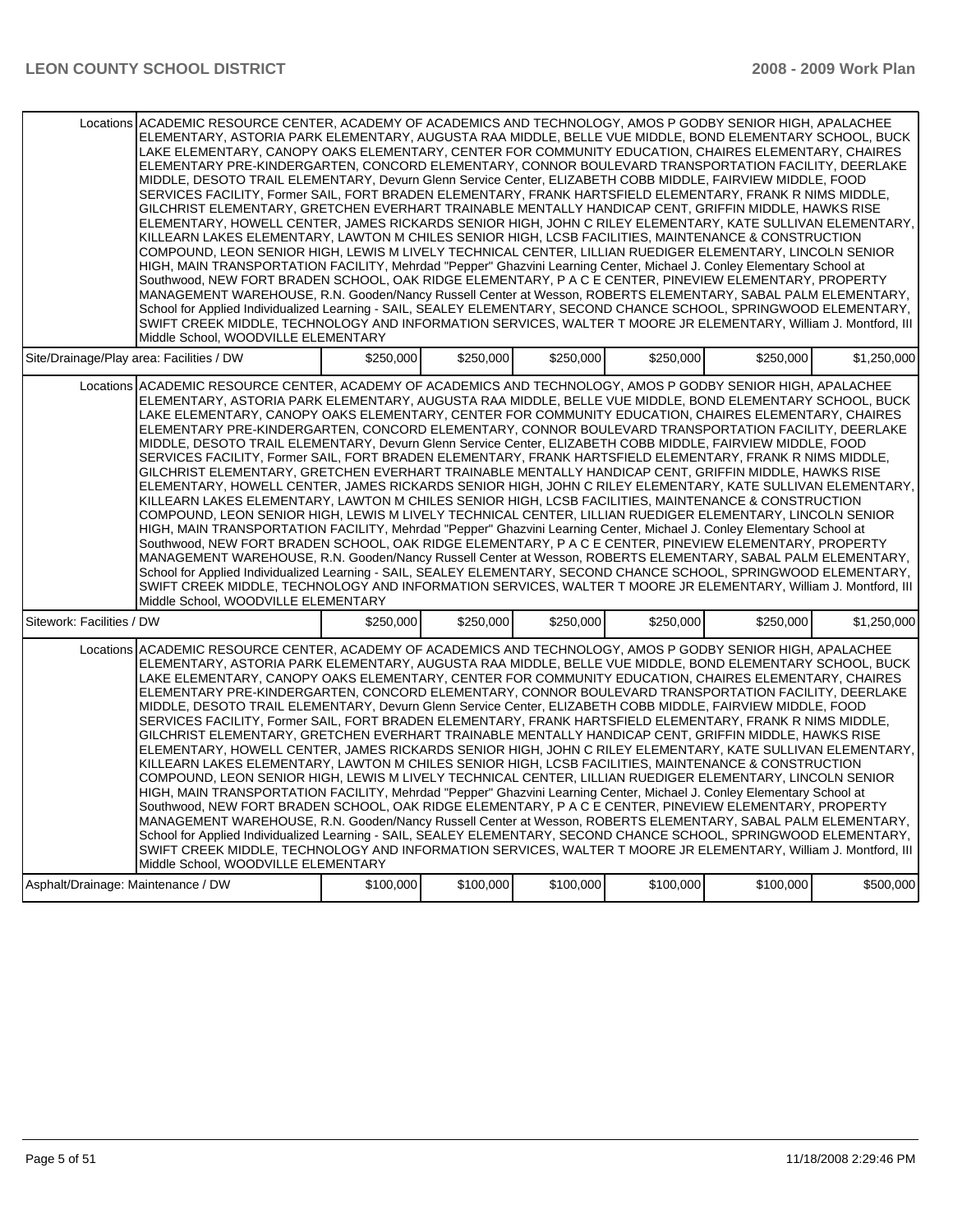| Locations ACADEMIC RESOURCE CENTER. ACADEMY OF ACADEMICS AND TECHNOLOGY. AMOS P GODBY SENIOR HIGH. APALACHEE<br>ELEMENTARY, ASTORIA PARK ELEMENTARY, AUGUSTA RAA MIDDLE, BELLE VUE MIDDLE, BOND ELEMENTARY SCHOOL, BUCK<br>LAKE ELEMENTARY, CANOPY OAKS ELEMENTARY, CENTER FOR COMMUNITY EDUCATION, CHAIRES ELEMENTARY, CHAIRES<br>ELEMENTARY PRE-KINDERGARTEN, CONCORD ELEMENTARY, CONNOR BOULEVARD TRANSPORTATION FACILITY, DEERLAKE<br>MIDDLE, DESOTO TRAIL ELEMENTARY, Devurn Glenn Service Center, ELIZABETH COBB MIDDLE, FAIRVIEW MIDDLE, FOOD<br>SERVICES FACILITY, Former SAIL, FORT BRADEN ELEMENTARY, FRANK HARTSFIELD ELEMENTARY, FRANK R NIMS MIDDLE,<br>GILCHRIST ELEMENTARY, GRETCHEN EVERHART TRAINABLE MENTALLY HANDICAP CENT, GRIFFIN MIDDLE, HAWKS RISE<br>ELEMENTARY, HOWELL CENTER, JAMES RICKARDS SENIOR HIGH, JOHN C RILEY ELEMENTARY, KATE SULLIVAN ELEMENTARY,<br>KILLEARN LAKES ELEMENTARY, LAWTON M CHILES SENIOR HIGH, LCSB FACILITIES, MAINTENANCE & CONSTRUCTION<br>COMPOUND, LEON SENIOR HIGH, LEWIS M LIVELY TECHNICAL CENTER, LILLIAN RUEDIGER ELEMENTARY, LINCOLN SENIOR<br>HIGH, MAIN TRANSPORTATION FACILITY, Mehrdad "Pepper" Ghazvini Learning Center, Michael J. Conley Elementary School at<br>Southwood, NEW FORT BRADEN SCHOOL, OAK RIDGE ELEMENTARY, P A C E CENTER, PINEVIEW ELEMENTARY, PROPERTY<br>MANAGEMENT WAREHOUSE, R.N. Gooden/Nancy Russell Center at Wesson, ROBERTS ELEMENTARY, SABAL PALM ELEMENTARY,<br>School for Applied Individualized Learning - SAIL, SEALEY ELEMENTARY, SECOND CHANCE SCHOOL, SPRINGWOOD ELEMENTARY,<br>SWIFT CREEK MIDDLE, TECHNOLOGY AND INFORMATION SERVICES, WALTER T MOORE JR ELEMENTARY, William J. Montford, III<br>Middle School, WOODVILLE ELEMENTARY |           |           |           |           |           |             |
|----------------------------------------------------------------------------------------------------------------------------------------------------------------------------------------------------------------------------------------------------------------------------------------------------------------------------------------------------------------------------------------------------------------------------------------------------------------------------------------------------------------------------------------------------------------------------------------------------------------------------------------------------------------------------------------------------------------------------------------------------------------------------------------------------------------------------------------------------------------------------------------------------------------------------------------------------------------------------------------------------------------------------------------------------------------------------------------------------------------------------------------------------------------------------------------------------------------------------------------------------------------------------------------------------------------------------------------------------------------------------------------------------------------------------------------------------------------------------------------------------------------------------------------------------------------------------------------------------------------------------------------------------------------------------------------------------------------------------------------------|-----------|-----------|-----------|-----------|-----------|-------------|
| Sitework: Maintenence / DW                                                                                                                                                                                                                                                                                                                                                                                                                                                                                                                                                                                                                                                                                                                                                                                                                                                                                                                                                                                                                                                                                                                                                                                                                                                                                                                                                                                                                                                                                                                                                                                                                                                                                                                   | \$150,000 | \$150,000 | \$150,000 | \$150,000 | \$150.000 | \$750,000   |
| Locations ACADEMIC RESOURCE CENTER, ACADEMY OF ACADEMICS AND TECHNOLOGY, AMOS P GODBY SENIOR HIGH, APALACHEE<br>ELEMENTARY, ASTORIA PARK ELEMENTARY, AUGUSTA RAA MIDDLE, BELLE VUE MIDDLE, BOND ELEMENTARY SCHOOL, BUCK<br>LAKE ELEMENTARY, CANOPY OAKS ELEMENTARY, CENTER FOR COMMUNITY EDUCATION, CHAIRES ELEMENTARY, CHAIRES<br>ELEMENTARY PRE-KINDERGARTEN, CONCORD ELEMENTARY, CONNOR BOULEVARD TRANSPORTATION FACILITY, DEERLAKE<br>MIDDLE, DESOTO TRAIL ELEMENTARY, Devurn Glenn Service Center, ELIZABETH COBB MIDDLE, FAIRVIEW MIDDLE, FOOD<br>SERVICES FACILITY, Former SAIL, FORT BRADEN ELEMENTARY, FRANK HARTSFIELD ELEMENTARY, FRANK R NIMS MIDDLE,<br>GILCHRIST ELEMENTARY, GRETCHEN EVERHART TRAINABLE MENTALLY HANDICAP CENT, GRIFFIN MIDDLE, HAWKS RISE<br>ELEMENTARY, HOWELL CENTER, JAMES RICKARDS SENIOR HIGH, JOHN C RILEY ELEMENTARY, KATE SULLIVAN ELEMENTARY,<br>KILLEARN LAKES ELEMENTARY, LAWTON M CHILES SENIOR HIGH, LCSB FACILITIES, MAINTENANCE & CONSTRUCTION<br>COMPOUND, LEON SENIOR HIGH, LEWIS M LIVELY TECHNICAL CENTER, LILLIAN RUEDIGER ELEMENTARY, LINCOLN SENIOR<br>HIGH, MAIN TRANSPORTATION FACILITY, Mehrdad "Pepper" Ghazvini Learning Center, Michael J. Conley Elementary School at<br>Southwood, NEW FORT BRADEN SCHOOL, OAK RIDGE ELEMENTARY, P A C E CENTER, PINEVIEW ELEMENTARY, PROPERTY<br>MANAGEMENT WAREHOUSE, R.N. Gooden/Nancy Russell Center at Wesson, ROBERTS ELEMENTARY, SABAL PALM ELEMENTARY,<br>School for Applied Individualized Learning - SAIL, SEALEY ELEMENTARY, SECOND CHANCE SCHOOL, SPRINGWOOD ELEMENTARY,<br>SWIFT CREEK MIDDLE, TECHNOLOGY AND INFORMATION SERVICES, WALTER T MOORE JR ELEMENTARY, William J. Montford, III<br>Middle School, WOODVILLE ELEMENTARY |           |           |           |           |           |             |
| Fire alarm: Maintenance / DW                                                                                                                                                                                                                                                                                                                                                                                                                                                                                                                                                                                                                                                                                                                                                                                                                                                                                                                                                                                                                                                                                                                                                                                                                                                                                                                                                                                                                                                                                                                                                                                                                                                                                                                 | \$345,000 | \$345,000 | \$345,000 | \$345,000 | \$345,000 | \$1,725,000 |
| Locations ACADEMIC RESOURCE CENTER, ACADEMY OF ACADEMICS AND TECHNOLOGY, AMOS P GODBY SENIOR HIGH, APALACHEE<br>ELEMENTARY, ASTORIA PARK ELEMENTARY, AUGUSTA RAA MIDDLE, BELLE VUE MIDDLE, BOND ELEMENTARY SCHOOL, BUCK<br>LAKE ELEMENTARY, CANOPY OAKS ELEMENTARY, CENTER FOR COMMUNITY EDUCATION, CHAIRES ELEMENTARY, CHAIRES<br>ELEMENTARY PRE-KINDERGARTEN, CONCORD ELEMENTARY, CONNOR BOULEVARD TRANSPORTATION FACILITY, DEERLAKE<br>MIDDLE, DESOTO TRAIL ELEMENTARY, Devurn Glenn Service Center, ELIZABETH COBB MIDDLE, FAIRVIEW MIDDLE, FOOD<br>SERVICES FACILITY, Former SAIL, FORT BRADEN ELEMENTARY, FRANK HARTSFIELD ELEMENTARY, FRANK R NIMS MIDDLE,<br>GILCHRIST ELEMENTARY, GRETCHEN EVERHART TRAINABLE MENTALLY HANDICAP CENT, GRIFFIN MIDDLE, HAWKS RISE<br>ELEMENTARY, HOWELL CENTER, JAMES RICKARDS SENIOR HIGH, JOHN C RILEY ELEMENTARY, KATE SULLIVAN ELEMENTARY,<br>KILLEARN LAKES ELEMENTARY, LAWTON M CHILES SENIOR HIGH, LCSB FACILITIES, MAINTENANCE & CONSTRUCTION<br>COMPOUND. LEON SENIOR HIGH. LEWIS M LIVELY TECHNICAL CENTER. LILLIAN RUEDIGER ELEMENTARY. LINCOLN SENIOR<br>HIGH, MAIN TRANSPORTATION FACILITY, Mehrdad "Pepper" Ghazvini Learning Center, Michael J. Conley Elementary School at<br>Southwood, NEW FORT BRADEN SCHOOL, OAK RIDGE ELEMENTARY, P A C E CENTER, PINEVIEW ELEMENTARY, PROPERTY<br>MANAGEMENT WAREHOUSE, R.N. Gooden/Nancy Russell Center at Wesson, ROBERTS ELEMENTARY, SABAL PALM ELEMENTARY,<br>School for Applied Individualized Learning - SAIL, SEALEY ELEMENTARY, SECOND CHANCE SCHOOL, SPRINGWOOD ELEMENTARY,<br>SWIFT CREEK MIDDLE, TECHNOLOGY AND INFORMATION SERVICES, WALTER T MOORE JR ELEMENTARY, William J. Montford, III<br>Middle School, WOODVILLE ELEMENTARY |           |           |           |           |           |             |
| Environmental mandates: Maintenance / DW                                                                                                                                                                                                                                                                                                                                                                                                                                                                                                                                                                                                                                                                                                                                                                                                                                                                                                                                                                                                                                                                                                                                                                                                                                                                                                                                                                                                                                                                                                                                                                                                                                                                                                     | \$70,000  | \$70,000  | \$70,000  | \$70,000  | \$70,000  | \$350,000   |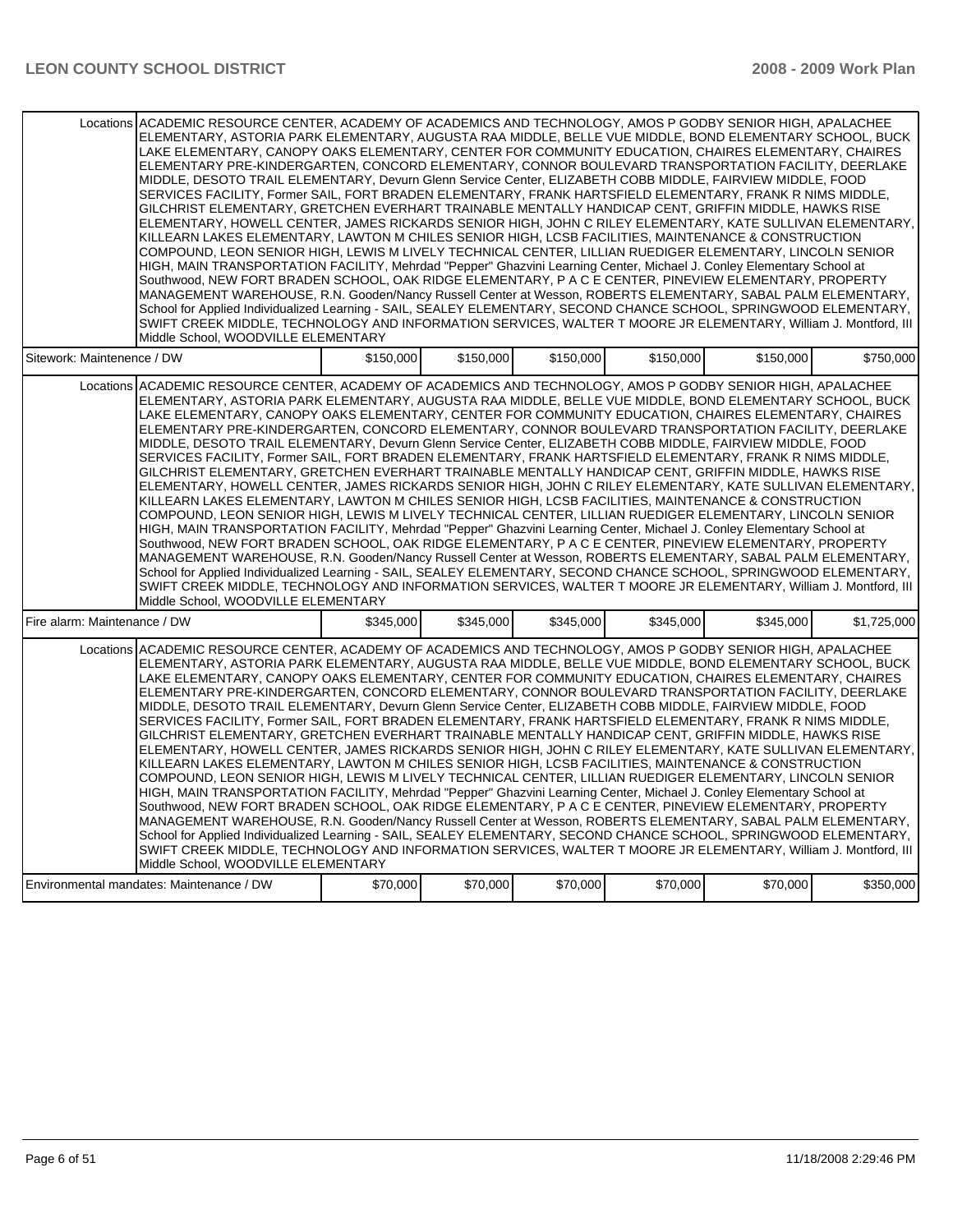| Locations ACADEMIC RESOURCE CENTER. ACADEMY OF ACADEMICS AND TECHNOLOGY. AMOS P GODBY SENIOR HIGH. APALACHEE<br>ELEMENTARY, ASTORIA PARK ELEMENTARY, AUGUSTA RAA MIDDLE, BELLE VUE MIDDLE, BOND ELEMENTARY SCHOOL, BUCK<br>LAKE ELEMENTARY, CANOPY OAKS ELEMENTARY, CENTER FOR COMMUNITY EDUCATION, CHAIRES ELEMENTARY, CHAIRES<br>ELEMENTARY PRE-KINDERGARTEN, CONCORD ELEMENTARY, CONNOR BOULEVARD TRANSPORTATION FACILITY, DEERLAKE<br>MIDDLE, DESOTO TRAIL ELEMENTARY, Devurn Glenn Service Center, ELIZABETH COBB MIDDLE, FAIRVIEW MIDDLE, FOOD<br>SERVICES FACILITY, Former SAIL, FORT BRADEN ELEMENTARY, FRANK HARTSFIELD ELEMENTARY, FRANK R NIMS MIDDLE,<br>GILCHRIST ELEMENTARY, GRETCHEN EVERHART TRAINABLE MENTALLY HANDICAP CENT, GRIFFIN MIDDLE, HAWKS RISE<br>ELEMENTARY, HOWELL CENTER, JAMES RICKARDS SENIOR HIGH, JOHN C RILEY ELEMENTARY, KATE SULLIVAN ELEMENTARY,<br>KILLEARN LAKES ELEMENTARY, LAWTON M CHILES SENIOR HIGH, LCSB FACILITIES, MAINTENANCE & CONSTRUCTION<br>COMPOUND, LEON SENIOR HIGH, LEWIS M LIVELY TECHNICAL CENTER, LILLIAN RUEDIGER ELEMENTARY, LINCOLN SENIOR<br>HIGH, MAIN TRANSPORTATION FACILITY, Mehrdad "Pepper" Ghazvini Learning Center, Michael J. Conley Elementary School at<br>Southwood, NEW FORT BRADEN SCHOOL, OAK RIDGE ELEMENTARY, P A C E CENTER, PINEVIEW ELEMENTARY, PROPERTY<br>MANAGEMENT WAREHOUSE, R.N. Gooden/Nancy Russell Center at Wesson, ROBERTS ELEMENTARY, SABAL PALM ELEMENTARY,<br>School for Applied Individualized Learning - SAIL, SEALEY ELEMENTARY, SECOND CHANCE SCHOOL, SPRINGWOOD ELEMENTARY,<br>SWIFT CREEK MIDDLE, TECHNOLOGY AND INFORMATION SERVICES, WALTER T MOORE JR ELEMENTARY, William J. Montford, III<br>Middle School, WOODVILLE ELEMENTARY |           |           |           |           |           |             |
|----------------------------------------------------------------------------------------------------------------------------------------------------------------------------------------------------------------------------------------------------------------------------------------------------------------------------------------------------------------------------------------------------------------------------------------------------------------------------------------------------------------------------------------------------------------------------------------------------------------------------------------------------------------------------------------------------------------------------------------------------------------------------------------------------------------------------------------------------------------------------------------------------------------------------------------------------------------------------------------------------------------------------------------------------------------------------------------------------------------------------------------------------------------------------------------------------------------------------------------------------------------------------------------------------------------------------------------------------------------------------------------------------------------------------------------------------------------------------------------------------------------------------------------------------------------------------------------------------------------------------------------------------------------------------------------------------------------------------------------------|-----------|-----------|-----------|-----------|-----------|-------------|
| Handicapped access: Facilities / DW                                                                                                                                                                                                                                                                                                                                                                                                                                                                                                                                                                                                                                                                                                                                                                                                                                                                                                                                                                                                                                                                                                                                                                                                                                                                                                                                                                                                                                                                                                                                                                                                                                                                                                          | \$250.000 | \$250.000 | \$250.000 | \$250.000 | \$250.000 | \$1,250,000 |
| Locations ACADEMIC RESOURCE CENTER, ACADEMY OF ACADEMICS AND TECHNOLOGY, AMOS P GODBY SENIOR HIGH, APALACHEE<br>ELEMENTARY, ASTORIA PARK ELEMENTARY, AUGUSTA RAA MIDDLE, BELLE VUE MIDDLE, BOND ELEMENTARY SCHOOL, BUCK<br>LAKE ELEMENTARY, CANOPY OAKS ELEMENTARY, CENTER FOR COMMUNITY EDUCATION, CHAIRES ELEMENTARY, CHAIRES<br>ELEMENTARY PRE-KINDERGARTEN, CONCORD ELEMENTARY, CONNOR BOULEVARD TRANSPORTATION FACILITY, DEERLAKE<br>MIDDLE, DESOTO TRAIL ELEMENTARY, Devurn Glenn Service Center, ELIZABETH COBB MIDDLE, FAIRVIEW MIDDLE, FOOD<br>SERVICES FACILITY, Former SAIL, FORT BRADEN ELEMENTARY, FRANK HARTSFIELD ELEMENTARY, FRANK R NIMS MIDDLE,<br>GILCHRIST ELEMENTARY, GRETCHEN EVERHART TRAINABLE MENTALLY HANDICAP CENT, GRIFFIN MIDDLE, HAWKS RISE<br>ELEMENTARY, HOWELL CENTER, JAMES RICKARDS SENIOR HIGH, JOHN C RILEY ELEMENTARY, KATE SULLIVAN ELEMENTARY,<br>KILLEARN LAKES ELEMENTARY, LAWTON M CHILES SENIOR HIGH, LCSB FACILITIES, MAINTENANCE & CONSTRUCTION<br>COMPOUND, LEON SENIOR HIGH, LEWIS M LIVELY TECHNICAL CENTER, LILLIAN RUEDIGER ELEMENTARY, LINCOLN SENIOR<br>HIGH, MAIN TRANSPORTATION FACILITY, Mehrdad "Pepper" Ghazvini Learning Center, Michael J. Conley Elementary School at<br>Southwood, NEW FORT BRADEN SCHOOL, OAK RIDGE ELEMENTARY, P A C E CENTER, PINEVIEW ELEMENTARY, PROPERTY<br>MANAGEMENT WAREHOUSE, R.N. Gooden/Nancy Russell Center at Wesson, ROBERTS ELEMENTARY, SABAL PALM ELEMENTARY,<br>School for Applied Individualized Learning - SAIL, SEALEY ELEMENTARY, SECOND CHANCE SCHOOL, SPRINGWOOD ELEMENTARY,<br>SWIFT CREEK MIDDLE, TECHNOLOGY AND INFORMATION SERVICES, WALTER T MOORE JR ELEMENTARY, William J. Montford, III<br>Middle School, WOODVILLE ELEMENTARY |           |           |           |           |           |             |
| Site acquisition: Facilities / DW                                                                                                                                                                                                                                                                                                                                                                                                                                                                                                                                                                                                                                                                                                                                                                                                                                                                                                                                                                                                                                                                                                                                                                                                                                                                                                                                                                                                                                                                                                                                                                                                                                                                                                            | \$300,000 | \$300,000 | \$300,000 | \$300,000 | \$300,000 | \$1,500,000 |
| Locations ACADEMIC RESOURCE CENTER, ACADEMY OF ACADEMICS AND TECHNOLOGY, AMOS P GODBY SENIOR HIGH, APALACHEE<br>ELEMENTARY, ASTORIA PARK ELEMENTARY, AUGUSTA RAA MIDDLE, BELLE VUE MIDDLE, BOND ELEMENTARY SCHOOL, BUCK<br>LAKE ELEMENTARY, CANOPY OAKS ELEMENTARY, CENTER FOR COMMUNITY EDUCATION, CHAIRES ELEMENTARY, CHAIRES<br>ELEMENTARY PRE-KINDERGARTEN, CONCORD ELEMENTARY, CONNOR BOULEVARD TRANSPORTATION FACILITY, DEERLAKE<br>MIDDLE, DESOTO TRAIL ELEMENTARY, Devurn Glenn Service Center, ELIZABETH COBB MIDDLE, FAIRVIEW MIDDLE, FOOD<br>SERVICES FACILITY, Former SAIL, FORT BRADEN ELEMENTARY, FRANK HARTSFIELD ELEMENTARY, FRANK R NIMS MIDDLE,<br>GILCHRIST ELEMENTARY, GRETCHEN EVERHART TRAINABLE MENTALLY HANDICAP CENT, GRIFFIN MIDDLE, HAWKS RISE<br>ELEMENTARY, HOWELL CENTER, JAMES RICKARDS SENIOR HIGH, JOHN C RILEY ELEMENTARY, KATE SULLIVAN ELEMENTARY,<br>KILLEARN LAKES ELEMENTARY, LAWTON M CHILES SENIOR HIGH, LCSB FACILITIES, MAINTENANCE & CONSTRUCTION<br>COMPOUND, LEON SENIOR HIGH, LEWIS M LIVELY TECHNICAL CENTER, LILLIAN RUEDIGER ELEMENTARY, LINCOLN SENIOR<br>HIGH, MAIN TRANSPORTATION FACILITY, Mehrdad "Pepper" Ghazvini Learning Center, Michael J. Conley Elementary School at<br>Southwood, NEW FORT BRADEN SCHOOL, OAK RIDGE ELEMENTARY, P A C E CENTER, PINEVIEW ELEMENTARY, PROPERTY<br>MANAGEMENT WAREHOUSE, R.N. Gooden/Nancy Russell Center at Wesson, ROBERTS ELEMENTARY, SABAL PALM ELEMENTARY,<br>School for Applied Individualized Learning - SAIL, SEALEY ELEMENTARY, SECOND CHANCE SCHOOL, SPRINGWOOD ELEMENTARY,<br>SWIFT CREEK MIDDLE, TECHNOLOGY AND INFORMATION SERVICES, WALTER T MOORE JR ELEMENTARY, William J. Montford, III<br>Middle School, WOODVILLE ELEMENTARY |           |           |           |           |           |             |
| HVAC controls: Facilities / DW                                                                                                                                                                                                                                                                                                                                                                                                                                                                                                                                                                                                                                                                                                                                                                                                                                                                                                                                                                                                                                                                                                                                                                                                                                                                                                                                                                                                                                                                                                                                                                                                                                                                                                               | \$500,000 | \$500,000 | \$500,000 | \$500,000 | \$500,000 | \$2,500,000 |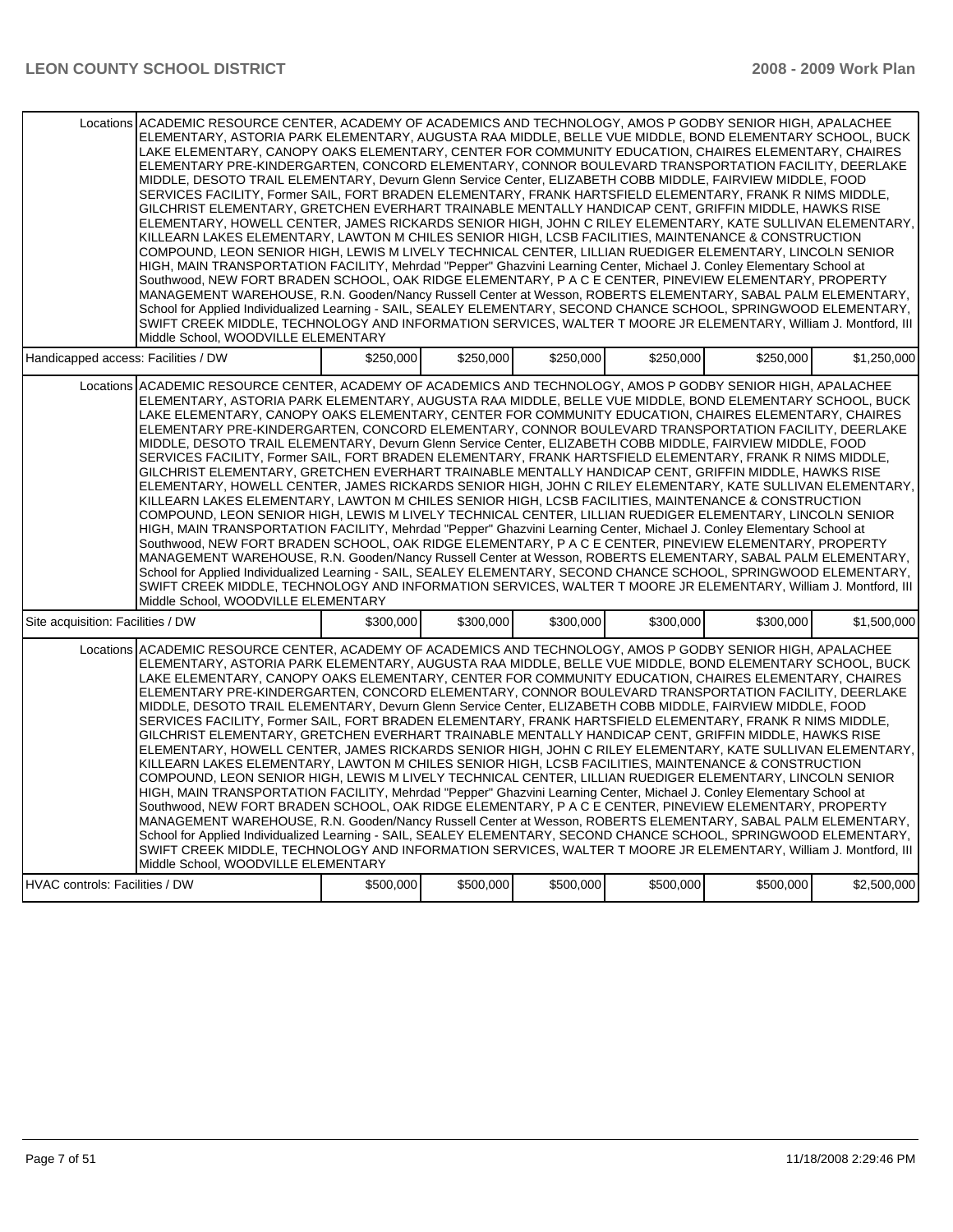|                                                                                                                                                                                                                                                                                                                                                                                                                                                                                                                                                                                                                                                                                                                                                                                                                                                                                                                                                                                                                                                                                                                                                                                                                                                                                                                                                                                                                                                                                                                                                                                                                                                                                                       | Locations ACADEMIC RESOURCE CENTER, ACADEMY OF ACADEMICS AND TECHNOLOGY, AMOS P GODBY SENIOR HIGH, APALACHEE<br>ELEMENTARY, ASTORIA PARK ELEMENTARY, AUGUSTA RAA MIDDLE, BELLE VUE MIDDLE, BOND ELEMENTARY SCHOOL, BUCK<br>LAKE ELEMENTARY, CANOPY OAKS ELEMENTARY, CENTER FOR COMMUNITY EDUCATION, CHAIRES ELEMENTARY, CHAIRES<br>ELEMENTARY PRE-KINDERGARTEN, CONCORD ELEMENTARY, CONNOR BOULEVARD TRANSPORTATION FACILITY, DEERLAKE<br>MIDDLE, DESOTO TRAIL ELEMENTARY, Devurn Glenn Service Center, ELIZABETH COBB MIDDLE, FAIRVIEW MIDDLE, FOOD<br>SERVICES FACILITY, Former SAIL, FORT BRADEN ELEMENTARY, FRANK HARTSFIELD ELEMENTARY, FRANK R NIMS MIDDLE,<br>GILCHRIST ELEMENTARY, GRETCHEN EVERHART TRAINABLE MENTALLY HANDICAP CENT, GRIFFIN MIDDLE, HAWKS RISE<br>ELEMENTARY, HOWELL CENTER, JAMES RICKARDS SENIOR HIGH, JOHN C RILEY ELEMENTARY, KATE SULLIVAN ELEMENTARY,<br>KILLEARN LAKES ELEMENTARY, LAWTON M CHILES SENIOR HIGH, LCSB FACILITIES, MAINTENANCE & CONSTRUCTION<br>COMPOUND, LEON SENIOR HIGH, LEWIS M LIVELY TECHNICAL CENTER, LILLIAN RUEDIGER ELEMENTARY, LINCOLN SENIOR<br>HIGH, MAIN TRANSPORTATION FACILITY, Mehrdad "Pepper" Ghazvini Learning Center, Michael J. Conley Elementary School at<br>Southwood, NEW FORT BRADEN SCHOOL, OAK RIDGE ELEMENTARY, P A C E CENTER, PINEVIEW ELEMENTARY, PROPERTY<br>MANAGEMENT WAREHOUSE, R.N. Gooden/Nancy Russell Center at Wesson, ROBERTS ELEMENTARY, SABAL PALM ELEMENTARY,<br>School for Applied Individualized Learning - SAIL, SEALEY ELEMENTARY, SECOND CHANCE SCHOOL, SPRINGWOOD ELEMENTARY,<br>SWIFT CREEK MIDDLE, TECHNOLOGY AND INFORMATION SERVICES, WALTER T MOORE JR ELEMENTARY, William J. Montford, III<br>Middle School, WOODVILLE ELEMENTARY |           |           |           |           |           |             |
|-------------------------------------------------------------------------------------------------------------------------------------------------------------------------------------------------------------------------------------------------------------------------------------------------------------------------------------------------------------------------------------------------------------------------------------------------------------------------------------------------------------------------------------------------------------------------------------------------------------------------------------------------------------------------------------------------------------------------------------------------------------------------------------------------------------------------------------------------------------------------------------------------------------------------------------------------------------------------------------------------------------------------------------------------------------------------------------------------------------------------------------------------------------------------------------------------------------------------------------------------------------------------------------------------------------------------------------------------------------------------------------------------------------------------------------------------------------------------------------------------------------------------------------------------------------------------------------------------------------------------------------------------------------------------------------------------------|----------------------------------------------------------------------------------------------------------------------------------------------------------------------------------------------------------------------------------------------------------------------------------------------------------------------------------------------------------------------------------------------------------------------------------------------------------------------------------------------------------------------------------------------------------------------------------------------------------------------------------------------------------------------------------------------------------------------------------------------------------------------------------------------------------------------------------------------------------------------------------------------------------------------------------------------------------------------------------------------------------------------------------------------------------------------------------------------------------------------------------------------------------------------------------------------------------------------------------------------------------------------------------------------------------------------------------------------------------------------------------------------------------------------------------------------------------------------------------------------------------------------------------------------------------------------------------------------------------------------------------------------------------------------------------------------------------------------------------------------|-----------|-----------|-----------|-----------|-----------|-------------|
| Structural: Facilities / DW                                                                                                                                                                                                                                                                                                                                                                                                                                                                                                                                                                                                                                                                                                                                                                                                                                                                                                                                                                                                                                                                                                                                                                                                                                                                                                                                                                                                                                                                                                                                                                                                                                                                           |                                                                                                                                                                                                                                                                                                                                                                                                                                                                                                                                                                                                                                                                                                                                                                                                                                                                                                                                                                                                                                                                                                                                                                                                                                                                                                                                                                                                                                                                                                                                                                                                                                                                                                                                              | \$250,000 | \$250,000 | \$250,000 | \$250,000 | \$250,000 | \$1,250,000 |
|                                                                                                                                                                                                                                                                                                                                                                                                                                                                                                                                                                                                                                                                                                                                                                                                                                                                                                                                                                                                                                                                                                                                                                                                                                                                                                                                                                                                                                                                                                                                                                                                                                                                                                       | Locations ACADEMIC RESOURCE CENTER, ACADEMY OF ACADEMICS AND TECHNOLOGY, AMOS P GODBY SENIOR HIGH, APALACHEE<br>ELEMENTARY, ASTORIA PARK ELEMENTARY, AUGUSTA RAA MIDDLE, BELLE VUE MIDDLE, BOND ELEMENTARY SCHOOL, BUCK<br>LAKE ELEMENTARY, CANOPY OAKS ELEMENTARY, CENTER FOR COMMUNITY EDUCATION, CHAIRES ELEMENTARY, CHAIRES<br>ELEMENTARY PRE-KINDERGARTEN, CONCORD ELEMENTARY, CONNOR BOULEVARD TRANSPORTATION FACILITY, DEERLAKE<br>MIDDLE, DESOTO TRAIL ELEMENTARY, Devurn Glenn Service Center, ELIZABETH COBB MIDDLE, FAIRVIEW MIDDLE, FOOD<br>SERVICES FACILITY, Former SAIL, FORT BRADEN ELEMENTARY, FRANK HARTSFIELD ELEMENTARY, FRANK R NIMS MIDDLE,<br>GILCHRIST ELEMENTARY, GRETCHEN EVERHART TRAINABLE MENTALLY HANDICAP CENT, GRIFFIN MIDDLE, HAWKS RISE<br>ELEMENTARY, HOWELL CENTER, JAMES RICKARDS SENIOR HIGH, JOHN C RILEY ELEMENTARY, KATE SULLIVAN ELEMENTARY,<br>KILLEARN LAKES ELEMENTARY, LAWTON M CHILES SENIOR HIGH, LCSB FACILITIES, MAINTENANCE & CONSTRUCTION<br>COMPOUND, LEON SENIOR HIGH, LEWIS M LIVELY TECHNICAL CENTER, LILLIAN RUEDIGER ELEMENTARY, LINCOLN SENIOR<br>HIGH, MAIN TRANSPORTATION FACILITY, Mehrdad "Pepper" Ghazvini Learning Center, Michael J. Conley Elementary School at<br>Southwood, NEW FORT BRADEN SCHOOL, OAK RIDGE ELEMENTARY, P A C E CENTER, PINEVIEW ELEMENTARY, PROPERTY<br>MANAGEMENT WAREHOUSE, R.N. Gooden/Nancy Russell Center at Wesson, ROBERTS ELEMENTARY, SABAL PALM ELEMENTARY,<br>School for Applied Individualized Learning - SAIL, SEALEY ELEMENTARY, SECOND CHANCE SCHOOL, SPRINGWOOD ELEMENTARY,<br>SWIFT CREEK MIDDLE, TECHNOLOGY AND INFORMATION SERVICES, WALTER T MOORE JR ELEMENTARY, William J. Montford, III<br>Middle School, WOODVILLE ELEMENTARY |           |           |           |           |           |             |
|                                                                                                                                                                                                                                                                                                                                                                                                                                                                                                                                                                                                                                                                                                                                                                                                                                                                                                                                                                                                                                                                                                                                                                                                                                                                                                                                                                                                                                                                                                                                                                                                                                                                                                       | 24-hr security system monitoring: Security Dept.                                                                                                                                                                                                                                                                                                                                                                                                                                                                                                                                                                                                                                                                                                                                                                                                                                                                                                                                                                                                                                                                                                                                                                                                                                                                                                                                                                                                                                                                                                                                                                                                                                                                                             | \$554,000 | \$0       | \$0       | \$0       | \$0       | \$554,000   |
| Locations ACADEMIC RESOURCE CENTER, ACADEMY OF ACADEMICS AND TECHNOLOGY, AMOS P GODBY SENIOR HIGH, APALACHEE<br>ELEMENTARY, ASTORIA PARK ELEMENTARY, AUGUSTA RAA MIDDLE, BELLE VUE MIDDLE, BOND ELEMENTARY SCHOOL, BUCK<br>LAKE ELEMENTARY, CANOPY OAKS ELEMENTARY, CENTER FOR COMMUNITY EDUCATION, CHAIRES ELEMENTARY, CHAIRES<br>ELEMENTARY PRE-KINDERGARTEN, CONCORD ELEMENTARY, CONNOR BOULEVARD TRANSPORTATION FACILITY, DEERLAKE<br>MIDDLE, DESOTO TRAIL ELEMENTARY, Devurn Glenn Service Center, ELIZABETH COBB MIDDLE, FAIRVIEW MIDDLE, FOOD<br>SERVICES FACILITY, Former SAIL, FORT BRADEN ELEMENTARY, FRANK HARTSFIELD ELEMENTARY, FRANK R NIMS MIDDLE,<br>GILCHRIST ELEMENTARY, GRETCHEN EVERHART TRAINABLE MENTALLY HANDICAP CENT, GRIFFIN MIDDLE, HAWKS RISE<br>ELEMENTARY, HOWELL CENTER, JAMES RICKARDS SENIOR HIGH, JOHN C RILEY ELEMENTARY, KATE SULLIVAN ELEMENTARY,<br>KILLEARN LAKES ELEMENTARY, LAWTON M CHILES SENIOR HIGH, LCSB FACILITIES, MAINTENANCE & CONSTRUCTION<br>COMPOUND, LEON SENIOR HIGH, LEWIS M LIVELY TECHNICAL CENTER, LILLIAN RUEDIGER ELEMENTARY, LINCOLN SENIOR<br>HIGH, MAIN TRANSPORTATION FACILITY, Mehrdad "Pepper" Ghazvini Learning Center, Michael J. Conley Elementary School at<br>Southwood, NEW FORT BRADEN SCHOOL, OAK RIDGE ELEMENTARY, P A C E CENTER, PINEVIEW ELEMENTARY, PROPERTY<br>MANAGEMENT WAREHOUSE, R.N. Gooden/Nancy Russell Center at Wesson, ROBERTS ELEMENTARY, SABAL PALM ELEMENTARY,<br>School for Applied Individualized Learning - SAIL, SEALEY ELEMENTARY, SECOND CHANCE SCHOOL, SPRINGWOOD ELEMENTARY,<br>SWIFT CREEK MIDDLE, TECHNOLOGY AND INFORMATION SERVICES, WALTER T MOORE JR ELEMENTARY, William J. Montford, III |                                                                                                                                                                                                                                                                                                                                                                                                                                                                                                                                                                                                                                                                                                                                                                                                                                                                                                                                                                                                                                                                                                                                                                                                                                                                                                                                                                                                                                                                                                                                                                                                                                                                                                                                              |           |           |           |           |           |             |
|                                                                                                                                                                                                                                                                                                                                                                                                                                                                                                                                                                                                                                                                                                                                                                                                                                                                                                                                                                                                                                                                                                                                                                                                                                                                                                                                                                                                                                                                                                                                                                                                                                                                                                       | Middle School, WOODVILLE ELEMENTARY                                                                                                                                                                                                                                                                                                                                                                                                                                                                                                                                                                                                                                                                                                                                                                                                                                                                                                                                                                                                                                                                                                                                                                                                                                                                                                                                                                                                                                                                                                                                                                                                                                                                                                          |           |           |           |           |           |             |
| Floor covering: ARC                                                                                                                                                                                                                                                                                                                                                                                                                                                                                                                                                                                                                                                                                                                                                                                                                                                                                                                                                                                                                                                                                                                                                                                                                                                                                                                                                                                                                                                                                                                                                                                                                                                                                   |                                                                                                                                                                                                                                                                                                                                                                                                                                                                                                                                                                                                                                                                                                                                                                                                                                                                                                                                                                                                                                                                                                                                                                                                                                                                                                                                                                                                                                                                                                                                                                                                                                                                                                                                              | \$0       | \$53,000  | \$0       | \$0       | \$0       | \$53,000    |
|                                                                                                                                                                                                                                                                                                                                                                                                                                                                                                                                                                                                                                                                                                                                                                                                                                                                                                                                                                                                                                                                                                                                                                                                                                                                                                                                                                                                                                                                                                                                                                                                                                                                                                       | Locations ACADEMIC RESOURCE CENTER                                                                                                                                                                                                                                                                                                                                                                                                                                                                                                                                                                                                                                                                                                                                                                                                                                                                                                                                                                                                                                                                                                                                                                                                                                                                                                                                                                                                                                                                                                                                                                                                                                                                                                           |           |           |           |           |           |             |
| Re-roof bldg 6 Lively Main                                                                                                                                                                                                                                                                                                                                                                                                                                                                                                                                                                                                                                                                                                                                                                                                                                                                                                                                                                                                                                                                                                                                                                                                                                                                                                                                                                                                                                                                                                                                                                                                                                                                            |                                                                                                                                                                                                                                                                                                                                                                                                                                                                                                                                                                                                                                                                                                                                                                                                                                                                                                                                                                                                                                                                                                                                                                                                                                                                                                                                                                                                                                                                                                                                                                                                                                                                                                                                              | \$0       | \$14,000  | \$126,000 | \$0       | \$0       | \$140,000   |
|                                                                                                                                                                                                                                                                                                                                                                                                                                                                                                                                                                                                                                                                                                                                                                                                                                                                                                                                                                                                                                                                                                                                                                                                                                                                                                                                                                                                                                                                                                                                                                                                                                                                                                       | Locations LEWIS M LIVELY TECHNICAL CENTER                                                                                                                                                                                                                                                                                                                                                                                                                                                                                                                                                                                                                                                                                                                                                                                                                                                                                                                                                                                                                                                                                                                                                                                                                                                                                                                                                                                                                                                                                                                                                                                                                                                                                                    |           |           |           |           |           |             |
| Generator: Lively Air                                                                                                                                                                                                                                                                                                                                                                                                                                                                                                                                                                                                                                                                                                                                                                                                                                                                                                                                                                                                                                                                                                                                                                                                                                                                                                                                                                                                                                                                                                                                                                                                                                                                                 |                                                                                                                                                                                                                                                                                                                                                                                                                                                                                                                                                                                                                                                                                                                                                                                                                                                                                                                                                                                                                                                                                                                                                                                                                                                                                                                                                                                                                                                                                                                                                                                                                                                                                                                                              | \$0       | \$100,000 | \$0       | \$0       | \$0       | \$100,000   |
|                                                                                                                                                                                                                                                                                                                                                                                                                                                                                                                                                                                                                                                                                                                                                                                                                                                                                                                                                                                                                                                                                                                                                                                                                                                                                                                                                                                                                                                                                                                                                                                                                                                                                                       | Locations LEWIS M LIVELY TECHNICAL CENTER                                                                                                                                                                                                                                                                                                                                                                                                                                                                                                                                                                                                                                                                                                                                                                                                                                                                                                                                                                                                                                                                                                                                                                                                                                                                                                                                                                                                                                                                                                                                                                                                                                                                                                    |           |           |           |           |           |             |
| Upgrade classroom lighting: Lively Main                                                                                                                                                                                                                                                                                                                                                                                                                                                                                                                                                                                                                                                                                                                                                                                                                                                                                                                                                                                                                                                                                                                                                                                                                                                                                                                                                                                                                                                                                                                                                                                                                                                               |                                                                                                                                                                                                                                                                                                                                                                                                                                                                                                                                                                                                                                                                                                                                                                                                                                                                                                                                                                                                                                                                                                                                                                                                                                                                                                                                                                                                                                                                                                                                                                                                                                                                                                                                              | \$0       | \$200,000 | \$0       | \$0       | \$0       | \$200,000   |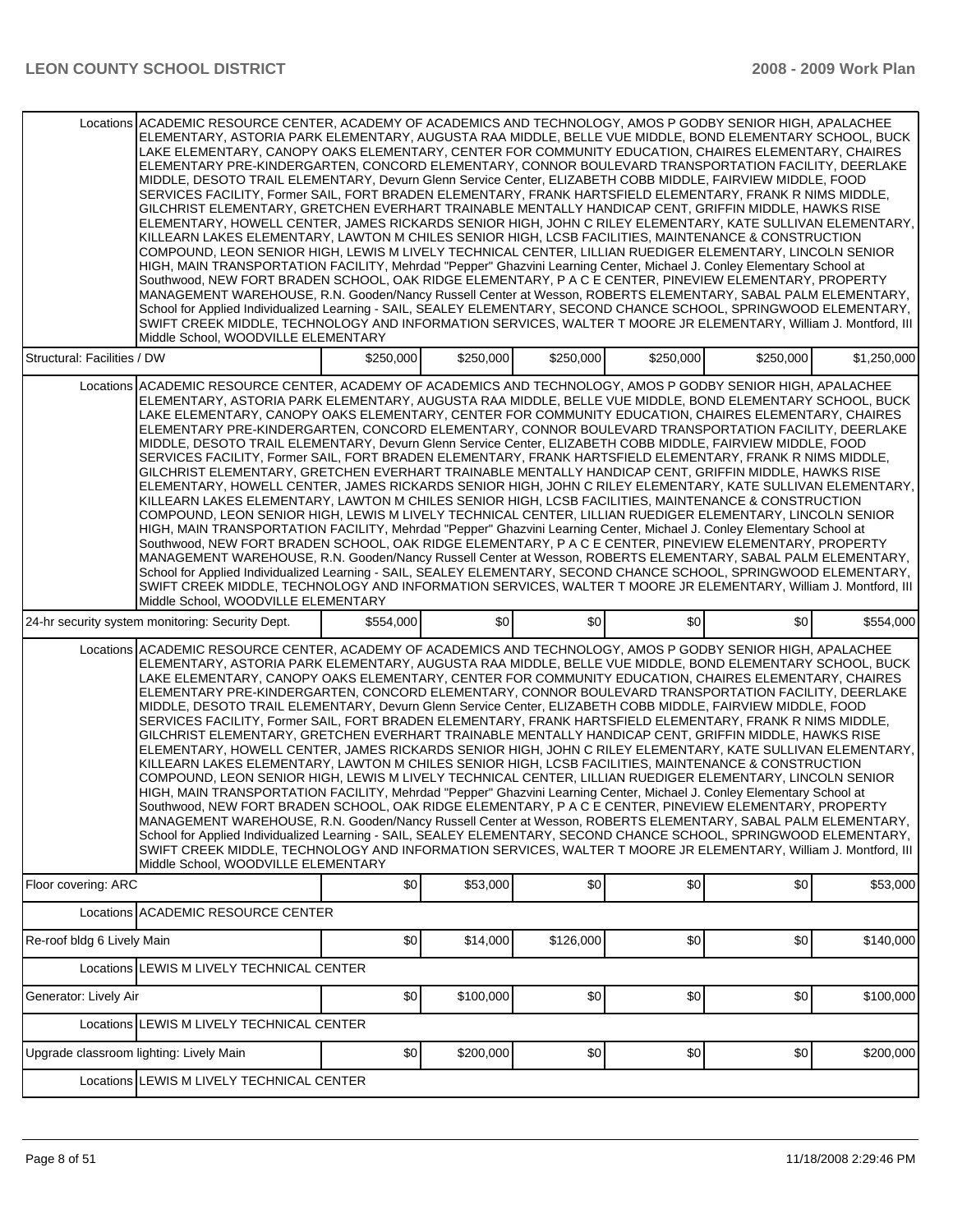| Replace 345D 4x4 Loader           |                                                                                                                                                                                                                                                                                                                                                                                                                                                                                                                                                                                                                                                                                                                                                                                                                                                                                                                                                                                                                                                                                                                                                                                                                                                                                                                                                                                                                                                                                                                                                                                                                                                                                                                                                  | \$50,000  | \$0       | \$0       | \$0       | \$0       | \$50,000    |
|-----------------------------------|--------------------------------------------------------------------------------------------------------------------------------------------------------------------------------------------------------------------------------------------------------------------------------------------------------------------------------------------------------------------------------------------------------------------------------------------------------------------------------------------------------------------------------------------------------------------------------------------------------------------------------------------------------------------------------------------------------------------------------------------------------------------------------------------------------------------------------------------------------------------------------------------------------------------------------------------------------------------------------------------------------------------------------------------------------------------------------------------------------------------------------------------------------------------------------------------------------------------------------------------------------------------------------------------------------------------------------------------------------------------------------------------------------------------------------------------------------------------------------------------------------------------------------------------------------------------------------------------------------------------------------------------------------------------------------------------------------------------------------------------------|-----------|-----------|-----------|-----------|-----------|-------------|
|                                   | Locations JAMES RICKARDS SENIOR HIGH                                                                                                                                                                                                                                                                                                                                                                                                                                                                                                                                                                                                                                                                                                                                                                                                                                                                                                                                                                                                                                                                                                                                                                                                                                                                                                                                                                                                                                                                                                                                                                                                                                                                                                             |           |           |           |           |           |             |
| Security system: Exterior doors   |                                                                                                                                                                                                                                                                                                                                                                                                                                                                                                                                                                                                                                                                                                                                                                                                                                                                                                                                                                                                                                                                                                                                                                                                                                                                                                                                                                                                                                                                                                                                                                                                                                                                                                                                                  | \$0       | \$40,000  | \$0       | \$0       | \$0       | \$40,000    |
|                                   | Locations GRETCHEN EVERHART TRAINABLE MENTALLY HANDICAP CENT                                                                                                                                                                                                                                                                                                                                                                                                                                                                                                                                                                                                                                                                                                                                                                                                                                                                                                                                                                                                                                                                                                                                                                                                                                                                                                                                                                                                                                                                                                                                                                                                                                                                                     |           |           |           |           |           |             |
| Floor covering: Lively Air        |                                                                                                                                                                                                                                                                                                                                                                                                                                                                                                                                                                                                                                                                                                                                                                                                                                                                                                                                                                                                                                                                                                                                                                                                                                                                                                                                                                                                                                                                                                                                                                                                                                                                                                                                                  | \$0       | \$0       | \$5,000   | \$0       | \$0       | \$5,000     |
| Locations                         | LEWIS M LIVELY TECHNICAL CENTER                                                                                                                                                                                                                                                                                                                                                                                                                                                                                                                                                                                                                                                                                                                                                                                                                                                                                                                                                                                                                                                                                                                                                                                                                                                                                                                                                                                                                                                                                                                                                                                                                                                                                                                  |           |           |           |           |           |             |
| Energy efficiency: Management     |                                                                                                                                                                                                                                                                                                                                                                                                                                                                                                                                                                                                                                                                                                                                                                                                                                                                                                                                                                                                                                                                                                                                                                                                                                                                                                                                                                                                                                                                                                                                                                                                                                                                                                                                                  | \$500,000 | \$0       | \$0       | \$0       | \$0       | \$500,000   |
|                                   | Locations ACADEMIC RESOURCE CENTER, ACADEMY OF ACADEMICS AND TECHNOLOGY, AMOS P GODBY SENIOR HIGH, APALACHEE<br>ELEMENTARY, ASTORIA PARK ELEMENTARY, AUGUSTA RAA MIDDLE, BELLE VUE MIDDLE, BOND ELEMENTARY SCHOOL, BUCK<br>LAKE ELEMENTARY, CANOPY OAKS ELEMENTARY, CENTER FOR COMMUNITY EDUCATION, CHAIRES ELEMENTARY, CHAIRES<br>ELEMENTARY PRE-KINDERGARTEN, CONCORD ELEMENTARY, CONNOR BOULEVARD TRANSPORTATION FACILITY, DEERLAKE<br>MIDDLE, DESOTO TRAIL ELEMENTARY, Devurn Glenn Service Center, ELIZABETH COBB MIDDLE, FAIRVIEW MIDDLE, FOOD<br>SERVICES FACILITY, Former SAIL, FORT BRADEN ELEMENTARY, FRANK HARTSFIELD ELEMENTARY, FRANK R NIMS MIDDLE,<br>GILCHRIST ELEMENTARY, GRETCHEN EVERHART TRAINABLE MENTALLY HANDICAP CENT, GRIFFIN MIDDLE, HAWKS RISE<br>ELEMENTARY, HOWELL CENTER, JAMES RICKARDS SENIOR HIGH, JOHN C RILEY ELEMENTARY, KATE SULLIVAN ELEMENTARY,<br>KILLEARN LAKES ELEMENTARY, LAWTON M CHILES SENIOR HIGH, LCSB FACILITIES, MAINTENANCE & CONSTRUCTION<br>COMPOUND, LEON SENIOR HIGH, LEWIS M LIVELY TECHNICAL CENTER, LILLIAN RUEDIGER ELEMENTARY, LINCOLN SENIOR<br>HIGH, MAIN TRANSPORTATION FACILITY, Mehrdad "Pepper" Ghazvini Learning Center, Michael J. Conley Elementary School at<br>Southwood, NEW FORT BRADEN SCHOOL, OAK RIDGE ELEMENTARY, P A C E CENTER, PINEVIEW ELEMENTARY, PROPERTY<br>MANAGEMENT WAREHOUSE, R.N. Gooden/Nancy Russell Center at Wesson, ROBERTS ELEMENTARY, SABAL PALM ELEMENTARY,<br>School for Applied Individualized Learning - SAIL, SEALEY ELEMENTARY, SECOND CHANCE SCHOOL, SPRINGWOOD ELEMENTARY,<br>SWIFT CREEK MIDDLE, TECHNOLOGY AND INFORMATION SERVICES, WALTER T MOORE JR ELEMENTARY, William J. Montford, III<br>Middle School. WOODVILLE ELEMENTARY     |           |           |           |           |           |             |
| Transfer relocatables             |                                                                                                                                                                                                                                                                                                                                                                                                                                                                                                                                                                                                                                                                                                                                                                                                                                                                                                                                                                                                                                                                                                                                                                                                                                                                                                                                                                                                                                                                                                                                                                                                                                                                                                                                                  | \$120,000 | \$120,000 | \$120,000 | \$120,000 | \$120,000 | \$600,000   |
|                                   | Locations ACADEMIC RESOURCE CENTER, ACADEMY OF ACADEMICS AND TECHNOLOGY, AMOS P GODBY SENIOR HIGH, APALACHEE<br>ELEMENTARY, ASTORIA PARK ELEMENTARY, AUGUSTA RAA MIDDLE, BELLE VUE MIDDLE, BOND ELEMENTARY SCHOOL, BUCK<br>LAKE ELEMENTARY, CANOPY OAKS ELEMENTARY, CENTER FOR COMMUNITY EDUCATION, CHAIRES ELEMENTARY, CHAIRES<br>ELEMENTARY PRE-KINDERGARTEN, CONCORD ELEMENTARY, CONNOR BOULEVARD TRANSPORTATION FACILITY, DEERLAKE <br>MIDDLE, DESOTO TRAIL ELEMENTARY, Devurn Glenn Service Center, ELIZABETH COBB MIDDLE, FAIRVIEW MIDDLE, FOOD<br>SERVICES FACILITY, Former SAIL, FORT BRADEN ELEMENTARY, FRANK HARTSFIELD ELEMENTARY, FRANK R NIMS MIDDLE,<br>GILCHRIST ELEMENTARY, GRETCHEN EVERHART TRAINABLE MENTALLY HANDICAP CENT, GRIFFIN MIDDLE, HAWKS RISE<br>ELEMENTARY, HOWELL CENTER, JAMES RICKARDS SENIOR HIGH, JOHN C RILEY ELEMENTARY, KATE SULLIVAN ELEMENTARY,<br>KILLEARN LAKES ELEMENTARY, LAWTON M CHILES SENIOR HIGH, LCSB FACILITIES, MAINTENANCE & CONSTRUCTION<br>COMPOUND, LEON SENIOR HIGH, LEWIS M LIVELY TECHNICAL CENTER, LILLIAN RUEDIGER ELEMENTARY, LINCOLN SENIOR<br>HIGH, MAIN TRANSPORTATION FACILITY, Mehrdad "Pepper" Ghazvini Learning Center, Michael J. Conley Elementary School at<br>Southwood, NEW FORT BRADEN SCHOOL, OAK RIDGE ELEMENTARY, P A C E CENTER, PINEVIEW ELEMENTARY, PROPERTY<br>MANAGEMENT WAREHOUSE, R.N. Gooden/Nancy Russell Center at Wesson, ROBERTS ELEMENTARY, SABAL PALM ELEMENTARY,<br>School for Applied Individualized Learning - SAIL, SEALEY ELEMENTARY, SECOND CHANCE SCHOOL, SPRINGWOOD ELEMENTARY,<br>SWIFT CREEK MIDDLE, TECHNOLOGY AND INFORMATION SERVICES, WALTER T MOORE JR ELEMENTARY, William J. Montford, Ill<br>Middle School, WOODVILLE ELEMENTARY    |           |           |           |           |           |             |
| Perimeter fencing: Security Dept. |                                                                                                                                                                                                                                                                                                                                                                                                                                                                                                                                                                                                                                                                                                                                                                                                                                                                                                                                                                                                                                                                                                                                                                                                                                                                                                                                                                                                                                                                                                                                                                                                                                                                                                                                                  | \$200,000 | \$200,000 | \$200,000 | \$200,000 | \$200,000 | \$1,000,000 |
|                                   | Locations ACADEMIC RESOURCE CENTER. ACADEMY OF ACADEMICS AND TECHNOLOGY. AMOS P GODBY SENIOR HIGH. APALACHEE<br>ELEMENTARY, ASTORIA PARK ELEMENTARY, AUGUSTA RAA MIDDLE, BELLE VUE MIDDLE, BOND ELEMENTARY SCHOOL, BUCK<br>LAKE ELEMENTARY, CANOPY OAKS ELEMENTARY, CENTER FOR COMMUNITY EDUCATION, CHAIRES ELEMENTARY, CHAIRES<br>ELEMENTARY PRE-KINDERGARTEN, CONCORD ELEMENTARY, CONNOR BOULEVARD TRANSPORTATION FACILITY, DEERLAKE <br>MIDDLE, DESOTO TRAIL ELEMENTARY, Devurn Glenn Service Center, ELIZABETH COBB MIDDLE, FAIRVIEW MIDDLE, FOOD<br>SERVICES FACILITY, Former SAIL, FORT BRADEN ELEMENTARY, FRANK HARTSFIELD ELEMENTARY, FRANK R NIMS MIDDLE,<br>GILCHRIST ELEMENTARY, GRETCHEN EVERHART TRAINABLE MENTALLY HANDICAP CENT, GRIFFIN MIDDLE, HAWKS RISE<br> ELEMENTARY, HOWELL CENTER, JAMES RICKARDS SENIOR HIGH, JOHN C RILEY ELEMENTARY, KATE SULLIVAN ELEMENTARY,  <br>KILLEARN LAKES ELEMENTARY, LAWTON M CHILES SENIOR HIGH, LCSB FACILITIES, MAINTENANCE & CONSTRUCTION<br>COMPOUND, LEON SENIOR HIGH, LEWIS M LIVELY TECHNICAL CENTER, LILLIAN RUEDIGER ELEMENTARY, LINCOLN SENIOR<br>HIGH, MAIN TRANSPORTATION FACILITY, Mehrdad "Pepper" Ghazvini Learning Center, Michael J. Conley Elementary School at<br>Southwood, NEW FORT BRADEN SCHOOL, OAK RIDGE ELEMENTARY, P A C E CENTER, PINEVIEW ELEMENTARY, PROPERTY<br>MANAGEMENT WAREHOUSE, R.N. Gooden/Nancy Russell Center at Wesson, ROBERTS ELEMENTARY, SABAL PALM ELEMENTARY,<br>School for Applied Individualized Learning - SAIL, SEALEY ELEMENTARY, SECOND CHANCE SCHOOL, SPRINGWOOD ELEMENTARY,<br>SWIFT CREEK MIDDLE, TECHNOLOGY AND INFORMATION SERVICES, WALTER T MOORE JR ELEMENTARY, William J. Montford, III<br>Middle School, WOODVILLE ELEMENTARY |           |           |           |           |           |             |
| Re-roof building 1 Lively Air     |                                                                                                                                                                                                                                                                                                                                                                                                                                                                                                                                                                                                                                                                                                                                                                                                                                                                                                                                                                                                                                                                                                                                                                                                                                                                                                                                                                                                                                                                                                                                                                                                                                                                                                                                                  | \$0       | \$0       | \$330,000 | \$0       | \$0       | \$330,000   |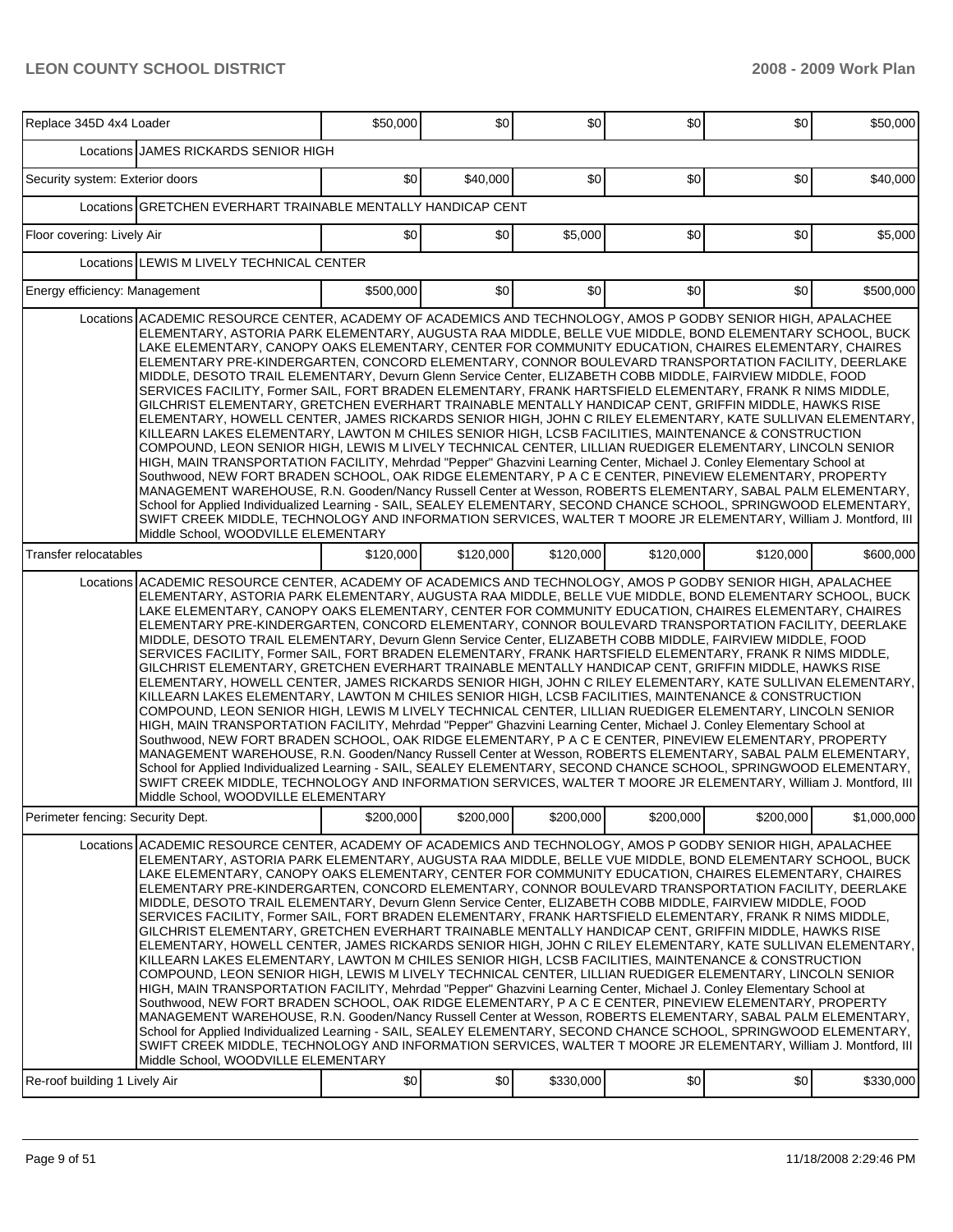|                                   | Locations LEWIS M LIVELY TECHNICAL CENTER                                                                                                                                                                                                                                                                                                                                                                                                                                                                                                                                                                                                                                                                                                                                                                                                                                                                                                                                                                                                                                                                                                                                                                                                                                                                                                                                                                                                                                                                                                                                                                                                                                                                                                      |           |           |           |           |           |           |
|-----------------------------------|------------------------------------------------------------------------------------------------------------------------------------------------------------------------------------------------------------------------------------------------------------------------------------------------------------------------------------------------------------------------------------------------------------------------------------------------------------------------------------------------------------------------------------------------------------------------------------------------------------------------------------------------------------------------------------------------------------------------------------------------------------------------------------------------------------------------------------------------------------------------------------------------------------------------------------------------------------------------------------------------------------------------------------------------------------------------------------------------------------------------------------------------------------------------------------------------------------------------------------------------------------------------------------------------------------------------------------------------------------------------------------------------------------------------------------------------------------------------------------------------------------------------------------------------------------------------------------------------------------------------------------------------------------------------------------------------------------------------------------------------|-----------|-----------|-----------|-----------|-----------|-----------|
| Re-roof hangar: Lively Air        |                                                                                                                                                                                                                                                                                                                                                                                                                                                                                                                                                                                                                                                                                                                                                                                                                                                                                                                                                                                                                                                                                                                                                                                                                                                                                                                                                                                                                                                                                                                                                                                                                                                                                                                                                | \$0       | \$0       | \$150,000 | \$0       | \$0       | \$150,000 |
|                                   | Locations LEWIS M LIVELY TECHNICAL CENTER                                                                                                                                                                                                                                                                                                                                                                                                                                                                                                                                                                                                                                                                                                                                                                                                                                                                                                                                                                                                                                                                                                                                                                                                                                                                                                                                                                                                                                                                                                                                                                                                                                                                                                      |           |           |           |           |           |           |
| Re-roof builbing 2: Lively Air    |                                                                                                                                                                                                                                                                                                                                                                                                                                                                                                                                                                                                                                                                                                                                                                                                                                                                                                                                                                                                                                                                                                                                                                                                                                                                                                                                                                                                                                                                                                                                                                                                                                                                                                                                                | \$0       | \$0       | \$66,000  | \$0       | \$0       | \$66,000  |
|                                   | Locations LEWIS M LIVELY TECHNICAL CENTER                                                                                                                                                                                                                                                                                                                                                                                                                                                                                                                                                                                                                                                                                                                                                                                                                                                                                                                                                                                                                                                                                                                                                                                                                                                                                                                                                                                                                                                                                                                                                                                                                                                                                                      |           |           |           |           |           |           |
|                                   | Underground storage tanks: Maintenance / DW                                                                                                                                                                                                                                                                                                                                                                                                                                                                                                                                                                                                                                                                                                                                                                                                                                                                                                                                                                                                                                                                                                                                                                                                                                                                                                                                                                                                                                                                                                                                                                                                                                                                                                    | \$40,000  | \$0       | \$0]      | \$0       | \$0       | \$40,000  |
|                                   | Locations ACADEMIC RESOURCE CENTER, ACADEMY OF ACADEMICS AND TECHNOLOGY, AMOS P GODBY SENIOR HIGH, APALACHEE<br>ELEMENTARY, ASTORIA PARK ELEMENTARY, AUGUSTA RAA MIDDLE, BELLE VUE MIDDLE, BOND ELEMENTARY SCHOOL, BUCK<br>LAKE ELEMENTARY, CANOPY OAKS ELEMENTARY, CENTER FOR COMMUNITY EDUCATION, CHAIRES ELEMENTARY, CHAIRES<br>ELEMENTARY PRE-KINDERGARTEN, CONCORD ELEMENTARY, CONNOR BOULEVARD TRANSPORTATION FACILITY, DEERLAKE<br>MIDDLE, DESOTO TRAIL ELEMENTARY, Devurn Glenn Service Center, ELIZABETH COBB MIDDLE, FAIRVIEW MIDDLE, FOOD<br>SERVICES FACILITY, Former SAIL, FORT BRADEN ELEMENTARY, FRANK HARTSFIELD ELEMENTARY, FRANK R NIMS MIDDLE,<br>GILCHRIST ELEMENTARY, GRETCHEN EVERHART TRAINABLE MENTALLY HANDICAP CENT, GRIFFIN MIDDLE, HAWKS RISE<br>ELEMENTARY, HOWELL CENTER, JAMES RICKARDS SENIOR HIGH, JOHN C RILEY ELEMENTARY, KATE SULLIVAN ELEMENTARY,<br>KILLEARN LAKES ELEMENTARY, LAWTON M CHILES SENIOR HIGH, LCSB FACILITIES, MAINTENANCE & CONSTRUCTION<br>COMPOUND, LEON SENIOR HIGH, LEWIS M LIVELY TECHNICAL CENTER, LILLIAN RUEDIGER ELEMENTARY, LINCOLN SENIOR<br>HIGH, MAIN TRANSPORTATION FACILITY, Mehrdad "Pepper" Ghazvini Learning Center, Michael J. Conley Elementary School at<br>Southwood, NEW FORT BRADEN SCHOOL, OAK RIDGE ELEMENTARY, P A C E CENTER, PINEVIEW ELEMENTARY, PROPERTY<br>MANAGEMENT WAREHOUSE, R.N. Gooden/Nancy Russell Center at Wesson, ROBERTS ELEMENTARY, SABAL PALM ELEMENTARY,<br>School for Applied Individualized Learning - SAIL, SEALEY ELEMENTARY, SECOND CHANCE SCHOOL, SPRINGWOOD ELEMENTARY,<br>SWIFT CREEK MIDDLE, TECHNOLOGY AND INFORMATION SERVICES, WALTER T MOORE JR ELEMENTARY, William J. Montford, III<br>Middle School, WOODVILLE ELEMENTARY   |           |           |           |           |           |           |
|                                   | Re-roof Construction/Facilities/Food Service bldg.                                                                                                                                                                                                                                                                                                                                                                                                                                                                                                                                                                                                                                                                                                                                                                                                                                                                                                                                                                                                                                                                                                                                                                                                                                                                                                                                                                                                                                                                                                                                                                                                                                                                                             | \$50,000  | \$450,000 | \$0       | \$0       | \$0       | \$500,000 |
|                                   | Locations FOOD SERVICES FACILITY                                                                                                                                                                                                                                                                                                                                                                                                                                                                                                                                                                                                                                                                                                                                                                                                                                                                                                                                                                                                                                                                                                                                                                                                                                                                                                                                                                                                                                                                                                                                                                                                                                                                                                               |           |           |           |           |           |           |
| Vehicles: Maintenance / DW        |                                                                                                                                                                                                                                                                                                                                                                                                                                                                                                                                                                                                                                                                                                                                                                                                                                                                                                                                                                                                                                                                                                                                                                                                                                                                                                                                                                                                                                                                                                                                                                                                                                                                                                                                                | \$125,000 | \$125,000 | \$125,000 | \$125,000 | \$125,000 | \$625,000 |
|                                   | Locations ACADEMIC RESOURCE CENTER, ACADEMY OF ACADEMICS AND TECHNOLOGY, AMOS P GODBY SENIOR HIGH, APALACHEE<br>ELEMENTARY, ASTORIA PARK ELEMENTARY, AUGUSTA RAA MIDDLE, BELLE VUE MIDDLE, BOND ELEMENTARY SCHOOL, BUCK<br>LAKE ELEMENTARY, CANOPY OAKS ELEMENTARY, CENTER FOR COMMUNITY EDUCATION, CHAIRES ELEMENTARY, CHAIRES<br>ELEMENTARY PRE-KINDERGARTEN, CONCORD ELEMENTARY, CONNOR BOULEVARD TRANSPORTATION FACILITY, DEERLAKE<br>MIDDLE, DESOTO TRAIL ELEMENTARY, Devurn Glenn Service Center, ELIZABETH COBB MIDDLE, FAIRVIEW MIDDLE, FOOD<br>SERVICES FACILITY, Former SAIL, FORT BRADEN ELEMENTARY, FRANK HARTSFIELD ELEMENTARY, FRANK R NIMS MIDDLE,<br>GILCHRIST ELEMENTARY, GRETCHEN EVERHART TRAINABLE MENTALLY HANDICAP CENT, GRIFFIN MIDDLE, HAWKS RISE<br>ELEMENTARY, HOWELL CENTER, JAMES RICKARDS SENIOR HIGH, JOHN C RILEY ELEMENTARY, KATE SULLIVAN ELEMENTARY,  <br>KILLEARN LAKES ELEMENTARY, LAWTON M CHILES SENIOR HIGH, LCSB FACILITIES, MAINTENANCE & CONSTRUCTION<br>COMPOUND, LEON SENIOR HIGH, LEWIS M LIVELY TECHNICAL CENTER, LILLIAN RUEDIGER ELEMENTARY, LINCOLN SENIOR<br>HIGH, MAIN TRANSPORTATION FACILITY, Mehrdad "Pepper" Ghazvini Learning Center, Michael J. Conley Elementary School at<br>Southwood, NEW FORT BRADEN SCHOOL, OAK RIDGE ELEMENTARY, P A C E CENTER, PINEVIEW ELEMENTARY, PROPERTY<br>MANAGEMENT WAREHOUSE, R.N. Gooden/Nancy Russell Center at Wesson, ROBERTS ELEMENTARY, SABAL PALM ELEMENTARY,<br>School for Applied Individualized Learning - SAIL, SEALEY ELEMENTARY, SECOND CHANCE SCHOOL, SPRINGWOOD ELEMENTARY,<br>SWIFT CREEK MIDDLE, TECHNOLOGY AND INFORMATION SERVICES, WALTER T MOORE JR ELEMENTARY, William J. Montford, III                                        |           |           |           |           |           |           |
| Hazardous waste: Maintenance / DW |                                                                                                                                                                                                                                                                                                                                                                                                                                                                                                                                                                                                                                                                                                                                                                                                                                                                                                                                                                                                                                                                                                                                                                                                                                                                                                                                                                                                                                                                                                                                                                                                                                                                                                                                                | \$105,000 | \$75,000  | \$75,000  | \$75,000  | \$75,000  | \$405,000 |
|                                   | Locations ACADEMIC RESOURCE CENTER, ACADEMY OF ACADEMICS AND TECHNOLOGY, AMOS P GODBY SENIOR HIGH, APALACHEE<br>ELEMENTARY, ASTORIA PARK ELEMENTARY, AUGUSTA RAA MIDDLE, BELLE VUE MIDDLE, BOND ELEMENTARY SCHOOL, BUCK<br>LAKE ELEMENTARY, CANOPY OAKS ELEMENTARY, CENTER FOR COMMUNITY EDUCATION, CHAIRES ELEMENTARY, CHAIRES<br>ELEMENTARY PRE-KINDERGARTEN, CONCORD ELEMENTARY, CONNOR BOULEVARD TRANSPORTATION FACILITY, DEERLAKE<br>MIDDLE, DESOTO TRAIL ELEMENTARY, Devurn Glenn Service Center, ELIZABETH COBB MIDDLE, FAIRVIEW MIDDLE, FOOD<br>SERVICES FACILITY, Former SAIL, FORT BRADEN ELEMENTARY, FRANK HARTSFIELD ELEMENTARY, FRANK R NIMS MIDDLE,<br>GILCHRIST ELEMENTARY, GRETCHEN EVERHART TRAINABLE MENTALLY HANDICAP CENT, GRIFFIN MIDDLE, HAWKS RISE<br>ELEMENTARY. HOWELL CENTER. JAMES RICKARDS SENIOR HIGH. JOHN C RILEY ELEMENTARY. KATE SULLIVAN ELEMENTARY. I<br>KILLEARN LAKES ELEMENTARY, LAWTON M CHILES SENIOR HIGH, LCSB FACILITIES, MAINTENANCE & CONSTRUCTION<br>COMPOUND, LEON SENIOR HIGH, LEWIS M LIVELY TECHNICAL CENTER, LILLIAN RUEDIGER ELEMENTARY, LINCOLN SENIOR<br>HIGH, MAIN TRANSPORTATION FACILITY, Mehrdad "Pepper" Ghazvini Learning Center, Michael J. Conley Elementary School at<br>Southwood, NEW FORT BRADEN SCHOOL, OAK RIDGE ELEMENTARY, P A C E CENTER, PINEVIEW ELEMENTARY, PROPERTY<br>MANAGEMENT WAREHOUSE, R.N. Gooden/Nancy Russell Center at Wesson, ROBERTS ELEMENTARY, SABAL PALM ELEMENTARY,<br>School for Applied Individualized Learning - SAIL, SEALEY ELEMENTARY, SECOND CHANCE SCHOOL, SPRINGWOOD ELEMENTARY,<br>SWIFT CREEK MIDDLE, TECHNOLOGY AND INFORMATION SERVICES, WALTER T MOORE JR ELEMENTARY, William J. Montford, III<br>Middle School, WOODVILLE ELEMENTARY |           |           |           |           |           |           |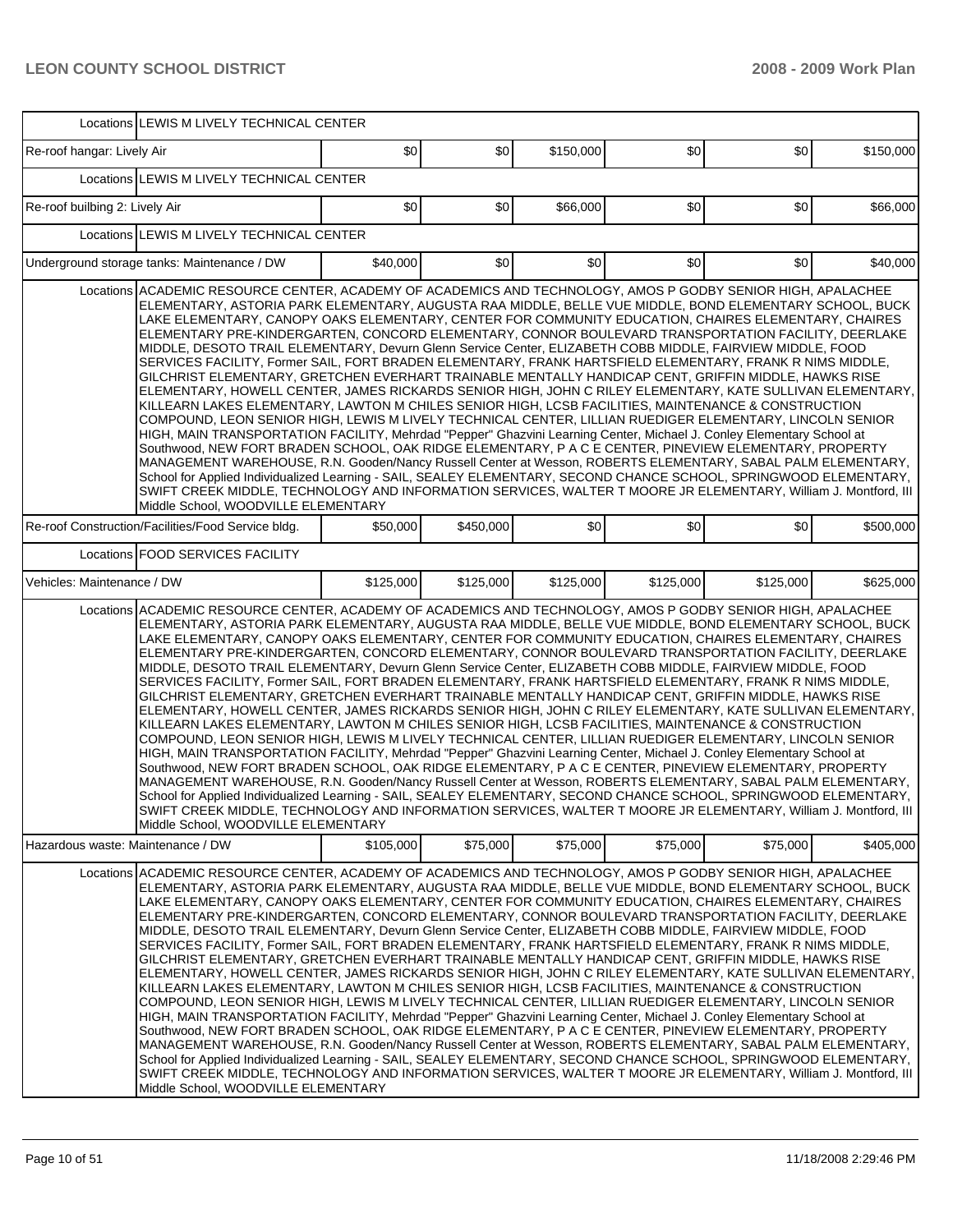| Grounds: Maintenance / DW          |                                                                                                                                                                                                                                                                                                                                                                                                                                                                                                                                                                                                                                                                                                                                                                                                                                                                                                                                                                                                                                                                                                                                                                                                                                                                                                                                                                                                                                                                                                                                                                                                                                                                                                                                              | \$50,000 | \$50,000  | \$50,000  | \$50,000 | \$50,000 | \$250,000 |
|------------------------------------|----------------------------------------------------------------------------------------------------------------------------------------------------------------------------------------------------------------------------------------------------------------------------------------------------------------------------------------------------------------------------------------------------------------------------------------------------------------------------------------------------------------------------------------------------------------------------------------------------------------------------------------------------------------------------------------------------------------------------------------------------------------------------------------------------------------------------------------------------------------------------------------------------------------------------------------------------------------------------------------------------------------------------------------------------------------------------------------------------------------------------------------------------------------------------------------------------------------------------------------------------------------------------------------------------------------------------------------------------------------------------------------------------------------------------------------------------------------------------------------------------------------------------------------------------------------------------------------------------------------------------------------------------------------------------------------------------------------------------------------------|----------|-----------|-----------|----------|----------|-----------|
|                                    | Locations ACADEMIC RESOURCE CENTER, ACADEMY OF ACADEMICS AND TECHNOLOGY, AMOS P GODBY SENIOR HIGH, APALACHEE<br>ELEMENTARY, ASTORIA PARK ELEMENTARY, AUGUSTA RAA MIDDLE, BELLE VUE MIDDLE, BOND ELEMENTARY SCHOOL, BUCK<br>LAKE ELEMENTARY, CANOPY OAKS ELEMENTARY, CENTER FOR COMMUNITY EDUCATION, CHAIRES ELEMENTARY, CHAIRES<br>ELEMENTARY PRE-KINDERGARTEN, CONCORD ELEMENTARY, CONNOR BOULEVARD TRANSPORTATION FACILITY, DEERLAKE<br>MIDDLE, DESOTO TRAIL ELEMENTARY, Devurn Glenn Service Center, ELIZABETH COBB MIDDLE, FAIRVIEW MIDDLE, FOOD<br>SERVICES FACILITY, Former SAIL, FORT BRADEN ELEMENTARY, FRANK HARTSFIELD ELEMENTARY, FRANK R NIMS MIDDLE,<br>GILCHRIST ELEMENTARY, GRETCHEN EVERHART TRAINABLE MENTALLY HANDICAP CENT, GRIFFIN MIDDLE, HAWKS RISE<br>ELEMENTARY, HOWELL CENTER, JAMES RICKARDS SENIOR HIGH, JOHN C RILEY ELEMENTARY, KATE SULLIVAN ELEMENTARY,<br>KILLEARN LAKES ELEMENTARY, LAWTON M CHILES SENIOR HIGH, LCSB FACILITIES, MAINTENANCE & CONSTRUCTION<br>COMPOUND, LEON SENIOR HIGH, LEWIS M LIVELY TECHNICAL CENTER, LILLIAN RUEDIGER ELEMENTARY, LINCOLN SENIOR<br>HIGH, MAIN TRANSPORTATION FACILITY, Mehrdad "Pepper" Ghazvini Learning Center, Michael J. Conley Elementary School at<br>Southwood, NEW FORT BRADEN SCHOOL, OAK RIDGE ELEMENTARY, P A C E CENTER, PINEVIEW ELEMENTARY, PROPERTY<br>MANAGEMENT WAREHOUSE, R.N. Gooden/Nancy Russell Center at Wesson, ROBERTS ELEMENTARY, SABAL PALM ELEMENTARY,<br>School for Applied Individualized Learning - SAIL, SEALEY ELEMENTARY, SECOND CHANCE SCHOOL, SPRINGWOOD ELEMENTARY,<br>SWIFT CREEK MIDDLE, TECHNOLOGY AND INFORMATION SERVICES, WALTER T MOORE JR ELEMENTARY, William J. Montford, III<br>Middle School, WOODVILLE ELEMENTARY |          |           |           |          |          |           |
|                                    | Lock and key plug replacement: Maintenance / DW                                                                                                                                                                                                                                                                                                                                                                                                                                                                                                                                                                                                                                                                                                                                                                                                                                                                                                                                                                                                                                                                                                                                                                                                                                                                                                                                                                                                                                                                                                                                                                                                                                                                                              | \$0      | \$250,000 | \$0       | \$0      | \$0      | \$250,000 |
|                                    | Locations ACADEMIC RESOURCE CENTER, ACADEMY OF ACADEMICS AND TECHNOLOGY, AMOS P GODBY SENIOR HIGH, APALACHEE<br>ELEMENTARY, ASTORIA PARK ELEMENTARY, AUGUSTA RAA MIDDLE, BELLE VUE MIDDLE, BOND ELEMENTARY SCHOOL, BUCK<br>LAKE ELEMENTARY, CANOPY OAKS ELEMENTARY, CENTER FOR COMMUNITY EDUCATION, CHAIRES ELEMENTARY, CHAIRES<br>ELEMENTARY PRE-KINDERGARTEN, CONCORD ELEMENTARY, CONNOR BOULEVARD TRANSPORTATION FACILITY, DEERLAKE<br>MIDDLE, DESOTO TRAIL ELEMENTARY, Devurn Glenn Service Center, ELIZABETH COBB MIDDLE, FAIRVIEW MIDDLE, FOOD<br>SERVICES FACILITY, Former SAIL, FORT BRADEN ELEMENTARY, FRANK HARTSFIELD ELEMENTARY, FRANK R NIMS MIDDLE,<br>GILCHRIST ELEMENTARY. GRETCHEN EVERHART TRAINABLE MENTALLY HANDICAP CENT. GRIFFIN MIDDLE. HAWKS RISE<br>ELEMENTARY, HOWELL CENTER, JAMES RICKARDS SENIOR HIGH, JOHN C RILEY ELEMENTARY, KATE SULLIVAN ELEMENTARY,<br>KILLEARN LAKES ELEMENTARY, LAWTON M CHILES SENIOR HIGH, LCSB FACILITIES, MAINTENANCE & CONSTRUCTION<br>COMPOUND, LEON SENIOR HIGH, LEWIS M LIVELY TECHNICAL CENTER, LILLIAN RUEDIGER ELEMENTARY, LINCOLN SENIOR<br>HIGH, MAIN TRANSPORTATION FACILITY, Mehrdad "Pepper" Ghazvini Learning Center, Michael J. Conley Elementary School at<br>Southwood, NEW FORT BRADEN SCHOOL, OAK RIDGE ELEMENTARY, P A C E CENTER, PINEVIEW ELEMENTARY, PROPERTY<br>MANAGEMENT WAREHOUSE, R.N. Gooden/Nancy Russell Center at Wesson, ROBERTS ELEMENTARY, SABAL PALM ELEMENTARY,<br>School for Applied Individualized Learning - SAIL, SEALEY ELEMENTARY, SECOND CHANCE SCHOOL, SPRINGWOOD ELEMENTARY,<br>SWIFT CREEK MIDDLE, TECHNOLOGY AND INFORMATION SERVICES, WALTER T MOORE JR ELEMENTARY, William J. Montford, III<br>Middle School, WOODVILLE ELEMENTARY |          |           |           |          |          |           |
| Small appliances: Maintenance / DW |                                                                                                                                                                                                                                                                                                                                                                                                                                                                                                                                                                                                                                                                                                                                                                                                                                                                                                                                                                                                                                                                                                                                                                                                                                                                                                                                                                                                                                                                                                                                                                                                                                                                                                                                              | \$15,000 | \$15,000  | \$15,000  | \$15,000 | \$15,000 | \$75,000  |
|                                    | Locations ACADEMIC RESOURCE CENTER, ACADEMY OF ACADEMICS AND TECHNOLOGY, AMOS P GODBY SENIOR HIGH, APALACHEE<br>ELEMENTARY, ASTORIA PARK ELEMENTARY, AUGUSTA RAA MIDDLE, BELLE VUE MIDDLE, BOND ELEMENTARY SCHOOL, BUCK<br>LAKE ELEMENTARY, CANOPY OAKS ELEMENTARY, CENTER FOR COMMUNITY EDUCATION, CHAIRES ELEMENTARY, CHAIRES<br>ELEMENTARY PRE-KINDERGARTEN, CONCORD ELEMENTARY, CONNOR BOULEVARD TRANSPORTATION FACILITY, DEERLAKE<br>MIDDLE, DESOTO TRAIL ELEMENTARY, Devurn Glenn Service Center, ELIZABETH COBB MIDDLE, FAIRVIEW MIDDLE, FOOD<br>SERVICES FACILITY, Former SAIL, FORT BRADEN ELEMENTARY, FRANK HARTSFIELD ELEMENTARY, FRANK R NIMS MIDDLE,<br>GILCHRIST ELEMENTARY, GRETCHEN EVERHART TRAINABLE MENTALLY HANDICAP CENT, GRIFFIN MIDDLE, HAWKS RISE<br>ELEMENTARY, HOWELL CENTER, JAMES RICKARDS SENIOR HIGH, JOHN C RILEY ELEMENTARY, KATE SULLIVAN ELEMENTARY,<br>KILLEARN LAKES ELEMENTARY, LAWTON M CHILES SENIOR HIGH, LCSB FACILITIES, MAINTENANCE & CONSTRUCTION<br>COMPOUND, LEON SENIOR HIGH, LEWIS M LIVELY TECHNICAL CENTER, LILLIAN RUEDIGER ELEMENTARY, LINCOLN SENIOR<br>HIGH, MAIN TRANSPORTATION FACILITY, Mehrdad "Pepper" Ghazvini Learning Center, Michael J. Conley Elementary School at<br>Southwood, NEW FORT BRADEN SCHOOL, OAK RIDGE ELEMENTARY, P A C E CENTER, PINEVIEW ELEMENTARY, PROPERTY<br>MANAGEMENT WAREHOUSE, R.N. Gooden/Nancy Russell Center at Wesson, ROBERTS ELEMENTARY, SABAL PALM ELEMENTARY,<br>School for Applied Individualized Learning - SAIL, SEALEY ELEMENTARY, SECOND CHANCE SCHOOL, SPRINGWOOD ELEMENTARY,<br>SWIFT CREEK MIDDLE, TECHNOLOGY AND INFORMATION SERVICES, WALTER T MOORE JR ELEMENTARY, William J. Montford, III<br>Middle School, WOODVILLE ELEMENTARY |          |           |           |          |          |           |
| Fire alarm                         |                                                                                                                                                                                                                                                                                                                                                                                                                                                                                                                                                                                                                                                                                                                                                                                                                                                                                                                                                                                                                                                                                                                                                                                                                                                                                                                                                                                                                                                                                                                                                                                                                                                                                                                                              | \$0      | \$25,000  | \$0       | \$0      | \$0      | \$25,000  |
|                                    | Locations FOOD SERVICES FACILITY                                                                                                                                                                                                                                                                                                                                                                                                                                                                                                                                                                                                                                                                                                                                                                                                                                                                                                                                                                                                                                                                                                                                                                                                                                                                                                                                                                                                                                                                                                                                                                                                                                                                                                             |          |           |           |          |          |           |
| Re-roof gym                        |                                                                                                                                                                                                                                                                                                                                                                                                                                                                                                                                                                                                                                                                                                                                                                                                                                                                                                                                                                                                                                                                                                                                                                                                                                                                                                                                                                                                                                                                                                                                                                                                                                                                                                                                              | \$0      | \$18,500  | \$166,500 | \$0      | \$0      | \$185,000 |
|                                    | Locations AUGUSTA RAA MIDDLE                                                                                                                                                                                                                                                                                                                                                                                                                                                                                                                                                                                                                                                                                                                                                                                                                                                                                                                                                                                                                                                                                                                                                                                                                                                                                                                                                                                                                                                                                                                                                                                                                                                                                                                 |          |           |           |          |          |           |
| Floor covering                     | Locations Devurn Glenn Service Center                                                                                                                                                                                                                                                                                                                                                                                                                                                                                                                                                                                                                                                                                                                                                                                                                                                                                                                                                                                                                                                                                                                                                                                                                                                                                                                                                                                                                                                                                                                                                                                                                                                                                                        | \$0      | \$0       | \$0       | \$0      | \$25,000 | \$25,000  |
| Drainage, parking, covered walkway |                                                                                                                                                                                                                                                                                                                                                                                                                                                                                                                                                                                                                                                                                                                                                                                                                                                                                                                                                                                                                                                                                                                                                                                                                                                                                                                                                                                                                                                                                                                                                                                                                                                                                                                                              | \$0      | \$280,000 | \$0       | \$0      | \$0      | \$280,000 |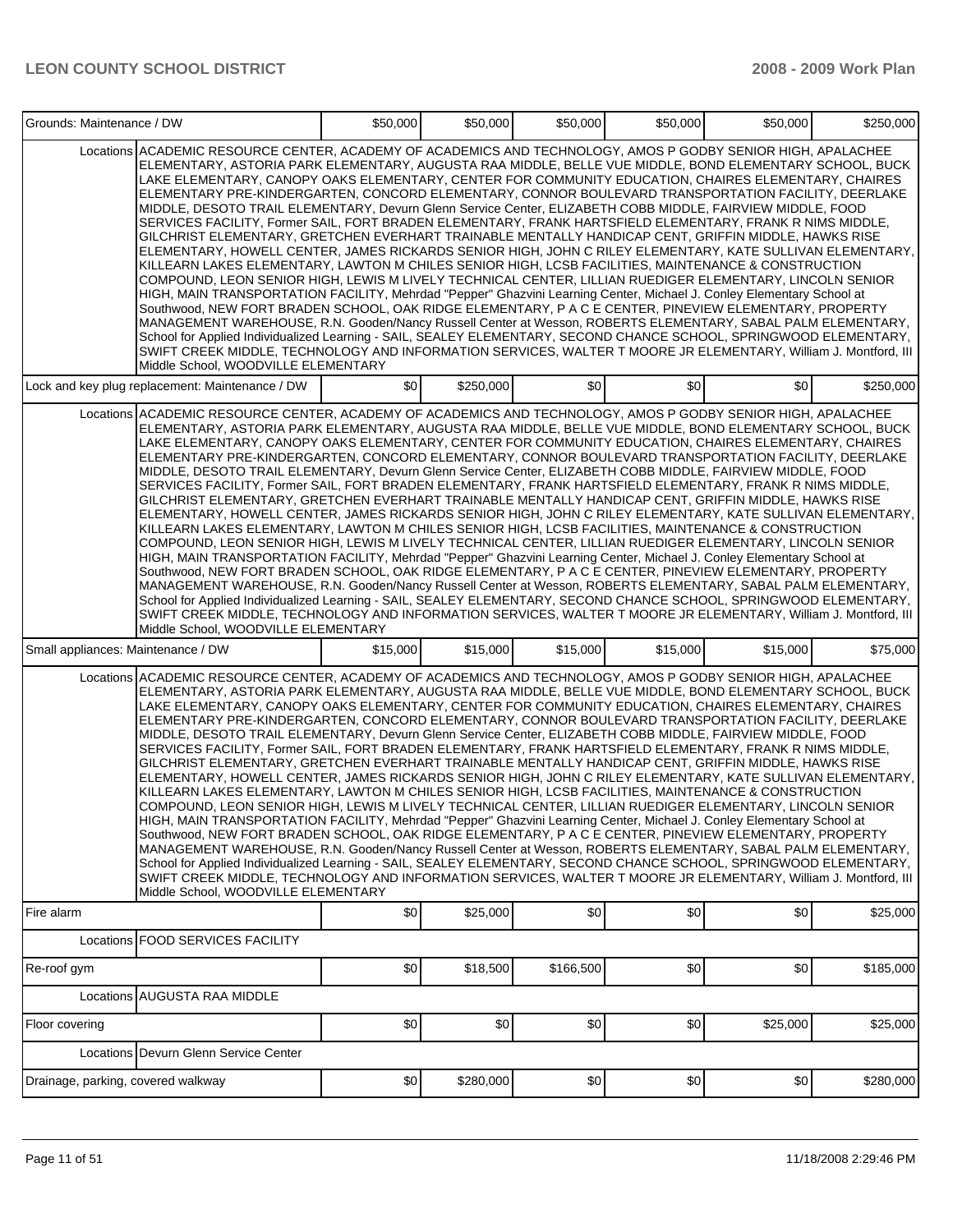|                                   | Locations MAIN TRANSPORTATION FACILITY                                                                                                                                                                                                                                                                                                                                                                                                                                                                                                                                                                                                                                                                                                                                                                                                                                                                                                                                                                                                                                                                                                                                                                                                                                                                                                                                                                                                                                                                                                                                                                                                                                                                                                       |           |           |           |           |           |             |  |
|-----------------------------------|----------------------------------------------------------------------------------------------------------------------------------------------------------------------------------------------------------------------------------------------------------------------------------------------------------------------------------------------------------------------------------------------------------------------------------------------------------------------------------------------------------------------------------------------------------------------------------------------------------------------------------------------------------------------------------------------------------------------------------------------------------------------------------------------------------------------------------------------------------------------------------------------------------------------------------------------------------------------------------------------------------------------------------------------------------------------------------------------------------------------------------------------------------------------------------------------------------------------------------------------------------------------------------------------------------------------------------------------------------------------------------------------------------------------------------------------------------------------------------------------------------------------------------------------------------------------------------------------------------------------------------------------------------------------------------------------------------------------------------------------|-----------|-----------|-----------|-----------|-----------|-------------|--|
| Intercom                          |                                                                                                                                                                                                                                                                                                                                                                                                                                                                                                                                                                                                                                                                                                                                                                                                                                                                                                                                                                                                                                                                                                                                                                                                                                                                                                                                                                                                                                                                                                                                                                                                                                                                                                                                              | \$0       | \$0       | \$0       | \$7,468   | \$0       | \$7,468     |  |
| Locations                         | CENTER FOR COMMUNITY EDUCATION                                                                                                                                                                                                                                                                                                                                                                                                                                                                                                                                                                                                                                                                                                                                                                                                                                                                                                                                                                                                                                                                                                                                                                                                                                                                                                                                                                                                                                                                                                                                                                                                                                                                                                               |           |           |           |           |           |             |  |
| Lighting                          |                                                                                                                                                                                                                                                                                                                                                                                                                                                                                                                                                                                                                                                                                                                                                                                                                                                                                                                                                                                                                                                                                                                                                                                                                                                                                                                                                                                                                                                                                                                                                                                                                                                                                                                                              | \$0       | \$10,000  | \$0       | \$0       | \$0       | \$10,000    |  |
|                                   | Locations FOOD SERVICES FACILITY                                                                                                                                                                                                                                                                                                                                                                                                                                                                                                                                                                                                                                                                                                                                                                                                                                                                                                                                                                                                                                                                                                                                                                                                                                                                                                                                                                                                                                                                                                                                                                                                                                                                                                             |           |           |           |           |           |             |  |
| Generator                         |                                                                                                                                                                                                                                                                                                                                                                                                                                                                                                                                                                                                                                                                                                                                                                                                                                                                                                                                                                                                                                                                                                                                                                                                                                                                                                                                                                                                                                                                                                                                                                                                                                                                                                                                              | \$0       | \$100,000 | \$0       | \$0       | \$0       | \$100,000   |  |
|                                   | Locations   FOOD SERVICES FACILITY                                                                                                                                                                                                                                                                                                                                                                                                                                                                                                                                                                                                                                                                                                                                                                                                                                                                                                                                                                                                                                                                                                                                                                                                                                                                                                                                                                                                                                                                                                                                                                                                                                                                                                           |           |           |           |           |           |             |  |
| Floor covering                    |                                                                                                                                                                                                                                                                                                                                                                                                                                                                                                                                                                                                                                                                                                                                                                                                                                                                                                                                                                                                                                                                                                                                                                                                                                                                                                                                                                                                                                                                                                                                                                                                                                                                                                                                              | \$0       | \$0       | \$0       | \$0       | \$65,000  | \$65,000    |  |
|                                   | Locations HOWELL CENTER                                                                                                                                                                                                                                                                                                                                                                                                                                                                                                                                                                                                                                                                                                                                                                                                                                                                                                                                                                                                                                                                                                                                                                                                                                                                                                                                                                                                                                                                                                                                                                                                                                                                                                                      |           |           |           |           |           |             |  |
| Telephone: Maintenance / DW       |                                                                                                                                                                                                                                                                                                                                                                                                                                                                                                                                                                                                                                                                                                                                                                                                                                                                                                                                                                                                                                                                                                                                                                                                                                                                                                                                                                                                                                                                                                                                                                                                                                                                                                                                              | \$50,000  | \$50,000  | \$50,000  | \$50,000  | \$50,000  | \$250,000   |  |
|                                   | ELEMENTARY, ASTORIA PARK ELEMENTARY, AUGUSTA RAA MIDDLE, BELLE VUE MIDDLE, BOND ELEMENTARY SCHOOL, BUCK<br>LAKE ELEMENTARY, CANOPY OAKS ELEMENTARY, CENTER FOR COMMUNITY EDUCATION, CHAIRES ELEMENTARY, CHAIRES<br>ELEMENTARY PRE-KINDERGARTEN, CONCORD ELEMENTARY, CONNOR BOULEVARD TRANSPORTATION FACILITY, DEERLAKE<br>MIDDLE, DESOTO TRAIL ELEMENTARY, Devurn Glenn Service Center, ELIZABETH COBB MIDDLE, FAIRVIEW MIDDLE, FOOD<br>SERVICES FACILITY, Former SAIL, FORT BRADEN ELEMENTARY, FRANK HARTSFIELD ELEMENTARY, FRANK R NIMS MIDDLE,<br>GILCHRIST ELEMENTARY, GRETCHEN EVERHART TRAINABLE MENTALLY HANDICAP CENT, GRIFFIN MIDDLE, HAWKS RISE<br>ELEMENTARY, HOWELL CENTER, JAMES RICKARDS SENIOR HIGH, JOHN C RILEY ELEMENTARY, KATE SULLIVAN ELEMENTARY,<br>KILLEARN LAKES ELEMENTARY, LAWTON M CHILES SENIOR HIGH, LCSB FACILITIES, MAINTENANCE & CONSTRUCTION<br>COMPOUND, LEON SENIOR HIGH, LEWIS M LIVELY TECHNICAL CENTER, LILLIAN RUEDIGER ELEMENTARY, LINCOLN SENIOR<br>HIGH, MAIN TRANSPORTATION FACILITY, Mehrdad "Pepper" Ghazvini Learning Center, Michael J. Conley Elementary School at<br>Southwood, NEW FORT BRADEN SCHOOL, OAK RIDGE ELEMENTARY, P A C E CENTER, PINEVIEW ELEMENTARY, PROPERTY<br>MANAGEMENT WAREHOUSE, R.N. Gooden/Nancy Russell Center at Wesson, ROBERTS ELEMENTARY, SABAL PALM ELEMENTARY,<br>School for Applied Individualized Learning - SAIL, SEALEY ELEMENTARY, SECOND CHANCE SCHOOL, SPRINGWOOD ELEMENTARY,<br>SWIFT CREEK MIDDLE, TECHNOLOGY AND INFORMATION SERVICES, WALTER T MOORE JR ELEMENTARY, William J. Montford, III<br>Middle School. WOODVILLE ELEMENTARY                                                                                                                 |           |           |           |           |           |             |  |
| Floor covering: Maintenance / DW  |                                                                                                                                                                                                                                                                                                                                                                                                                                                                                                                                                                                                                                                                                                                                                                                                                                                                                                                                                                                                                                                                                                                                                                                                                                                                                                                                                                                                                                                                                                                                                                                                                                                                                                                                              | \$50,000  | \$50,000  | \$50,000  | \$50,000  | \$50,000  | \$250,000   |  |
|                                   | Locations ACADEMIC RESOURCE CENTER, ACADEMY OF ACADEMICS AND TECHNOLOGY, AMOS P GODBY SENIOR HIGH, APALACHEE<br>ELEMENTARY, ASTORIA PARK ELEMENTARY, AUGUSTA RAA MIDDLE, BELLE VUE MIDDLE, BOND ELEMENTARY SCHOOL, BUCK<br>LAKE ELEMENTARY, CANOPY OAKS ELEMENTARY, CENTER FOR COMMUNITY EDUCATION, CHAIRES ELEMENTARY, CHAIRES<br>ELEMENTARY PRE-KINDERGARTEN, CONCORD ELEMENTARY, CONNOR BOULEVARD TRANSPORTATION FACILITY, DEERLAKE<br>MIDDLE, DESOTO TRAIL ELEMENTARY, Devurn Glenn Service Center, ELIZABETH COBB MIDDLE, FAIRVIEW MIDDLE, FOOD<br>SERVICES FACILITY, Former SAIL, FORT BRADEN ELEMENTARY, FRANK HARTSFIELD ELEMENTARY, FRANK R NIMS MIDDLE,<br>GILCHRIST ELEMENTARY, GRETCHEN EVERHART TRAINABLE MENTALLY HANDICAP CENT, GRIFFIN MIDDLE, HAWKS RISE<br>ELEMENTARY, HOWELL CENTER, JAMES RICKARDS SENIOR HIGH, JOHN C RILEY ELEMENTARY, KATE SULLIVAN ELEMENTARY,<br>KILLEARN LAKES ELEMENTARY, LAWTON M CHILES SENIOR HIGH, LCSB FACILITIES, MAINTENANCE & CONSTRUCTION<br>COMPOUND, LEON SENIOR HIGH, LEWIS M LIVELY TECHNICAL CENTER, LILLIAN RUEDIGER ELEMENTARY, LINCOLN SENIOR<br>HIGH, MAIN TRANSPORTATION FACILITY, Mehrdad "Pepper" Ghazvini Learning Center, Michael J. Conley Elementary School at<br>Southwood, NEW FORT BRADEN SCHOOL, OAK RIDGE ELEMENTARY, P A C E CENTER, PINEVIEW ELEMENTARY, PROPERTY<br>MANAGEMENT WAREHOUSE, R.N. Gooden/Nancy Russell Center at Wesson, ROBERTS ELEMENTARY, SABAL PALM ELEMENTARY,<br>School for Applied Individualized Learning - SAIL, SEALEY ELEMENTARY, SECOND CHANCE SCHOOL, SPRINGWOOD ELEMENTARY,<br>SWIFT CREEK MIDDLE, TECHNOLOGY AND INFORMATION SERVICES, WALTER T MOORE JR ELEMENTARY, William J. Montford, III<br>Middle School, WOODVILLE ELEMENTARY |           |           |           |           |           |             |  |
| Roof PM program: Maintenance / DW |                                                                                                                                                                                                                                                                                                                                                                                                                                                                                                                                                                                                                                                                                                                                                                                                                                                                                                                                                                                                                                                                                                                                                                                                                                                                                                                                                                                                                                                                                                                                                                                                                                                                                                                                              | \$450,000 | \$450,000 | \$450,000 | \$450,000 | \$450,000 | \$2,250,000 |  |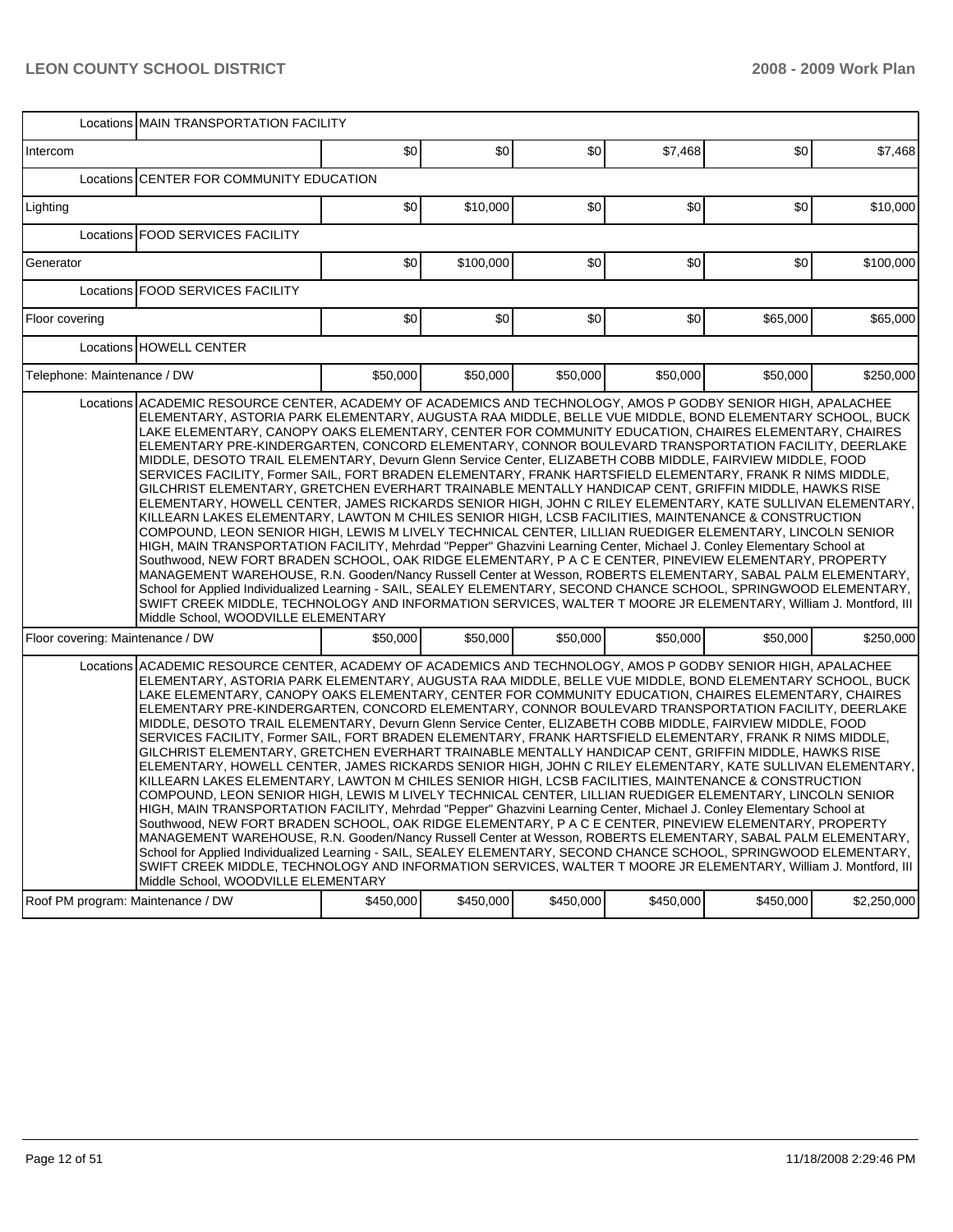| Locations ACADEMIC RESOURCE CENTER. ACADEMY OF ACADEMICS AND TECHNOLOGY. AMOS P GODBY SENIOR HIGH. APALACHEE<br>ELEMENTARY, ASTORIA PARK ELEMENTARY, AUGUSTA RAA MIDDLE, BELLE VUE MIDDLE, BOND ELEMENTARY SCHOOL, BUCK<br>LAKE ELEMENTARY, CANOPY OAKS ELEMENTARY, CENTER FOR COMMUNITY EDUCATION, CHAIRES ELEMENTARY, CHAIRES<br>ELEMENTARY PRE-KINDERGARTEN, CONCORD ELEMENTARY, CONNOR BOULEVARD TRANSPORTATION FACILITY, DEERLAKE<br>MIDDLE, DESOTO TRAIL ELEMENTARY, Devurn Glenn Service Center, ELIZABETH COBB MIDDLE, FAIRVIEW MIDDLE, FOOD<br>SERVICES FACILITY, Former SAIL, FORT BRADEN ELEMENTARY, FRANK HARTSFIELD ELEMENTARY, FRANK R NIMS MIDDLE,<br>GILCHRIST ELEMENTARY, GRETCHEN EVERHART TRAINABLE MENTALLY HANDICAP CENT, GRIFFIN MIDDLE, HAWKS RISE<br>ELEMENTARY, HOWELL CENTER, JAMES RICKARDS SENIOR HIGH, JOHN C RILEY ELEMENTARY, KATE SULLIVAN ELEMENTARY,<br>KILLEARN LAKES ELEMENTARY. LAWTON M CHILES SENIOR HIGH. LCSB FACILITIES. MAINTENANCE & CONSTRUCTION<br>COMPOUND, LEON SENIOR HIGH, LEWIS M LIVELY TECHNICAL CENTER, LILLIAN RUEDIGER ELEMENTARY, LINCOLN SENIOR<br>HIGH, MAIN TRANSPORTATION FACILITY, Mehrdad "Pepper" Ghazvini Learning Center, Michael J. Conley Elementary School at<br>Southwood, NEW FORT BRADEN SCHOOL, OAK RIDGE ELEMENTARY, P A C E CENTER, PINEVIEW ELEMENTARY, PROPERTY<br>MANAGEMENT WAREHOUSE, R.N. Gooden/Nancy Russell Center at Wesson, ROBERTS ELEMENTARY, SABAL PALM ELEMENTARY,<br>School for Applied Individualized Learning - SAIL, SEALEY ELEMENTARY, SECOND CHANCE SCHOOL, SPRINGWOOD ELEMENTARY,<br>SWIFT CREEK MIDDLE, TECHNOLOGY AND INFORMATION SERVICES, WALTER T MOORE JR ELEMENTARY, William J. Montford, III<br>Middle School, WOODVILLE ELEMENTARY |           |          |          |          |          |           |
|----------------------------------------------------------------------------------------------------------------------------------------------------------------------------------------------------------------------------------------------------------------------------------------------------------------------------------------------------------------------------------------------------------------------------------------------------------------------------------------------------------------------------------------------------------------------------------------------------------------------------------------------------------------------------------------------------------------------------------------------------------------------------------------------------------------------------------------------------------------------------------------------------------------------------------------------------------------------------------------------------------------------------------------------------------------------------------------------------------------------------------------------------------------------------------------------------------------------------------------------------------------------------------------------------------------------------------------------------------------------------------------------------------------------------------------------------------------------------------------------------------------------------------------------------------------------------------------------------------------------------------------------------------------------------------------------------------------------------------------------|-----------|----------|----------|----------|----------|-----------|
| Relocatables: Maintenance / DW                                                                                                                                                                                                                                                                                                                                                                                                                                                                                                                                                                                                                                                                                                                                                                                                                                                                                                                                                                                                                                                                                                                                                                                                                                                                                                                                                                                                                                                                                                                                                                                                                                                                                                               | \$100,000 | \$50,000 | \$50,000 | \$50,000 | \$50,000 | \$300,000 |
| Locations ACADEMIC RESOURCE CENTER, ACADEMY OF ACADEMICS AND TECHNOLOGY, AMOS P GODBY SENIOR HIGH, APALACHEE<br>ELEMENTARY, ASTORIA PARK ELEMENTARY, AUGUSTA RAA MIDDLE, BELLE VUE MIDDLE, BOND ELEMENTARY SCHOOL, BUCK<br>LAKE ELEMENTARY, CANOPY OAKS ELEMENTARY, CENTER FOR COMMUNITY EDUCATION, CHAIRES ELEMENTARY, CHAIRES<br>ELEMENTARY PRE-KINDERGARTEN, CONCORD ELEMENTARY, CONNOR BOULEVARD TRANSPORTATION FACILITY, DEERLAKE<br>MIDDLE, DESOTO TRAIL ELEMENTARY, Devurn Glenn Service Center, ELIZABETH COBB MIDDLE, FAIRVIEW MIDDLE, FOOD<br>SERVICES FACILITY, Former SAIL, FORT BRADEN ELEMENTARY, FRANK HARTSFIELD ELEMENTARY, FRANK R NIMS MIDDLE,<br>GILCHRIST ELEMENTARY, GRETCHEN EVERHART TRAINABLE MENTALLY HANDICAP CENT, GRIFFIN MIDDLE, HAWKS RISE<br>ELEMENTARY, HOWELL CENTER, JAMES RICKARDS SENIOR HIGH, JOHN C RILEY ELEMENTARY, KATE SULLIVAN ELEMENTARY,<br>KILLEARN LAKES ELEMENTARY, LAWTON M CHILES SENIOR HIGH, LCSB FACILITIES, MAINTENANCE & CONSTRUCTION<br>COMPOUND, LEON SENIOR HIGH, LEWIS M LIVELY TECHNICAL CENTER, LILLIAN RUEDIGER ELEMENTARY, LINCOLN SENIOR<br>HIGH, MAIN TRANSPORTATION FACILITY, Mehrdad "Pepper" Ghazvini Learning Center, Michael J. Conley Elementary School at<br>Southwood, NEW FORT BRADEN SCHOOL, OAK RIDGE ELEMENTARY, P A C E CENTER, PINEVIEW ELEMENTARY, PROPERTY<br>MANAGEMENT WAREHOUSE, R.N. Gooden/Nancy Russell Center at Wesson, ROBERTS ELEMENTARY, SABAL PALM ELEMENTARY,<br>School for Applied Individualized Learning - SAIL, SEALEY ELEMENTARY, SECOND CHANCE SCHOOL, SPRINGWOOD ELEMENTARY,<br>SWIFT CREEK MIDDLE, TECHNOLOGY AND INFORMATION SERVICES, WALTER T MOORE JR ELEMENTARY, William J. Montford, III<br>Middle School, WOODVILLE ELEMENTARY |           |          |          |          |          |           |
| Lockers: Maintenance / DW                                                                                                                                                                                                                                                                                                                                                                                                                                                                                                                                                                                                                                                                                                                                                                                                                                                                                                                                                                                                                                                                                                                                                                                                                                                                                                                                                                                                                                                                                                                                                                                                                                                                                                                    | \$20,000  | \$20,000 | \$20,000 | \$20,000 | \$20,000 | \$100.000 |
| Locations ACADEMIC RESOURCE CENTER, ACADEMY OF ACADEMICS AND TECHNOLOGY, AMOS P GODBY SENIOR HIGH, APALACHEE<br>ELEMENTARY, ASTORIA PARK ELEMENTARY, AUGUSTA RAA MIDDLE, BELLE VUE MIDDLE, BOND ELEMENTARY SCHOOL, BUCK<br>LAKE ELEMENTARY, CANOPY OAKS ELEMENTARY, CENTER FOR COMMUNITY EDUCATION, CHAIRES ELEMENTARY, CHAIRES<br>ELEMENTARY PRE-KINDERGARTEN, CONCORD ELEMENTARY, CONNOR BOULEVARD TRANSPORTATION FACILITY, DEERLAKE<br>MIDDLE, DESOTO TRAIL ELEMENTARY, Devurn Glenn Service Center, ELIZABETH COBB MIDDLE, FAIRVIEW MIDDLE, FOOD<br>SERVICES FACILITY, Former SAIL, FORT BRADEN ELEMENTARY, FRANK HARTSFIELD ELEMENTARY, FRANK R NIMS MIDDLE,<br>GILCHRIST ELEMENTARY, GRETCHEN EVERHART TRAINABLE MENTALLY HANDICAP CENT, GRIFFIN MIDDLE, HAWKS RISE<br>ELEMENTARY, HOWELL CENTER, JAMES RICKARDS SENIOR HIGH, JOHN C RILEY ELEMENTARY, KATE SULLIVAN ELEMENTARY,<br>KILLEARN LAKES ELEMENTARY, LAWTON M CHILES SENIOR HIGH, LCSB FACILITIES, MAINTENANCE & CONSTRUCTION<br>COMPOUND, LEON SENIOR HIGH, LEWIS M LIVELY TECHNICAL CENTER, LILLIAN RUEDIGER ELEMENTARY, LINCOLN SENIOR<br>HIGH, MAIN TRANSPORTATION FACILITY, Mehrdad "Pepper" Ghazvini Learning Center, Michael J. Conley Elementary School at<br>Southwood, NEW FORT BRADEN SCHOOL, OAK RIDGE ELEMENTARY, P A C E CENTER, PINEVIEW ELEMENTARY, PROPERTY<br>MANAGEMENT WAREHOUSE, R.N. Gooden/Nancy Russell Center at Wesson, ROBERTS ELEMENTARY, SABAL PALM ELEMENTARY,<br>School for Applied Individualized Learning - SAIL, SEALEY ELEMENTARY, SECOND CHANCE SCHOOL, SPRINGWOOD ELEMENTARY,<br>SWIFT CREEK MIDDLE, TECHNOLOGY AND INFORMATION SERVICES, WALTER T MOORE JR ELEMENTARY, William J. Montford, III<br>Middle School. WOODVILLE ELEMENTARY |           |          |          |          |          |           |
| Intercoms & clocks: Maintenance / DW                                                                                                                                                                                                                                                                                                                                                                                                                                                                                                                                                                                                                                                                                                                                                                                                                                                                                                                                                                                                                                                                                                                                                                                                                                                                                                                                                                                                                                                                                                                                                                                                                                                                                                         | \$65,000  | \$45,000 | \$45,000 | \$45,000 | \$45,000 | \$245,000 |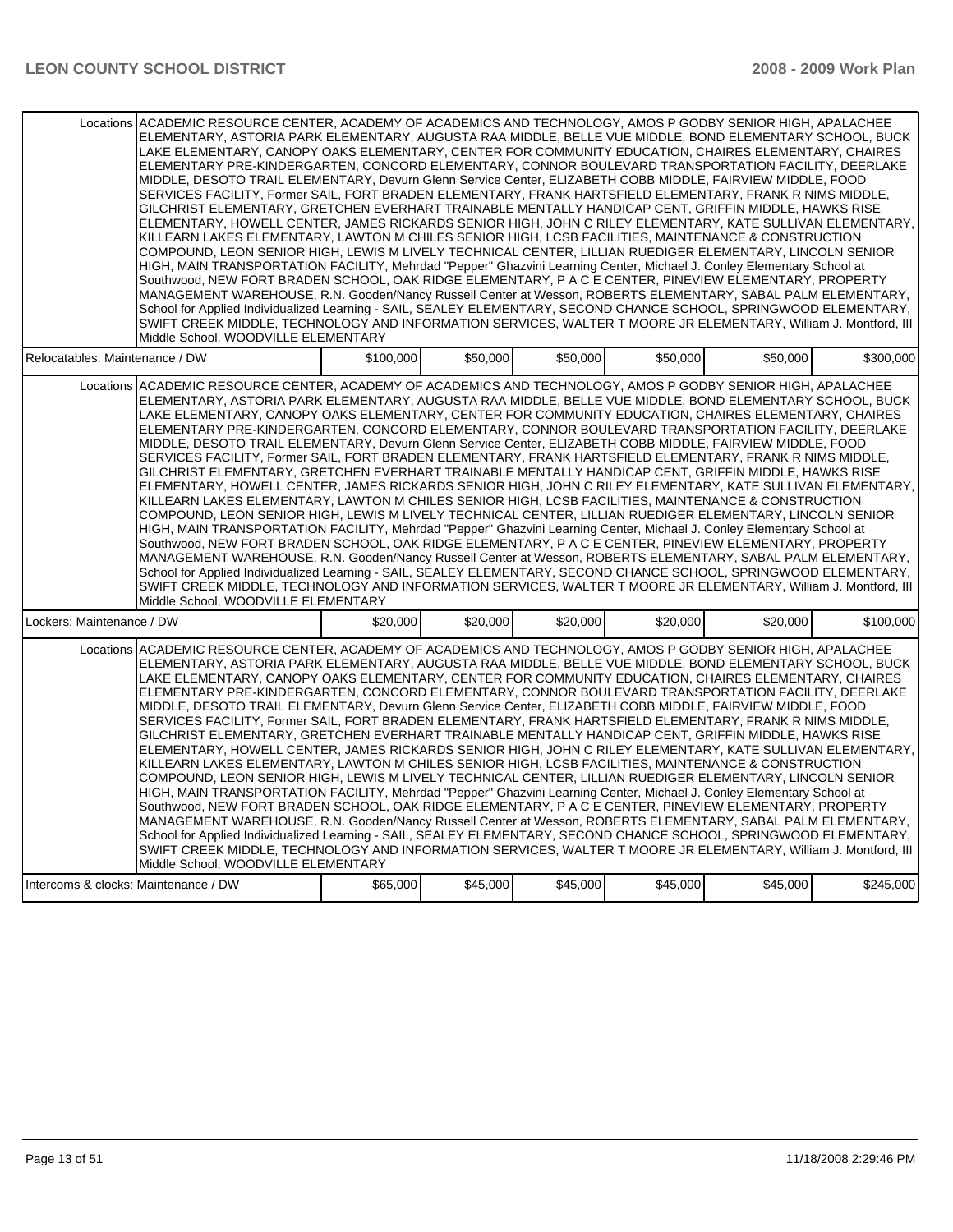|                                                                                                                                                                                                                                                                                                                                                                                                                                                                                                                                                                                                                                                                                                                                                                                                                                                                                                                                                                                                                                                                                                                                                                                                                                                                                                                                                                                                                                                                                                                                                                                                                                                                                                                                              | Locations ACADEMIC RESOURCE CENTER. ACADEMY OF ACADEMICS AND TECHNOLOGY. AMOS P GODBY SENIOR HIGH. APALACHEE<br>ELEMENTARY, ASTORIA PARK ELEMENTARY, AUGUSTA RAA MIDDLE, BELLE VUE MIDDLE, BOND ELEMENTARY SCHOOL, BUCK<br>LAKE ELEMENTARY, CANOPY OAKS ELEMENTARY, CENTER FOR COMMUNITY EDUCATION, CHAIRES ELEMENTARY, CHAIRES<br>ELEMENTARY PRE-KINDERGARTEN, CONCORD ELEMENTARY, CONNOR BOULEVARD TRANSPORTATION FACILITY, DEERLAKE<br>MIDDLE, DESOTO TRAIL ELEMENTARY, Devurn Glenn Service Center, ELIZABETH COBB MIDDLE, FAIRVIEW MIDDLE, FOOD<br>SERVICES FACILITY, Former SAIL, FORT BRADEN ELEMENTARY, FRANK HARTSFIELD ELEMENTARY, FRANK R NIMS MIDDLE,<br>GILCHRIST ELEMENTARY, GRETCHEN EVERHART TRAINABLE MENTALLY HANDICAP CENT, GRIFFIN MIDDLE, HAWKS RISE<br>ELEMENTARY, HOWELL CENTER, JAMES RICKARDS SENIOR HIGH, JOHN C RILEY ELEMENTARY, KATE SULLIVAN ELEMENTARY,<br>KILLEARN LAKES ELEMENTARY. LAWTON M CHILES SENIOR HIGH. LCSB FACILITIES. MAINTENANCE & CONSTRUCTION<br>COMPOUND, LEON SENIOR HIGH, LEWIS M LIVELY TECHNICAL CENTER, LILLIAN RUEDIGER ELEMENTARY, LINCOLN SENIOR<br>HIGH, MAIN TRANSPORTATION FACILITY, Mehrdad "Pepper" Ghazvini Learning Center, Michael J. Conley Elementary School at<br>Southwood, NEW FORT BRADEN SCHOOL, OAK RIDGE ELEMENTARY, P A C E CENTER, PINEVIEW ELEMENTARY, PROPERTY<br>MANAGEMENT WAREHOUSE, R.N. Gooden/Nancy Russell Center at Wesson, ROBERTS ELEMENTARY, SABAL PALM ELEMENTARY,<br>School for Applied Individualized Learning - SAIL, SEALEY ELEMENTARY, SECOND CHANCE SCHOOL, SPRINGWOOD ELEMENTARY,<br>SWIFT CREEK MIDDLE, TECHNOLOGY AND INFORMATION SERVICES, WALTER T MOORE JR ELEMENTARY, William J. Montford, III<br>Middle School, WOODVILLE ELEMENTARY |           |           |           |           |           |           |  |  |  |
|----------------------------------------------------------------------------------------------------------------------------------------------------------------------------------------------------------------------------------------------------------------------------------------------------------------------------------------------------------------------------------------------------------------------------------------------------------------------------------------------------------------------------------------------------------------------------------------------------------------------------------------------------------------------------------------------------------------------------------------------------------------------------------------------------------------------------------------------------------------------------------------------------------------------------------------------------------------------------------------------------------------------------------------------------------------------------------------------------------------------------------------------------------------------------------------------------------------------------------------------------------------------------------------------------------------------------------------------------------------------------------------------------------------------------------------------------------------------------------------------------------------------------------------------------------------------------------------------------------------------------------------------------------------------------------------------------------------------------------------------|----------------------------------------------------------------------------------------------------------------------------------------------------------------------------------------------------------------------------------------------------------------------------------------------------------------------------------------------------------------------------------------------------------------------------------------------------------------------------------------------------------------------------------------------------------------------------------------------------------------------------------------------------------------------------------------------------------------------------------------------------------------------------------------------------------------------------------------------------------------------------------------------------------------------------------------------------------------------------------------------------------------------------------------------------------------------------------------------------------------------------------------------------------------------------------------------------------------------------------------------------------------------------------------------------------------------------------------------------------------------------------------------------------------------------------------------------------------------------------------------------------------------------------------------------------------------------------------------------------------------------------------------------------------------------------------------------------------------------------------------|-----------|-----------|-----------|-----------|-----------|-----------|--|--|--|
| HVAC controls: Maintenance / DW                                                                                                                                                                                                                                                                                                                                                                                                                                                                                                                                                                                                                                                                                                                                                                                                                                                                                                                                                                                                                                                                                                                                                                                                                                                                                                                                                                                                                                                                                                                                                                                                                                                                                                              |                                                                                                                                                                                                                                                                                                                                                                                                                                                                                                                                                                                                                                                                                                                                                                                                                                                                                                                                                                                                                                                                                                                                                                                                                                                                                                                                                                                                                                                                                                                                                                                                                                                                                                                                              | \$100,000 | \$100,000 | \$100,000 | \$100,000 | \$100,000 | \$500,000 |  |  |  |
| Locations ACADEMIC RESOURCE CENTER, ACADEMY OF ACADEMICS AND TECHNOLOGY, AMOS P GODBY SENIOR HIGH, APALACHEE<br>ELEMENTARY, ASTORIA PARK ELEMENTARY, AUGUSTA RAA MIDDLE, BELLE VUE MIDDLE, BOND ELEMENTARY SCHOOL, BUCK<br>LAKE ELEMENTARY, CANOPY OAKS ELEMENTARY, CENTER FOR COMMUNITY EDUCATION, CHAIRES ELEMENTARY, CHAIRES<br>ELEMENTARY PRE-KINDERGARTEN, CONCORD ELEMENTARY, CONNOR BOULEVARD TRANSPORTATION FACILITY, DEERLAKE<br>MIDDLE, DESOTO TRAIL ELEMENTARY, Devurn Glenn Service Center, ELIZABETH COBB MIDDLE, FAIRVIEW MIDDLE, FOOD<br>SERVICES FACILITY, Former SAIL, FORT BRADEN ELEMENTARY, FRANK HARTSFIELD ELEMENTARY, FRANK R NIMS MIDDLE,<br>GILCHRIST ELEMENTARY, GRETCHEN EVERHART TRAINABLE MENTALLY HANDICAP CENT, GRIFFIN MIDDLE, HAWKS RISE<br>ELEMENTARY, HOWELL CENTER, JAMES RICKARDS SENIOR HIGH, JOHN C RILEY ELEMENTARY, KATE SULLIVAN ELEMENTARY,<br>KILLEARN LAKES ELEMENTARY, LAWTON M CHILES SENIOR HIGH, LCSB FACILITIES, MAINTENANCE & CONSTRUCTION<br>COMPOUND, LEON SENIOR HIGH, LEWIS M LIVELY TECHNICAL CENTER, LILLIAN RUEDIGER ELEMENTARY, LINCOLN SENIOR<br>HIGH, MAIN TRANSPORTATION FACILITY, Mehrdad "Pepper" Ghazvini Learning Center, Michael J. Conley Elementary School at<br>Southwood, NEW FORT BRADEN SCHOOL, OAK RIDGE ELEMENTARY, P A C E CENTER, PINEVIEW ELEMENTARY, PROPERTY<br>MANAGEMENT WAREHOUSE, R.N. Gooden/Nancy Russell Center at Wesson, ROBERTS ELEMENTARY, SABAL PALM ELEMENTARY,<br>School for Applied Individualized Learning - SAIL, SEALEY ELEMENTARY, SECOND CHANCE SCHOOL, SPRINGWOOD ELEMENTARY,<br>SWIFT CREEK MIDDLE, TECHNOLOGY AND INFORMATION SERVICES, WALTER T MOORE JR ELEMENTARY, William J. Montford, III<br>Middle School, WOODVILLE ELEMENTARY |                                                                                                                                                                                                                                                                                                                                                                                                                                                                                                                                                                                                                                                                                                                                                                                                                                                                                                                                                                                                                                                                                                                                                                                                                                                                                                                                                                                                                                                                                                                                                                                                                                                                                                                                              |           |           |           |           |           |           |  |  |  |
| Plumbing: Maintenance / DW                                                                                                                                                                                                                                                                                                                                                                                                                                                                                                                                                                                                                                                                                                                                                                                                                                                                                                                                                                                                                                                                                                                                                                                                                                                                                                                                                                                                                                                                                                                                                                                                                                                                                                                   |                                                                                                                                                                                                                                                                                                                                                                                                                                                                                                                                                                                                                                                                                                                                                                                                                                                                                                                                                                                                                                                                                                                                                                                                                                                                                                                                                                                                                                                                                                                                                                                                                                                                                                                                              | \$40,000  | \$20,000  | \$20,000  | \$20,000  | \$20,000  | \$120,000 |  |  |  |
| Locations ACADEMIC RESOURCE CENTER, ACADEMY OF ACADEMICS AND TECHNOLOGY, AMOS P GODBY SENIOR HIGH, APALACHEE<br>ELEMENTARY, ASTORIA PARK ELEMENTARY, AUGUSTA RAA MIDDLE, BELLE VUE MIDDLE, BOND ELEMENTARY SCHOOL, BUCK<br>LAKE ELEMENTARY, CANOPY OAKS ELEMENTARY, CENTER FOR COMMUNITY EDUCATION, CHAIRES ELEMENTARY, CHAIRES<br>ELEMENTARY PRE-KINDERGARTEN, CONCORD ELEMENTARY, CONNOR BOULEVARD TRANSPORTATION FACILITY, DEERLAKE<br>MIDDLE, DESOTO TRAIL ELEMENTARY, Devurn Glenn Service Center, ELIZABETH COBB MIDDLE, FAIRVIEW MIDDLE, FOOD<br>SERVICES FACILITY, Former SAIL, FORT BRADEN ELEMENTARY, FRANK HARTSFIELD ELEMENTARY, FRANK R NIMS MIDDLE,<br>GILCHRIST ELEMENTARY, GRETCHEN EVERHART TRAINABLE MENTALLY HANDICAP CENT, GRIFFIN MIDDLE, HAWKS RISE<br>ELEMENTARY, HOWELL CENTER, JAMES RICKARDS SENIOR HIGH, JOHN C RILEY ELEMENTARY, KATE SULLIVAN ELEMENTARY,<br>KILLEARN LAKES ELEMENTARY, LAWTON M CHILES SENIOR HIGH, LCSB FACILITIES, MAINTENANCE & CONSTRUCTION<br>COMPOUND, LEON SENIOR HIGH, LEWIS M LIVELY TECHNICAL CENTER, LILLIAN RUEDIGER ELEMENTARY, LINCOLN SENIOR<br>HIGH, MAIN TRANSPORTATION FACILITY, Mehrdad "Pepper" Ghazvini Learning Center, Michael J. Conley Elementary School at<br>Southwood, NEW FORT BRADEN SCHOOL, OAK RIDGE ELEMENTARY, P A C E CENTER, PINEVIEW ELEMENTARY, PROPERTY<br>MANAGEMENT WAREHOUSE, R.N. Gooden/Nancy Russell Center at Wesson, ROBERTS ELEMENTARY, SABAL PALM ELEMENTARY,<br>School for Applied Individualized Learning - SAIL, SEALEY ELEMENTARY, SECOND CHANCE SCHOOL, SPRINGWOOD ELEMENTARY,<br>SWIFT CREEK MIDDLE, TECHNOLOGY AND INFORMATION SERVICES, WALTER T MOORE JR ELEMENTARY, William J. Montford, III<br>Middle School, WOODVILLE ELEMENTARY |                                                                                                                                                                                                                                                                                                                                                                                                                                                                                                                                                                                                                                                                                                                                                                                                                                                                                                                                                                                                                                                                                                                                                                                                                                                                                                                                                                                                                                                                                                                                                                                                                                                                                                                                              |           |           |           |           |           |           |  |  |  |
| Energy: Maintenance / DW                                                                                                                                                                                                                                                                                                                                                                                                                                                                                                                                                                                                                                                                                                                                                                                                                                                                                                                                                                                                                                                                                                                                                                                                                                                                                                                                                                                                                                                                                                                                                                                                                                                                                                                     |                                                                                                                                                                                                                                                                                                                                                                                                                                                                                                                                                                                                                                                                                                                                                                                                                                                                                                                                                                                                                                                                                                                                                                                                                                                                                                                                                                                                                                                                                                                                                                                                                                                                                                                                              | \$100,000 | \$100,000 | \$100,000 | \$100,000 | \$100,000 | \$500,000 |  |  |  |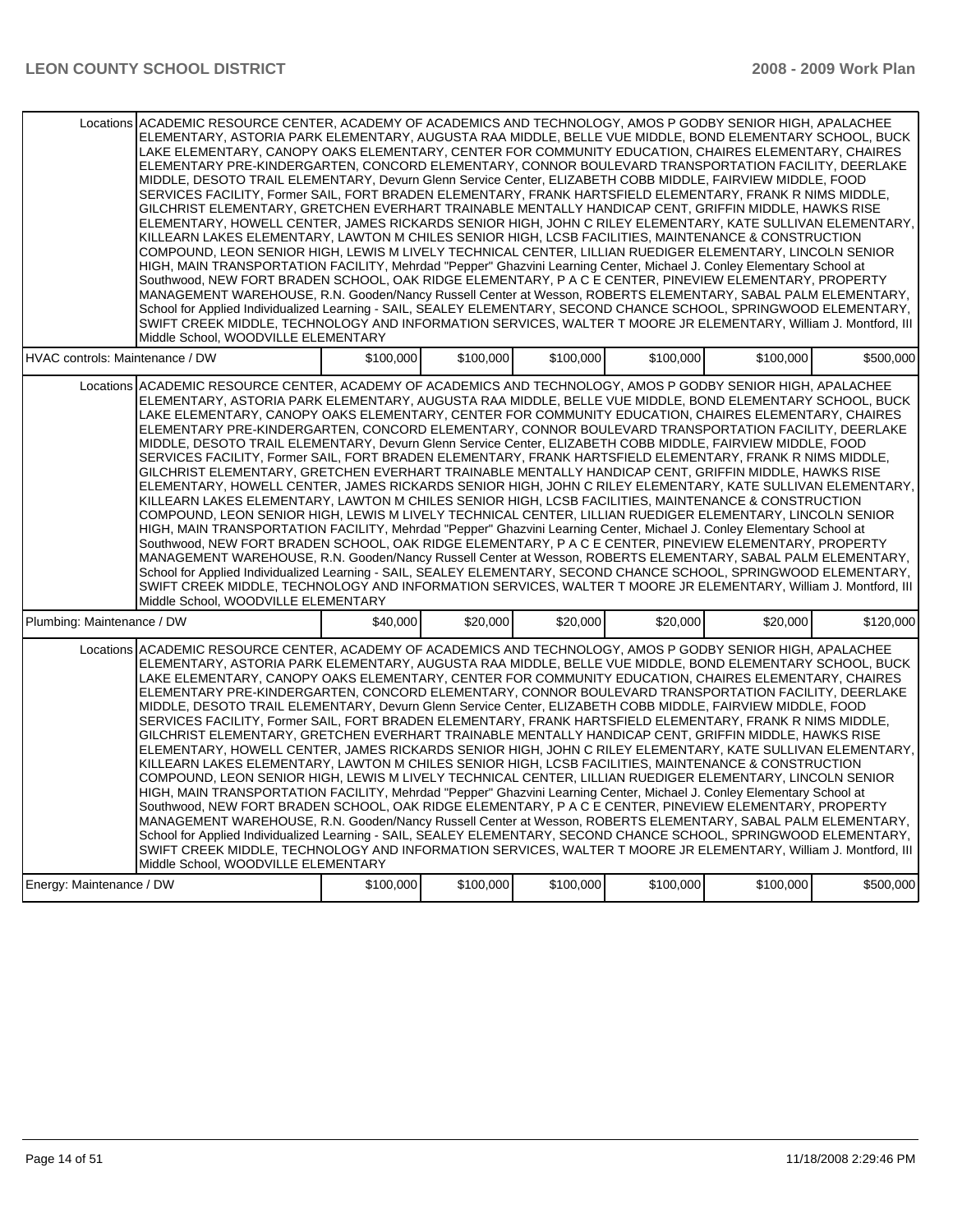|                                            | Locations ACADEMIC RESOURCE CENTER, ACADEMY OF ACADEMICS AND TECHNOLOGY, AMOS P GODBY SENIOR HIGH, APALACHEE<br>ELEMENTARY, ASTORIA PARK ELEMENTARY, AUGUSTA RAA MIDDLE, BELLE VUE MIDDLE, BOND ELEMENTARY SCHOOL, BUCK<br>LAKE ELEMENTARY. CANOPY OAKS ELEMENTARY. CENTER FOR COMMUNITY EDUCATION. CHAIRES ELEMENTARY. CHAIRES<br>ELEMENTARY PRE-KINDERGARTEN, CONCORD ELEMENTARY, CONNOR BOULEVARD TRANSPORTATION FACILITY, DEERLAKE<br>MIDDLE, DESOTO TRAIL ELEMENTARY, Devurn Glenn Service Center, ELIZABETH COBB MIDDLE, FAIRVIEW MIDDLE, FOOD<br>SERVICES FACILITY, Former SAIL, FORT BRADEN ELEMENTARY, FRANK HARTSFIELD ELEMENTARY, FRANK R NIMS MIDDLE,<br>GILCHRIST ELEMENTARY, GRETCHEN EVERHART TRAINABLE MENTALLY HANDICAP CENT, GRIFFIN MIDDLE, HAWKS RISE<br>ELEMENTARY, HOWELL CENTER, JAMES RICKARDS SENIOR HIGH, JOHN C RILEY ELEMENTARY, KATE SULLIVAN ELEMENTARY,<br>KILLEARN LAKES ELEMENTARY, LAWTON M CHILES SENIOR HIGH, LCSB FACILITIES, MAINTENANCE & CONSTRUCTION<br>COMPOUND, LEON SENIOR HIGH, LEWIS M LIVELY TECHNICAL CENTER, LILLIAN RUEDIGER ELEMENTARY, LINCOLN SENIOR<br>HIGH, MAIN TRANSPORTATION FACILITY, Mehrdad "Pepper" Ghazvini Learning Center, Michael J. Conley Elementary School at<br>Southwood, NEW FORT BRADEN SCHOOL, OAK RIDGE ELEMENTARY, P A C E CENTER, PINEVIEW ELEMENTARY, PROPERTY<br>MANAGEMENT WAREHOUSE, R.N. Gooden/Nancy Russell Center at Wesson, ROBERTS ELEMENTARY, SABAL PALM ELEMENTARY,<br>School for Applied Individualized Learning - SAIL, SEALEY ELEMENTARY, SECOND CHANCE SCHOOL, SPRINGWOOD ELEMENTARY,<br>SWIFT CREEK MIDDLE, TECHNOLOGY AND INFORMATION SERVICES, WALTER T MOORE JR ELEMENTARY, William J. Montford, III<br>Middle School, WOODVILLE ELEMENTARY |             |             |             |             |             |              |
|--------------------------------------------|----------------------------------------------------------------------------------------------------------------------------------------------------------------------------------------------------------------------------------------------------------------------------------------------------------------------------------------------------------------------------------------------------------------------------------------------------------------------------------------------------------------------------------------------------------------------------------------------------------------------------------------------------------------------------------------------------------------------------------------------------------------------------------------------------------------------------------------------------------------------------------------------------------------------------------------------------------------------------------------------------------------------------------------------------------------------------------------------------------------------------------------------------------------------------------------------------------------------------------------------------------------------------------------------------------------------------------------------------------------------------------------------------------------------------------------------------------------------------------------------------------------------------------------------------------------------------------------------------------------------------------------------------------------------------------------------------------------------------------------------|-------------|-------------|-------------|-------------|-------------|--------------|
| Structural: Maintenance / DW               |                                                                                                                                                                                                                                                                                                                                                                                                                                                                                                                                                                                                                                                                                                                                                                                                                                                                                                                                                                                                                                                                                                                                                                                                                                                                                                                                                                                                                                                                                                                                                                                                                                                                                                                                              | \$75,000    | \$75,000    | \$75,000    | \$75,000    | \$75.000    | \$375.000    |
|                                            | Locations ACADEMIC RESOURCE CENTER, ACADEMY OF ACADEMICS AND TECHNOLOGY, AMOS P GODBY SENIOR HIGH, APALACHEE<br>ELEMENTARY, ASTORIA PARK ELEMENTARY, AUGUSTA RAA MIDDLE, BELLE VUE MIDDLE, BOND ELEMENTARY SCHOOL, BUCK<br>LAKE ELEMENTARY, CANOPY OAKS ELEMENTARY, CENTER FOR COMMUNITY EDUCATION, CHAIRES ELEMENTARY, CHAIRES<br>ELEMENTARY PRE-KINDERGARTEN, CONCORD ELEMENTARY, CONNOR BOULEVARD TRANSPORTATION FACILITY, DEERLAKE<br>MIDDLE, DESOTO TRAIL ELEMENTARY, Devurn Glenn Service Center, ELIZABETH COBB MIDDLE, FAIRVIEW MIDDLE, FOOD<br>SERVICES FACILITY. Former SAIL, FORT BRADEN ELEMENTARY, FRANK HARTSFIELD ELEMENTARY, FRANK R NIMS MIDDLE.<br>GILCHRIST ELEMENTARY, GRETCHEN EVERHART TRAINABLE MENTALLY HANDICAP CENT, GRIFFIN MIDDLE, HAWKS RISE<br>ELEMENTARY, HOWELL CENTER, JAMES RICKARDS SENIOR HIGH, JOHN C RILEY ELEMENTARY, KATE SULLIVAN ELEMENTARY,<br>KILLEARN LAKES ELEMENTARY, LAWTON M CHILES SENIOR HIGH, LCSB FACILITIES, MAINTENANCE & CONSTRUCTION<br>COMPOUND, LEON SENIOR HIGH, LEWIS M LIVELY TECHNICAL CENTER, LILLIAN RUEDIGER ELEMENTARY, LINCOLN SENIOR<br>HIGH, MAIN TRANSPORTATION FACILITY, Mehrdad "Pepper" Ghazvini Learning Center, Michael J. Conley Elementary School at<br>Southwood, NEW FORT BRADEN SCHOOL, OAK RIDGE ELEMENTARY, P A C E CENTER, PINEVIEW ELEMENTARY, PROPERTY<br>MANAGEMENT WAREHOUSE, R.N. Gooden/Nancy Russell Center at Wesson, ROBERTS ELEMENTARY, SABAL PALM ELEMENTARY,<br>School for Applied Individualized Learning - SAIL, SEALEY ELEMENTARY, SECOND CHANCE SCHOOL, SPRINGWOOD ELEMENTARY,<br>SWIFT CREEK MIDDLE, TECHNOLOGY AND INFORMATION SERVICES, WALTER T MOORE JR ELEMENTARY, William J. Montford, III<br>Middle School, WOODVILLE ELEMENTARY |             |             |             |             |             |              |
| PE fields: Maintenance / DW                |                                                                                                                                                                                                                                                                                                                                                                                                                                                                                                                                                                                                                                                                                                                                                                                                                                                                                                                                                                                                                                                                                                                                                                                                                                                                                                                                                                                                                                                                                                                                                                                                                                                                                                                                              | \$300,000   | \$300,000   | \$300,000   | \$300,000   | \$300,000   | \$1,500,000  |
|                                            | Locations ACADEMIC RESOURCE CENTER, ACADEMY OF ACADEMICS AND TECHNOLOGY, AMOS P GODBY SENIOR HIGH, APALACHEE<br>ELEMENTARY, ASTORIA PARK ELEMENTARY, AUGUSTA RAA MIDDLE, BELLE VUE MIDDLE, BOND ELEMENTARY SCHOOL, BUCK<br>LAKE ELEMENTARY, CANOPY OAKS ELEMENTARY, CENTER FOR COMMUNITY EDUCATION, CHAIRES ELEMENTARY, CHAIRES<br>ELEMENTARY PRE-KINDERGARTEN, CONCORD ELEMENTARY, CONNOR BOULEVARD TRANSPORTATION FACILITY, DEERLAKE<br>MIDDLE, DESOTO TRAIL ELEMENTARY, Devurn Glenn Service Center, ELIZABETH COBB MIDDLE, FAIRVIEW MIDDLE, FOOD<br>SERVICES FACILITY, Former SAIL, FORT BRADEN ELEMENTARY, FRANK HARTSFIELD ELEMENTARY, FRANK R NIMS MIDDLE,<br>GILCHRIST ELEMENTARY, GRETCHEN EVERHART TRAINABLE MENTALLY HANDICAP CENT, GRIFFIN MIDDLE, HAWKS RISE<br>ELEMENTARY, HOWELL CENTER, JAMES RICKARDS SENIOR HIGH, JOHN C RILEY ELEMENTARY, KATE SULLIVAN ELEMENTARY,<br>KILLEARN LAKES ELEMENTARY, LAWTON M CHILES SENIOR HIGH, LCSB FACILITIES, MAINTENANCE & CONSTRUCTION<br>COMPOUND, LEON SENIOR HIGH, LEWIS M LIVELY TECHNICAL CENTER, LILLIAN RUEDIGER ELEMENTARY, LINCOLN SENIOR<br>HIGH, MAIN TRANSPORTATION FACILITY, Mehrdad "Pepper" Ghazvini Learning Center, Michael J. Conley Elementary School at<br>Southwood, NEW FORT BRADEN SCHOOL, OAK RIDGE ELEMENTARY, P A C E CENTER, PINEVIEW ELEMENTARY, PROPERTY<br>MANAGEMENT WAREHOUSE, R.N. Gooden/Nancy Russell Center at Wesson, ROBERTS ELEMENTARY, SABAL PALM ELEMENTARY,<br>School for Applied Individualized Learning - SAIL, SEALEY ELEMENTARY, SECOND CHANCE SCHOOL, SPRINGWOOD ELEMENTARY,<br>SWIFT CREEK MIDDLE, TECHNOLOGY AND INFORMATION SERVICES, WALTER T MOORE JR ELEMENTARY, William J. Montford, III<br>Middle School, WOODVILLE ELEMENTARY |             |             |             |             |             |              |
| Preventative maintenance: Maintenance / DW |                                                                                                                                                                                                                                                                                                                                                                                                                                                                                                                                                                                                                                                                                                                                                                                                                                                                                                                                                                                                                                                                                                                                                                                                                                                                                                                                                                                                                                                                                                                                                                                                                                                                                                                                              | \$2,375,000 | \$2,225,000 | \$2,225,000 | \$2,225,000 | \$2,225,000 | \$11,275,000 |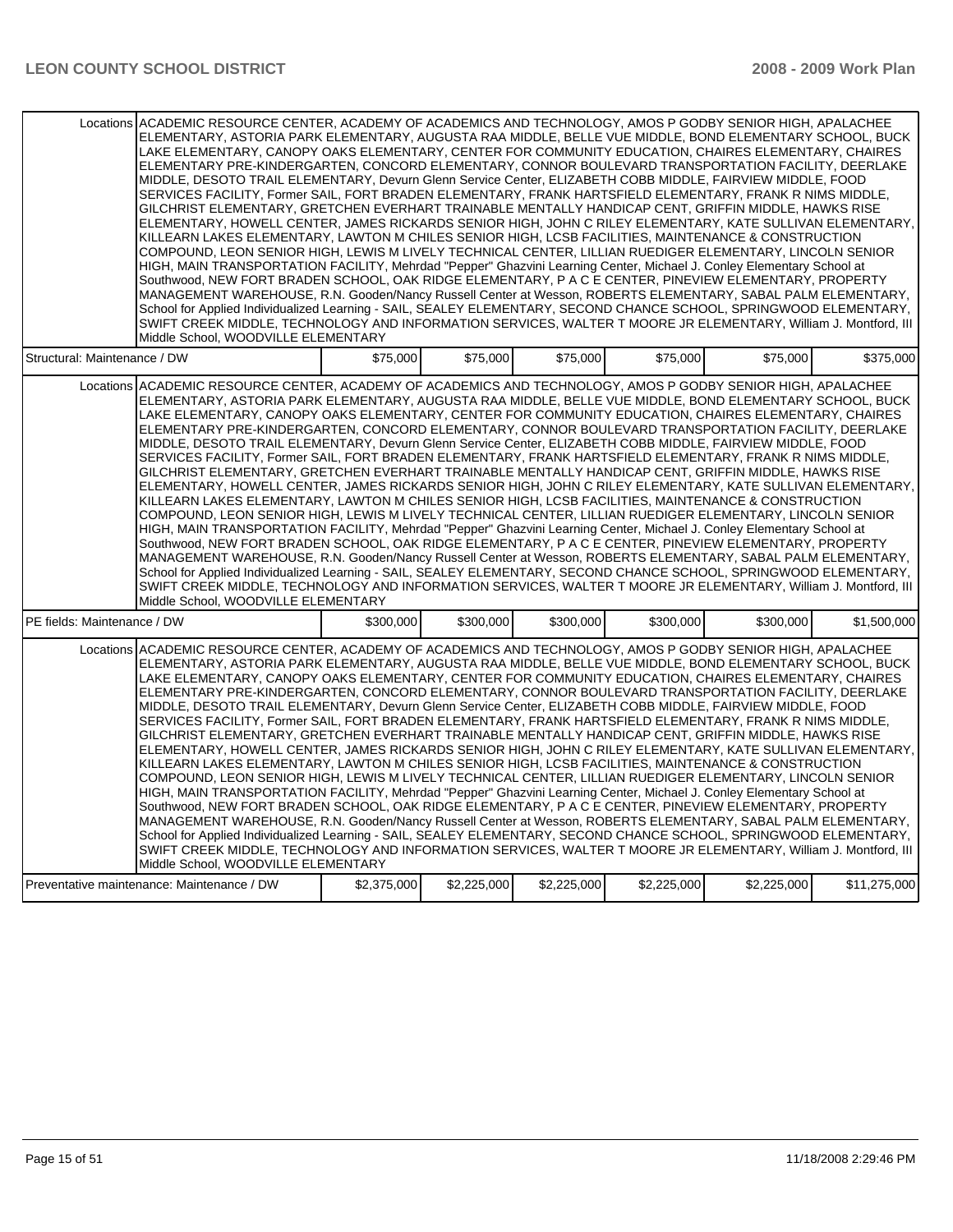|                                       | Locations ACADEMIC RESOURCE CENTER, ACADEMY OF ACADEMICS AND TECHNOLOGY, AMOS P GODBY SENIOR HIGH, APALACHEE<br>ELEMENTARY, ASTORIA PARK ELEMENTARY, AUGUSTA RAA MIDDLE, BELLE VUE MIDDLE, BOND ELEMENTARY SCHOOL, BUCK<br>LAKE ELEMENTARY. CANOPY OAKS ELEMENTARY. CENTER FOR COMMUNITY EDUCATION. CHAIRES ELEMENTARY. CHAIRES<br>ELEMENTARY PRE-KINDERGARTEN, CONCORD ELEMENTARY, CONNOR BOULEVARD TRANSPORTATION FACILITY, DEERLAKE<br>MIDDLE, DESOTO TRAIL ELEMENTARY, Devurn Glenn Service Center, ELIZABETH COBB MIDDLE, FAIRVIEW MIDDLE, FOOD<br>SERVICES FACILITY, Former SAIL, FORT BRADEN ELEMENTARY, FRANK HARTSFIELD ELEMENTARY, FRANK R NIMS MIDDLE,<br>GILCHRIST ELEMENTARY, GRETCHEN EVERHART TRAINABLE MENTALLY HANDICAP CENT, GRIFFIN MIDDLE, HAWKS RISE<br>ELEMENTARY, HOWELL CENTER, JAMES RICKARDS SENIOR HIGH, JOHN C RILEY ELEMENTARY, KATE SULLIVAN ELEMENTARY,<br>KILLEARN LAKES ELEMENTARY, LAWTON M CHILES SENIOR HIGH, LCSB FACILITIES, MAINTENANCE & CONSTRUCTION<br>COMPOUND, LEON SENIOR HIGH, LEWIS M LIVELY TECHNICAL CENTER, LILLIAN RUEDIGER ELEMENTARY, LINCOLN SENIOR<br>HIGH, MAIN TRANSPORTATION FACILITY, Mehrdad "Pepper" Ghazvini Learning Center, Michael J. Conley Elementary School at<br>Southwood, NEW FORT BRADEN SCHOOL, OAK RIDGE ELEMENTARY, P A C E CENTER, PINEVIEW ELEMENTARY, PROPERTY<br>MANAGEMENT WAREHOUSE, R.N. Gooden/Nancy Russell Center at Wesson, ROBERTS ELEMENTARY, SABAL PALM ELEMENTARY,<br>School for Applied Individualized Learning - SAIL, SEALEY ELEMENTARY, SECOND CHANCE SCHOOL, SPRINGWOOD ELEMENTARY,<br>SWIFT CREEK MIDDLE, TECHNOLOGY AND INFORMATION SERVICES, WALTER T MOORE JR ELEMENTARY, William J. Montford, III<br>Middle School, WOODVILLE ELEMENTARY |           |           |           |           |           |             |
|---------------------------------------|----------------------------------------------------------------------------------------------------------------------------------------------------------------------------------------------------------------------------------------------------------------------------------------------------------------------------------------------------------------------------------------------------------------------------------------------------------------------------------------------------------------------------------------------------------------------------------------------------------------------------------------------------------------------------------------------------------------------------------------------------------------------------------------------------------------------------------------------------------------------------------------------------------------------------------------------------------------------------------------------------------------------------------------------------------------------------------------------------------------------------------------------------------------------------------------------------------------------------------------------------------------------------------------------------------------------------------------------------------------------------------------------------------------------------------------------------------------------------------------------------------------------------------------------------------------------------------------------------------------------------------------------------------------------------------------------------------------------------------------------|-----------|-----------|-----------|-----------|-----------|-------------|
| Small engine repair: Maintenance / DW |                                                                                                                                                                                                                                                                                                                                                                                                                                                                                                                                                                                                                                                                                                                                                                                                                                                                                                                                                                                                                                                                                                                                                                                                                                                                                                                                                                                                                                                                                                                                                                                                                                                                                                                                              | \$25,000  | \$25,000  | \$25,000  | \$25,000  | \$25,000  | \$125,000   |
|                                       | Locations ACADEMIC RESOURCE CENTER, ACADEMY OF ACADEMICS AND TECHNOLOGY, AMOS P GODBY SENIOR HIGH, APALACHEE<br>ELEMENTARY, ASTORIA PARK ELEMENTARY, AUGUSTA RAA MIDDLE, BELLE VUE MIDDLE, BOND ELEMENTARY SCHOOL, BUCK<br>LAKE ELEMENTARY, CANOPY OAKS ELEMENTARY, CENTER FOR COMMUNITY EDUCATION, CHAIRES ELEMENTARY, CHAIRES<br>ELEMENTARY PRE-KINDERGARTEN, CONCORD ELEMENTARY, CONNOR BOULEVARD TRANSPORTATION FACILITY, DEERLAKE<br>MIDDLE, DESOTO TRAIL ELEMENTARY, Devurn Glenn Service Center, ELIZABETH COBB MIDDLE, FAIRVIEW MIDDLE, FOOD<br>SERVICES FACILITY. Former SAIL, FORT BRADEN ELEMENTARY, FRANK HARTSFIELD ELEMENTARY, FRANK R NIMS MIDDLE.<br>GILCHRIST ELEMENTARY, GRETCHEN EVERHART TRAINABLE MENTALLY HANDICAP CENT, GRIFFIN MIDDLE, HAWKS RISE<br>ELEMENTARY, HOWELL CENTER, JAMES RICKARDS SENIOR HIGH, JOHN C RILEY ELEMENTARY, KATE SULLIVAN ELEMENTARY,<br>KILLEARN LAKES ELEMENTARY, LAWTON M CHILES SENIOR HIGH, LCSB FACILITIES, MAINTENANCE & CONSTRUCTION<br>COMPOUND, LEON SENIOR HIGH, LEWIS M LIVELY TECHNICAL CENTER, LILLIAN RUEDIGER ELEMENTARY, LINCOLN SENIOR<br>HIGH, MAIN TRANSPORTATION FACILITY, Mehrdad "Pepper" Ghazvini Learning Center, Michael J. Conley Elementary School at<br>Southwood, NEW FORT BRADEN SCHOOL, OAK RIDGE ELEMENTARY, P A C E CENTER, PINEVIEW ELEMENTARY, PROPERTY<br>MANAGEMENT WAREHOUSE, R.N. Gooden/Nancy Russell Center at Wesson, ROBERTS ELEMENTARY, SABAL PALM ELEMENTARY,<br>School for Applied Individualized Learning - SAIL, SEALEY ELEMENTARY, SECOND CHANCE SCHOOL, SPRINGWOOD ELEMENTARY,<br>SWIFT CREEK MIDDLE, TECHNOLOGY AND INFORMATION SERVICES, WALTER T MOORE JR ELEMENTARY, William J. Montford, III<br>Middle School, WOODVILLE ELEMENTARY |           |           |           |           |           |             |
| Heavy equipment: Maintenance / DW     |                                                                                                                                                                                                                                                                                                                                                                                                                                                                                                                                                                                                                                                                                                                                                                                                                                                                                                                                                                                                                                                                                                                                                                                                                                                                                                                                                                                                                                                                                                                                                                                                                                                                                                                                              | \$50,000  | \$50,000  | \$50,000  | \$50,000  | \$50,000  | \$250,000   |
|                                       | Locations ACADEMIC RESOURCE CENTER, ACADEMY OF ACADEMICS AND TECHNOLOGY, AMOS P GODBY SENIOR HIGH, APALACHEE<br>ELEMENTARY, ASTORIA PARK ELEMENTARY, AUGUSTA RAA MIDDLE, BELLE VUE MIDDLE, BOND ELEMENTARY SCHOOL, BUCK<br>LAKE ELEMENTARY, CANOPY OAKS ELEMENTARY, CENTER FOR COMMUNITY EDUCATION, CHAIRES ELEMENTARY, CHAIRES<br>ELEMENTARY PRE-KINDERGARTEN, CONCORD ELEMENTARY, CONNOR BOULEVARD TRANSPORTATION FACILITY, DEERLAKE<br>MIDDLE, DESOTO TRAIL ELEMENTARY, Devurn Glenn Service Center, ELIZABETH COBB MIDDLE, FAIRVIEW MIDDLE, FOOD<br>SERVICES FACILITY, Former SAIL, FORT BRADEN ELEMENTARY, FRANK HARTSFIELD ELEMENTARY, FRANK R NIMS MIDDLE,<br>GILCHRIST ELEMENTARY, GRETCHEN EVERHART TRAINABLE MENTALLY HANDICAP CENT, GRIFFIN MIDDLE, HAWKS RISE<br>ELEMENTARY, HOWELL CENTER, JAMES RICKARDS SENIOR HIGH, JOHN C RILEY ELEMENTARY, KATE SULLIVAN ELEMENTARY,<br>KILLEARN LAKES ELEMENTARY, LAWTON M CHILES SENIOR HIGH, LCSB FACILITIES, MAINTENANCE & CONSTRUCTION<br>COMPOUND, LEON SENIOR HIGH, LEWIS M LIVELY TECHNICAL CENTER, LILLIAN RUEDIGER ELEMENTARY, LINCOLN SENIOR<br>HIGH, MAIN TRANSPORTATION FACILITY, Mehrdad "Pepper" Ghazvini Learning Center, Michael J. Conley Elementary School at<br>Southwood, NEW FORT BRADEN SCHOOL, OAK RIDGE ELEMENTARY, P A C E CENTER, PINEVIEW ELEMENTARY, PROPERTY<br>MANAGEMENT WAREHOUSE, R.N. Gooden/Nancy Russell Center at Wesson, ROBERTS ELEMENTARY, SABAL PALM ELEMENTARY,<br>School for Applied Individualized Learning - SAIL, SEALEY ELEMENTARY, SECOND CHANCE SCHOOL, SPRINGWOOD ELEMENTARY,<br>SWIFT CREEK MIDDLE, TECHNOLOGY AND INFORMATION SERVICES, WALTER T MOORE JR ELEMENTARY, William J. Montford, III<br>Middle School. WOODVILLE ELEMENTARY |           |           |           |           |           |             |
| Painting: Maintenance / DW            |                                                                                                                                                                                                                                                                                                                                                                                                                                                                                                                                                                                                                                                                                                                                                                                                                                                                                                                                                                                                                                                                                                                                                                                                                                                                                                                                                                                                                                                                                                                                                                                                                                                                                                                                              | \$450,000 | \$350,000 | \$350,000 | \$350,000 | \$350,000 | \$1,850,000 |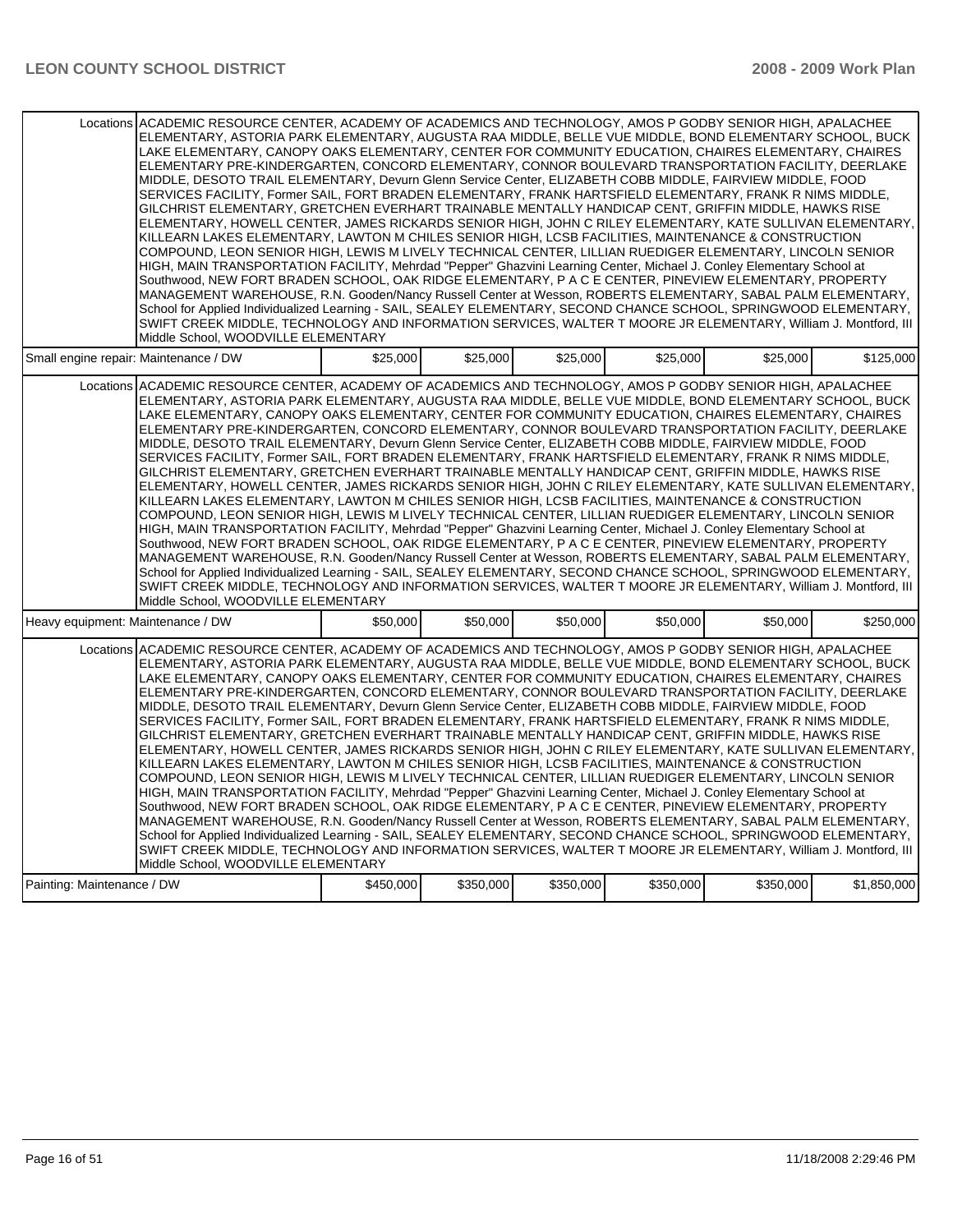| Locations ACADEMIC RESOURCE CENTER, ACADEMY OF ACADEMICS AND TECHNOLOGY, AMOS P GODBY SENIOR HIGH, APALACHEE<br>ELEMENTARY, ASTORIA PARK ELEMENTARY, AUGUSTA RAA MIDDLE, BELLE VUE MIDDLE, BOND ELEMENTARY SCHOOL, BUCK<br>LAKE ELEMENTARY. CANOPY OAKS ELEMENTARY. CENTER FOR COMMUNITY EDUCATION. CHAIRES ELEMENTARY. CHAIRES<br>ELEMENTARY PRE-KINDERGARTEN, CONCORD ELEMENTARY, CONNOR BOULEVARD TRANSPORTATION FACILITY, DEERLAKE<br>MIDDLE, DESOTO TRAIL ELEMENTARY, Devurn Glenn Service Center, ELIZABETH COBB MIDDLE, FAIRVIEW MIDDLE, FOOD<br>SERVICES FACILITY, Former SAIL, FORT BRADEN ELEMENTARY, FRANK HARTSFIELD ELEMENTARY, FRANK R NIMS MIDDLE,<br>GILCHRIST ELEMENTARY, GRETCHEN EVERHART TRAINABLE MENTALLY HANDICAP CENT, GRIFFIN MIDDLE, HAWKS RISE<br>ELEMENTARY, HOWELL CENTER, JAMES RICKARDS SENIOR HIGH, JOHN C RILEY ELEMENTARY, KATE SULLIVAN ELEMENTARY,<br>KILLEARN LAKES ELEMENTARY, LAWTON M CHILES SENIOR HIGH, LCSB FACILITIES, MAINTENANCE & CONSTRUCTION<br>COMPOUND, LEON SENIOR HIGH, LEWIS M LIVELY TECHNICAL CENTER, LILLIAN RUEDIGER ELEMENTARY, LINCOLN SENIOR<br>HIGH, MAIN TRANSPORTATION FACILITY, Mehrdad "Pepper" Ghazvini Learning Center, Michael J. Conley Elementary School at<br>Southwood, NEW FORT BRADEN SCHOOL, OAK RIDGE ELEMENTARY, P A C E CENTER, PINEVIEW ELEMENTARY, PROPERTY<br>MANAGEMENT WAREHOUSE, R.N. Gooden/Nancy Russell Center at Wesson, ROBERTS ELEMENTARY, SABAL PALM ELEMENTARY,<br>School for Applied Individualized Learning - SAIL, SEALEY ELEMENTARY, SECOND CHANCE SCHOOL, SPRINGWOOD ELEMENTARY,<br>SWIFT CREEK MIDDLE, TECHNOLOGY AND INFORMATION SERVICES, WALTER T MOORE JR ELEMENTARY, William J. Montford, III<br>Middle School, WOODVILLE ELEMENTARY |           |           |           |           |           |             |
|----------------------------------------------------------------------------------------------------------------------------------------------------------------------------------------------------------------------------------------------------------------------------------------------------------------------------------------------------------------------------------------------------------------------------------------------------------------------------------------------------------------------------------------------------------------------------------------------------------------------------------------------------------------------------------------------------------------------------------------------------------------------------------------------------------------------------------------------------------------------------------------------------------------------------------------------------------------------------------------------------------------------------------------------------------------------------------------------------------------------------------------------------------------------------------------------------------------------------------------------------------------------------------------------------------------------------------------------------------------------------------------------------------------------------------------------------------------------------------------------------------------------------------------------------------------------------------------------------------------------------------------------------------------------------------------------------------------------------------------------|-----------|-----------|-----------|-----------|-----------|-------------|
| Security systems: Maintenance / DW                                                                                                                                                                                                                                                                                                                                                                                                                                                                                                                                                                                                                                                                                                                                                                                                                                                                                                                                                                                                                                                                                                                                                                                                                                                                                                                                                                                                                                                                                                                                                                                                                                                                                                           | \$45,000  | \$45,000  | \$45,000  | \$45,000  | \$45,000  | \$225.000   |
| Locations ACADEMIC RESOURCE CENTER, ACADEMY OF ACADEMICS AND TECHNOLOGY, AMOS P GODBY SENIOR HIGH, APALACHEE<br>ELEMENTARY, ASTORIA PARK ELEMENTARY, AUGUSTA RAA MIDDLE, BELLE VUE MIDDLE, BOND ELEMENTARY SCHOOL, BUCK<br>LAKE ELEMENTARY, CANOPY OAKS ELEMENTARY, CENTER FOR COMMUNITY EDUCATION, CHAIRES ELEMENTARY, CHAIRES<br>ELEMENTARY PRE-KINDERGARTEN, CONCORD ELEMENTARY, CONNOR BOULEVARD TRANSPORTATION FACILITY, DEERLAKE<br>MIDDLE, DESOTO TRAIL ELEMENTARY, Devurn Glenn Service Center, ELIZABETH COBB MIDDLE, FAIRVIEW MIDDLE, FOOD<br>SERVICES FACILITY. Former SAIL, FORT BRADEN ELEMENTARY, FRANK HARTSFIELD ELEMENTARY, FRANK R NIMS MIDDLE.<br>GILCHRIST ELEMENTARY, GRETCHEN EVERHART TRAINABLE MENTALLY HANDICAP CENT, GRIFFIN MIDDLE, HAWKS RISE<br>ELEMENTARY, HOWELL CENTER, JAMES RICKARDS SENIOR HIGH, JOHN C RILEY ELEMENTARY, KATE SULLIVAN ELEMENTARY,<br>KILLEARN LAKES ELEMENTARY, LAWTON M CHILES SENIOR HIGH, LCSB FACILITIES, MAINTENANCE & CONSTRUCTION<br>COMPOUND, LEON SENIOR HIGH, LEWIS M LIVELY TECHNICAL CENTER, LILLIAN RUEDIGER ELEMENTARY, LINCOLN SENIOR<br>HIGH, MAIN TRANSPORTATION FACILITY, Mehrdad "Pepper" Ghazvini Learning Center, Michael J. Conley Elementary School at<br>Southwood, NEW FORT BRADEN SCHOOL, OAK RIDGE ELEMENTARY, P A C E CENTER, PINEVIEW ELEMENTARY, PROPERTY<br>MANAGEMENT WAREHOUSE, R.N. Gooden/Nancy Russell Center at Wesson, ROBERTS ELEMENTARY, SABAL PALM ELEMENTARY,<br>School for Applied Individualized Learning - SAIL, SEALEY ELEMENTARY, SECOND CHANCE SCHOOL, SPRINGWOOD ELEMENTARY,<br>SWIFT CREEK MIDDLE, TECHNOLOGY AND INFORMATION SERVICES, WALTER T MOORE JR ELEMENTARY, William J. Montford, III<br>Middle School, WOODVILLE ELEMENTARY |           |           |           |           |           |             |
| Emergency maintenance: Maintenance / DW                                                                                                                                                                                                                                                                                                                                                                                                                                                                                                                                                                                                                                                                                                                                                                                                                                                                                                                                                                                                                                                                                                                                                                                                                                                                                                                                                                                                                                                                                                                                                                                                                                                                                                      | \$275,000 | \$275,000 | \$275,000 | \$275,000 | \$275,000 | \$1,375,000 |
| Locations ACADEMIC RESOURCE CENTER, ACADEMY OF ACADEMICS AND TECHNOLOGY, AMOS P GODBY SENIOR HIGH, APALACHEE<br>ELEMENTARY, ASTORIA PARK ELEMENTARY, AUGUSTA RAA MIDDLE, BELLE VUE MIDDLE, BOND ELEMENTARY SCHOOL, BUCK<br>LAKE ELEMENTARY, CANOPY OAKS ELEMENTARY, CENTER FOR COMMUNITY EDUCATION, CHAIRES ELEMENTARY, CHAIRES<br>ELEMENTARY PRE-KINDERGARTEN, CONCORD ELEMENTARY, CONNOR BOULEVARD TRANSPORTATION FACILITY, DEERLAKE<br>MIDDLE, DESOTO TRAIL ELEMENTARY, Devurn Glenn Service Center, ELIZABETH COBB MIDDLE, FAIRVIEW MIDDLE, FOOD<br>SERVICES FACILITY, Former SAIL, FORT BRADEN ELEMENTARY, FRANK HARTSFIELD ELEMENTARY, FRANK R NIMS MIDDLE,<br>GILCHRIST ELEMENTARY, GRETCHEN EVERHART TRAINABLE MENTALLY HANDICAP CENT, GRIFFIN MIDDLE, HAWKS RISE<br>ELEMENTARY, HOWELL CENTER, JAMES RICKARDS SENIOR HIGH, JOHN C RILEY ELEMENTARY, KATE SULLIVAN ELEMENTARY,<br>KILLEARN LAKES ELEMENTARY, LAWTON M CHILES SENIOR HIGH, LCSB FACILITIES, MAINTENANCE & CONSTRUCTION<br>COMPOUND, LEON SENIOR HIGH, LEWIS M LIVELY TECHNICAL CENTER, LILLIAN RUEDIGER ELEMENTARY, LINCOLN SENIOR<br>HIGH, MAIN TRANSPORTATION FACILITY, Mehrdad "Pepper" Ghazvini Learning Center, Michael J. Conley Elementary School at<br>Southwood, NEW FORT BRADEN SCHOOL, OAK RIDGE ELEMENTARY, P A C E CENTER, PINEVIEW ELEMENTARY, PROPERTY<br>MANAGEMENT WAREHOUSE, R.N. Gooden/Nancy Russell Center at Wesson, ROBERTS ELEMENTARY, SABAL PALM ELEMENTARY,<br>School for Applied Individualized Learning - SAIL, SEALEY ELEMENTARY, SECOND CHANCE SCHOOL, SPRINGWOOD ELEMENTARY,<br>SWIFT CREEK MIDDLE, TECHNOLOGY AND INFORMATION SERVICES, WALTER T MOORE JR ELEMENTARY, William J. Montford, III<br>Middle School. WOODVILLE ELEMENTARY |           |           |           |           |           |             |
| Safety-to-life: Maintenance / DW                                                                                                                                                                                                                                                                                                                                                                                                                                                                                                                                                                                                                                                                                                                                                                                                                                                                                                                                                                                                                                                                                                                                                                                                                                                                                                                                                                                                                                                                                                                                                                                                                                                                                                             | \$270,000 | \$270,000 | \$270,000 | \$270,000 | \$270,000 | \$1,350,000 |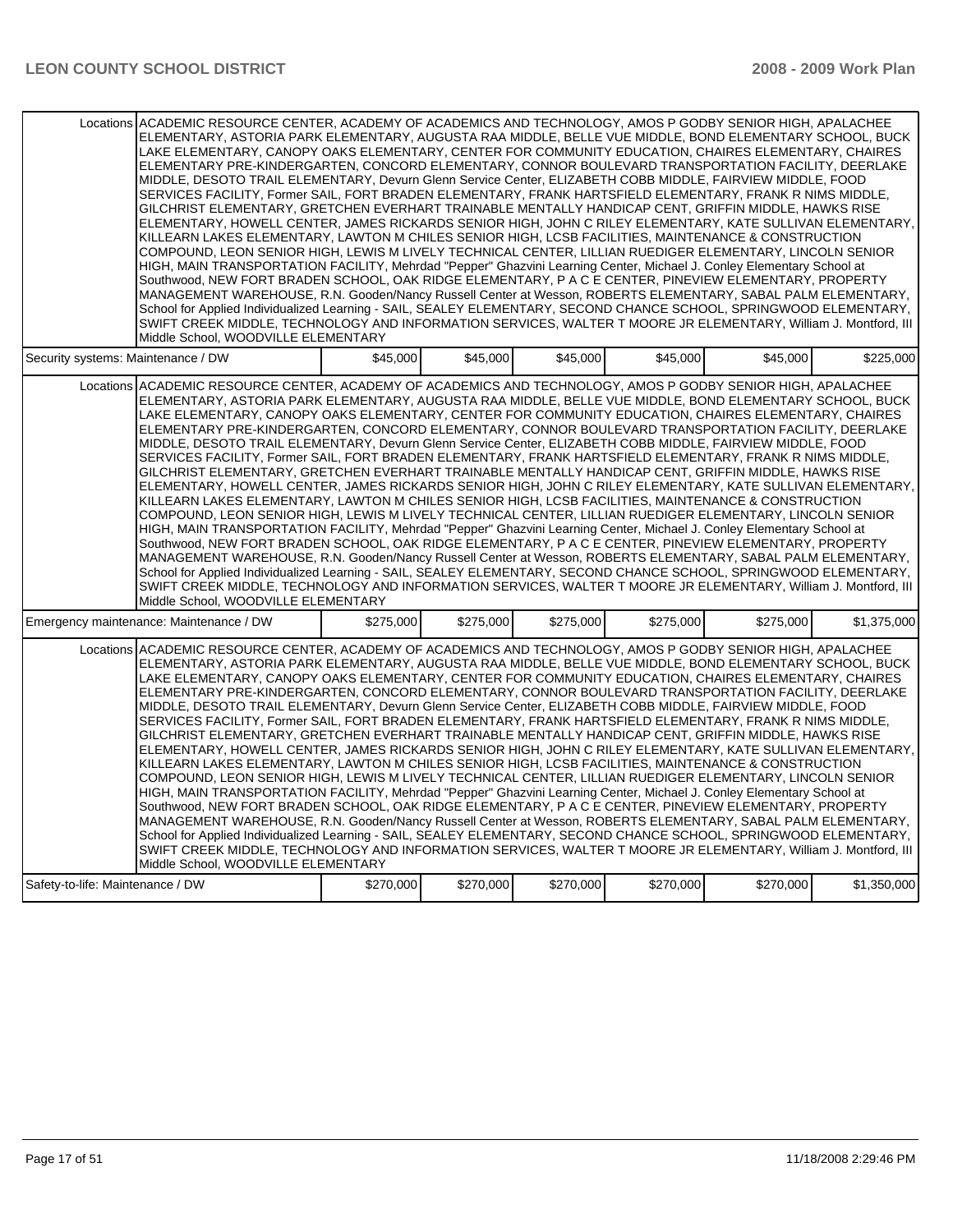| Locations ACADEMIC RESOURCE CENTER, ACADEMY OF ACADEMICS AND TECHNOLOGY, AMOS P GODBY SENIOR HIGH, APALACHEE<br>ELEMENTARY, ASTORIA PARK ELEMENTARY, AUGUSTA RAA MIDDLE, BELLE VUE MIDDLE, BOND ELEMENTARY SCHOOL, BUCK<br>LAKE ELEMENTARY, CANOPY OAKS ELEMENTARY, CENTER FOR COMMUNITY EDUCATION, CHAIRES ELEMENTARY, CHAIRES<br>ELEMENTARY PRE-KINDERGARTEN, CONCORD ELEMENTARY, CONNOR BOULEVARD TRANSPORTATION FACILITY, DEERLAKE<br>MIDDLE, DESOTO TRAIL ELEMENTARY, Devurn Glenn Service Center, ELIZABETH COBB MIDDLE, FAIRVIEW MIDDLE, FOOD<br>SERVICES FACILITY, Former SAIL, FORT BRADEN ELEMENTARY, FRANK HARTSFIELD ELEMENTARY, FRANK R NIMS MIDDLE,<br>GILCHRIST ELEMENTARY, GRETCHEN EVERHART TRAINABLE MENTALLY HANDICAP CENT, GRIFFIN MIDDLE, HAWKS RISE<br>ELEMENTARY, HOWELL CENTER, JAMES RICKARDS SENIOR HIGH, JOHN C RILEY ELEMENTARY, KATE SULLIVAN ELEMENTARY,<br>KILLEARN LAKES ELEMENTARY, LAWTON M CHILES SENIOR HIGH, LCSB FACILITIES, MAINTENANCE & CONSTRUCTION<br>COMPOUND, LEON SENIOR HIGH, LEWIS M LIVELY TECHNICAL CENTER, LILLIAN RUEDIGER ELEMENTARY, LINCOLN SENIOR<br>HIGH, MAIN TRANSPORTATION FACILITY, Mehrdad "Pepper" Ghazvini Learning Center, Michael J. Conley Elementary School at<br>Southwood, NEW FORT BRADEN SCHOOL, OAK RIDGE ELEMENTARY, P A C E CENTER, PINEVIEW ELEMENTARY, PROPERTY<br>MANAGEMENT WAREHOUSE, R.N. Gooden/Nancy Russell Center at Wesson, ROBERTS ELEMENTARY, SABAL PALM ELEMENTARY,<br>School for Applied Individualized Learning - SAIL, SEALEY ELEMENTARY, SECOND CHANCE SCHOOL, SPRINGWOOD ELEMENTARY,<br>SWIFT CREEK MIDDLE, TECHNOLOGY AND INFORMATION SERVICES, WALTER T MOORE JR ELEMENTARY, William J. Montford, III<br>Middle School. WOODVILLE ELEMENTARY |             |           |           |           |          |             |
|----------------------------------------------------------------------------------------------------------------------------------------------------------------------------------------------------------------------------------------------------------------------------------------------------------------------------------------------------------------------------------------------------------------------------------------------------------------------------------------------------------------------------------------------------------------------------------------------------------------------------------------------------------------------------------------------------------------------------------------------------------------------------------------------------------------------------------------------------------------------------------------------------------------------------------------------------------------------------------------------------------------------------------------------------------------------------------------------------------------------------------------------------------------------------------------------------------------------------------------------------------------------------------------------------------------------------------------------------------------------------------------------------------------------------------------------------------------------------------------------------------------------------------------------------------------------------------------------------------------------------------------------------------------------------------------------------------------------------------------------|-------------|-----------|-----------|-----------|----------|-------------|
| PE fields; covered walkways                                                                                                                                                                                                                                                                                                                                                                                                                                                                                                                                                                                                                                                                                                                                                                                                                                                                                                                                                                                                                                                                                                                                                                                                                                                                                                                                                                                                                                                                                                                                                                                                                                                                                                                  | \$0         | \$0       | \$100,000 | \$100,000 | \$0      | \$200,000   |
| Locations OAK RIDGE ELEMENTARY                                                                                                                                                                                                                                                                                                                                                                                                                                                                                                                                                                                                                                                                                                                                                                                                                                                                                                                                                                                                                                                                                                                                                                                                                                                                                                                                                                                                                                                                                                                                                                                                                                                                                                               |             |           |           |           |          |             |
| Expand parent pick-up to van loading area                                                                                                                                                                                                                                                                                                                                                                                                                                                                                                                                                                                                                                                                                                                                                                                                                                                                                                                                                                                                                                                                                                                                                                                                                                                                                                                                                                                                                                                                                                                                                                                                                                                                                                    | \$0         | \$342,000 | \$508,000 | \$0       | \$0      | \$850,000   |
| Locations WALTER T MOORE JR ELEMENTARY                                                                                                                                                                                                                                                                                                                                                                                                                                                                                                                                                                                                                                                                                                                                                                                                                                                                                                                                                                                                                                                                                                                                                                                                                                                                                                                                                                                                                                                                                                                                                                                                                                                                                                       |             |           |           |           |          |             |
| Site improvement: parking, bus loading, covered<br>walkways                                                                                                                                                                                                                                                                                                                                                                                                                                                                                                                                                                                                                                                                                                                                                                                                                                                                                                                                                                                                                                                                                                                                                                                                                                                                                                                                                                                                                                                                                                                                                                                                                                                                                  | \$0         | \$0       | \$0       | \$0       | \$1      | \$1         |
| Locations PINEVIEW ELEMENTARY                                                                                                                                                                                                                                                                                                                                                                                                                                                                                                                                                                                                                                                                                                                                                                                                                                                                                                                                                                                                                                                                                                                                                                                                                                                                                                                                                                                                                                                                                                                                                                                                                                                                                                                |             |           |           |           |          |             |
| <b>HVAC</b>                                                                                                                                                                                                                                                                                                                                                                                                                                                                                                                                                                                                                                                                                                                                                                                                                                                                                                                                                                                                                                                                                                                                                                                                                                                                                                                                                                                                                                                                                                                                                                                                                                                                                                                                  | \$1,100,000 | \$0       | \$0       | \$0       | \$0      | \$1,100,000 |
| OAK RIDGE ELEMENTARY<br>Locations                                                                                                                                                                                                                                                                                                                                                                                                                                                                                                                                                                                                                                                                                                                                                                                                                                                                                                                                                                                                                                                                                                                                                                                                                                                                                                                                                                                                                                                                                                                                                                                                                                                                                                            |             |           |           |           |          |             |
| Floor covering                                                                                                                                                                                                                                                                                                                                                                                                                                                                                                                                                                                                                                                                                                                                                                                                                                                                                                                                                                                                                                                                                                                                                                                                                                                                                                                                                                                                                                                                                                                                                                                                                                                                                                                               | \$135,000   | \$0       | 30        | \$0       | \$0      | \$135,000   |
| Locations KILLEARN LAKES ELEMENTARY                                                                                                                                                                                                                                                                                                                                                                                                                                                                                                                                                                                                                                                                                                                                                                                                                                                                                                                                                                                                                                                                                                                                                                                                                                                                                                                                                                                                                                                                                                                                                                                                                                                                                                          |             |           |           |           |          |             |
| Roofs/walkways (bus and parent pick-up)                                                                                                                                                                                                                                                                                                                                                                                                                                                                                                                                                                                                                                                                                                                                                                                                                                                                                                                                                                                                                                                                                                                                                                                                                                                                                                                                                                                                                                                                                                                                                                                                                                                                                                      | \$100,000   | \$0       | 30        | \$0       | \$0      | \$100,000   |
| Locations KILLEARN LAKES ELEMENTARY                                                                                                                                                                                                                                                                                                                                                                                                                                                                                                                                                                                                                                                                                                                                                                                                                                                                                                                                                                                                                                                                                                                                                                                                                                                                                                                                                                                                                                                                                                                                                                                                                                                                                                          |             |           |           |           |          |             |
| Correct erosion                                                                                                                                                                                                                                                                                                                                                                                                                                                                                                                                                                                                                                                                                                                                                                                                                                                                                                                                                                                                                                                                                                                                                                                                                                                                                                                                                                                                                                                                                                                                                                                                                                                                                                                              | \$0         | \$3,000   | \$260,000 | \$0       | \$0      | \$263,000   |
| WALTER T MOORE JR ELEMENTARY<br>Locations                                                                                                                                                                                                                                                                                                                                                                                                                                                                                                                                                                                                                                                                                                                                                                                                                                                                                                                                                                                                                                                                                                                                                                                                                                                                                                                                                                                                                                                                                                                                                                                                                                                                                                    |             |           |           |           |          |             |
| Drainage                                                                                                                                                                                                                                                                                                                                                                                                                                                                                                                                                                                                                                                                                                                                                                                                                                                                                                                                                                                                                                                                                                                                                                                                                                                                                                                                                                                                                                                                                                                                                                                                                                                                                                                                     | \$76,079    | \$0       | 30        | \$0       | \$0      | \$76,079    |
| JOHN C RILEY ELEMENTARY<br>Locations                                                                                                                                                                                                                                                                                                                                                                                                                                                                                                                                                                                                                                                                                                                                                                                                                                                                                                                                                                                                                                                                                                                                                                                                                                                                                                                                                                                                                                                                                                                                                                                                                                                                                                         |             |           |           |           |          |             |
| Upgrade PE fields                                                                                                                                                                                                                                                                                                                                                                                                                                                                                                                                                                                                                                                                                                                                                                                                                                                                                                                                                                                                                                                                                                                                                                                                                                                                                                                                                                                                                                                                                                                                                                                                                                                                                                                            | \$0         | \$20,000  | \$40,000  | \$40,000  | \$40,000 | \$140,000   |
| Locations SEALEY ELEMENTARY                                                                                                                                                                                                                                                                                                                                                                                                                                                                                                                                                                                                                                                                                                                                                                                                                                                                                                                                                                                                                                                                                                                                                                                                                                                                                                                                                                                                                                                                                                                                                                                                                                                                                                                  |             |           |           |           |          |             |
| <b>HVAC</b>                                                                                                                                                                                                                                                                                                                                                                                                                                                                                                                                                                                                                                                                                                                                                                                                                                                                                                                                                                                                                                                                                                                                                                                                                                                                                                                                                                                                                                                                                                                                                                                                                                                                                                                                  | \$2,200,000 | \$0       | \$0       | \$0       | \$0      | \$2,200,000 |
| Locations SPRINGWOOD ELEMENTARY                                                                                                                                                                                                                                                                                                                                                                                                                                                                                                                                                                                                                                                                                                                                                                                                                                                                                                                                                                                                                                                                                                                                                                                                                                                                                                                                                                                                                                                                                                                                                                                                                                                                                                              |             |           |           |           |          |             |
| Drainage; PE fields                                                                                                                                                                                                                                                                                                                                                                                                                                                                                                                                                                                                                                                                                                                                                                                                                                                                                                                                                                                                                                                                                                                                                                                                                                                                                                                                                                                                                                                                                                                                                                                                                                                                                                                          | \$0         | \$250,000 | \$0       | \$0       | \$0      | \$250,000   |
| Locations SPRINGWOOD ELEMENTARY                                                                                                                                                                                                                                                                                                                                                                                                                                                                                                                                                                                                                                                                                                                                                                                                                                                                                                                                                                                                                                                                                                                                                                                                                                                                                                                                                                                                                                                                                                                                                                                                                                                                                                              |             |           |           |           |          |             |
| Drainage; bus loop                                                                                                                                                                                                                                                                                                                                                                                                                                                                                                                                                                                                                                                                                                                                                                                                                                                                                                                                                                                                                                                                                                                                                                                                                                                                                                                                                                                                                                                                                                                                                                                                                                                                                                                           | \$0         | \$0       | \$125,000 | \$125,000 | \$0      | \$250,000   |
| Locations LILLIAN RUEDIGER ELEMENTARY                                                                                                                                                                                                                                                                                                                                                                                                                                                                                                                                                                                                                                                                                                                                                                                                                                                                                                                                                                                                                                                                                                                                                                                                                                                                                                                                                                                                                                                                                                                                                                                                                                                                                                        |             |           |           |           |          |             |
| Sitework                                                                                                                                                                                                                                                                                                                                                                                                                                                                                                                                                                                                                                                                                                                                                                                                                                                                                                                                                                                                                                                                                                                                                                                                                                                                                                                                                                                                                                                                                                                                                                                                                                                                                                                                     | \$0         | \$150,000 | \$0       | \$0       | \$0      | \$150,000   |
| Locations ROBERTS ELEMENTARY                                                                                                                                                                                                                                                                                                                                                                                                                                                                                                                                                                                                                                                                                                                                                                                                                                                                                                                                                                                                                                                                                                                                                                                                                                                                                                                                                                                                                                                                                                                                                                                                                                                                                                                 |             |           |           |           |          |             |
| Re-roof building 1                                                                                                                                                                                                                                                                                                                                                                                                                                                                                                                                                                                                                                                                                                                                                                                                                                                                                                                                                                                                                                                                                                                                                                                                                                                                                                                                                                                                                                                                                                                                                                                                                                                                                                                           | \$0         | \$72,500  | \$652,500 | \$0       | \$0      | \$725,000   |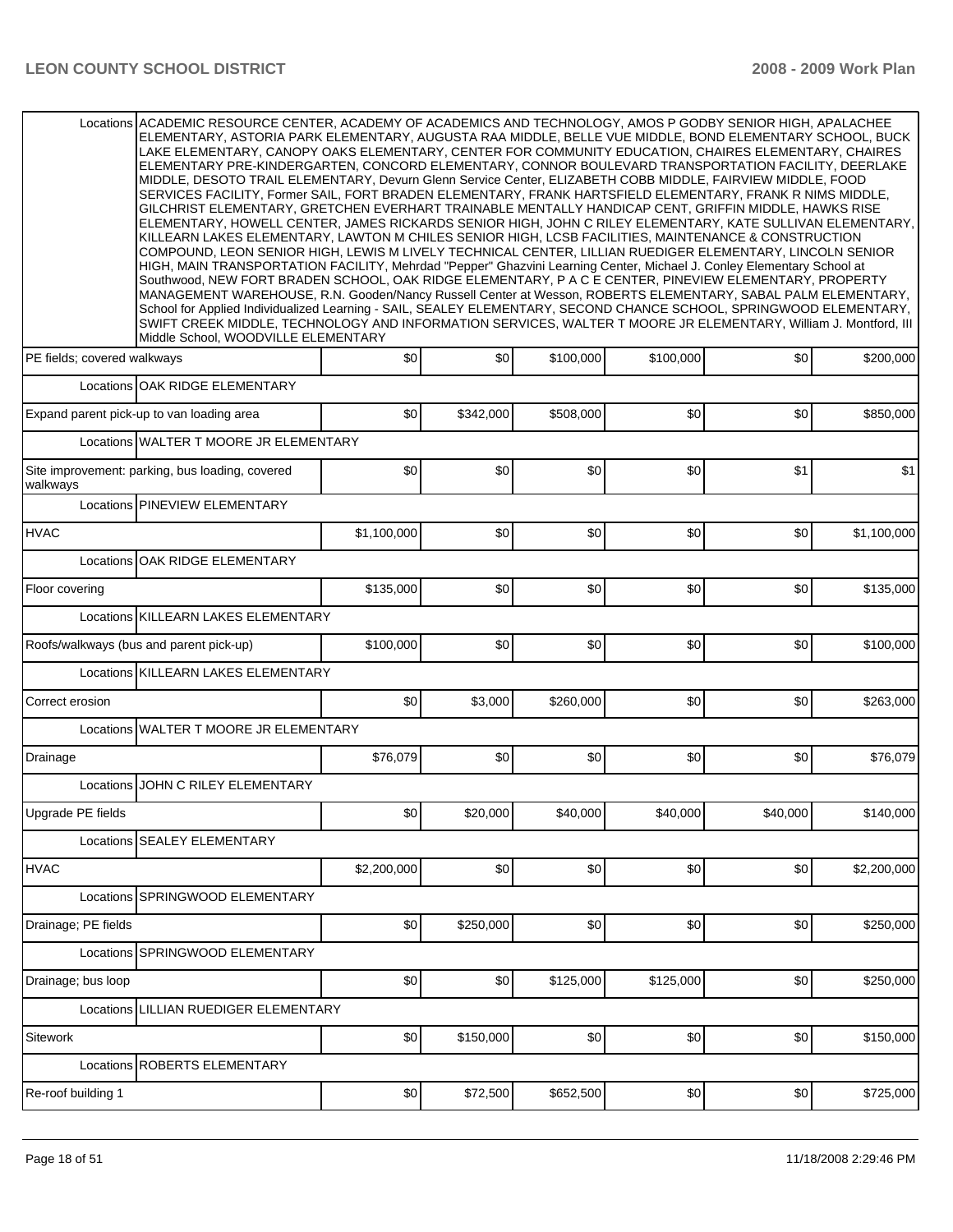| Locations SABAL PALM ELEMENTARY                             |          |           |           |           |           |             |
|-------------------------------------------------------------|----------|-----------|-----------|-----------|-----------|-------------|
| Improve parent pick-up area                                 | \$0      | \$270,000 | \$0       | \$0       | \$0       | \$270,000   |
| Locations SABAL PALM ELEMENTARY                             |          |           |           |           |           |             |
| Classroom lighting                                          | \$70,000 | \$0       | \$0       | \$0       | \$0       | \$70,000    |
| KILLEARN LAKES ELEMENTARY<br>Locations                      |          |           |           |           |           |             |
| Drainage; site development                                  | \$0      | \$250,000 | \$0       | \$0       | \$0       | \$250,000   |
| <b>CANOPY OAKS ELEMENTARY</b><br>Locations                  |          |           |           |           |           |             |
| Site improvement                                            | \$0      | \$100,000 | \$100,000 | \$100,000 | \$200,000 | \$500,000   |
| Locations BUCK LAKE ELEMENTARY                              |          |           |           |           |           |             |
| Floor covering                                              | \$0      | \$0       | \$135,000 | \$0       | \$0       | \$135,000   |
| <b>CHAIRES ELEMENTARY</b><br>Locations                      |          |           |           |           |           |             |
| Roofs; walkways                                             | \$10,000 | \$90,000  | \$0       | \$0       | \$0       | \$100,000   |
| <b>CHAIRES ELEMENTARY</b><br>Locations                      |          |           |           |           |           |             |
| Drainage; bus; fencing                                      | \$0      | \$0       | \$81,202  | \$81,201  | \$0       | \$162,403   |
| Locations School for Applied Individualized Learning - SAIL |          |           |           |           |           |             |
| Replace chiller                                             | \$0      | \$0       | \$350,000 | \$0       | \$0       | \$350,000   |
| Locations School for Applied Individualized Learning - SAIL |          |           |           |           |           |             |
| Re-roof 10, 11, 15, 16                                      | \$10,000 | \$90,000  | \$0       | \$0       | \$0       | \$100,000   |
| Locations School for Applied Individualized Learning - SAIL |          |           |           |           |           |             |
| Drainage; sitework                                          | \$0      | \$0       | \$250,000 | \$250,000 | \$0       | \$500,000   |
| <b>DESOTO TRAIL ELEMENTARY</b><br>Locations                 |          |           |           |           |           |             |
| Fire alarm                                                  | \$0      | \$80,000  | \$0       | \$0       | \$0       | \$80,000    |
| Locations FRANK HARTSFIELD ELEMENTARY                       |          |           |           |           |           |             |
| Security system: Exterior doors                             | \$0      | \$50,000  | \$0       | \$0       | \$0       | \$50,000    |
| Locations FRANK HARTSFIELD ELEMENTARY                       |          |           |           |           |           |             |
| Classroom lighting                                          | \$0      | \$85,000  | \$0]      | \$0       | \$0       | \$85,000    |
| Locations FRANK HARTSFIELD ELEMENTARY                       |          |           |           |           |           |             |
| Intercom                                                    | \$65,000 | \$0       | \$0       | \$0       | \$0       | \$65,000    |
| Locations GILCHRIST ELEMENTARY                              |          |           |           |           |           |             |
| PE fields; walkways; entry                                  | \$0      | \$50,000  | \$100,000 | \$100,000 | \$0       | \$250,000   |
| Locations GILCHRIST ELEMENTARY                              |          |           |           |           |           |             |
| Drainage; parent pick-up                                    | \$0      | \$210,000 | \$210,000 | \$315,000 | \$315,000 | \$1,050,000 |
| Locations FRANK HARTSFIELD ELEMENTARY                       |          |           |           |           |           |             |
| Expand bus canopy                                           | \$0      | \$70,000  | \$0       | \$0       | \$0       | \$70,000    |
| Locations FRANK HARTSFIELD ELEMENTARY                       |          |           |           |           |           |             |
| Fire alarm                                                  | \$0      | \$0       | \$110,000 | \$0       | \$0       | \$110,000   |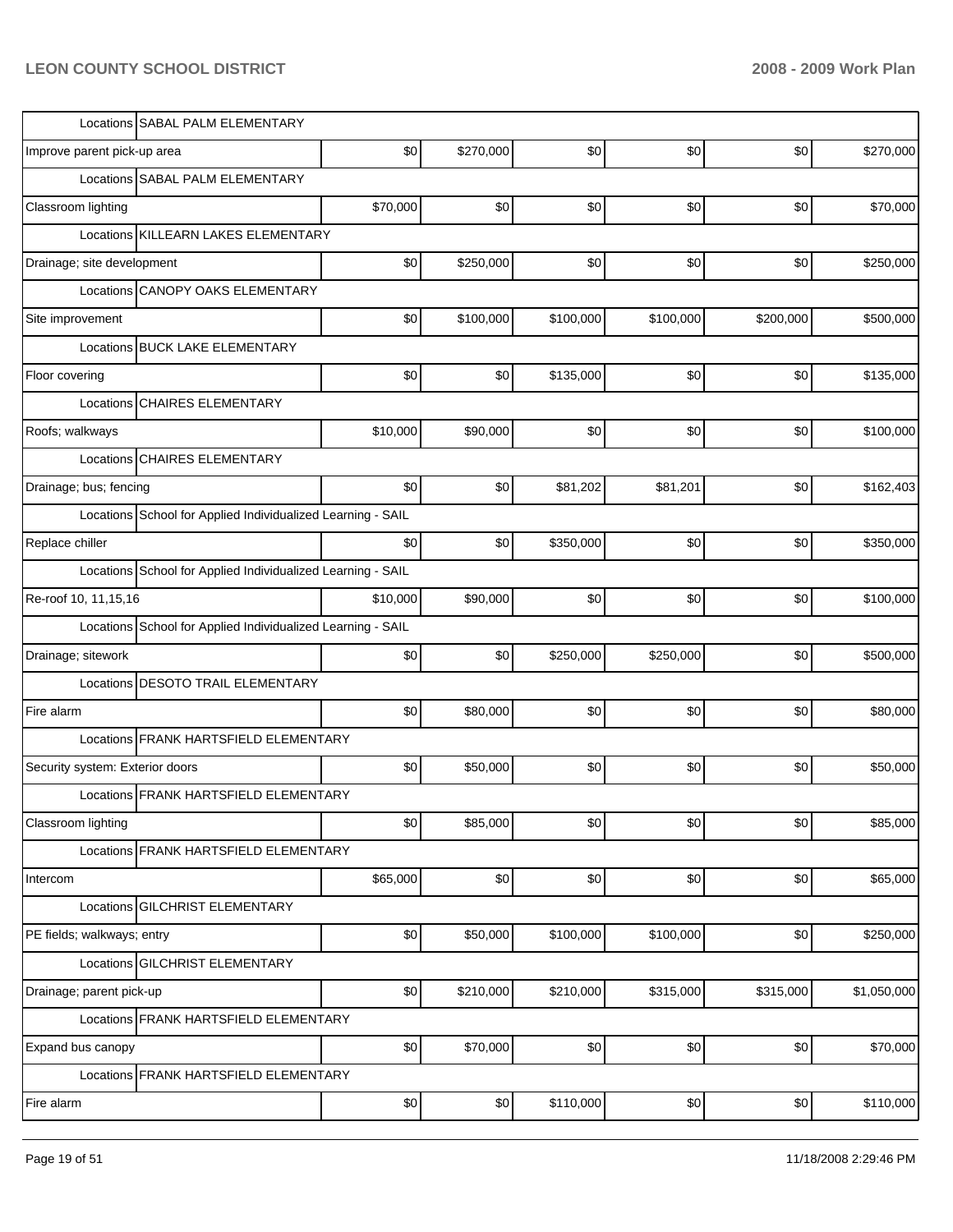| Locations SPRINGWOOD ELEMENTARY                    |          |           |           |           |           |           |
|----------------------------------------------------|----------|-----------|-----------|-----------|-----------|-----------|
| PE fields; paving                                  | \$0      | \$830,515 | \$50,000  | \$50,000  | \$0       | \$930,515 |
| <b>LAWTON M CHILES SENIOR HIGH</b><br>Locations    |          |           |           |           |           |           |
| Upgrade regional fields                            | \$0      | \$50,000  | \$25,000  | \$25,000  | \$25,000  | \$125,000 |
| Locations LAWTON M CHILES SENIOR HIGH              |          |           |           |           |           |           |
| PE fields                                          | \$0      | \$250,000 | \$0       | \$0       | \$0       | \$250,000 |
| Locations AMOS P GODBY SENIOR HIGH                 |          |           |           |           |           |           |
| Floor covering                                     | \$0      | \$60,000  | \$0       | \$0       | \$0       | \$60,000  |
| Locations AUGUSTA RAA MIDDLE                       |          |           |           |           |           |           |
| Develop access; drainage; PE fields; covered walks | \$0      | \$0       | \$412,500 | \$412,500 | \$0       | \$825,000 |
| Locations SWIFT CREEK MIDDLE                       |          |           |           |           |           |           |
| Overhead water piping and plumbing fixtures        | \$0      | \$0       | \$0       | \$187,500 | \$187,500 | \$375,000 |
| Locations AUGUSTA RAA MIDDLE                       |          |           |           |           |           |           |
| Security system: Exterior doors                    | \$0      | \$50,000  | \$0       | \$0       | \$0       | \$50,000  |
| Locations AMOS P GODBY SENIOR HIGH                 |          |           |           |           |           |           |
| Upgrade regional stadium lighting                  | \$0      | \$50,000  | \$25,000  | \$25,000  | \$25,000  | \$125,000 |
| Locations JAMES RICKARDS SENIOR HIGH               |          |           |           |           |           |           |
| Upgrade classroom lighting: Building 12            | \$0      | \$0       | \$20,000  | \$0       | \$0       | \$20,000  |
| Locations JAMES RICKARDS SENIOR HIGH               |          |           |           |           |           |           |
| Drainage; PE fields                                | \$50,000 | \$50,000  | \$50,000  | \$25,000  | \$25,000  | \$200,000 |
| Locations JAMES RICKARDS SENIOR HIGH               |          |           |           |           |           |           |
| Building entrances: 1, 5, 11, 13, 19, 20, 21       | \$0      | \$0       | \$150,000 | \$0       | \$0       | \$150,000 |
| Locations AMOS P GODBY SENIOR HIGH                 |          |           |           |           |           |           |
| Replace chiller (Up-size)                          | \$40,000 | \$360,000 | \$0       | \$0       | \$0       | \$400,000 |
| Locations LEON SENIOR HIGH                         |          |           |           |           |           |           |
| PE fields; parking                                 | \$0      | \$750,000 | \$0]      | \$0       | \$0       | \$750,000 |
| Locations LEON SENIOR HIGH                         |          |           |           |           |           |           |
| Resurface outdoor courts                           | \$15,000 | \$0       | \$0]      | \$0       | \$0       | \$15,000  |
| Locations WOODVILLE ELEMENTARY                     |          |           |           |           |           |           |
| Rain gutters - building 3                          | \$0      | \$0       | \$0]      | \$75,000  | \$0       | \$75,000  |
| Locations WOODVILLE ELEMENTARY                     |          |           |           |           |           |           |
| Switchgear replacement                             | \$0      | \$70,000  | \$0]      | \$0       | \$0       | \$70,000  |
| Locations BELLE VUE MIDDLE                         |          |           |           |           |           |           |
| Playground                                         | \$71,000 | \$0       | \$0       | \$0       | \$0       | \$71,000  |
| Locations SPRINGWOOD ELEMENTARY                    |          |           |           |           |           |           |
| Site improvement: Play area                        | \$0      | \$250,000 | \$0]      | \$0       | \$0       | \$250,000 |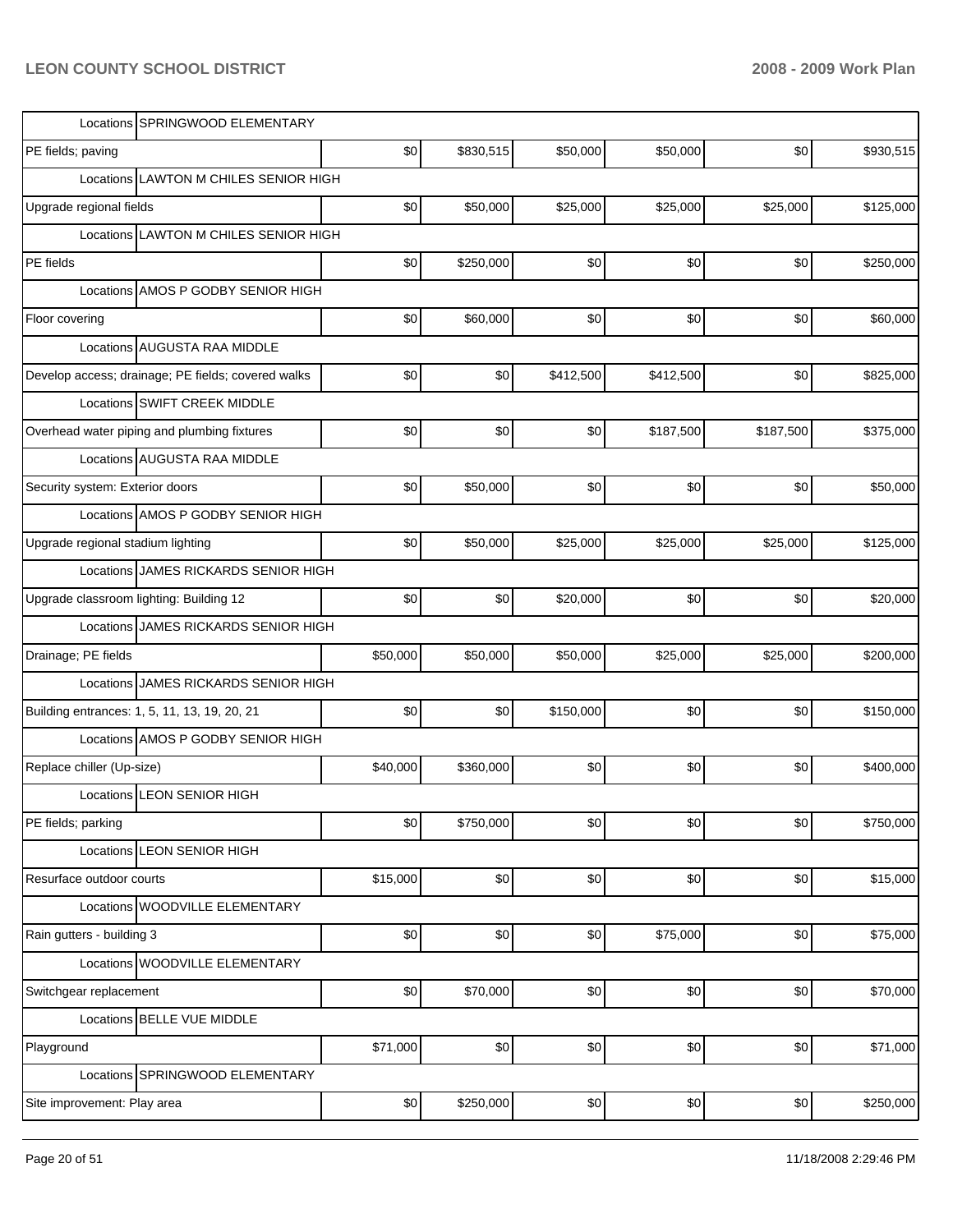| Locations WOODVILLE ELEMENTARY                |          |           |           |           |     |           |
|-----------------------------------------------|----------|-----------|-----------|-----------|-----|-----------|
| Upgrade lighting in restrooms VI (ADA)        | \$12,000 | \$0       | \$0       | \$0       | \$0 | \$12,000  |
| Locations KATE SULLIVAN ELEMENTARY            |          |           |           |           |     |           |
| Fire alarm                                    | \$0      | \$150,000 | \$0       | \$0       | \$0 | \$150,000 |
| Locations BELLE VUE MIDDLE                    |          |           |           |           |     |           |
| Overhead water piping and plumbing fixtures   | \$0      | \$0       | \$45,000  | \$405,000 | \$0 | \$450,000 |
| Locations GRIFFIN MIDDLE                      |          |           |           |           |     |           |
| Overhead water piping and plumbing fixtures   | \$0      | \$45,000  | \$405,000 | \$0       | \$0 | \$450,000 |
| Locations FRANK R NIMS MIDDLE                 |          |           |           |           |     |           |
| Floor covering                                | \$0      | \$40,000  | \$0       | \$0       | \$0 | \$40,000  |
| Locations FRANK R NIMS MIDDLE                 |          |           |           |           |     |           |
| PE fields                                     | \$0      | \$250,000 | \$0       | \$0       | \$0 | \$250,000 |
| Locations FAIRVIEW MIDDLE                     |          |           |           |           |     |           |
| Fence PE area                                 | \$0      | \$75,000  | \$0       | \$0       | \$0 | \$75,000  |
| Locations ELIZABETH COBB MIDDLE               |          |           |           |           |     |           |
| Re-roof gym                                   | \$34,200 | \$307,800 | \$0       | \$0       | \$0 | \$342,000 |
| Locations FAIRVIEW MIDDLE                     |          |           |           |           |     |           |
| Replace Chiller - Astoria Park                | \$30,000 | \$270,000 | \$0       | \$0       | \$0 | \$300,000 |
| Locations ASTORIA PARK ELEMENTARY             |          |           |           |           |     |           |
| Fire Alarm - Safety-to-life - Astoria Park    | \$75,000 | \$0       | \$0       | \$0       | \$0 | \$75,000  |
| Locations ASTORIA PARK ELEMENTARY             |          |           |           |           |     |           |
| Re-roof Front Walkway covers - Astoria Park   | \$0      | \$9,500   | \$85,500  | \$0       | \$0 | \$95,000  |
| Locations ASTORIA PARK ELEMENTARY             |          |           |           |           |     |           |
| replace gutters - Buck Lake                   | \$0      | \$60,000  | \$0       | \$0       | \$0 | \$60,000  |
| Locations BUCK LAKE ELEMENTARY                |          |           |           |           |     |           |
| Replace cooling tower - Buck Lake             | \$0      | \$30,000  | \$270,000 | \$0       | \$0 | \$300,000 |
| Locations BUCK LAKE ELEMENTARY                |          |           |           |           |     |           |
| Replace fresh air units - Canopy Oaks         | \$0      | \$50,000  | \$450,000 | \$0       | \$0 | \$500,000 |
| Locations CANOPY OAKS ELEMENTARY              |          |           |           |           |     |           |
| Correct drainage, covered walkway - Chaires   | \$0      | \$245,000 | \$0       | \$0       | \$0 | \$245,000 |
| Locations CHAIRES ELEMENTARY                  |          |           |           |           |     |           |
| Re-roof - Chaires Pre-K                       | \$0      | \$75,000  | \$0       | \$0       | \$0 | \$75,000  |
| Locations CHAIRES ELEMENTARY PRE-KINDERGARTEN |          |           |           |           |     |           |
| Replace cooling tower - Chaires               | \$30,000 | \$270,000 | \$0       | \$0       | \$0 | \$300,000 |
| Locations CHAIRES ELEMENTARY                  |          |           |           |           |     |           |
| Generator - Chaires                           | \$40,000 | \$0       | \$0       | \$0       | \$0 | \$40,000  |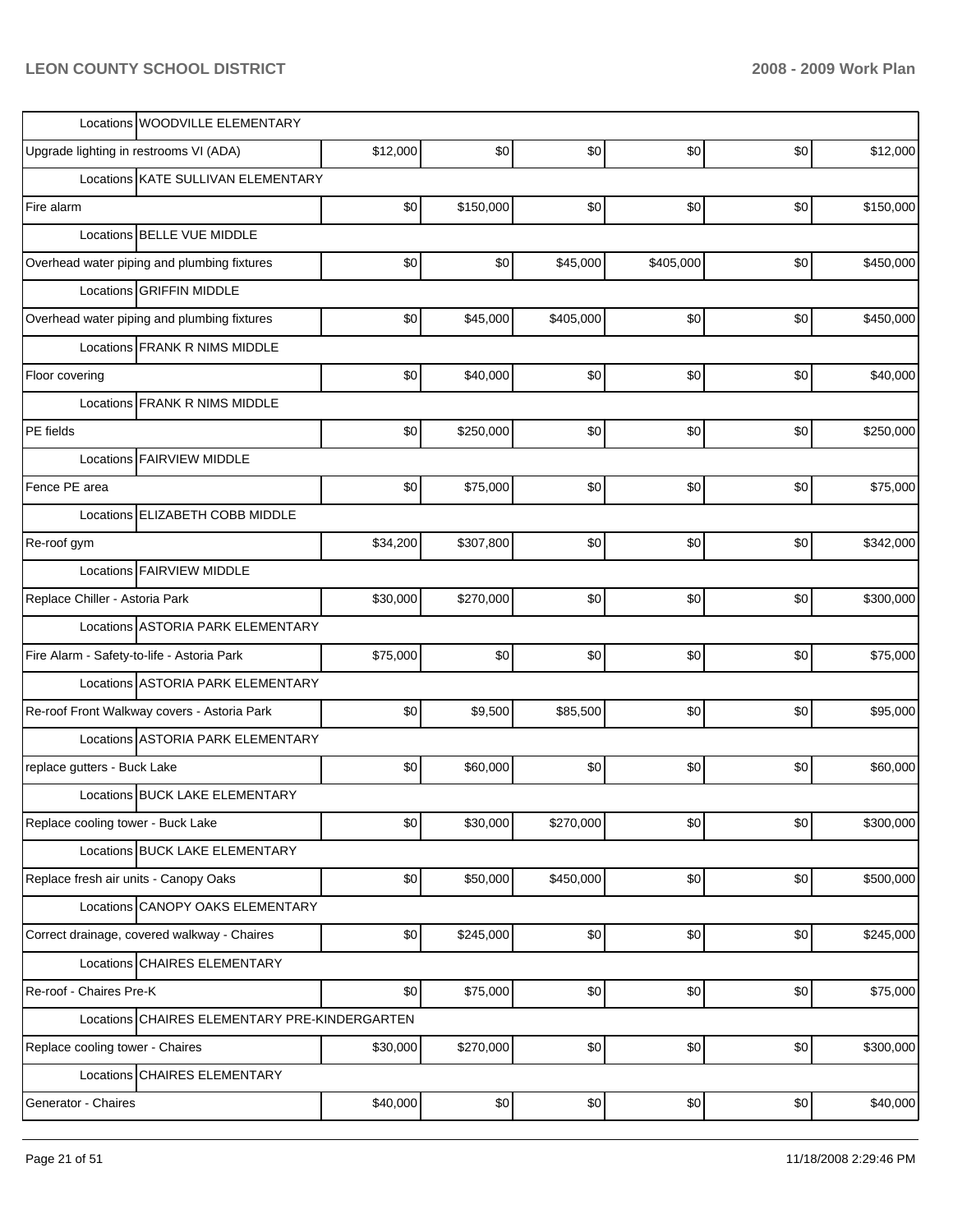| Locations CHAIRES ELEMENTARY                                       |          |             |           |     |     |             |
|--------------------------------------------------------------------|----------|-------------|-----------|-----|-----|-------------|
| Replace gutters - Desoto Trail                                     | \$0      | \$20,000    | \$0       | \$0 | \$0 | \$20,000    |
| Locations <b>IDESOTO TRAIL ELEMENTARY</b>                          |          |             |           |     |     |             |
| Replace cooling tower - Desoto Trail                               | \$0      | \$30,000    | \$270,000 | \$0 | \$0 | \$300,000   |
| Locations DESOTO TRAIL ELEMENTARY                                  |          |             |           |     |     |             |
| New chiller plant and controls - Ft. Braden                        | \$0      | \$100,000   | \$900,000 | \$0 | \$0 | \$1,000,000 |
| Locations   FORT BRADEN ELEMENTARY                                 |          |             |           |     |     |             |
| Replace gutters - Ft. Braden                                       | \$0      | \$0         | \$51,000  | \$0 | \$0 | \$51,000    |
| Locations FORT BRADEN ELEMENTARY                                   |          |             |           |     |     |             |
| Upgrade Fields - Clay, Bleachers, Backstops - Ft.<br><b>Braden</b> | \$20,000 | \$0         | \$0       | \$0 | \$0 | \$20,000    |
| Locations FORT BRADEN ELEMENTARY                                   |          |             |           |     |     |             |
| Security System - Gilchrist                                        | \$0      | \$0         | \$65,000  | \$0 | \$0 | \$65,000    |
| Locations GILCHRIST ELEMENTARY                                     |          |             |           |     |     |             |
| Generator - Gilchrist                                              | \$40,000 | \$0         | \$0       | \$0 | \$0 | \$40,000    |
| Locations GILCHRIST ELEMENTARY                                     |          |             |           |     |     |             |
| <b>HVAC - Hartsfield</b>                                           | \$0      | \$1,700,000 | \$801,296 | \$0 | \$0 | \$2,501,296 |
| Locations FRANK HARTSFIELD ELEMENTARY                              |          |             |           |     |     |             |
| Replace fresh air units - Hawks Rise                               | \$0      | \$50,000    | \$450,000 | \$0 | \$0 | \$500,000   |
| Locations HAWKS RISE ELEMENTARY                                    |          |             |           |     |     |             |
| Security System - Killearn Lakes                                   | \$0      | \$0         | \$60,000  | \$0 | \$0 | \$60,000    |
| Locations KILLEARN LAKES ELEMENTARY                                |          |             |           |     |     |             |
| Replace cooling tower - Killearn Lakes                             | \$30,000 | \$270,000   | \$0       | \$0 | \$0 | \$300,000   |
| Locations KILLEARN LAKES ELEMENTARY                                |          |             |           |     |     |             |
| Re-roof front canopy - Oak Ridge                                   | \$0      | \$8,500     | \$76,500  | \$0 | \$0 | \$85,000    |
| Locations OAK RIDGE ELEMENTARY                                     |          |             |           |     |     |             |
| Sidewalk to Pre-K ADA - Pineview                                   | \$18,000 | \$0         | \$0       | \$0 | \$0 | \$18,000    |
| Locations PINEVIEW ELEMENTARY                                      |          |             |           |     |     |             |
| <b>HVAC - Pineview</b>                                             | \$0      | \$630,000   | \$0]      | \$0 | \$0 | \$630,000   |
| Locations PINEVIEW ELEMENTARY                                      |          |             |           |     |     |             |
| Re-roof Building 1 - Pineview                                      | \$0      | \$22,600    | \$203,400 | \$0 | \$0 | \$226,000   |
| Locations PINEVIEW ELEMENTARY                                      |          |             |           |     |     |             |
| Re-roof Building 10 - Riley                                        | \$0      | \$17,500    | \$157,500 | \$0 | \$0 | \$175,000   |
| Locations JOHN C RILEY ELEMENTARY                                  |          |             |           |     |     |             |
| Floor Covering - Sabal Palm                                        | \$0      | \$140,000   | \$0]      | \$0 | \$0 | \$140,000   |
| Locations SABAL PALM ELEMENTARY                                    |          |             |           |     |     |             |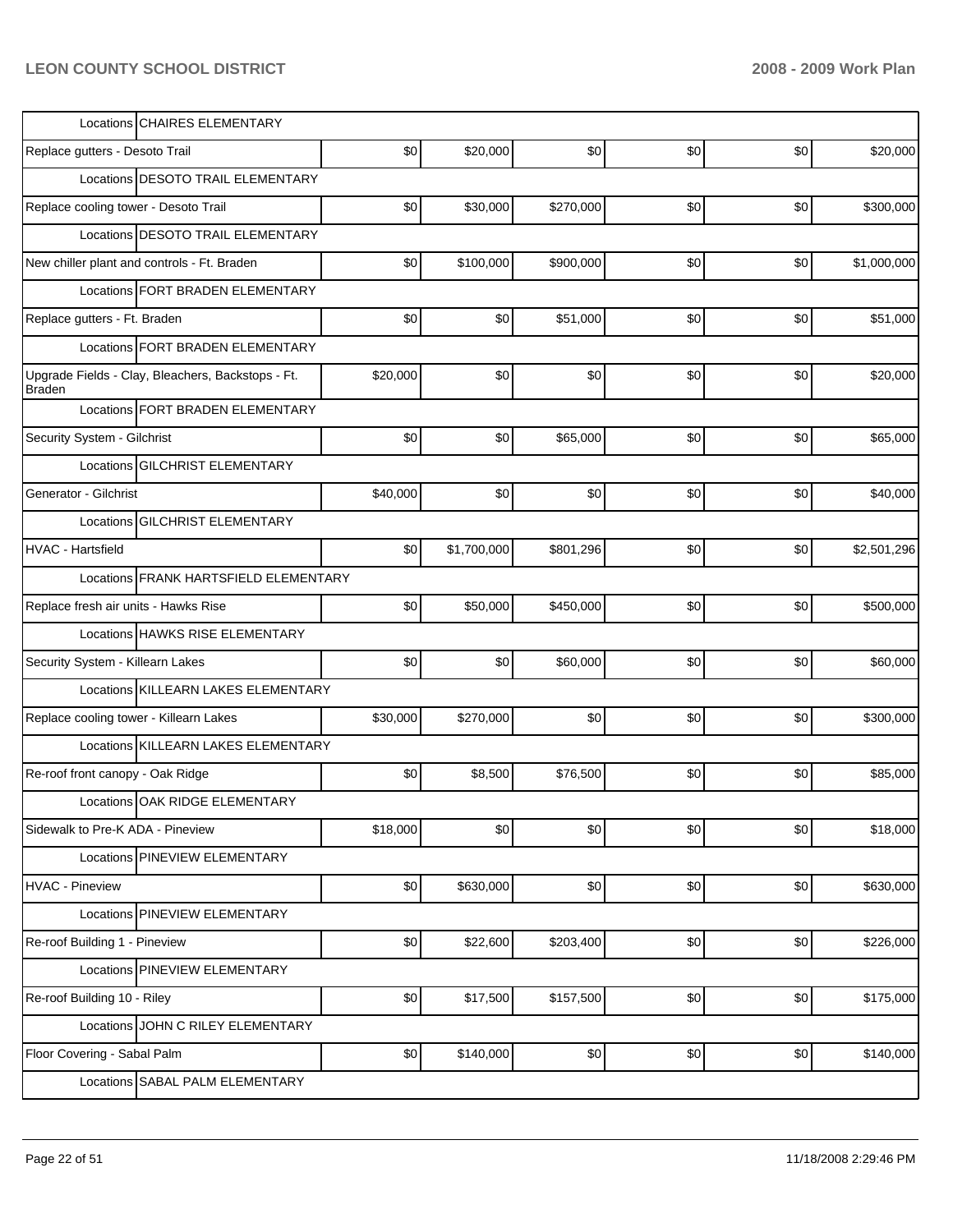| Generator - Sabal Palm                                               | \$40,000  | \$0         | \$0         | \$0   | \$0    | \$40,000    |
|----------------------------------------------------------------------|-----------|-------------|-------------|-------|--------|-------------|
| Locations SABAL PALM ELEMENTARY                                      |           |             |             |       |        |             |
| Replace Chiller - Sealey                                             | \$30,000  | \$270,000   | \$0         | \$0   | \$0    | \$300,000   |
| Locations SEALEY ELEMENTARY                                          |           |             |             |       |        |             |
| <b>HVAC - Sealey</b>                                                 | \$0       | \$1,600,000 | \$0         | \$0   | \$0    | \$1,600,000 |
| Locations SEALEY ELEMENTARY                                          |           |             |             |       |        |             |
| Floor Covering - Springwood                                          | \$135,000 | \$0         | \$0         | \$0   | \$0    | \$135,000   |
| Locations SPRINGWOOD ELEMENTARY                                      |           |             |             |       |        |             |
| Improve drainage/site work - Sullivan                                | \$0       | \$0         | \$1,500,000 | \$0   | \$0    | \$1,500,000 |
| Locations KATE SULLIVAN ELEMENTARY                                   |           |             |             |       |        |             |
| Recap sidewalks ADA - Sullivan                                       | \$18,000  | \$0         | \$0         | \$0   | \$0    | \$18,000    |
| Locations KATE SULLIVAN ELEMENTARY                                   |           |             |             |       |        |             |
| HVAC Bldg 2 - Woodville                                              | \$50,000  | \$450,000   | \$0         | \$0   | \$0    | \$500,000   |
| Locations WOODVILLE ELEMENTARY                                       |           |             |             |       |        |             |
| Replace exit and egress doors - STL - Security -<br><b>Belle Vue</b> | \$100,000 | \$0         | \$0         | \$0   | \$0    | \$100,000   |
| Locations BELLE VUE MIDDLE                                           |           |             |             |       |        |             |
| Upgrade Fields - Clay, Bleachers, Backstops - Belle<br>Vue           | \$20,000  | \$0         | \$0         | \$0   | \$0    | \$20,000    |
| Locations BELLE VUE MIDDLE                                           |           |             |             |       |        |             |
| Re-roof locker room - Cobb                                           | \$0       | \$10,000    | \$90,000    | \$0   | \$0    | \$100,000   |
| Locations ELIZABETH COBB MIDDLE                                      |           |             |             |       |        |             |
| Water piping to include upgrade of sewer main                        | \$60,000  | \$540,000   | \$0         | \$0   | \$0    | \$600,000   |
| Locations ELIZABETH COBB MIDDLE                                      |           |             |             |       |        |             |
| Upgrade Fields - Clay, Bleachers - Cobb                              | \$20,000  | \$0         | \$0         | \$0   | \$0    | \$20,000    |
| Locations ELIZABETH COBB MIDDLE                                      |           |             |             |       |        |             |
| HVAC - Deerlake                                                      | \$0       | \$2,200,000 | \$0]        | $\$0$ | $$0\,$ | \$2,200,000 |
| Locations DEERLAKE MIDDLE                                            |           |             |             |       |        |             |
| Upgrade fields - Clay, Bleachers - Deerlake                          | \$20,000  | \$0         | \$0         | \$0   | \$0    | \$20,000    |
| Locations DEERLAKE MIDDLE                                            |           |             |             |       |        |             |
| Re-roof rear walkway canopy - Fairview                               | \$0       | \$45,000    | \$0]        | \$0   | \$0    | \$45,000    |
| Locations FAIRVIEW MIDDLE                                            |           |             |             |       |        |             |
| Upgrade fields - Clay, Bleachers, backstops -<br>Fairview            | \$20,000  | \$0         | \$0         | \$0   | \$0    | \$20,000    |
| Locations FAIRVIEW MIDDLE                                            |           |             |             |       |        |             |
| Replace Generator - Fairview                                         | \$0       | \$40,000    | \$0         | \$0   | \$0    | \$40,000    |
| Locations FAIRVIEW MIDDLE                                            |           |             |             |       |        |             |
| Security System                                                      | \$0       | \$0         | \$60,000    | \$0   | \$0    | \$60,000    |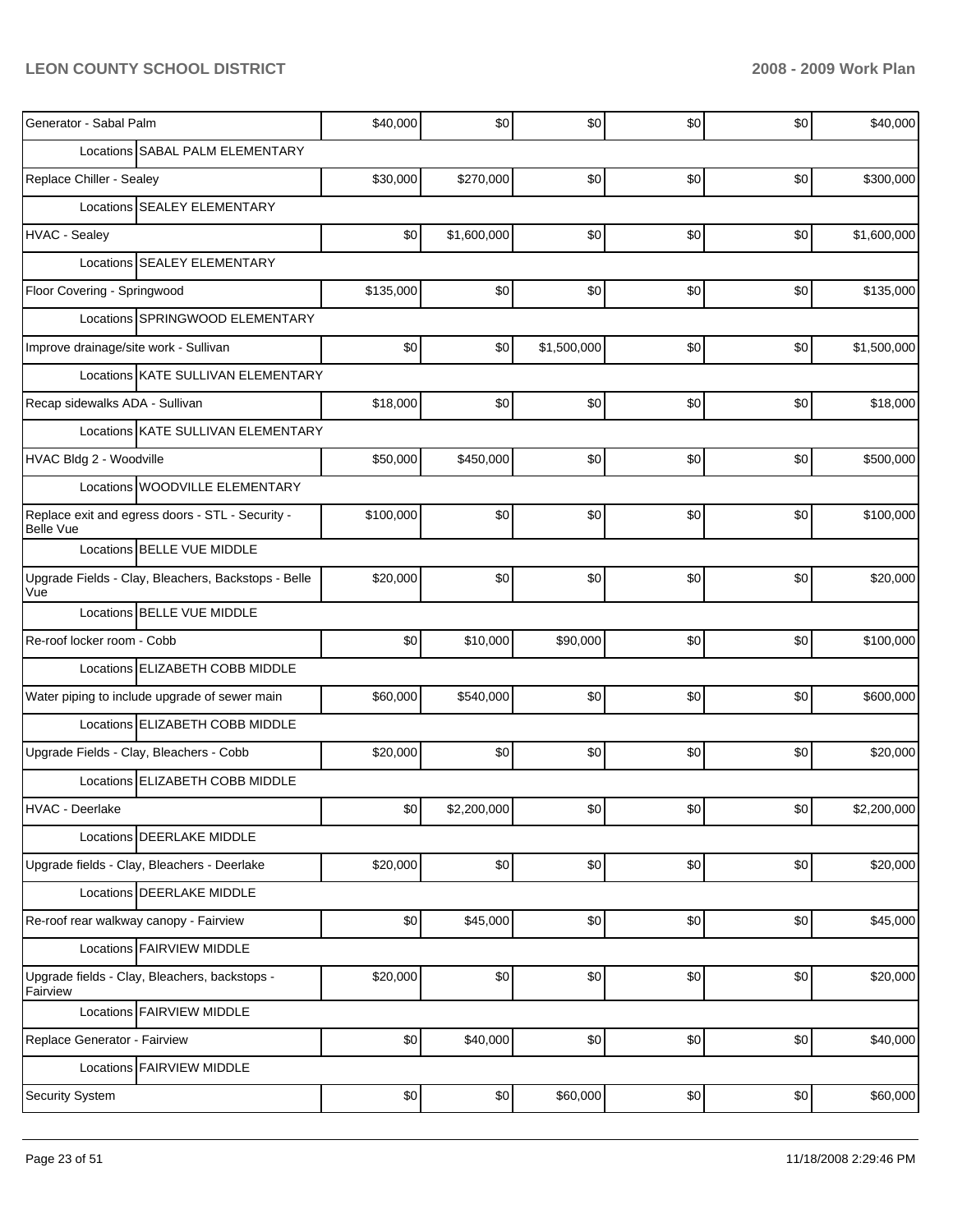| Locations GRIFFIN MIDDLE                                                                 |           |           |           |     |     |           |
|------------------------------------------------------------------------------------------|-----------|-----------|-----------|-----|-----|-----------|
| Upgrade fields - clay, bleachers, backstops - Griffin                                    | \$20,000  | \$0       | \$0       | \$0 | \$0 | \$20,000  |
| Locations GRIFFIN MIDDLE                                                                 |           |           |           |     |     |           |
| PE Fields - Nims                                                                         | \$0       | \$0       | \$750,000 | \$0 | \$0 | \$750,000 |
| Locations FRANK R NIMS MIDDLE                                                            |           |           |           |     |     |           |
| Replace cabling for intercome - Nims                                                     | \$70,000  | \$0       | \$0       | \$0 | \$0 | \$70,000  |
| Locations FRANK R NIMS MIDDLE                                                            |           |           |           |     |     |           |
| Upgrade Fields - Clay, Bleachers, backstops - Nims                                       | \$20,000  | \$0       | \$0       | \$0 | \$0 | \$20,000  |
| Locations FRANK R NIMS MIDDLE                                                            |           |           |           |     |     |           |
| Upgrade Fields - Clay, bleachers, backstops - Raa                                        | \$20,000  | \$0       | \$0       | \$0 | \$0 | \$20,000  |
| Locations AUGUSTA RAA MIDDLE                                                             |           |           |           |     |     |           |
| Upgrade Fields - Clay, bleachers, backstops - Swift<br>Creek                             | \$20,000  | \$0       | \$0       | \$0 | \$0 | \$20,000  |
| Locations SWIFT CREEK MIDDLE                                                             |           |           |           |     |     |           |
| Gym floor modifications and bleacher repairs -<br>Chiles                                 | \$100.000 | \$0       | \$0       | \$0 | \$0 | \$100,000 |
| Locations LAWTON M CHILES SENIOR HIGH                                                    |           |           |           |     |     |           |
| Resurface Tracks & Tennis courts - safety - Chiles                                       | \$250,000 | \$0       | \$0       | \$0 | \$0 | \$250,000 |
| Locations LAWTON M CHILES SENIOR HIGH                                                    |           |           |           |     |     |           |
| Replace 22 windows & 22 emergency windows in<br>300, 400, and 500 buildings each - Godby | \$15,000  | \$135,000 | \$0       | \$0 | \$0 | \$150,000 |
| Locations AMOS P GODBY SENIOR HIGH                                                       |           |           |           |     |     |           |
| Replace Intercom - Godby                                                                 | \$0       | \$0       | \$60,000  | \$0 | \$0 | \$60,000  |
| Locations AMOS P GODBY SENIOR HIGH                                                       |           |           |           |     |     |           |
| Fire Alarm - Godby                                                                       | \$0       | \$200,000 | \$0       | \$0 | \$0 | \$200,000 |
| Locations AMOS P GODBY SENIOR HIGH                                                       |           |           |           |     |     |           |
| Resurface Tennis courts - Godby                                                          | \$70,000  | \$0       | \$0       | \$0 | \$0 | \$70,000  |
| Locations AMOS P GODBY SENIOR HIGH                                                       |           |           |           |     |     |           |
| Replace infield machine - Cox Stadium                                                    | \$15,000  | \$0       | \$0       | \$0 | \$0 | \$15,000  |
| Locations JAMES RICKARDS SENIOR HIGH                                                     |           |           |           |     |     |           |
| Replace reel mower - Cox Stadium                                                         | \$38,000  | \$0       | \$0       | \$0 | \$0 | \$38,000  |
| Locations JAMES RICKARDS SENIOR HIGH                                                     |           |           |           |     |     |           |
| Replace scoreboards for Football, softball and<br>baseball fields - Rickards             | \$25,000  | \$0       | \$0       | \$0 | \$0 | \$25,000  |
| Locations JAMES RICKARDS SENIOR HIGH                                                     |           |           |           |     |     |           |
| Replace carpet with tile in lower level of building #22<br>Health Ed - Rickards          | \$6,000   | \$0       | \$0       | \$0 | \$0 | \$6,000   |
| Locations JAMES RICKARDS SENIOR HIGH                                                     |           |           |           |     |     |           |
| Secure campus buildings with security gates -<br>Rickards                                | \$35,000  | \$0       | \$0       | \$0 | \$0 | \$35,000  |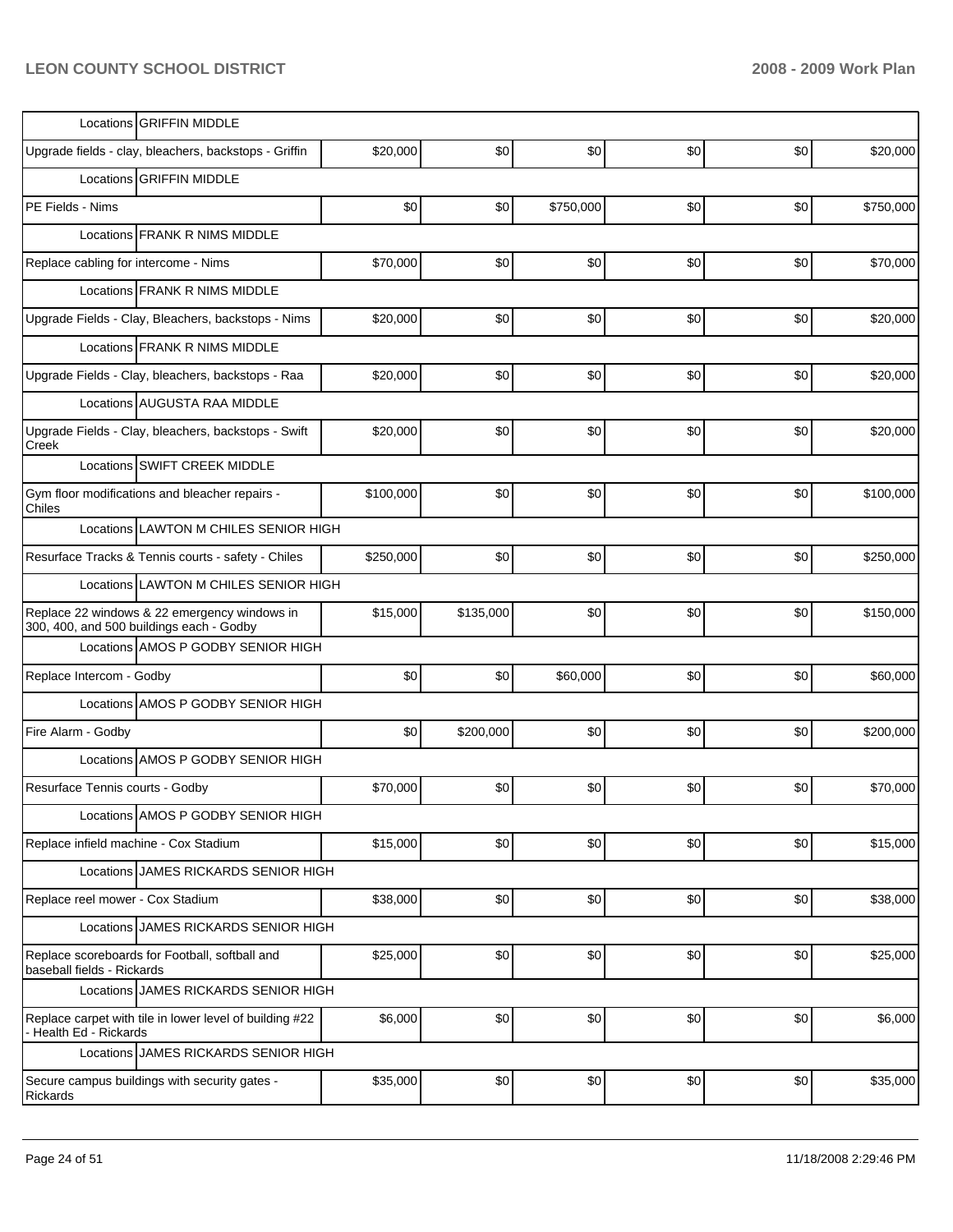|                                                                      | Locations JJAMES RICKARDS SENIOR HIGH                                                                                                                                                                                                                                                                                                                                                                                                                                                                                                                                                                                                                                                                                                                                                                                                                                                                                                                                                                                                                                                                                                                                                                                                                                                                                                                                                                                                                                                                                                                                                                                                                                                                                                          |             |           |           |     |     |             |  |  |  |  |
|----------------------------------------------------------------------|------------------------------------------------------------------------------------------------------------------------------------------------------------------------------------------------------------------------------------------------------------------------------------------------------------------------------------------------------------------------------------------------------------------------------------------------------------------------------------------------------------------------------------------------------------------------------------------------------------------------------------------------------------------------------------------------------------------------------------------------------------------------------------------------------------------------------------------------------------------------------------------------------------------------------------------------------------------------------------------------------------------------------------------------------------------------------------------------------------------------------------------------------------------------------------------------------------------------------------------------------------------------------------------------------------------------------------------------------------------------------------------------------------------------------------------------------------------------------------------------------------------------------------------------------------------------------------------------------------------------------------------------------------------------------------------------------------------------------------------------|-------------|-----------|-----------|-----|-----|-------------|--|--|--|--|
| HVAC - Everhart                                                      |                                                                                                                                                                                                                                                                                                                                                                                                                                                                                                                                                                                                                                                                                                                                                                                                                                                                                                                                                                                                                                                                                                                                                                                                                                                                                                                                                                                                                                                                                                                                                                                                                                                                                                                                                | \$1,233,780 | \$0       | \$0       | \$0 | \$0 | \$1,233,780 |  |  |  |  |
|                                                                      | Locations GRETCHEN EVERHART TRAINABLE MENTALLY HANDICAP CENT                                                                                                                                                                                                                                                                                                                                                                                                                                                                                                                                                                                                                                                                                                                                                                                                                                                                                                                                                                                                                                                                                                                                                                                                                                                                                                                                                                                                                                                                                                                                                                                                                                                                                   |             |           |           |     |     |             |  |  |  |  |
|                                                                      | Replace chiller and Bldg 1 controls - Everhart                                                                                                                                                                                                                                                                                                                                                                                                                                                                                                                                                                                                                                                                                                                                                                                                                                                                                                                                                                                                                                                                                                                                                                                                                                                                                                                                                                                                                                                                                                                                                                                                                                                                                                 | \$0         | \$50,000  | \$450,000 | \$0 | \$0 | \$500,000   |  |  |  |  |
|                                                                      | Locations GRETCHEN EVERHART TRAINABLE MENTALLY HANDICAP CENT                                                                                                                                                                                                                                                                                                                                                                                                                                                                                                                                                                                                                                                                                                                                                                                                                                                                                                                                                                                                                                                                                                                                                                                                                                                                                                                                                                                                                                                                                                                                                                                                                                                                                   |             |           |           |     |     |             |  |  |  |  |
| Replace ceiling tiles - safety - Everhart                            |                                                                                                                                                                                                                                                                                                                                                                                                                                                                                                                                                                                                                                                                                                                                                                                                                                                                                                                                                                                                                                                                                                                                                                                                                                                                                                                                                                                                                                                                                                                                                                                                                                                                                                                                                | \$25,000    | \$0       | \$0       | \$0 | \$0 | \$25,000    |  |  |  |  |
|                                                                      | Locations GRETCHEN EVERHART TRAINABLE MENTALLY HANDICAP CENT                                                                                                                                                                                                                                                                                                                                                                                                                                                                                                                                                                                                                                                                                                                                                                                                                                                                                                                                                                                                                                                                                                                                                                                                                                                                                                                                                                                                                                                                                                                                                                                                                                                                                   |             |           |           |     |     |             |  |  |  |  |
| Elevator cylinder replacement - Lively                               |                                                                                                                                                                                                                                                                                                                                                                                                                                                                                                                                                                                                                                                                                                                                                                                                                                                                                                                                                                                                                                                                                                                                                                                                                                                                                                                                                                                                                                                                                                                                                                                                                                                                                                                                                | \$30,000    | \$0       | \$0       | \$0 | \$0 | \$30,000    |  |  |  |  |
|                                                                      | Locations LEWIS M LIVELY TECHNICAL CENTER                                                                                                                                                                                                                                                                                                                                                                                                                                                                                                                                                                                                                                                                                                                                                                                                                                                                                                                                                                                                                                                                                                                                                                                                                                                                                                                                                                                                                                                                                                                                                                                                                                                                                                      |             |           |           |     |     |             |  |  |  |  |
| Replace controls - Lively                                            |                                                                                                                                                                                                                                                                                                                                                                                                                                                                                                                                                                                                                                                                                                                                                                                                                                                                                                                                                                                                                                                                                                                                                                                                                                                                                                                                                                                                                                                                                                                                                                                                                                                                                                                                                | \$0         | \$200,000 | \$0       | \$0 | \$0 | \$200,000   |  |  |  |  |
|                                                                      | Locations LEWIS M LIVELY TECHNICAL CENTER                                                                                                                                                                                                                                                                                                                                                                                                                                                                                                                                                                                                                                                                                                                                                                                                                                                                                                                                                                                                                                                                                                                                                                                                                                                                                                                                                                                                                                                                                                                                                                                                                                                                                                      |             |           |           |     |     |             |  |  |  |  |
| Flammable Storage & Paint Booth -<br>Facilities/Maintenance Compound |                                                                                                                                                                                                                                                                                                                                                                                                                                                                                                                                                                                                                                                                                                                                                                                                                                                                                                                                                                                                                                                                                                                                                                                                                                                                                                                                                                                                                                                                                                                                                                                                                                                                                                                                                | \$100,000   | \$0       | \$0       | \$0 | \$0 | \$100,000   |  |  |  |  |
|                                                                      | Locations LCSB FACILITIES, MAINTENANCE & CONSTRUCTION COMPOUND                                                                                                                                                                                                                                                                                                                                                                                                                                                                                                                                                                                                                                                                                                                                                                                                                                                                                                                                                                                                                                                                                                                                                                                                                                                                                                                                                                                                                                                                                                                                                                                                                                                                                 |             |           |           |     |     |             |  |  |  |  |
| shop - Maintenance                                                   | Emergency Generator for fuel pumps and structural                                                                                                                                                                                                                                                                                                                                                                                                                                                                                                                                                                                                                                                                                                                                                                                                                                                                                                                                                                                                                                                                                                                                                                                                                                                                                                                                                                                                                                                                                                                                                                                                                                                                                              | \$20,057    | \$0       | \$0       | \$0 | \$0 | \$20,057    |  |  |  |  |
|                                                                      | Locations LCSB FACILITIES, MAINTENANCE & CONSTRUCTION COMPOUND                                                                                                                                                                                                                                                                                                                                                                                                                                                                                                                                                                                                                                                                                                                                                                                                                                                                                                                                                                                                                                                                                                                                                                                                                                                                                                                                                                                                                                                                                                                                                                                                                                                                                 |             |           |           |     |     |             |  |  |  |  |
| Repave parking - safety - Devern                                     |                                                                                                                                                                                                                                                                                                                                                                                                                                                                                                                                                                                                                                                                                                                                                                                                                                                                                                                                                                                                                                                                                                                                                                                                                                                                                                                                                                                                                                                                                                                                                                                                                                                                                                                                                | \$100,000   | \$0       | \$0       | \$0 | \$0 | \$100,000   |  |  |  |  |
|                                                                      | Locations Devurn Glenn Service Center                                                                                                                                                                                                                                                                                                                                                                                                                                                                                                                                                                                                                                                                                                                                                                                                                                                                                                                                                                                                                                                                                                                                                                                                                                                                                                                                                                                                                                                                                                                                                                                                                                                                                                          |             |           |           |     |     |             |  |  |  |  |
| Asbestos - D/W Maintenance                                           |                                                                                                                                                                                                                                                                                                                                                                                                                                                                                                                                                                                                                                                                                                                                                                                                                                                                                                                                                                                                                                                                                                                                                                                                                                                                                                                                                                                                                                                                                                                                                                                                                                                                                                                                                | \$40,000    | \$0       | \$0       | \$0 | \$0 | \$40,000    |  |  |  |  |
|                                                                      | Locations ACADEMIC RESOURCE CENTER, ACADEMY OF ACADEMICS AND TECHNOLOGY, AMOS P GODBY SENIOR HIGH, APALACHEE<br>ELEMENTARY, ASTORIA PARK ELEMENTARY, AUGUSTA RAA MIDDLE, BELLE VUE MIDDLE, BOND ELEMENTARY SCHOOL, BUCK<br>LAKE ELEMENTARY, CANOPY OAKS ELEMENTARY, CENTER FOR COMMUNITY EDUCATION, CHAIRES ELEMENTARY, CHAIRES<br>ELEMENTARY PRE-KINDERGARTEN, CONCORD ELEMENTARY, CONNOR BOULEVARD TRANSPORTATION FACILITY, DEERLAKE<br>MIDDLE, DESOTO TRAIL ELEMENTARY, Devurn Glenn Service Center, ELIZABETH COBB MIDDLE, FAIRVIEW MIDDLE, FOOD<br>SERVICES FACILITY, Former SAIL, FORT BRADEN ELEMENTARY, FRANK HARTSFIELD ELEMENTARY, FRANK R NIMS MIDDLE,<br>GILCHRIST ELEMENTARY, GRETCHEN EVERHART TRAINABLE MENTALLY HANDICAP CENT, GRIFFIN MIDDLE, HAWKS RISE<br>ELEMENTARY, HOWELL CENTER, JAMES RICKARDS SENIOR HIGH, JOHN C RILEY ELEMENTARY, KATE SULLIVAN ELEMENTARY,  <br>KILLEARN LAKES ELEMENTARY, LAWTON M CHILES SENIOR HIGH, LCSB FACILITIES, MAINTENANCE & CONSTRUCTION<br>COMPOUND, LEON SENIOR HIGH, LEWIS M LIVELY TECHNICAL CENTER, LILLIAN RUEDIGER ELEMENTARY, LINCOLN SENIOR<br>HIGH, MAIN TRANSPORTATION FACILITY, Mehrdad "Pepper" Ghazvini Learning Center, Michael J. Conley Elementary School at<br>Southwood, NEW FORT BRADEN SCHOOL, OAK RIDGE ELEMENTARY, P A C E CENTER, PINEVIEW ELEMENTARY, PROPERTY<br>MANAGEMENT WAREHOUSE, R.N. Gooden/Nancy Russell Center at Wesson, ROBERTS ELEMENTARY, SABAL PALM ELEMENTARY,<br>School for Applied Individualized Learning - SAIL, SEALEY ELEMENTARY, SECOND CHANCE SCHOOL, SPRINGWOOD ELEMENTARY,<br>SWIFT CREEK MIDDLE, TECHNOLOGY AND INFORMATION SERVICES, WALTER T MOORE JR ELEMENTARY, William J. Montford, III<br>Middle School. WOODVILLE ELEMENTARY |             |           |           |     |     |             |  |  |  |  |
| <b>HVAC</b>                                                          |                                                                                                                                                                                                                                                                                                                                                                                                                                                                                                                                                                                                                                                                                                                                                                                                                                                                                                                                                                                                                                                                                                                                                                                                                                                                                                                                                                                                                                                                                                                                                                                                                                                                                                                                                | \$0         | \$850,000 | \$0       | \$0 | \$0 | \$850,000   |  |  |  |  |
|                                                                      | Locations KATE SULLIVAN ELEMENTARY                                                                                                                                                                                                                                                                                                                                                                                                                                                                                                                                                                                                                                                                                                                                                                                                                                                                                                                                                                                                                                                                                                                                                                                                                                                                                                                                                                                                                                                                                                                                                                                                                                                                                                             |             |           |           |     |     |             |  |  |  |  |
| D/W HVAC - Facilities                                                |                                                                                                                                                                                                                                                                                                                                                                                                                                                                                                                                                                                                                                                                                                                                                                                                                                                                                                                                                                                                                                                                                                                                                                                                                                                                                                                                                                                                                                                                                                                                                                                                                                                                                                                                                | \$1,198,744 | \$0       | \$0       | \$0 | \$0 | \$1,198,744 |  |  |  |  |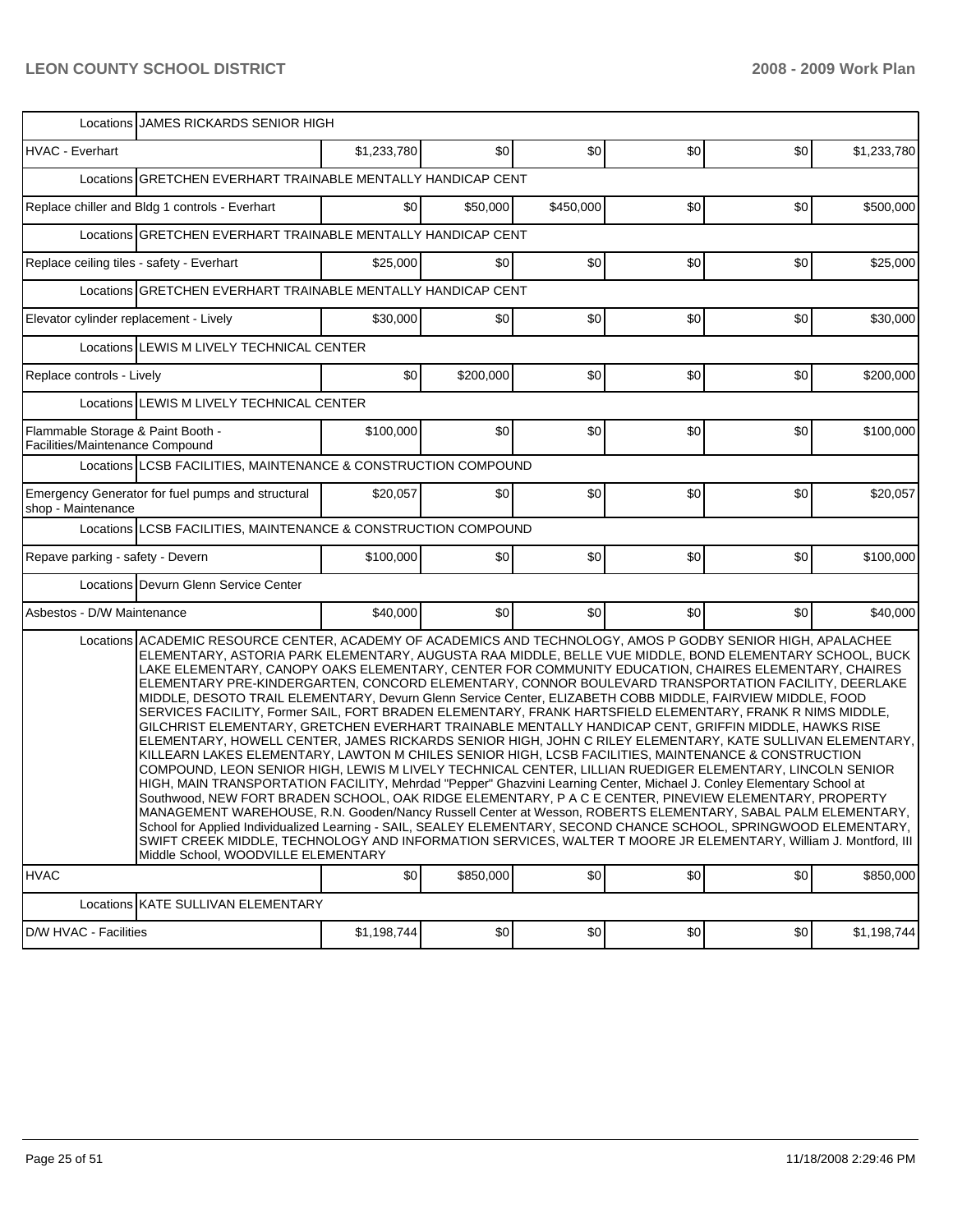|                                                                                                                                                                                                                                                                                                                                                                                                                                                                                                                                                                                                                                                                                                                                                                                                                                                                                                                                                                                                                                                                                                                                                                                                                                                                                                                                                                                                                                                                                                                                                                                                                                                                                                                                              | Locations ACADEMIC RESOURCE CENTER, ACADEMY OF ACADEMICS AND TECHNOLOGY, AMOS P GODBY SENIOR HIGH, APALACHEE<br>ELEMENTARY, ASTORIA PARK ELEMENTARY, AUGUSTA RAA MIDDLE, BELLE VUE MIDDLE, BOND ELEMENTARY SCHOOL, BUCK<br>LAKE ELEMENTARY, CANOPY OAKS ELEMENTARY, CENTER FOR COMMUNITY EDUCATION, CHAIRES ELEMENTARY, CHAIRES<br>ELEMENTARY PRE-KINDERGARTEN, CONCORD ELEMENTARY, CONNOR BOULEVARD TRANSPORTATION FACILITY, DEERLAKE<br>MIDDLE, DESOTO TRAIL ELEMENTARY, Devurn Glenn Service Center, ELIZABETH COBB MIDDLE, FAIRVIEW MIDDLE, FOOD<br>SERVICES FACILITY, Former SAIL, FORT BRADEN ELEMENTARY, FRANK HARTSFIELD ELEMENTARY, FRANK R NIMS MIDDLE,<br>GILCHRIST ELEMENTARY, GRETCHEN EVERHART TRAINABLE MENTALLY HANDICAP CENT, GRIFFIN MIDDLE, HAWKS RISE<br>ELEMENTARY, HOWELL CENTER, JAMES RICKARDS SENIOR HIGH, JOHN C RILEY ELEMENTARY, KATE SULLIVAN ELEMENTARY,<br>KILLEARN LAKES ELEMENTARY, LAWTON M CHILES SENIOR HIGH, LCSB FACILITIES, MAINTENANCE & CONSTRUCTION<br>COMPOUND, LEON SENIOR HIGH, LEWIS M LIVELY TECHNICAL CENTER, LILLIAN RUEDIGER ELEMENTARY, LINCOLN SENIOR<br>HIGH, MAIN TRANSPORTATION FACILITY, Mehrdad "Pepper" Ghazvini Learning Center, Michael J. Conley Elementary School at<br>Southwood, NEW FORT BRADEN SCHOOL, OAK RIDGE ELEMENTARY, P A C E CENTER, PINEVIEW ELEMENTARY, PROPERTY<br>MANAGEMENT WAREHOUSE, R.N. Gooden/Nancy Russell Center at Wesson, ROBERTS ELEMENTARY, SABAL PALM ELEMENTARY,<br>School for Applied Individualized Learning - SAIL, SEALEY ELEMENTARY, SECOND CHANCE SCHOOL, SPRINGWOOD ELEMENTARY,<br>SWIFT CREEK MIDDLE, TECHNOLOGY AND INFORMATION SERVICES, WALTER T MOORE JR ELEMENTARY, William J. Montford, III<br>Middle School, WOODVILLE ELEMENTARY |              |              |              |              |              |  |  |  |  |
|----------------------------------------------------------------------------------------------------------------------------------------------------------------------------------------------------------------------------------------------------------------------------------------------------------------------------------------------------------------------------------------------------------------------------------------------------------------------------------------------------------------------------------------------------------------------------------------------------------------------------------------------------------------------------------------------------------------------------------------------------------------------------------------------------------------------------------------------------------------------------------------------------------------------------------------------------------------------------------------------------------------------------------------------------------------------------------------------------------------------------------------------------------------------------------------------------------------------------------------------------------------------------------------------------------------------------------------------------------------------------------------------------------------------------------------------------------------------------------------------------------------------------------------------------------------------------------------------------------------------------------------------------------------------------------------------------------------------------------------------|----------------------------------------------------------------------------------------------------------------------------------------------------------------------------------------------------------------------------------------------------------------------------------------------------------------------------------------------------------------------------------------------------------------------------------------------------------------------------------------------------------------------------------------------------------------------------------------------------------------------------------------------------------------------------------------------------------------------------------------------------------------------------------------------------------------------------------------------------------------------------------------------------------------------------------------------------------------------------------------------------------------------------------------------------------------------------------------------------------------------------------------------------------------------------------------------------------------------------------------------------------------------------------------------------------------------------------------------------------------------------------------------------------------------------------------------------------------------------------------------------------------------------------------------------------------------------------------------------------------------------------------------------------------------------------------------------------------------------------------------|--------------|--------------|--------------|--------------|--------------|--|--|--|--|
| Electrical D/W - Maintenance                                                                                                                                                                                                                                                                                                                                                                                                                                                                                                                                                                                                                                                                                                                                                                                                                                                                                                                                                                                                                                                                                                                                                                                                                                                                                                                                                                                                                                                                                                                                                                                                                                                                                                                 | \$50,000                                                                                                                                                                                                                                                                                                                                                                                                                                                                                                                                                                                                                                                                                                                                                                                                                                                                                                                                                                                                                                                                                                                                                                                                                                                                                                                                                                                                                                                                                                                                                                                                                                                                                                                                     | \$50,000     | \$50,000     | \$50,000     | \$50,000     | \$250,000    |  |  |  |  |
| Locations ACADEMIC RESOURCE CENTER, ACADEMY OF ACADEMICS AND TECHNOLOGY, AMOS P GODBY SENIOR HIGH, APALACHEE<br>ELEMENTARY, ASTORIA PARK ELEMENTARY, AUGUSTA RAA MIDDLE, BELLE VUE MIDDLE, BOND ELEMENTARY SCHOOL, BUCK<br>LAKE ELEMENTARY, CANOPY OAKS ELEMENTARY, CENTER FOR COMMUNITY EDUCATION, CHAIRES ELEMENTARY, CHAIRES<br>ELEMENTARY PRE-KINDERGARTEN, CONCORD ELEMENTARY, CONNOR BOULEVARD TRANSPORTATION FACILITY, DEERLAKE<br>MIDDLE, DESOTO TRAIL ELEMENTARY, Devurn Glenn Service Center, ELIZABETH COBB MIDDLE, FAIRVIEW MIDDLE, FOOD<br>SERVICES FACILITY, Former SAIL, FORT BRADEN ELEMENTARY, FRANK HARTSFIELD ELEMENTARY, FRANK R NIMS MIDDLE,<br>GILCHRIST ELEMENTARY, GRETCHEN EVERHART TRAINABLE MENTALLY HANDICAP CENT, GRIFFIN MIDDLE, HAWKS RISE<br>ELEMENTARY, HOWELL CENTER, JAMES RICKARDS SENIOR HIGH, JOHN C RILEY ELEMENTARY, KATE SULLIVAN ELEMENTARY,<br>KILLEARN LAKES ELEMENTARY, LAWTON M CHILES SENIOR HIGH, LCSB FACILITIES, MAINTENANCE & CONSTRUCTION<br>COMPOUND, LEON SENIOR HIGH, LEWIS M LIVELY TECHNICAL CENTER, LILLIAN RUEDIGER ELEMENTARY, LINCOLN SENIOR<br>HIGH, MAIN TRANSPORTATION FACILITY, Mehrdad "Pepper" Ghazvini Learning Center, Michael J. Conley Elementary School at<br>Southwood, NEW FORT BRADEN SCHOOL, OAK RIDGE ELEMENTARY, P A C E CENTER, PINEVIEW ELEMENTARY, PROPERTY<br>MANAGEMENT WAREHOUSE, R.N. Gooden/Nancy Russell Center at Wesson, ROBERTS ELEMENTARY, SABAL PALM ELEMENTARY,<br>School for Applied Individualized Learning - SAIL, SEALEY ELEMENTARY, SECOND CHANCE SCHOOL, SPRINGWOOD ELEMENTARY,<br>SWIFT CREEK MIDDLE, TECHNOLOGY AND INFORMATION SERVICES, WALTER T MOORE JR ELEMENTARY, William J. Montford, III<br>Middle School, WOODVILLE ELEMENTARY |                                                                                                                                                                                                                                                                                                                                                                                                                                                                                                                                                                                                                                                                                                                                                                                                                                                                                                                                                                                                                                                                                                                                                                                                                                                                                                                                                                                                                                                                                                                                                                                                                                                                                                                                              |              |              |              |              |              |  |  |  |  |
| Vehicles - Non-bus, Non Maintenance                                                                                                                                                                                                                                                                                                                                                                                                                                                                                                                                                                                                                                                                                                                                                                                                                                                                                                                                                                                                                                                                                                                                                                                                                                                                                                                                                                                                                                                                                                                                                                                                                                                                                                          | \$65,000                                                                                                                                                                                                                                                                                                                                                                                                                                                                                                                                                                                                                                                                                                                                                                                                                                                                                                                                                                                                                                                                                                                                                                                                                                                                                                                                                                                                                                                                                                                                                                                                                                                                                                                                     | \$0          | \$0          | \$0          | \$0          | \$65,000     |  |  |  |  |
| Locations MAIN TRANSPORTATION FACILITY                                                                                                                                                                                                                                                                                                                                                                                                                                                                                                                                                                                                                                                                                                                                                                                                                                                                                                                                                                                                                                                                                                                                                                                                                                                                                                                                                                                                                                                                                                                                                                                                                                                                                                       |                                                                                                                                                                                                                                                                                                                                                                                                                                                                                                                                                                                                                                                                                                                                                                                                                                                                                                                                                                                                                                                                                                                                                                                                                                                                                                                                                                                                                                                                                                                                                                                                                                                                                                                                              |              |              |              |              |              |  |  |  |  |
| Total:                                                                                                                                                                                                                                                                                                                                                                                                                                                                                                                                                                                                                                                                                                                                                                                                                                                                                                                                                                                                                                                                                                                                                                                                                                                                                                                                                                                                                                                                                                                                                                                                                                                                                                                                       | \$19,499,860                                                                                                                                                                                                                                                                                                                                                                                                                                                                                                                                                                                                                                                                                                                                                                                                                                                                                                                                                                                                                                                                                                                                                                                                                                                                                                                                                                                                                                                                                                                                                                                                                                                                                                                                 | \$27,363,415 | \$21,211,898 | \$11,737,669 | \$10,321,501 | \$90,134,343 |  |  |  |  |

### **Local Two Mill Expenditure For Maintenance, Repair and Renovation**

Anticipated expenditures expected from local funding sources over the years covered by the current work plan.

| <b>Item</b>                             | $2008 - 2009$<br><b>Actual Budget</b> | $2009 - 2010$<br>Projected | 2010 - 2011<br>Projected | $2011 - 2012$<br>Projected | 2012 - 2013<br>Projected | <b>Total</b> |
|-----------------------------------------|---------------------------------------|----------------------------|--------------------------|----------------------------|--------------------------|--------------|
| Remaining Maint and Repair from 2 Mills | \$17,598,459                          | \$25,079,981               | \$18,155,849             | \$8,846,846                | \$7,440,768              | \$77,121,903 |
| Maintenance/Repair Salaries             | \$1,500,000                           | \$1,500,000                | \$1,500,000              | \$1,500,000                | \$1,500,000              | \$7,500,000  |
| School Bus Purchases                    | \$1,374,204                           | \$1,618,159                | \$1,584,110              | \$1,584,110                | \$1,584,110              | \$7,744,693  |
| <b>O</b> ther Vehicle Purchases         | \$0                                   | \$0                        | \$0                      | \$0                        | \$0                      | \$0          |
| Capital Outlay Equipment                | \$220,000                             | \$220,000                  | \$220,000                | \$220,000                  | \$220,000                | \$1,100,000  |
| Rent/Lease Payments                     | \$0                                   | \$0                        | \$0                      | \$0                        | \$0                      | \$0          |
| ICOP Debt Service                       | \$6,552,024                           | \$6,547,336                | \$6,542,904              | \$6,542,904                | \$6,542,904              | \$32,728,072 |
| Rent/Lease Relocatables                 | \$0                                   | \$0                        | \$0                      | \$0                        | \$0                      | \$0          |
| <b>Environmental Problems</b>           | \$0                                   | \$0                        | \$0                      | \$0                        | \$0                      | \$0          |
| ls.1011.14 Debt Service                 | \$7,675,775                           | \$7,668,145                | \$7,620,801              | \$7,600,000                | \$7,600,000              | \$38,164,721 |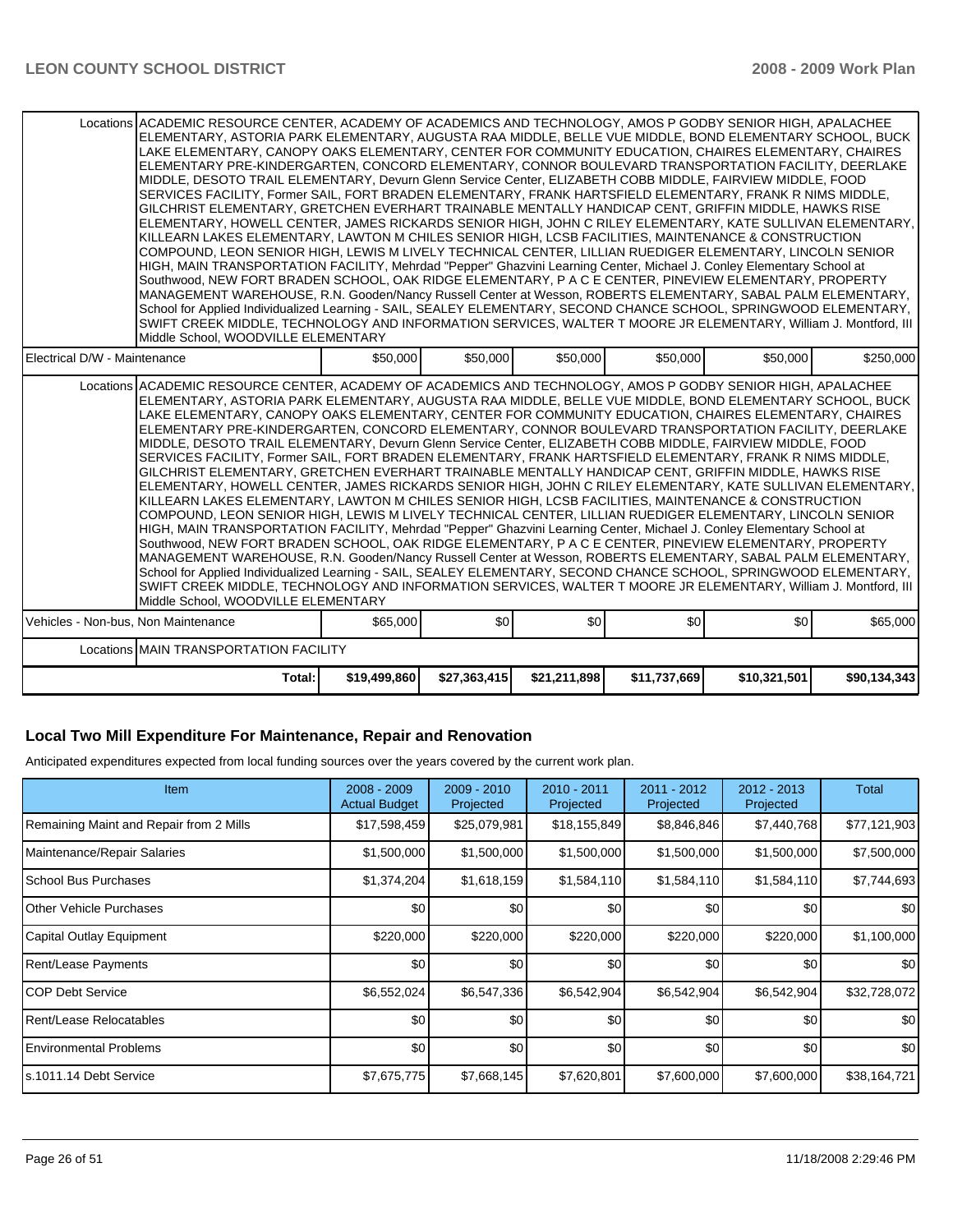| Special Facilities Account       | \$0          | \$0          | \$0          | \$0 <sub>1</sub> | \$0          | \$0           |
|----------------------------------|--------------|--------------|--------------|------------------|--------------|---------------|
| <b>Local Expenditure Totals:</b> | \$34,920,462 | \$42,633,621 | \$35,623,664 | \$26,293,860     | \$24,887,782 | \$164,359,389 |

# **Revenue**

### **2 Mill Revenue Source**

Schedule of Estimated Capital Outlay Revenue from each currently approved source which is estimated to be available for expenditures on the projects included in the tentative district facilities work program. All amounts are NET after considering carryover balances, interest earned, new COP's, 1011.14 and 1011.15 loans, etc. Districts cannot use 2-Mill funds for salaries except for those explicitly associated with maintenance/repair projects. (1011.71 (5), F.S.)

| Item                                                                           | Fund | $2008 - 2009$<br><b>Actual Value</b> | $2009 - 2010$<br>Projected | $2010 - 2011$<br>Projected | $2011 - 2012$<br>Projected | $2012 - 2013$<br>Projected | Total            |
|--------------------------------------------------------------------------------|------|--------------------------------------|----------------------------|----------------------------|----------------------------|----------------------------|------------------|
| (1) Non-exempt property<br>assessed valuation                                  |      | \$17,044,064,070                     | \$17,555,385,992           | \$18,082,047,571           | \$18,624,508,999           | \$19,183,244,269           | \$90,489,250,901 |
| (2) The Millege projected for<br>discretionary capital outlay per<br>s.1011.71 |      | 1.75                                 | 1.75                       | 1.75                       | 1.75                       | 1.75                       |                  |
| (3) Full value of the 2-Mill<br>discretionary capital outlay per<br>s.1011.71  |      | \$28,335,757                         | \$29,185,829               | \$30,061,404               | \$30,963,246               | \$31,892,144               | \$150,438,380    |
| (4) Value of the portion of the 2-<br>Mills ACTUALLY levied                    | 370  | \$28,335,757                         | \$29,185,829               | \$30,061,404               | \$30,963,246               | \$31,892,144               | \$150,438,380    |
| $(5)$ Difference of lines (3) and (4)                                          |      | \$0                                  | \$0                        | \$0                        | \$0                        | \$0                        | \$0 <sub>1</sub> |

### **PECO Revenue Source**

The figure in the row designated "PECO Maintenance" will be subtracted from funds available for new construction because PECO maintenance dollars cannot be used for new construction.

| Item                          | Fund | $2008 - 2009$<br><b>Actual Budget</b> | $2009 - 2010$<br>Projected | $2010 - 2011$<br>Projected | $2011 - 2012$<br>Projected | $2012 - 2013$<br>Projected | <b>Total</b> |
|-------------------------------|------|---------------------------------------|----------------------------|----------------------------|----------------------------|----------------------------|--------------|
| IPECO New Construction        | 340  | \$1.456.892                           | \$0                        | \$328,285                  | \$1,003,621                | \$401,185                  | \$3,189,983  |
| PECO Maintenance Expenditures |      | \$1.901.401                           | \$2,283,434                | \$3,056,049                | \$2,890,823                | \$2,880,733                | \$13,012,440 |
|                               |      | \$3,358,293                           | \$2,283,434                | \$3,384,334                | \$3,894,444                | \$3,281,918                | \$16,202,423 |

### **CO & DS Revenue Source**

Revenue from Capital Outlay and Debt Service funds.

| Item                                            | <b>Fund</b> | $2008 - 2009$<br><b>Actual Budget</b> | $2009 - 2010$<br>Projected | $2010 - 2011$<br>Projected | $2011 - 2012$<br>Projected | $2012 - 2013$<br>Projected | Total       |
|-------------------------------------------------|-------------|---------------------------------------|----------------------------|----------------------------|----------------------------|----------------------------|-------------|
| CO & DS Cash Flow-through<br><b>Distributed</b> | 360         | \$215.858                             | \$215.858                  | \$215.858                  | \$215.858                  | \$215.858                  | \$1,079,290 |
| CO & DS Interest on<br>Undistributed CO         | 360         | \$31.299                              | \$31,299                   | \$31.299                   | \$31.299                   | \$31.299                   | \$156.495   |
|                                                 |             | \$247.157                             | \$247.157                  | \$247.157                  | \$247.157                  | \$247.157                  | \$1,235,785 |

### **Fair Share Revenue Source**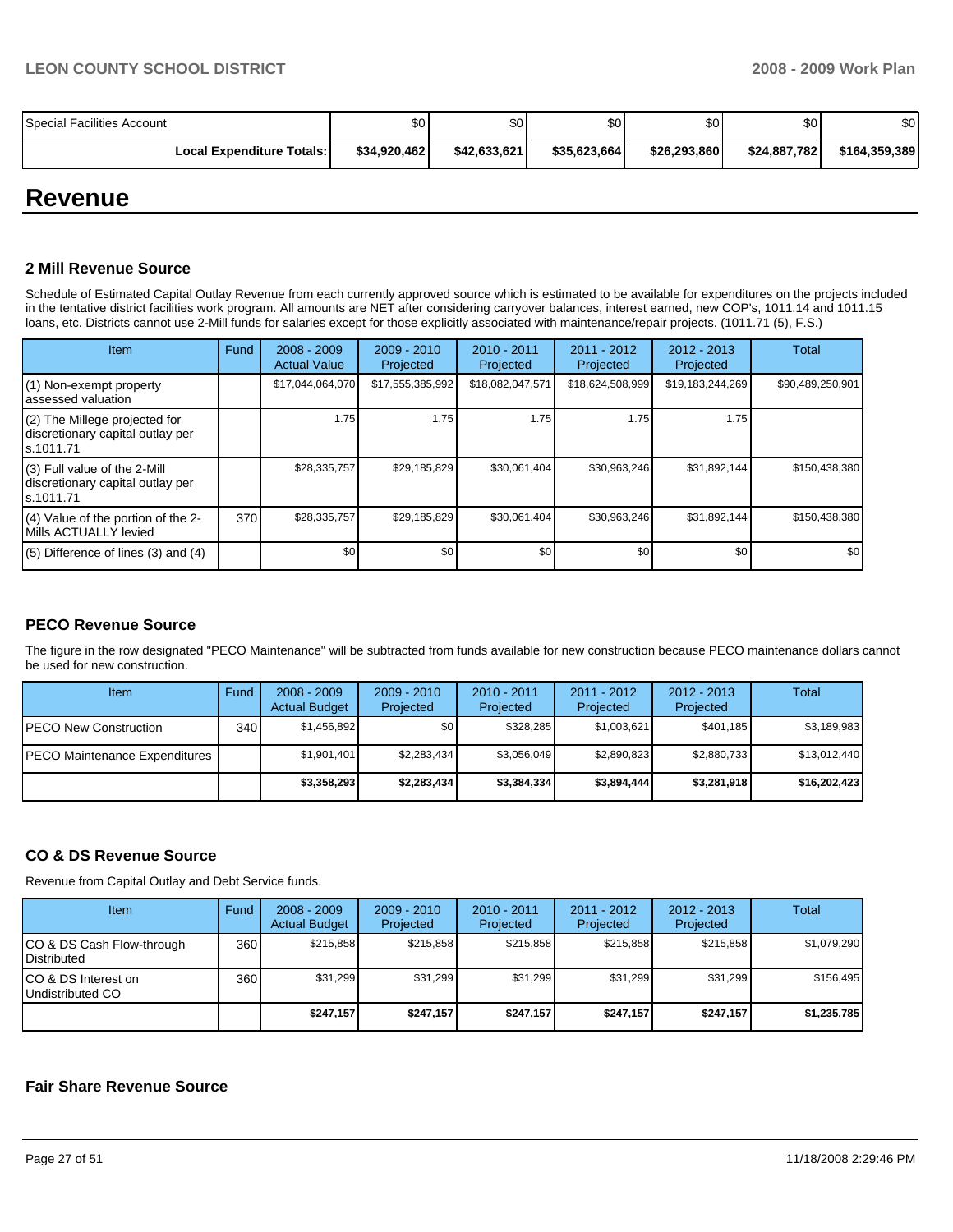All legally binding commitments for proportionate fair-share mitigation for impacts on public school facilities must be included in the 5-year district work program.

Nothing reported for this section.

### **Sales Surtax Referendum**

Specific information about any referendum for a 1-cent or ½-cent surtax referendum during the previous year.

**Did the school district hold a surtax referendum during the past fiscal year 2007 - 2008?** No

### **Additional Revenue Source**

Any additional revenue sources

| Item                                                                                                   | 2008 - 2009<br><b>Actual Value</b> | 2009 - 2010<br>Projected | 2010 - 2011<br>Projected | 2011 - 2012<br>Projected | $2012 - 2013$<br>Projected | Total        |
|--------------------------------------------------------------------------------------------------------|------------------------------------|--------------------------|--------------------------|--------------------------|----------------------------|--------------|
| Proceeds from a s.1011.14/15 F.S. Loans                                                                | \$0                                | \$0                      | \$0                      | \$0                      | \$0                        | \$0          |
| District Bonds - Voted local bond<br>referendum proceeds per s.9, Art VII<br><b>State Constitution</b> | \$0                                | \$0                      | \$0                      | \$0                      | \$0                        | \$0          |
| Proceeds from Special Act Bonds                                                                        | \$0                                | \$0                      | \$0                      | \$0                      | \$0                        | \$0          |
| Estimated Revenue from CO & DS Bond<br>Sale                                                            | \$0                                | \$0                      | \$0                      | \$0                      | \$0                        | \$0          |
| Proceeds from Voted Capital<br>Improvements millage                                                    | \$0                                | \$0                      | \$0                      | \$0                      | \$0                        | \$0          |
| Other Revenue for Other Capital Projects                                                               | \$0                                | \$0                      | \$0                      | \$0                      | \$0                        | \$0          |
| Proceeds from 1/2 cent sales surtax<br>authorized by school board                                      | \$20,800,000                       | \$21,600,000             | \$22,500,000             | \$23,400,000             | \$0                        | \$88,300,000 |
| Proceeds from local governmental<br>infrastructure sales surtax                                        | \$0                                | \$0                      | \$0                      | \$0                      | \$0                        | \$0          |
| Proceeds from Certificates of<br>Participation (COP's) Sale                                            | \$0                                | \$0                      | \$0                      | \$0                      | \$0                        | \$0          |
| Classrooms First Bond proceeds amount<br>authorized in FY 1997-98                                      | \$0                                | \$0                      | \$0                      | \$0                      | \$0                        | \$0          |
| Classrooms for Kids                                                                                    | \$0                                | \$0                      | \$0                      | \$0                      | \$0                        | \$0          |
| <b>District Equity Recognition</b>                                                                     | \$0                                | \$0                      | \$0                      | \$0                      | \$0                        | \$0          |
| <b>Federal Grants</b>                                                                                  | \$5,000,000                        | \$15,000,000             | \$0                      | \$0                      | \$0                        | \$20,000,000 |
| Proportionate share mitigation (actual<br>cash revenue only, not in kind donations)                    | \$0                                | \$0                      | \$0                      | \$0                      | \$0                        | \$0          |
| Impact fees received                                                                                   | \$0                                | \$0                      | \$0                      | \$0                      | \$0                        | \$0          |
| Private donations                                                                                      | \$0                                | \$0                      | \$0                      | \$0                      | \$0                        | \$0          |
| Grants from local governments or not-for-<br>profit organizations                                      | \$0                                | \$0                      | \$0                      | \$0                      | \$0                        | \$0          |
| Interest, Including Profit On Investment                                                               | \$0                                | \$0                      | \$0                      | \$0                      | \$0                        | \$0          |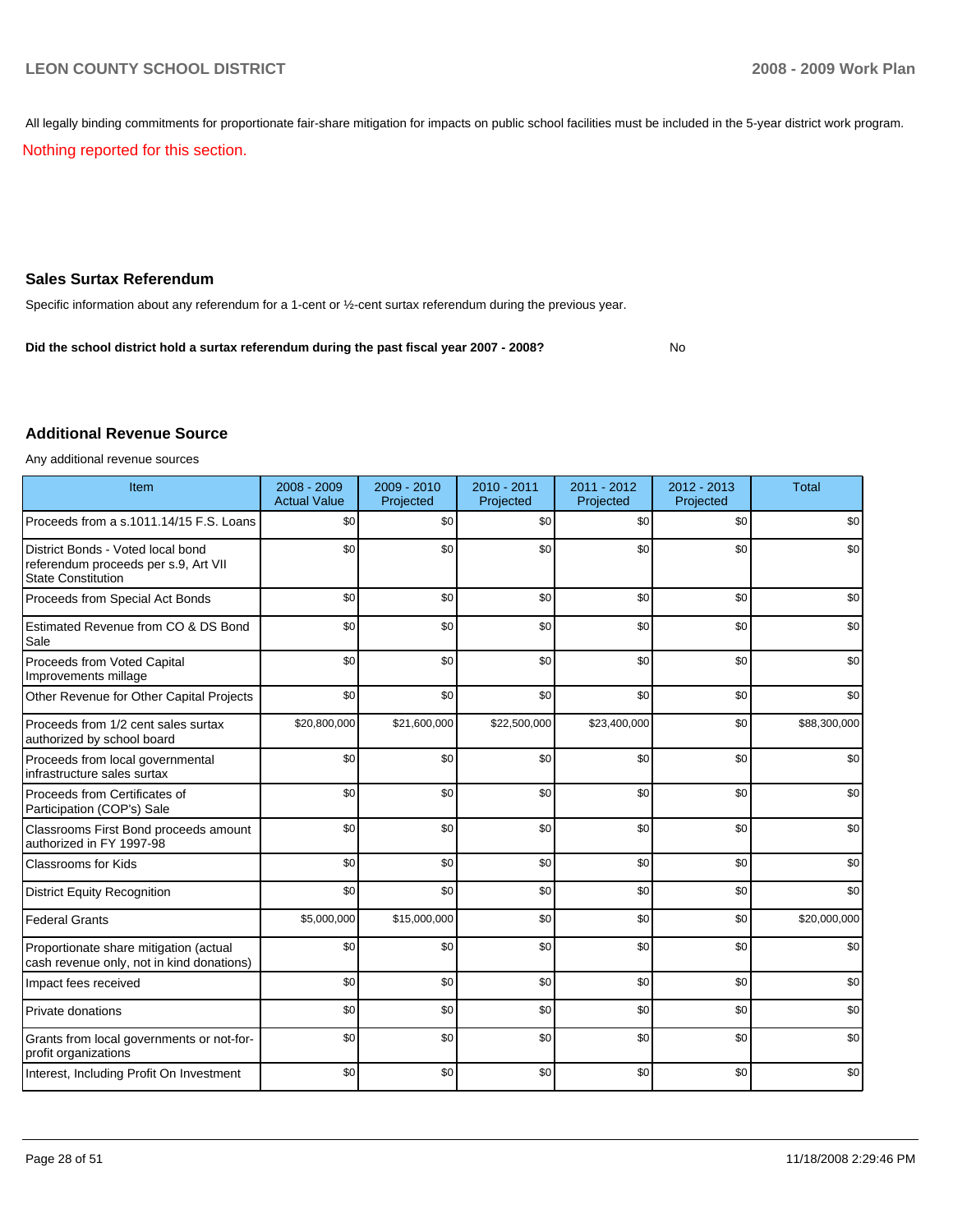| Revenue from Bonds pledging proceeds<br>from 1 cent or 1/2 cent Sales Surtax | \$0          | \$0          | \$0          | \$0              | \$0              | \$0              |
|------------------------------------------------------------------------------|--------------|--------------|--------------|------------------|------------------|------------------|
| Fund Balance Carried Forward                                                 | \$0          | \$0          | \$0          | \$0 <sub>1</sub> | \$0              | \$0              |
| Obligated Fund Balance Carried Forward                                       | \$0          | \$0          | \$0          | \$0              | <b>SO</b>        | \$0              |
| Special Facilities Account                                                   | \$0          | \$0          | \$0          | \$0              | \$0 <sub>1</sub> | \$0 <sub>1</sub> |
| 10ne Cent - 1/2 Cent Sales Surtax Debt<br><b>I</b> Service                   | \$0          | \$0          | \$0          | \$0              | \$0              | \$0              |
| <b>Subtotal</b>                                                              | \$25,800,000 | \$36,600,000 | \$22,500,000 | \$23,400,000     | \$0              | \$108,300,000    |

# **Total Revenue Summary**

| <b>Item Name</b>                                              | $2008 - 2009$<br><b>Budget</b> | $2009 - 2010$<br>Projected | $2010 - 2011$<br>Projected | 2011 - 2012<br>Projected | $2012 - 2013$<br>Projected | <b>Five Year Total</b> |
|---------------------------------------------------------------|--------------------------------|----------------------------|----------------------------|--------------------------|----------------------------|------------------------|
| Local Two Mill Discretionary Capital<br><b>Outlay Revenue</b> | \$28,335,757                   | \$29,185,829               | \$30,061,404               | \$30,963,246             | \$31,892,144               | \$150,438,380          |
| PECO and 2 Mill Maint and Other 2 Mill<br><b>Expenditures</b> | (\$34,920,462)                 | (\$42,633,621)             | (\$35,623,664)             | (S26, 293, 860)          | (\$24,887,782)             | (\$164,359,389)        |
| IPECO Maintenance Revenue                                     | \$1,901,401                    | \$2,283,434                | \$3,056,049                | \$2,890,823              | \$2,880,733                | \$13,012,440           |
| <b>Available 2 Mill for New Construction</b>                  | ( \$6,584,705)                 | ( \$13,447,792)            | (\$5,562,260)              | \$4,669,386              | \$7,004,362                | (\$13,921,009)         |

| <b>Item Name</b>                      | $2008 - 2009$<br><b>Budget</b> | $2009 - 2010$<br>Projected | $2010 - 2011$<br>Projected | $2011 - 2012$<br>Projected | $2012 - 2013$<br>Projected | <b>Five Year Total</b> |
|---------------------------------------|--------------------------------|----------------------------|----------------------------|----------------------------|----------------------------|------------------------|
| ICO & DS Revenue                      | \$247,157                      | \$247,157                  | \$247.157                  | \$247,157                  | \$247.157                  | \$1,235,785            |
| <b>IPECO New Construction Revenue</b> | \$1,456,892                    | \$0 <sub>1</sub>           | \$328.285                  | \$1,003,621                | \$401.185                  | \$3,189,983            |
| Other/Additional Revenue              | \$25,800,000                   | \$36,600,000               | \$22,500,000               | \$23,400,000               | \$0                        | \$108,300,000          |
| <b>Total Additional Revenue</b>       | \$27,504,049                   | \$36,847,157               | \$23,075,442               | \$24,650,778               | \$648.342                  | \$112,725,768          |
| <b>Total Available Revenue</b>        | \$20,919,344                   | \$23,399,365               | \$17,513,182               | \$29,320,164               | \$7,652,704                | \$98,804,759           |

# **Project Schedules**

### **Capacity Project Schedules**

A schedule of capital outlay projects necessary to ensure the availability of satisfactory classrooms for the projected student enrollment in K-12 programs.

| <b>Project Description</b>        | Location  |                  | $2008 - 2009$ | 2009 - 2010      | $2010 - 2011$ | 2011 - 2012      | 2012 - 2013 | Total            | Funded |
|-----------------------------------|-----------|------------------|---------------|------------------|---------------|------------------|-------------|------------------|--------|
| New Elementary "M"   Location not | specified | Planned<br>Cost: | \$0           | \$0 <sub>1</sub> | \$14,914,806  | \$0 <sub>1</sub> | \$0         | \$14,914,806 Yes |        |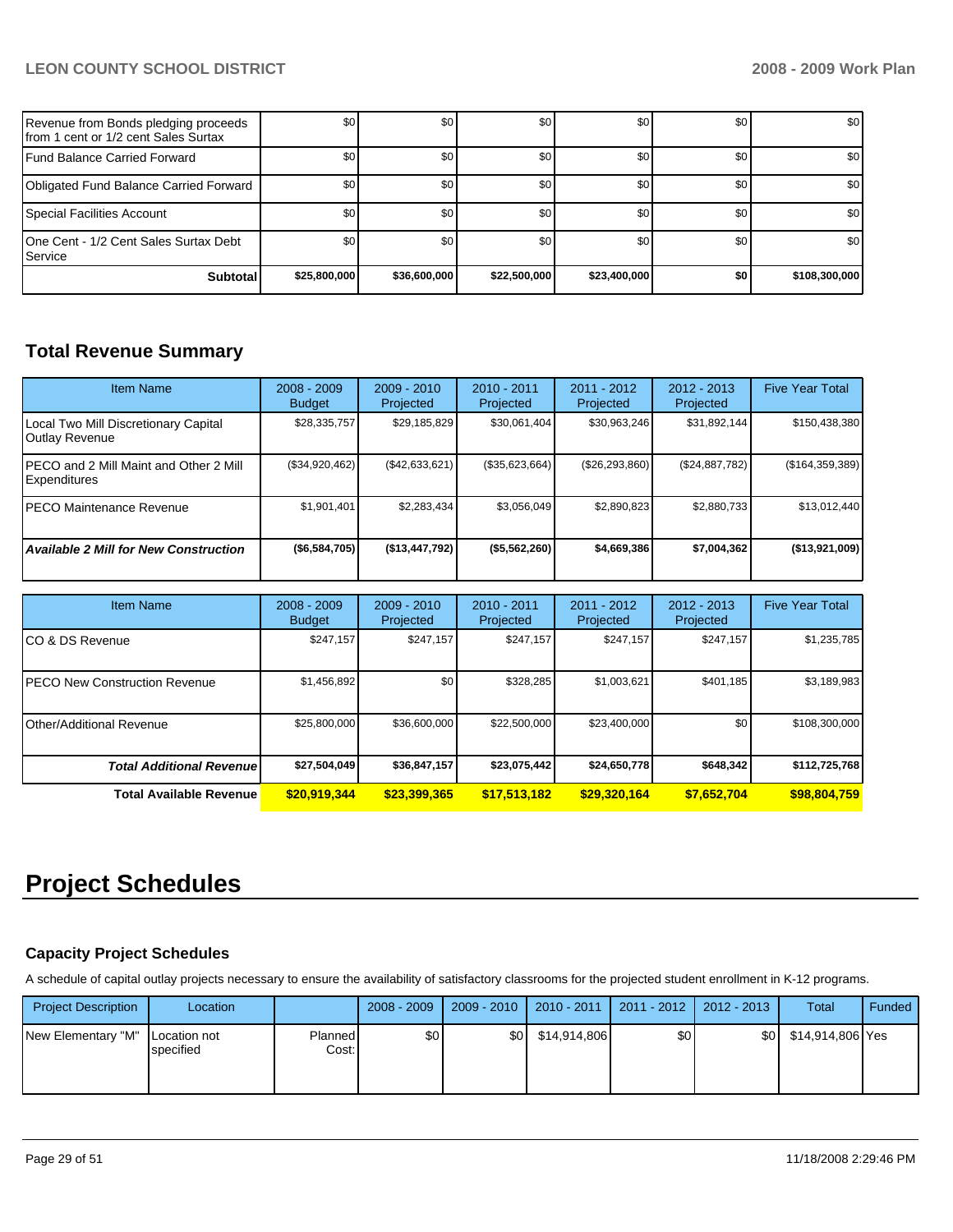|                             |                                      | <b>Student Stations:</b> | 0           | 0              | 830          | $\overline{0}$ | $\overline{0}$ | 830             |  |
|-----------------------------|--------------------------------------|--------------------------|-------------|----------------|--------------|----------------|----------------|-----------------|--|
|                             |                                      | Total Classrooms:        | 0           | 0              | 44           | $\mathbf 0$    | $\pmb{0}$      | 44              |  |
|                             |                                      | Gross Sq Ft:             | $\mathbf 0$ | 0              | 122,405      | $\pmb{0}$      | $\pmb{0}$      | 122,405         |  |
| New Band and<br>Chorus      | <b>FAIRVIEW MIDDLE</b>               | Planned<br>Cost:         | \$0         | \$1,723,750    | \$0          | \$0            | \$0            | \$1,723,750 Yes |  |
|                             |                                      | <b>Student Stations:</b> | 0           | 65             | $\pmb{0}$    | 0              | $\mathbf 0$    | 65              |  |
|                             |                                      | Total Classrooms:        | 0           | $\overline{2}$ | $\pmb{0}$    | 0              | $\mathbf 0$    | $\overline{2}$  |  |
|                             |                                      | Gross Sq Ft:             | 0           | 9,647          | $\mathbf 0$  | 0              | $\mathbf 0$    | 9,647           |  |
| Pre-vocational<br>classroom | LEON SENIOR HIGH                     | Planned<br>Cost:         | \$0         | \$324,558      | \$0          | \$0            | \$0            | \$324,558 Yes   |  |
|                             |                                      | <b>Student Stations:</b> | $\pmb{0}$   | 12             | $\pmb{0}$    | $\mathbf 0$    | $\pmb{0}$      | 12              |  |
|                             |                                      | Total Classrooms:        | $\mathbf 0$ | 1              | $\pmb{0}$    | 0              | $\pmb{0}$      | $\mathbf{1}$    |  |
|                             | Gross Sq Ft:                         |                          | $\pmb{0}$   | 1,866          | $\pmb{0}$    | $\pmb{0}$      | 0              | 1,866           |  |
| New PACE "DDD"              | P A C E CENTER                       | Planned<br>Cost:         | \$0         | \$3,218,972    | \$0          | \$0            | \$0            | \$3,218,972 Yes |  |
|                             |                                      | <b>Student Stations:</b> | 0           | 100            | $\pmb{0}$    | 0              | $\mathbf 0$    | 100             |  |
|                             |                                      | Total Classrooms:        | 0           | 10             | $\pmb{0}$    | 0              | $\mathbf 0$    | 10              |  |
|                             |                                      | Gross Sq Ft:             | $\mathbf 0$ | 32,493         | $\pmb{0}$    | 0              | $\pmb{0}$      | 32,493          |  |
| <b>JROTC</b>                | <b>LINCOLN SENIOR</b><br><b>HIGH</b> | Planned<br>Cost:         | \$0         | \$1,152,844    | \$0          | \$0            | \$0            | \$1,152,844 Yes |  |
|                             |                                      | <b>Student Stations:</b> | $\pmb{0}$   | 25             | $\mathbf 0$  | $\mathbf 0$    | $\mathbf 0$    | 25              |  |
|                             |                                      | Total Classrooms:        | $\pmb{0}$   | 1              | $\pmb{0}$    | $\pmb{0}$      | $\pmb{0}$      | $\mathbf{1}$    |  |
|                             |                                      | Gross Sq Ft:             | 0           | 5,516          | 0            | 0              | $\mathbf 0$    | 5,516           |  |
|                             |                                      | <b>Planned Cost:</b>     | \$0         | \$6,420,124    | \$14,914,806 | \$0            | \$0            | \$21,334,930    |  |
|                             |                                      | <b>Student Stations:</b> | $\pmb{0}$   | 202            | 830          | $\pmb{0}$      | $\pmb{0}$      | 1,032           |  |
|                             |                                      | <b>Total Classrooms:</b> | 0           | 14             | 44           | $\pmb{0}$      | $\pmb{0}$      | 58              |  |
|                             |                                      | Gross Sq Ft:             | $\pmb{0}$   | 49,522         | 122,405      | $\pmb{0}$      | $\pmb{0}$      | 171,927         |  |

### **Other Project Schedules**

Major renovations, remodeling, and additions of capital outlay projects that do not add capacity to schools.

| <b>Project Description</b> | Location                        | $2008 - 2009$<br>Actual Budget | $2009 - 2010$<br>Projected | $2010 - 2011$<br>Projected | 2011 - 2012  <br>Projected | $2012 - 2013$<br>Projected | Total           | Funded ' |
|----------------------------|---------------------------------|--------------------------------|----------------------------|----------------------------|----------------------------|----------------------------|-----------------|----------|
| Remodel 13,446 NSF bldg. 1 | APALACHEE<br><b>IELEMENTARY</b> | \$1,000,000                    | \$0                        | \$0                        | \$0                        | \$0                        | \$1,000,000 Yes |          |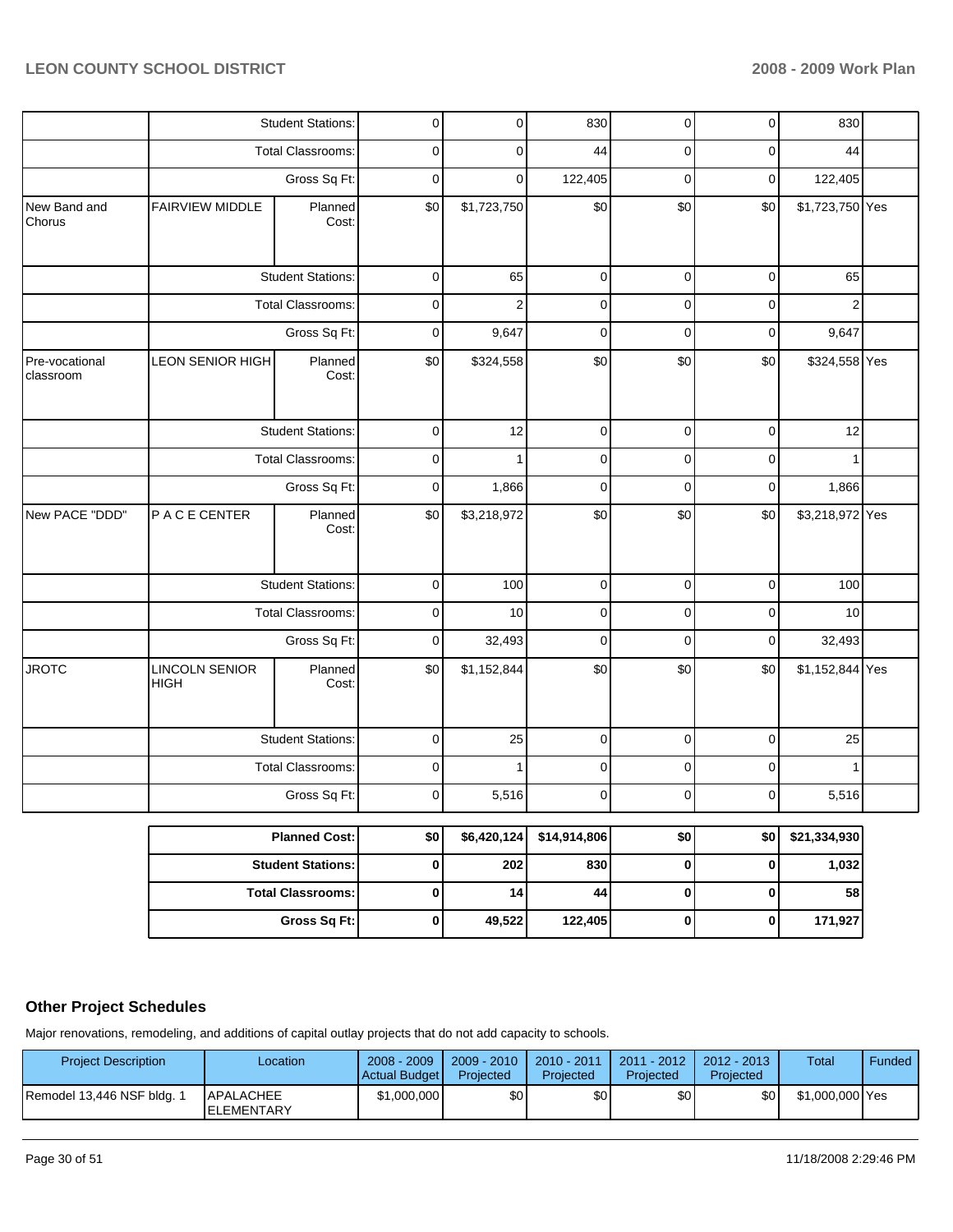| Convert 2 CR to Science demo                  | APALACHEE<br><b>ELEMENTARY</b>                | \$288,390   | \$0       | \$0         | \$0       | \$0       | \$288,390 Yes   |  |
|-----------------------------------------------|-----------------------------------------------|-------------|-----------|-------------|-----------|-----------|-----------------|--|
| Renovate 36,951 NSF bldg. 1                   | <b>APALACHEE</b><br><b>ELEMENTARY</b>         | \$1,050,000 | \$0       | \$0         | \$0       | \$0       | \$1,050,000 Yes |  |
| Renovate 03-307                               | <b>APALACHEE</b><br><b>ELEMENTARY</b>         | \$150,000   | \$0       | \$0         | \$0       | \$0       | \$150,000 Yes   |  |
| New food service, stage and<br>related spaces | <b>APALACHEE</b><br><b>ELEMENTARY</b>         | \$854,800   | \$0       | \$0         | \$0       | \$0       | \$854,800 Yes   |  |
| Remodel food service                          | <b>ASTORIA PARK</b><br>ELEMENTARY             | \$1,000,000 | \$0       | \$0         | \$0       | \$0       | \$1,000,000 Yes |  |
| Convert 2 CR to science demo                  | <b>ASTORIA PARK</b><br><b>ELEMENTARY</b>      | \$0         | \$200,000 | \$0         | \$0       | \$0       | \$200,000 Yes   |  |
| New multipurpose space                        | <b>BUCK LAKE</b><br>ELEMENTARY                | \$0         | \$0       | \$0         | \$369,304 | \$0       | \$369,304 No    |  |
| Convert 2 CR to science demo                  | <b>CANOPY OAKS</b><br><b>ELEMENTARY</b>       | \$0         | \$125,960 | \$0         | \$0       | \$0       | \$125,960 No    |  |
| Convert 2 CR to science demo                  | <b>CHAIRES ELEMENTARY</b>                     | \$0         | \$146,496 | \$0         | \$0       | \$0       | \$146,496 No    |  |
| Cafeteria restrooms                           | <b>CHAIRES ELEMENTARY</b>                     | \$0         | \$8,400   | \$0         | \$0       | \$0       | \$8,400 No      |  |
| Convert 4 Intermed. CR to<br>Primary          | <b>CHAIRES ELEMENTARY</b>                     | \$0         | \$0       | \$18,800    | \$0       | \$0       | \$18,800 No     |  |
| Remodel admin. & lounge for<br>security       | <b>DESOTO TRAIL</b><br><b>ELEMENTARY</b>      | \$0         | \$0       | \$32,093    | \$0       | \$0       | \$32,093 Yes    |  |
| Convert 2 CR to science demo                  | <b>DESOTO TRAIL</b><br>ELEMENTARY             | \$0         | \$0       | \$126,630   | \$0       | \$0       | \$126,630 Yes   |  |
| New multipurpose space                        | <b>DESOTO TRAIL</b><br><b>ELEMENTARY</b>      | \$0         | \$0       | \$169,304   | \$0       | \$0       | \$169,304 Yes   |  |
| Renovate bldg 1: CRs 1 thru 22 GILCHRIST      | ELEMENTARY                                    | \$0         | \$0       | \$1,600,000 | \$0       | \$0       | \$1,600,000 Yes |  |
| Renovate admin. office(s)                     | <b>GILCHRIST</b><br><b>ELEMENTARY</b>         | \$0         | \$0       | \$40,000    | \$168,152 | \$0       | \$208,152 Yes   |  |
| Renovate restrooms                            | <b>GILCHRIST</b><br>ELEMENTARY                | \$0         | \$0       | \$20,000    | \$72,000  | \$0       | \$92,000 Yes    |  |
| Covered play area (new)                       | <b>GILCHRIST</b><br>ELEMENTARY                | \$0         | \$0       | \$110,000   | \$451,249 | \$0       | \$561,249 Yes   |  |
| Restrooms & storage (new)                     | <b>GILCHRIST</b><br>ELEMENTARY                | \$0         | \$0       | \$110,000   | \$439,081 | \$0       | \$549,081 Yes   |  |
| New multipurpose space                        | <b>GILCHRIST</b><br><b>ELEMENTARY</b>         | \$0         | \$0       | \$93,000    | \$372,764 | \$0       | \$465,764 Yes   |  |
| Remodel admin. for security                   | FRANK HARTSFIELD<br><b>ELEMENTARY</b>         | \$በ         | \$453,200 | ደበ          | so l      | \$0       | \$453,200 Yes   |  |
| Convert 2 CR to science demo                  | <b>FRANK HARTSFIELD</b><br><b>ELEMENTARY</b>  | \$0         | \$156,800 | \$0         | \$0       | \$0       | \$156,800 No    |  |
| Renovate media - bldg 11                      | <b>FRANK HARTSFIELD</b><br>ELEMENTARY         | \$0         | \$187,500 | \$0         | \$0       | \$0       | \$187,500 No    |  |
| New restrooms, storage for<br>Intermed, CRs   | <b>FRANK HARTSFIELD</b><br>ELEMENTARY         | \$0         | \$0       | \$0         | \$170,000 | \$0       | \$170,000 No    |  |
| Convert 2 CR to science demo                  | <b>HAWKS RISE</b><br><b>ELEMENTARY</b>        | \$0         | \$0       | \$128,104   | \$0       | \$0       | \$128,104 Yes   |  |
| New storage                                   | <b>HAWKS RISE</b><br>ELEMENTARY               | \$0         | \$0       | \$0         | \$268,000 | \$0       | \$268,000 No    |  |
| New multipurpose space                        | <b>HAWKS RISE</b><br>ELEMENTARY               | \$0         | \$0       | \$0         | \$369,304 | \$0       | \$369,304 No    |  |
| Renovate food service                         | <b>KILLEARN LAKES</b><br>ELEMENTARY           | \$0         | \$0       | \$0         | \$0       | \$397,575 | \$397,575 No    |  |
| Convert 2 CR to science demo                  | <b>WALTER T MOORE JR</b><br><b>ELEMENTARY</b> | \$0         | \$20,000  | \$89,344    | \$0       | \$0       | \$109,344 Yes   |  |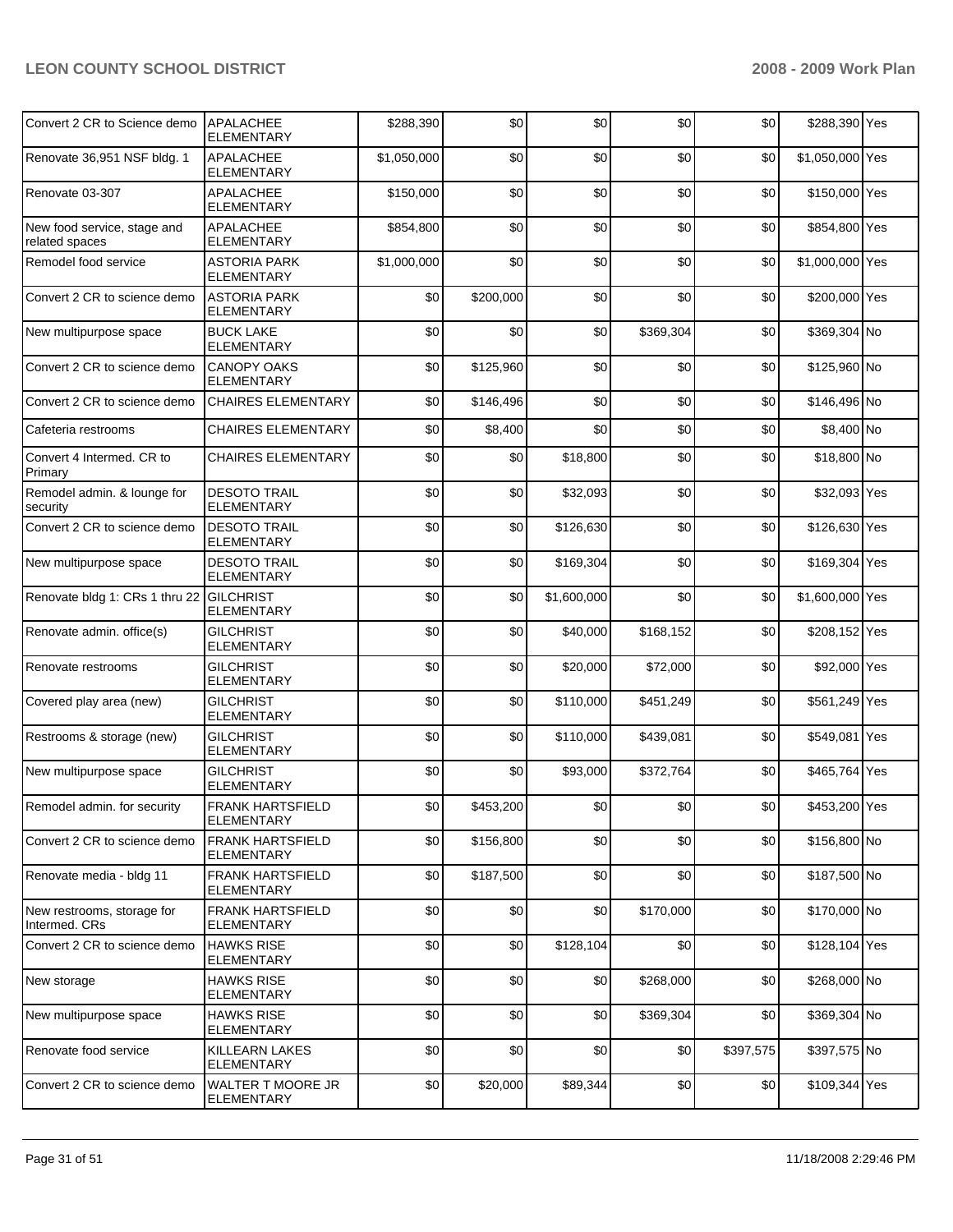| Renovate admin.                             | <b>WALTER T MOORE JR</b><br><b>ELEMENTARY</b> | \$0         | \$9,000   | \$81,000  | \$0       | \$0         | \$90,000 Yes    |  |
|---------------------------------------------|-----------------------------------------------|-------------|-----------|-----------|-----------|-------------|-----------------|--|
| Renovate Learning Centers                   | <b>WALTER T MOORE JR</b><br><b>ELEMENTARY</b> | \$0         | \$0       | \$0       | \$0       | \$3,155,310 | \$3,155,310 No  |  |
| Renovate food service                       | <b>WALTER T MOORE JR</b><br><b>ELEMENTARY</b> | \$0         | \$17,000  | \$160,615 | \$0       | \$0         | \$177,615 No    |  |
| Expand media                                | WALTER T MOORE JR<br><b>ELEMENTARY</b>        | \$0         | \$3,000   | \$29,160  | \$0       | \$0         | \$32,160 Yes    |  |
| Convert 2 CR to science demo                | <b>OAK RIDGE</b><br><b>ELEMENTARY</b>         | \$0         | \$0       | \$121,270 | \$0       | \$0         | \$121,270 Yes   |  |
| Remodel admin. for security                 | <b>OAK RIDGE</b><br><b>ELEMENTARY</b>         | \$0         | \$0       | \$287,698 | \$0       | \$0         | \$287,698 Yes   |  |
| renovate restrooms                          | <b>OAK RIDGE</b><br><b>ELEMENTARY</b>         | \$0         | \$0       | \$95,535  | \$0       | \$0         | \$95,535 Yes    |  |
| Convert 2 CR to science demo                | <b>JOHN C RILEY</b><br><b>ELEMENTARY</b>      | \$194,859   | \$0       | \$0       | \$0       | \$0         | \$194,859 Yes   |  |
| Renovate bldg. 1                            | <b>JOHN C RILEY</b><br><b>ELEMENTARY</b>      | \$300,615   | \$0       | \$0       | \$0       | \$0         | \$300,615 Yes   |  |
| Renovate bldg. 2                            | JOHN C RILEY<br><b>ELEMENTARY</b>             | \$709,700   | \$0       | \$0       | \$0       | \$0         | \$709,700 Yes   |  |
| Renovate bldg. 3                            | JOHN C RILEY<br><b>ELEMENTARY</b>             | \$601,827   | \$0       | \$0       | \$0       | \$0         | \$601,827 Yes   |  |
| Renovate bldg. 4                            | JOHN C RILEY<br><b>ELEMENTARY</b>             | \$582,995   | \$0       | \$0       | \$0       | \$0         | \$582,995 Yes   |  |
| Renovate bldg. 5                            | <b>JOHN C RILEY</b><br><b>ELEMENTARY</b>      | \$338,192   | \$0       | \$0       | \$0       | \$0         | \$338,192 Yes   |  |
| Renovate bldg. 6                            | JOHN C RILEY<br><b>ELEMENTARY</b>             | \$484,495   | \$0       | \$0       | \$0       | \$0         | \$484,495 Yes   |  |
| Renovate bldg. 7                            | JOHN C RILEY<br><b>ELEMENTARY</b>             | \$290,986   | \$0       | \$0       | \$0       | \$0         | \$290,986 Yes   |  |
| Expand food service kitchen                 | JOHN C RILEY<br><b>ELEMENTARY</b>             | \$461,723   | \$0       | \$0       | \$0       | \$0         | \$461,723 Yes   |  |
| <b>New Media Center</b>                     | <b>JOHN C RILEY</b><br><b>ELEMENTARY</b>      | \$1,236,950 | \$0       | \$0       | \$0       | \$0         | \$1,236,950 Yes |  |
| Convert 2 CR to science demo                | <b>ROBERTS</b><br><b>ELEMENTARY</b>           | \$0         | \$137,216 | \$0       | \$0       | \$0         | \$137,216 No    |  |
| Convert 2 CR to science demo                | <b>LILLIAN RUEDIGER</b><br><b>ELEMENTARY</b>  | \$0         | \$0       | \$102,376 | \$0       | \$0         | \$102,376 No    |  |
| Convert 2 CR to multipurpose<br>space       | <b>LILLIAN RUEDIGER</b><br><b>ELEMENTARY</b>  | \$0         | \$0       | \$106,930 | \$0       | \$0         | \$106,930 No    |  |
| Convert 2 CR to science demo                | SABAL PALM<br><b>ELEMENTARY</b>               | \$0         | \$102,376 | \$0       | \$0       | \$0         | \$102,376 No    |  |
| Remodel 2 CR to tchr plan &<br>storage      | <b>SABAL PALM</b><br><b>ELEMENTARY</b>        | \$0         | \$100,500 | \$0       | \$0       | \$0         | \$100,500 Yes   |  |
| Renovate 4042 NSF bldg. 1 -<br>Media Center | <b>SABAL PALM</b><br><b>ELEMENTARY</b>        | \$0         | \$181,890 | \$0       | \$0       | \$0         | \$181,890 Yes   |  |
| Renovate 1300 NSF bldg 2                    | <b>SABAL PALM</b><br><b>ELEMENTARY</b>        | \$0         | \$58,500  | \$0       | \$0       | \$0         | \$58,500 Yes    |  |
| Renovate 4865 NSF bldg 3                    | SABAL PALM<br><b>ELEMENTARY</b>               | \$0         | \$218,925 | \$0       | \$0       | \$0         | \$218,925 Yes   |  |
| New multipurpose space &<br>restrooms       | <b>SABAL PALM</b><br><b>ELEMENTARY</b>        | \$0         | \$0       | \$0       | \$402,000 | \$0         | \$402,000 No    |  |
| Expand Media & storage                      | <b>SABAL PALM</b><br><b>ELEMENTARY</b>        | \$0         | \$0       | \$0       | \$134,000 | \$0         | \$134,000 Yes   |  |
| Convert 2 CR to science demo                | <b>SEALEY ELEMENTARY</b>                      | \$0         | \$22,000  | \$89,622  | \$0       | \$0         | \$111,622 No    |  |
| Expand covered play area; add<br>restrooms  | <b>SEALEY ELEMENTARY</b>                      | \$0         | \$0       | \$67,000  | \$268,000 | \$0         | \$335,000 Yes   |  |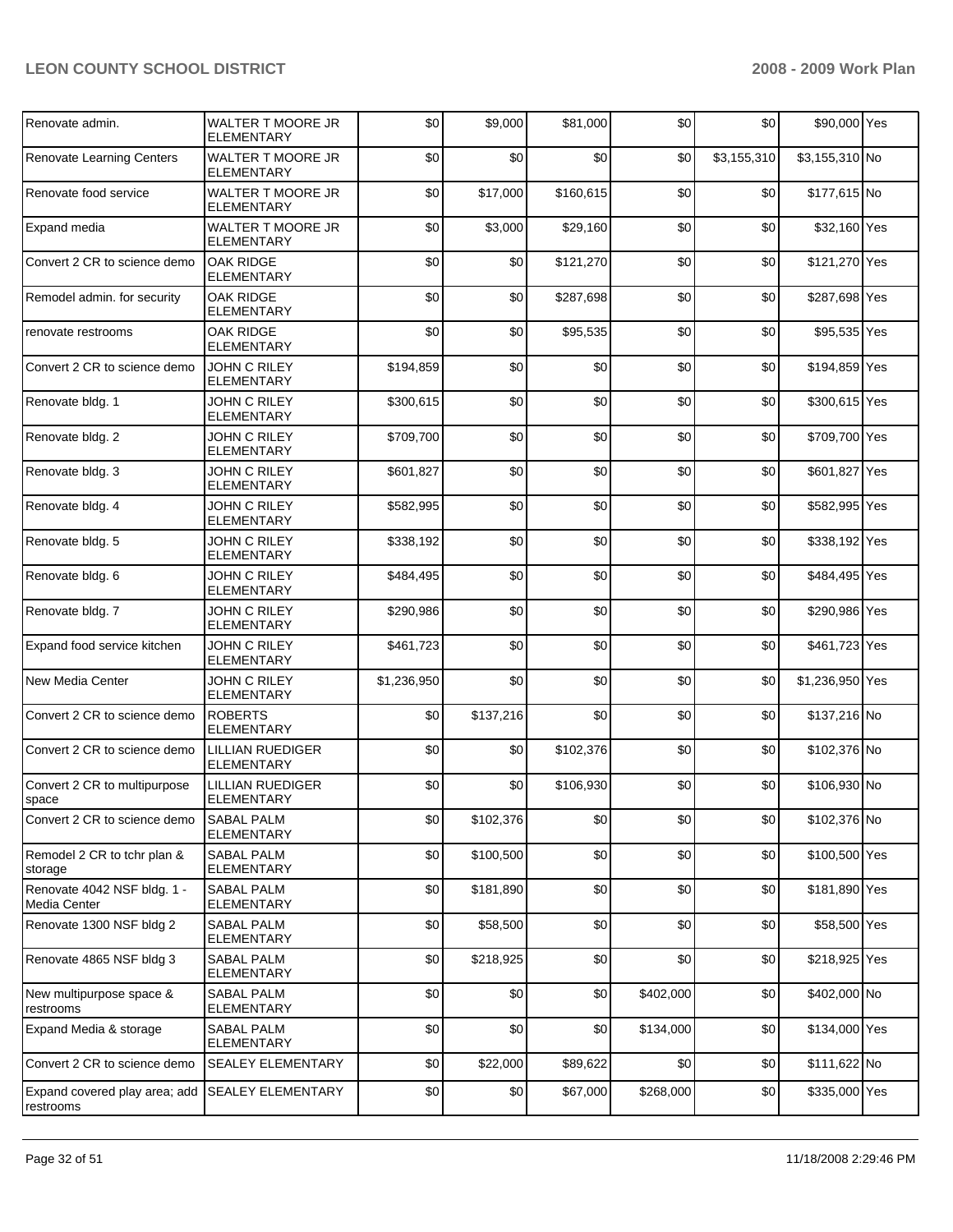| New multipurpose space                                                                     | <b>SEALEY ELEMENTARY</b>                      | \$0       | \$0       | \$74,000  | \$295,304   | \$0         | \$369,304 Yes  |  |
|--------------------------------------------------------------------------------------------|-----------------------------------------------|-----------|-----------|-----------|-------------|-------------|----------------|--|
| Convert 2 CR to science demo                                                               | SPRINGWOOD<br>ELEMENTARY                      | \$0       | \$63,583  | \$0       | \$0         | \$0         | \$63,583 Yes   |  |
| Convert Media to ESE<br>Resource and PT/OT                                                 | <b>KATE SULLIVAN</b><br><b>ELEMENTARY</b>     | \$0       | \$0       | \$291,182 | \$0         | \$0         | \$291,182 Yes  |  |
| Convert room 01-034 to admin.                                                              | <b>KATE SULLIVAN</b><br>ELEMENTARY            | \$0       | \$0       | \$56,280  | \$0         | \$0         | \$56,280 Yes   |  |
| Convert food service to<br>multipurpose                                                    | <b>KATE SULLIVAN</b><br>ELEMENTARY            | \$0       | \$0       | \$206,762 | \$0         | \$0         | \$206,762 Yes  |  |
| Convert 2 CR to science demo                                                               | <b>KATE SULLIVAN</b><br>ELEMENTARY            | \$0       | \$0       | \$112,024 | \$0         | \$0         | \$112,024 No   |  |
| Renovate 60,000 NSFbldg 1                                                                  | <b>KATE SULLIVAN</b><br><b>ELEMENTARY</b>     | \$0       | \$0       | \$0       | \$2,700,000 | \$0         | \$2,700,000 No |  |
| New media and food service                                                                 | <b>KATE SULLIVAN</b><br><b>ELEMENTARY</b>     | \$0       | \$0       | \$0       | \$0         | \$1,787,564 | \$1,787,564 No |  |
| <b>Convert to Ancillary</b>                                                                | R.N. Gooden/Nancy<br>Russell Center at Wesson | \$0       | \$0       | \$0       | \$0         | \$2,885,891 | \$2,885,891 No |  |
| Remodel food service                                                                       | WOODVILLE<br><b>ELEMENTARY</b>                | \$0       | \$0       | \$0       | \$83,013    | \$0         | \$83,013 No    |  |
| Convert room 01-112 to Media                                                               | <b>WOODVILLE</b><br><b>ELEMENTARY</b>         | \$0       | \$0       | \$0       | \$93,867    | \$0         | \$93,867 No    |  |
| Convert 2 CR to science demo                                                               | <b>WOODVILLE</b><br>ELEMENTARY                | \$0       | \$119,126 | \$0       | \$0         | \$0         | \$119,126 No   |  |
| New PE ofc. and restroom(s)                                                                | <b>WOODVILLE</b><br><b>ELEMENTARY</b>         | \$0       | \$40,200  | \$0       | \$0         | \$0         | \$40,200 No    |  |
| New multipurpose space                                                                     | <b>WOODVILLE</b><br><b>ELEMENTARY</b>         | \$0       | \$369,304 | \$0       | \$0         | \$0         | \$369,304 No   |  |
| Convert to Ancillary Phase 1 of<br>$\overline{2}$                                          | <b>BELLE VUE MIDDLE</b>                       | \$0       | \$0       | \$0       | \$8,473,920 | \$0         | \$8,473,920 No |  |
| Convert 4405 NSF to science<br>labs                                                        | <b>ELIZABETH COBB</b><br><b>MIDDLE</b>        | \$0       | \$82,800  | \$331,270 | \$0         | \$0         | \$414,070 No   |  |
| Renovate 27,090 NSF bldg 3                                                                 | <b>ELIZABETH COBB</b><br><b>MIDDLE</b>        | \$200,000 | \$0       | \$0       | \$0         | \$0         | \$200,000 Yes  |  |
| Expand Band 1,000 NSF                                                                      | <b>ELIZABETH COBB</b><br><b>MIDDLE</b>        | \$37,400  | \$149,600 | \$0       | \$0         | \$0         | \$187,000 Yes  |  |
| Convert 1898 NSF to food<br>service                                                        | <b>FAIRVIEW MIDDLE</b>                        | \$0       | \$399,600 | \$0       | \$0         | \$0         | \$399,600 Yes  |  |
| Remodel FS kitchen for better<br>utilization                                               | <b>FAIRVIEW MIDDLE</b>                        | \$0       | \$213,400 | \$0       | \$0         | \$0         | \$213,400 Yes  |  |
| Renovate 7,369 bldg 4                                                                      | <b>GRIFFIN MIDDLE</b>                         | \$0       | \$383,188 | \$0       | \$0         | \$0         | \$383,188 Yes  |  |
| Renovate 8,250 NSF bldg 5                                                                  | <b>GRIFFIN MIDDLE</b>                         | \$0       | \$429.000 | \$0       | \$0         | \$0         | \$429,000 Yes  |  |
| Convert 2 CR to science demo                                                               | <b>FRANK R NIMS MIDDLE</b>                    | \$0       | \$0       | \$161,602 | \$0         | \$0         | \$161,602 Yes  |  |
| Bldg 1 - convert 7 CR to 2<br>resource, 3 Supplementary<br>Instruction, and Work Eval. Lab | AMOS P GODBY<br><b>SENIOR HIGH</b>            | \$0       | \$563,472 | \$0       | \$0         | \$0         | \$563,472 No   |  |
| Bldg 4 convert 1502 NSF to<br>Business Ed.                                                 | AMOS P GODBY<br><b>SENIOR HIGH</b>            | \$0       | \$156,208 | \$0       | \$0         | \$0         | \$156,208 No   |  |
| Bldg 6 convert 1512 NSF to<br>Health Lab                                                   | AMOS P GODBY<br><b>SENIOR HIGH</b>            | \$0       | \$157,248 | \$0       | \$0         | \$0         | \$157,248 No   |  |
| Renovate bldg 1 restrooms                                                                  | AMOS P GODBY<br><b>SENIOR HIGH</b>            | \$0       | \$395,920 | \$0       | \$0         | \$0         | \$395,920 No   |  |
| Renovate bldg 9 showers,<br>lockers, and bldg entrances                                    | AMOS P GODBY<br><b>SENIOR HIGH</b>            | \$0       | \$368,060 | \$0       | \$0         | \$0         | \$368,060 No   |  |
| Renovate bldg 7 science labs,<br>CRs, and assoc. spaces                                    | AMOS P GODBY<br><b>SENIOR HIGH</b>            | \$300,000 | \$0       | \$0       | \$0         | \$0         | \$300,000 Yes  |  |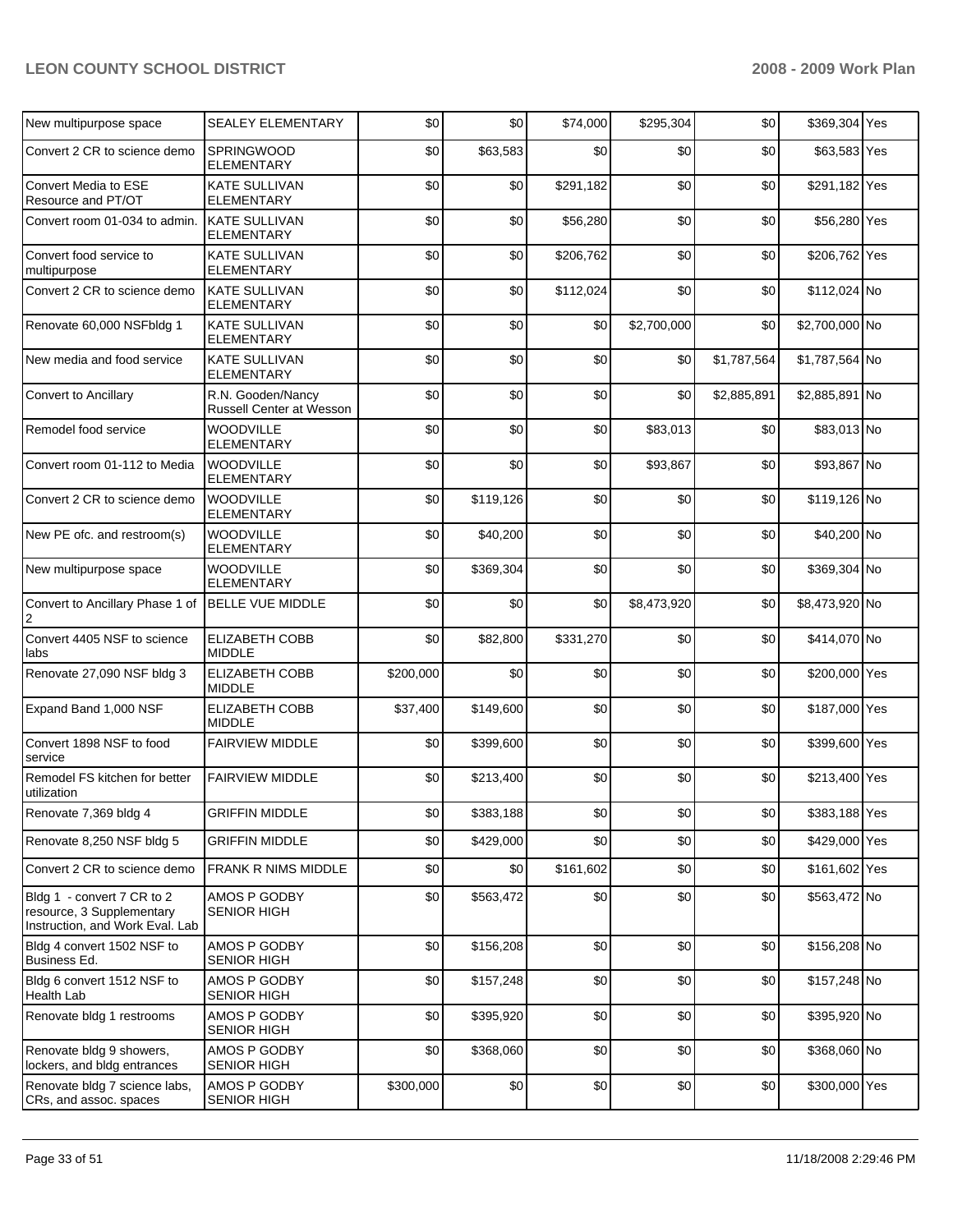| New VPI Lab                                                                              | <b>LEON SENIOR HIGH</b>                                         | \$0         | \$506,350   | \$0         | \$0         | \$0         | \$506,350 No    |     |
|------------------------------------------------------------------------------------------|-----------------------------------------------------------------|-------------|-------------|-------------|-------------|-------------|-----------------|-----|
| Renovate bldg 3                                                                          | <b>LINCOLN SENIOR HIGH</b>                                      | \$0         | \$2,500,000 | \$0         | \$0         | \$0         | \$2,500,000 Yes |     |
| Renovate 182,911 NSF bldg 1                                                              | LINCOLN SENIOR HIGH                                             | \$3,700,000 | \$0         | \$0         | \$0         | \$0         | \$3,700,000 Yes |     |
| Bldg 9 enclose covered<br>walkway                                                        | <b>JAMES RICKARDS</b><br><b>SENIOR HIGH</b>                     | \$0         | \$0         | \$149,552   | \$0         | \$0         | \$149,552 Yes   |     |
| Convert 2 CRs to Pre- voc ESE                                                            | <b>JAMES RICKARDS</b><br><b>SENIOR HIGH</b>                     | \$0         | \$0         | \$151,424   | \$0         | \$0         | \$151,424 Yes   |     |
| Bldg 8 Convert 1115 NSF to<br><b>Fulltime ESE</b>                                        | <b>JAMES RICKARDS</b><br><b>SENIOR HIGH</b>                     | \$0         | \$0         | \$115,960   | \$0         | \$0         | \$115,960 Yes   |     |
| Convert 2439 NSF to work<br>eval. and IMTS Lab                                           | <b>JAMES RICKARDS</b><br><b>SENIOR HIGH</b>                     | \$0         | \$0         | \$235,656   | \$0         | \$0         | \$235,656 Yes   |     |
| Renovations to Regional<br>Stadium                                                       | <b>JAMES RICKARDS</b><br>SENIOR HIGH                            | \$0         | \$900,000   | \$4,099,680 | \$0         | \$0         | \$4,999,680 Yes |     |
| Renovate bldg 3: 14,945 NSF                                                              | <b>JAMES RICKARDS</b><br><b>SENIOR HIGH</b>                     | \$0         | \$0         | \$1,046,150 | \$0         | \$0         | \$1,046,150 Yes |     |
| Renovate bldg 9: 4949 NSF                                                                | <b>JAMES RICKARDS</b><br><b>SENIOR HIGH</b>                     | \$0         | \$502,570   | \$0         | \$0         | \$0         | \$502,570 Yes   |     |
| Renovate bldg 10: 24,249 NSF                                                             | <b>JAMES RICKARDS</b><br><b>SENIOR HIGH</b>                     | \$0         | \$340,000   | \$1,357,430 | \$0         | \$0         | \$1,697,430 Yes |     |
| Renovate bldg 12: 14,057 NSF                                                             | <b>JAMES RICKARDS</b><br><b>SENIOR HIGH</b>                     | \$0         | \$0         | \$0         | \$1,000,000 | \$0         | \$1,000,000 Yes |     |
| Renovate the Natatorium: 4200<br><b>NSF</b>                                              | <b>GRETCHEN EVERHART</b><br>TRAINABLE MENTALLY<br>HANDICAP CENT | \$0         | \$350,000   | \$0         | \$0         | \$0         | \$350,000 No    |     |
| Bldg 2 convert 9,000 NSF to<br>Early Childhood program                                   | LEWIS M LIVELY<br>TECHNICAL CENTER                              | \$0         | \$1,107,000 | \$0         | \$0         | \$0         | \$1,107,000 Yes |     |
| Bldg 10 convert 20,000 NSF to<br>WFD-approved                                            | LEWIS M LIVELY<br><b>TECHNICAL CENTER</b>                       | \$0         | \$1,460,000 | \$0         | \$0         | \$0         | \$1,460,000 Yes |     |
| Programs                                                                                 |                                                                 |             |             |             |             |             |                 |     |
| Renovate bldg 9: 12,000 NSF<br>Media Center                                              | <b>LEWIS M LIVELY</b><br><b>TECHNICAL CENTER</b>                | \$0         | \$93,600    | \$374,400   | \$0         | \$0         | \$468,000 No    |     |
| Convert Chaires, Oak Ridge,<br>Nims, Astoria Park, and Moore<br>to full-service kitchens | <b>FOOD SERVICES</b><br><b>FACILITY</b>                         | \$0         | \$3,682,323 | \$0         | \$0         | \$0         | \$3,682,323 No  |     |
| Bldg 2 convert to food service                                                           | <b>FOOD SERVICES</b><br><b>FACILITY</b>                         | \$0         | \$1,027,000 | \$0         | \$0         | \$0         | \$1,027,000 No  |     |
| Computer workstations                                                                    | <b>TECHNOLOGY AND</b><br><b>INFORMATION</b><br><b>SERVICES</b>  | \$1,248,491 | \$1,800,000 | \$1,800,000 | \$1,800,000 | \$1,800,000 | \$8,448,491     | Yes |
| Printer upgrades                                                                         | TECHNOLOGY AND<br>INFORMATION<br><b>SERVICES</b>                | \$256,619   | \$385,000   | \$385,000   | \$385,000   | \$385,000   | \$1,796,619 Yes |     |
| Instructional labs and software                                                          | <b>TECHNOLOGY AND</b><br><b>INFORMATION</b><br><b>SERVICES</b>  | \$0         | \$500,000   | \$500,000   | \$500,000   | \$500,000   | \$2,000,000 No  |     |
| Instructional lab equipment                                                              | TECHNOLOGY AND<br>INFORMATION<br><b>SERVICES</b>                | \$0         | \$287,000   | \$287,000   | \$287,000   | \$287,000   | \$1,148,000 No  |     |
| Student transportation, training<br>& business systems                                   | <b>TECHNOLOGY AND</b><br>INFORMATION<br><b>SERVICES</b>         | \$195,000   | \$650,000   | \$650,000   | \$0         | \$0         | \$1,495,000 Yes |     |
| <b>Core Networking</b>                                                                   | TECHNOLOGY AND<br>INFORMATION<br><b>SERVICES</b>                | \$685,000   | \$665,000   | \$665,000   | \$0         | \$0         | \$2,015,000 Yes |     |
| Central shared services                                                                  | <b>TECHNOLOGY AND</b><br><b>INFORMATION</b><br><b>SERVICES</b>  | \$489,000   | \$615,000   | \$615,000   | \$0         | \$0         | \$1,719,000 Yes |     |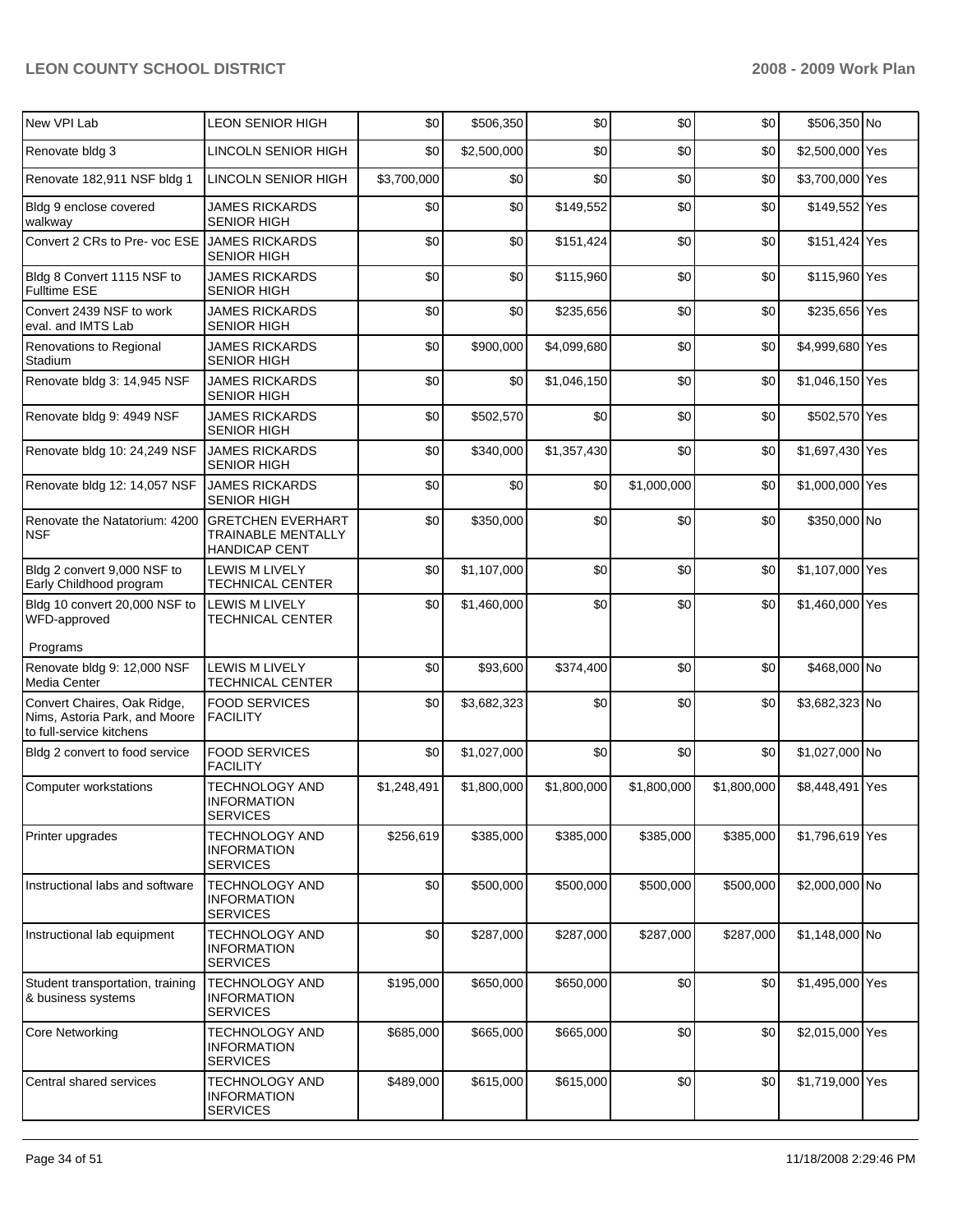| <b>Enterprise Resource Planning</b><br>(ERP) - HR, Personnel,<br>Inventory & Staff Devop.<br>automation | <b>TECHNOLOGY AND</b><br><b>INFORMATION</b><br><b>SERVICES</b> | \$100,000 | \$175,000   | \$175,000 | \$0       | \$0 | \$450,000 Yes   |  |
|---------------------------------------------------------------------------------------------------------|----------------------------------------------------------------|-----------|-------------|-----------|-----------|-----|-----------------|--|
| Godby Maget Progrm - IT                                                                                 | <b>TECHNOLOGY AND</b><br><b>INFORMATION</b><br><b>SERVICES</b> | \$0       | \$235,000   | \$235,000 | \$0       | \$0 | \$470,000 No    |  |
| Parent Portal: Online access                                                                            | <b>TECHNOLOGY AND</b><br><b>INFORMATION</b><br><b>SERVICES</b> | \$0       | \$115,000   | \$115,000 | \$0       | \$0 | \$230,000 No    |  |
| CR projectors / ICSs                                                                                    | <b>TECHNOLOGY AND</b><br><b>INFORMATION</b><br><b>SERVICES</b> | \$0       | \$125,000   | \$85,000  | \$0       | \$0 | \$210,000 No    |  |
| <b>Bus Communication System</b><br>(Wireless Data Info.)                                                | <b>MAIN</b><br><b>TRANSPORTATION</b><br><b>FACILITY</b>        | \$285,000 | \$527,430   | \$527,430 | \$0       | \$0 | \$1,339,860 Yes |  |
| Expand food service 1906 NSF                                                                            | <b>ASTORIA PARK</b><br>ELEMENTARY                              | \$900,000 | \$0         | \$0       | \$0       | \$0 | \$900,000 Yes   |  |
| Expand food service 1642 NSF                                                                            | <b>BUCK LAKE</b><br><b>ELEMENTARY</b>                          | \$0       | \$0         | \$0       | \$284,066 | \$0 | \$284,066 No    |  |
| Expand food service 1484 NSF                                                                            | <b>DESOTO TRAIL</b><br><b>ELEMENTARY</b>                       | \$0       | \$0         | \$0       | \$256,732 | \$0 | \$256,732 No    |  |
| Remodel food service 1016<br><b>NSF</b>                                                                 | <b>BUCK LAKE</b><br><b>ELEMENTARY</b>                          | \$0       | \$0         | \$0       | \$88,392  | \$0 | \$88,392 No     |  |
| Remodel food service kitchen<br>1244 NSF                                                                | <b>DESOTO TRAIL</b><br><b>ELEMENTARY</b>                       | \$0       | \$0         | \$0       | \$108,228 | \$0 | \$108,228 No    |  |
| Convert 2 classrooms to<br>science demo 1700 NSF                                                        | <b>GILCHRIST</b><br><b>ELEMENTARY</b>                          | \$0       | \$0         | \$0       | \$147,000 | \$0 | \$147,000 Yes   |  |
| Remodel food service kitchen<br>2295 NSF                                                                | <b>HAWKS RISE</b><br><b>ELEMENTARY</b>                         | \$0       | \$0         | \$0       | \$194,351 | \$0 | \$194,351 Yes   |  |
| Expand food service kitchen<br>1533 NSF                                                                 | <b>HAWKS RISE</b><br><b>ELEMENTARY</b>                         | \$0       | \$0         | \$0       | \$265,209 | \$0 | \$265,209 Yes   |  |
| Remodel food service kitchen<br>1354 NSF                                                                | SPRINGWOOD<br><b>ELEMENTARY</b>                                | \$0       | \$0         | \$0       | \$117,798 | \$0 | \$117,798 Yes   |  |
| Expand food service kitchen<br><b>1242 NSF</b>                                                          | SPRINGWOOD<br><b>ELEMENTARY</b>                                | \$0       | \$0         | \$0       | \$214,866 | \$0 | \$214,866 Yes   |  |
| Expand food service kitchen<br>3050 NSF                                                                 | <b>FAIRVIEW MIDDLE</b>                                         | \$0       | \$0         | \$0       | \$582,550 | \$0 | \$582,550 Yes   |  |
| Renovate bldg 2: 5281 NSF<br>total                                                                      | FRANK R NIMS MIDDLE                                            | \$0       | \$661,014   | \$0       | \$0       | \$0 | \$661,014 Yes   |  |
| Renovate bldg. 3: 14,185 NSF                                                                            | <b>FRANK R NIMS MIDDLE</b>                                     | \$0       | \$1,775,514 | \$0       | \$0       | \$0 | \$1,775,514 Yes |  |
| Renovate bldg 4: 20,316 NSF                                                                             | FRANK R NIMS MIDDLE                                            | \$0       | \$2,542,871 | \$0       | \$0       | \$0 | \$2,542,871 Yes |  |
| Renovate bldg 5: 6731 NSF                                                                               | FRANK R NIMS MIDDLE                                            | \$0       | \$1,034,517 | \$0       | \$0       | \$0 | \$1,034,517 Yes |  |
| Renovate bldg. 6: 12,374 NSF                                                                            | FRANK R NIMS MIDDLE                                            | \$0       | \$1,548,834 | \$0       | \$0       | \$0 | \$1,548,834 Yes |  |
| Renovate Bldg 7: 10,311 NSF                                                                             | FRANK R NIMS MIDDLE                                            | \$0       | \$1,290,611 | \$0       | \$0       | \$0 | \$1,290,611 Yes |  |
| Renovate bldg 8: 6764 NSF                                                                               | FRANK R NIMS MIDDLE                                            | \$0       | \$846,639   | \$0       | \$0       | \$0 | \$846,639 Yes   |  |
| Remodel food service kitchen<br>558 NSF                                                                 | BELLE VUE MIDDLE                                               | \$0       | \$0         | \$0       | \$53,568  | \$0 | \$53,568 No     |  |
| Remodel admin for security<br>phase 1 of 4463 NSF                                                       | BELLE VUE MIDDLE                                               | \$0       | \$0         | \$0       | \$176,072 | \$0 | \$176,072 Yes   |  |
| Renovate gym and associated<br>spaces 10,399 NSF                                                        | BELLE VUE MIDDLE                                               | \$0       | \$0         | \$0       | \$998,304 | \$0 | \$998,304 Yes   |  |
| Expand food service kitchen<br>3050 NSF                                                                 | BELLE VUE MIDDLE                                               | \$0       | \$0         | \$0       | \$582,550 | \$0 | \$582,550 No    |  |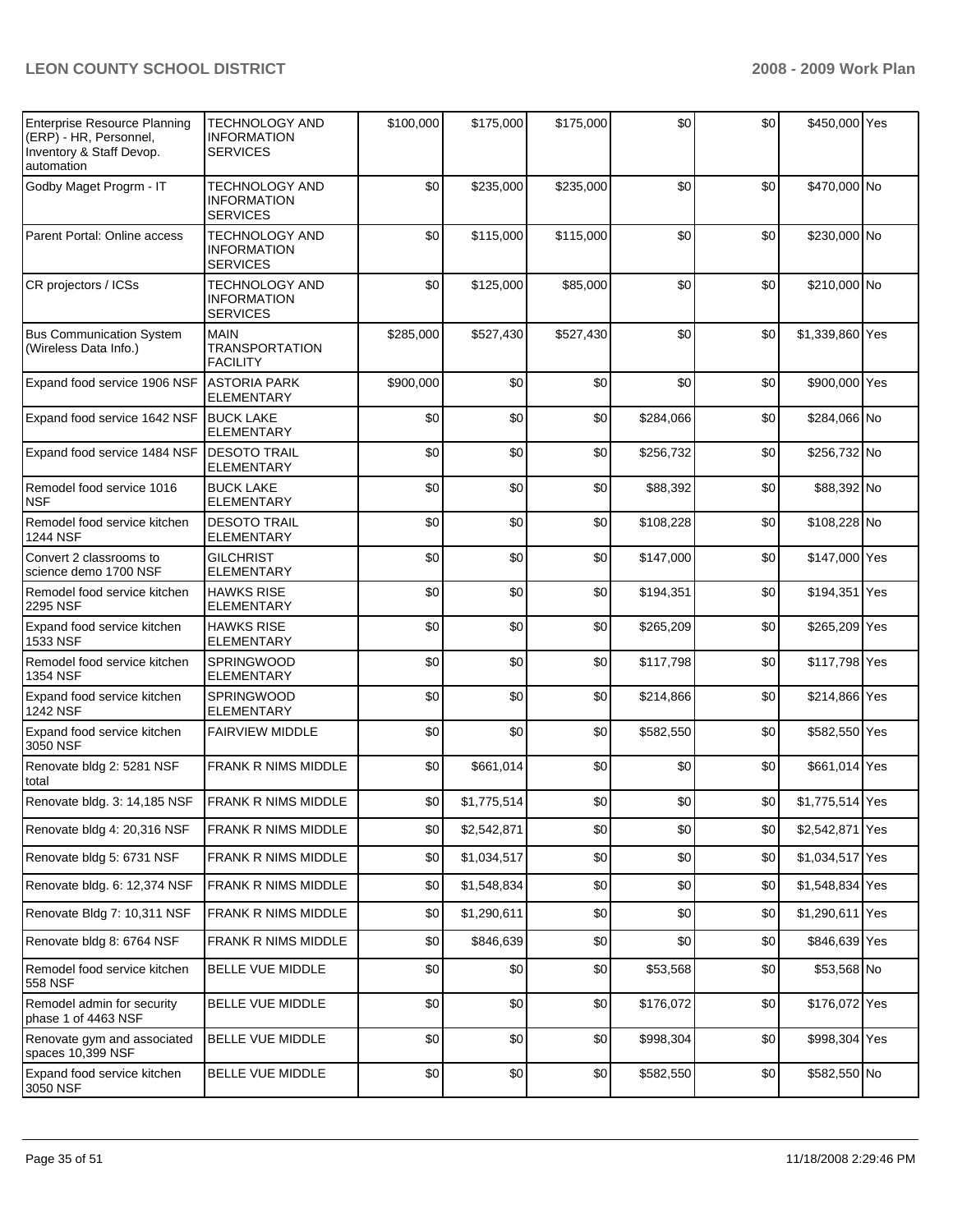| Remodel Admin for security<br>phase 2 of 4463 NSF  | <b>BELLE VUE MIDDLE</b>                                                | \$0          | \$0          | \$0          | \$252,376    | \$0         | \$252,376 Yes              |  |
|----------------------------------------------------|------------------------------------------------------------------------|--------------|--------------|--------------|--------------|-------------|----------------------------|--|
| Replace chalkboards                                | <b>BUCK LAKE</b><br><b>ELEMENTARY</b>                                  | \$60,000     | \$0          | \$0          | \$0          | \$0         | \$60,000 Yes               |  |
| Develop playareas                                  | CHAIRES ELEMENTARY                                                     | \$0          | \$500,000    | \$0          | \$0          | \$0         | \$500,000 No               |  |
| Site development                                   | <b>NEW FORT BRADEN</b><br><b>SCHOOL</b>                                | \$0          | \$0          | \$125,000    | \$125,000    | \$0         | \$250,000 Yes              |  |
| Develop site for new<br>construction               | <b>GILCHRIST</b><br>ELEMENTARY                                         | \$0          | \$200,000    | \$200,000    | \$200,000    | \$400,000   | \$1,000,000 Yes            |  |
| Site expansion: 3 acres                            | FRANK HARTSFIELD<br>ELEMENTARY                                         | \$0          | \$500,000    | \$0          | \$0          | \$0         | \$500,000 No               |  |
| Develop parking                                    | <b>HAWKS RISE</b><br>ELEMENTARY                                        | \$0          | \$0          | \$200,000    | \$200,000    | \$0         | \$400,000 No               |  |
| Install restrooms for playground HAWKS RISE        | <b>ELEMENTARY</b>                                                      | \$0          | \$75,000     | \$0          | \$0          | \$0         | \$75,000 Yes               |  |
| Prepare site for new<br>construction               | KILLEARN LAKES<br>ELEMENTARY                                           | \$0          | \$0          | \$400,000    | \$400,000    | \$200.000   | \$1,000,000 Yes            |  |
| Site expansion: 5 acres                            | WALTER T MOORE JR<br>ELEMENTARY                                        | \$0          | \$0          | \$0          | \$0          | \$1,000,000 | \$1,000,000 No             |  |
| Prepare site for construction                      | <b>JOHN C RILEY</b><br><b>ELEMENTARY</b>                               | \$1,721,578  | \$0          | \$0          | \$0          | \$0         | \$1,721,578 Yes            |  |
| Install ITC water fountains                        | KATE SULLIVAN<br>ELEMENTARY                                            | \$9,360      | \$0          | \$0          | \$0          | \$0         | \$9,360 Yes                |  |
| Prepare site for construction                      | <b>ELIZABETH COBB</b><br><b>MIDDLE</b>                                 | \$0          | \$300,000    | \$1,200,000  | \$0          | \$0         | \$1,500,000 No             |  |
| Prepare site for construction                      | <b>FAIRVIEW MIDDLE</b>                                                 | \$0          | \$1,250,000  | \$0          | \$0          | \$0         | \$1,250,000 Yes            |  |
| Prepare site for construction                      | SWIFT CREEK MIDDLE                                                     | \$0          | \$0          | \$500,000    | \$500,000    | \$0         | \$1,000,000 Yes            |  |
| Site preparation                                   | <b>GRETCHEN EVERHART</b><br>TRAINABLE MENTALLY<br><b>HANDICAP CENT</b> | \$0          | \$500,000    | \$0          | \$0          | \$0         | \$500,000 Yes              |  |
| Prepare site for construction                      | P A C E CENTER                                                         | \$0          | \$0          | \$0          | \$1,000,000  | \$0         | \$1,000,000 Yes            |  |
| Prepare site for construction                      | <b>MAIN</b><br><b>TRANSPORTATION</b><br><b>FACILITY</b>                | \$0          | \$500,000    | \$500,000    | \$0          | \$0         | \$1,000,000 No             |  |
| Convert to Ancillary Phase 2 of                    | BELLE VUE MIDDLE                                                       | \$0          | \$0          | \$0          | \$0          | \$1,427,400 | \$1,427,400 No             |  |
| Replace chalkboards with<br>magnetic marker boards | WALTER T MOORE JR<br><b>ELEMENTARY</b>                                 | \$60,000     | \$0          | \$0          | \$0          | \$0         | \$60,000 Yes               |  |
| <b>Covered Patio</b>                               | <b>SWIFT CREEK MIDDLE</b>                                              | \$0          | \$0          | \$784,529    | \$0          | \$0         | \$784,529 Yes              |  |
| Technology - Routing System<br>Enhancements & GPS  | <b>MAIN</b><br>TRANSPORTATION<br><b>FACILITY</b>                       | \$0          | \$124,612    | \$0          | \$0          | \$0         | \$124,612 Yes              |  |
|                                                    |                                                                        | \$19,792,980 | \$38,237,357 | \$22,390,812 | \$25,849,020 |             | \$14,225,740 \$120,495,909 |  |

# **Additional Project Schedules**

Any projects that are not identified in the last approved educational plant survey.

Nothing reported for this section.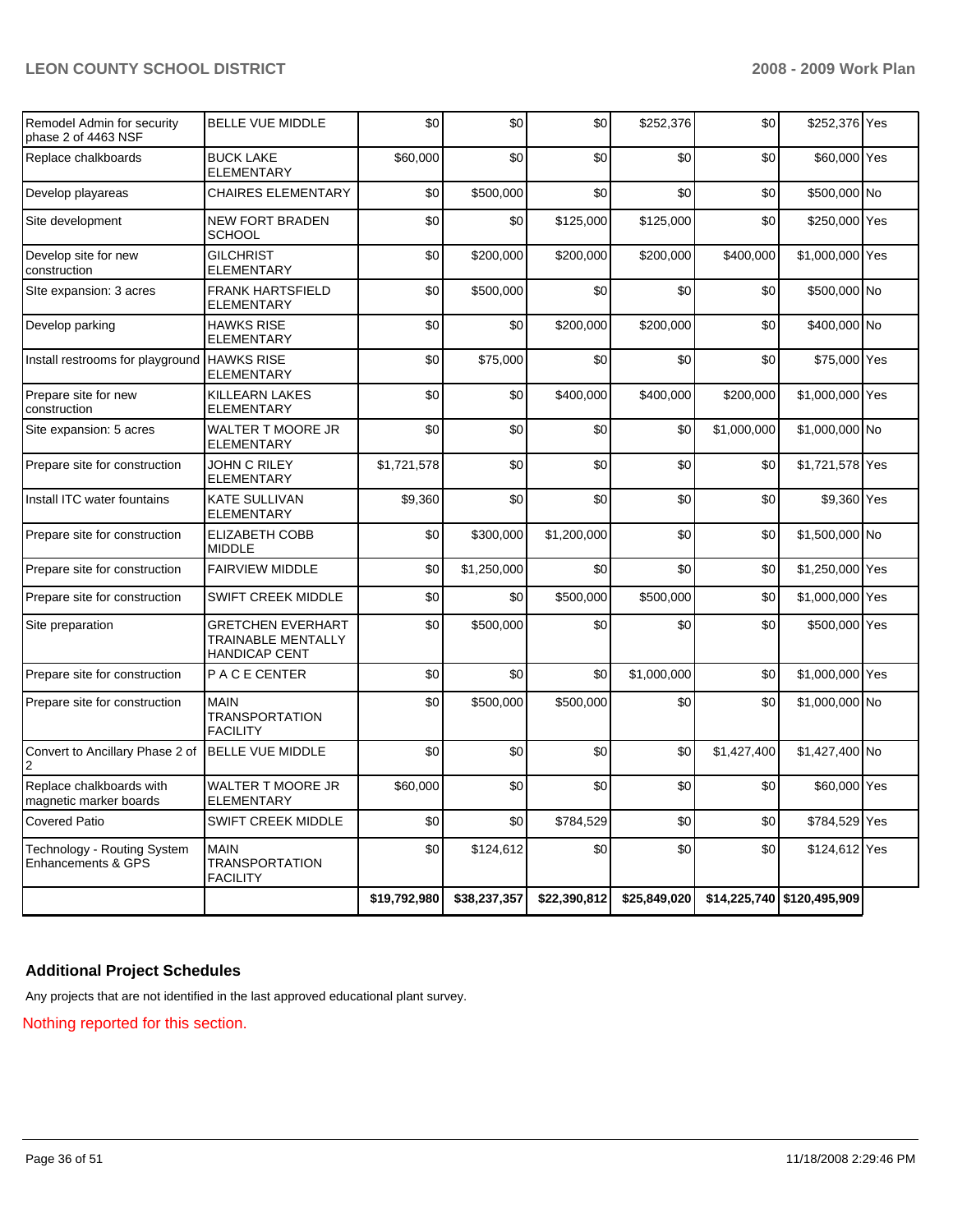### **Non Funded Growth Management Project Schedules**

Schedule indicating which projects, due to planned development, that CANNOT be funded from current revenues projected over the next five years.

Nothing reported for this section.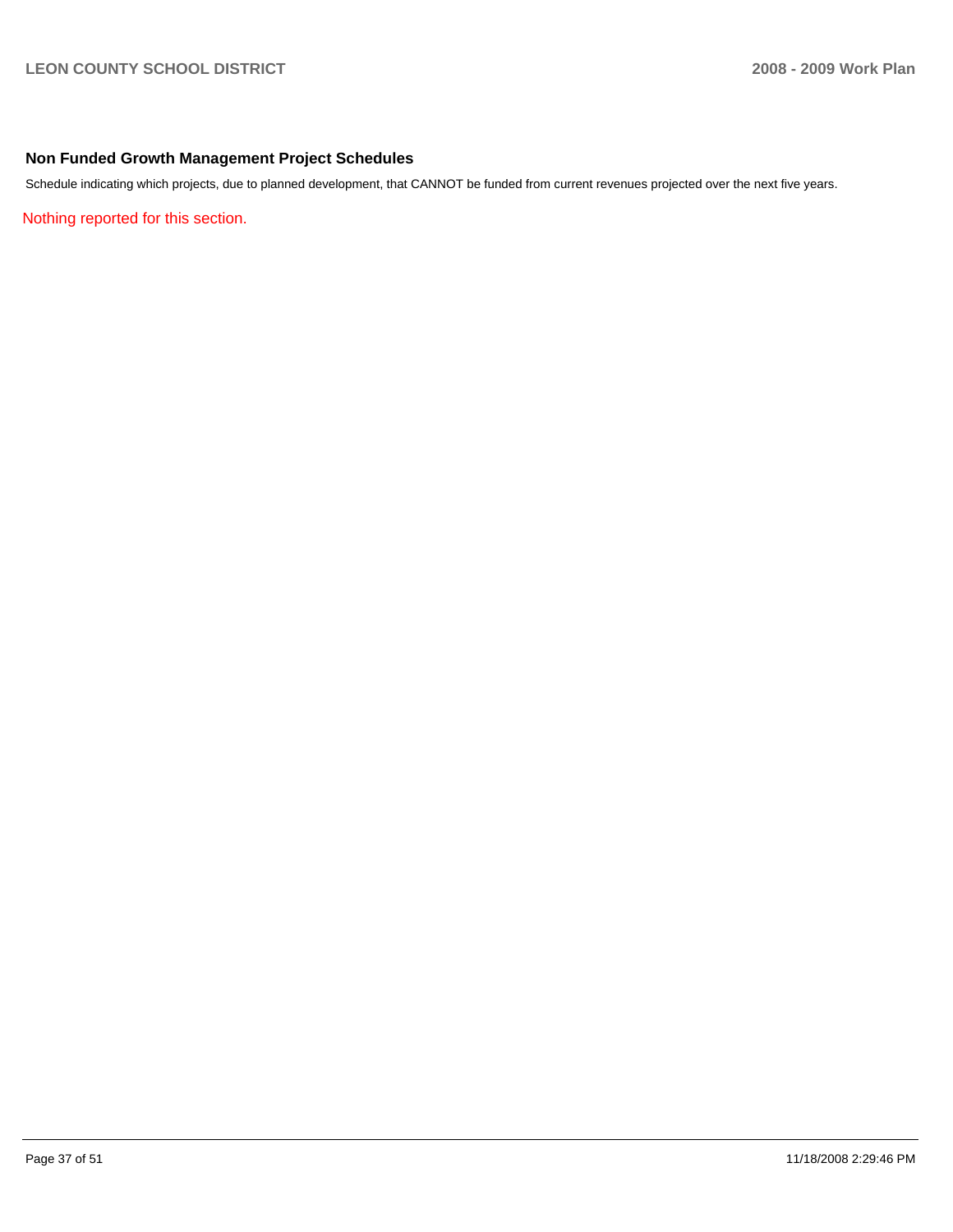# **Capacity Tracking**

| Location                                                       | $2008 -$<br>2009 Satis.<br>Stu. Sta. | Actual<br>$2008 -$<br><b>2009 FISH</b><br>Capacity | Actual<br>$2007 -$<br>2008<br><b>COFTE</b> | # Class<br>Rooms | Actual<br>Average<br>$2008 -$<br>2009 Class<br><b>Size</b> | Actual<br>$2008 -$<br>2009<br><b>Utilization</b> | <b>New</b><br>Stu.<br>Capacity | <b>New</b><br>Rooms to<br>be<br>Added/Re<br>moved | Projected<br>$2012 -$<br>2013<br><b>COFTE</b> | Projected<br>$2012 -$<br>2013<br><b>Utilization</b> | Projected<br>$2012 -$<br>2013 Class<br><b>Size</b> |
|----------------------------------------------------------------|--------------------------------------|----------------------------------------------------|--------------------------------------------|------------------|------------------------------------------------------------|--------------------------------------------------|--------------------------------|---------------------------------------------------|-----------------------------------------------|-----------------------------------------------------|----------------------------------------------------|
| LEON SENIOR HIGH                                               | 2,045                                | 1,943                                              | 1,763                                      | 85               | 21                                                         | 91.00 %                                          | 74                             | $\overline{4}$                                    | 1,857                                         | 92.00 %                                             | 21                                                 |
| <b>KATE SULLIVAN</b><br><b>ELEMENTARY</b>                      | 931                                  | 931                                                | 854                                        | 49               | 17                                                         | 92.00 %                                          | $\Omega$                       | $\mathbf{0}$                                      | 665                                           | 71.00 %                                             | 14                                                 |
| <b>ELIZABETH COBB</b><br><b>MIDDLE</b>                         | 1,056                                | 950                                                | 849                                        | 49               | 17                                                         | 89.00 %                                          | $\overline{0}$                 | $\Omega$                                          | 888                                           | 93.00 %                                             | 18                                                 |
| <b>FRANK HARTSFIELD</b><br><b>ELEMENTARY</b>                   | 633                                  | 633                                                | 573                                        | 34               | 17                                                         | 90.00 %                                          | 0                              | $\mathbf 0$                                       | 580                                           | 92.00 %                                             | 17                                                 |
| <b>JAMES RICKARDS</b><br>SENIOR HIGH                           | 1,774                                | 1,685                                              | 1,258                                      | 75               | 17                                                         | 75.00 %                                          | 0                              | $\mathbf 0$                                       | 1,111                                         | 66.00 %                                             | 15                                                 |
| R.N. Gooden/Nancy<br>Russell Center at Wesson                  | 440                                  | 440                                                | 66                                         | 22               | 3                                                          | 15.00 %                                          | $-440$                         | $-22$                                             | $\mathbf 0$                                   | 0.00%                                               | $\mathbf 0$                                        |
| <b>ACADEMIC RESOURCE</b><br><b>CENTER</b>                      | 120                                  | 120                                                | 28                                         | 10               | 3                                                          | 23.00 %                                          | $\Omega$                       | $\overline{0}$                                    | 30                                            | 25.00 %                                             | 3                                                  |
| <b>ACADEMY OF</b><br><b>ACADEMICS AND</b><br><b>TECHNOLOGY</b> | 231                                  | 231                                                | 166                                        | 14               | 12                                                         | 72.00 %                                          | $-231$                         | $-14$                                             | 0                                             | 0.00%                                               | $\mathbf 0$                                        |
| Michael J. Conley<br>Elementary School at<br>Southwood         | 886                                  | $\Omega$                                           | $\Omega$                                   | 49               | $\Omega$                                                   | 0.00%                                            | $\Omega$                       | $\Omega$                                          | 835                                           | 0.00%                                               | 17                                                 |
| William J. Montford, III<br>Middle School                      | 609                                  | 0                                                  | $\Omega$                                   | 27               | $\overline{0}$                                             | 0.00%                                            | $\mathbf 0$                    | $\mathbf 0$                                       | 584                                           | 0.00%                                               | 22                                                 |
| SWIFT CREEK MIDDLE                                             | 1,149                                | 1,034                                              | 1,004                                      | 51               | 20                                                         | 97.00 %                                          | $\mathbf 0$                    | $\mathbf 0$                                       | 951                                           | 92.00 %                                             | 19                                                 |
| <b>CANOPY OAKS</b><br><b>ELEMENTARY</b>                        | 742                                  | 742                                                | 686                                        | 39               | 18                                                         | 92.00 %                                          | $\mathbf 0$                    | $\mathbf{0}$                                      | 751                                           | 101.00 %                                            | 19                                                 |
| <b>ROBERTS</b><br><b>ELEMENTARY</b>                            | 836                                  | 836                                                | 793                                        | 45               | 18                                                         | 95.00 %                                          | 0                              | $\mathbf 0$                                       | 771                                           | 92.00 %                                             | 17                                                 |
| Mehrdad "Pepper"<br><b>Ghazvini Learning Center</b>            | 347                                  | 347                                                | 108                                        | 18               | 6                                                          | 31.00 %                                          | $\Omega$                       | $\overline{0}$                                    | 85                                            | 24.00 %                                             | $\mathbf 5$                                        |
| <b>BOND ELEMENTARY</b><br><b>SCHOOL</b>                        | 790                                  | 790                                                | 649                                        | 42               | 15                                                         | 82.00 %                                          | $\Omega$                       | $\mathbf 0$                                       | 769                                           | 97.00 %                                             | 18                                                 |
| <b>CENTER FOR</b><br><b>COMMUNITY</b><br><b>EDUCATION</b>      | 473                                  | 710                                                | $\Omega$                                   | 21               | $\Omega$                                                   | 0.00%                                            | $\mathbf 0$                    | $\Omega$                                          | $\overline{0}$                                | 0.00%                                               | $\pmb{0}$                                          |
| <b>HAWKS RISE</b><br><b>ELEMENTARY</b>                         | 912                                  | 912                                                | 844                                        | 49               | 17                                                         | 93.00 %                                          | $\Omega$                       | $\Omega$                                          | 781                                           | 86.00 %                                             | 16                                                 |
| <b>LAWTON M CHILES</b><br><b>SENIOR HIGH</b>                   | 2,271                                | 2,157                                              | 1,889                                      | 92               | 21                                                         | 88.00 %                                          | $\overline{0}$                 | 0                                                 | 1,976                                         | 92.00 %                                             | 21                                                 |
| <b>BUCK LAKE</b><br>ELEMENTARY                                 | 907                                  | 907                                                | 838                                        | 49               | 17                                                         | 92.00 %                                          | $\overline{0}$                 | $\mathbf 0$                                       | 578                                           | 64.00 %                                             | 12                                                 |
| DEERLAKE MIDDLE                                                | 1,401                                | 1,261                                              | 1,343                                      | 60               | 22                                                         | 107.00 %                                         | $\overline{0}$                 | 0                                                 | 1,193                                         | 95.00 %                                             | 20                                                 |
| <b>NEW FORT BRADEN</b><br><b>SCHOOL</b>                        | 756                                  | 680                                                | 607                                        | 36               | 17                                                         | 89.00 %                                          | $\overline{0}$                 | 0                                                 | 686                                           | 101.00%                                             | 19                                                 |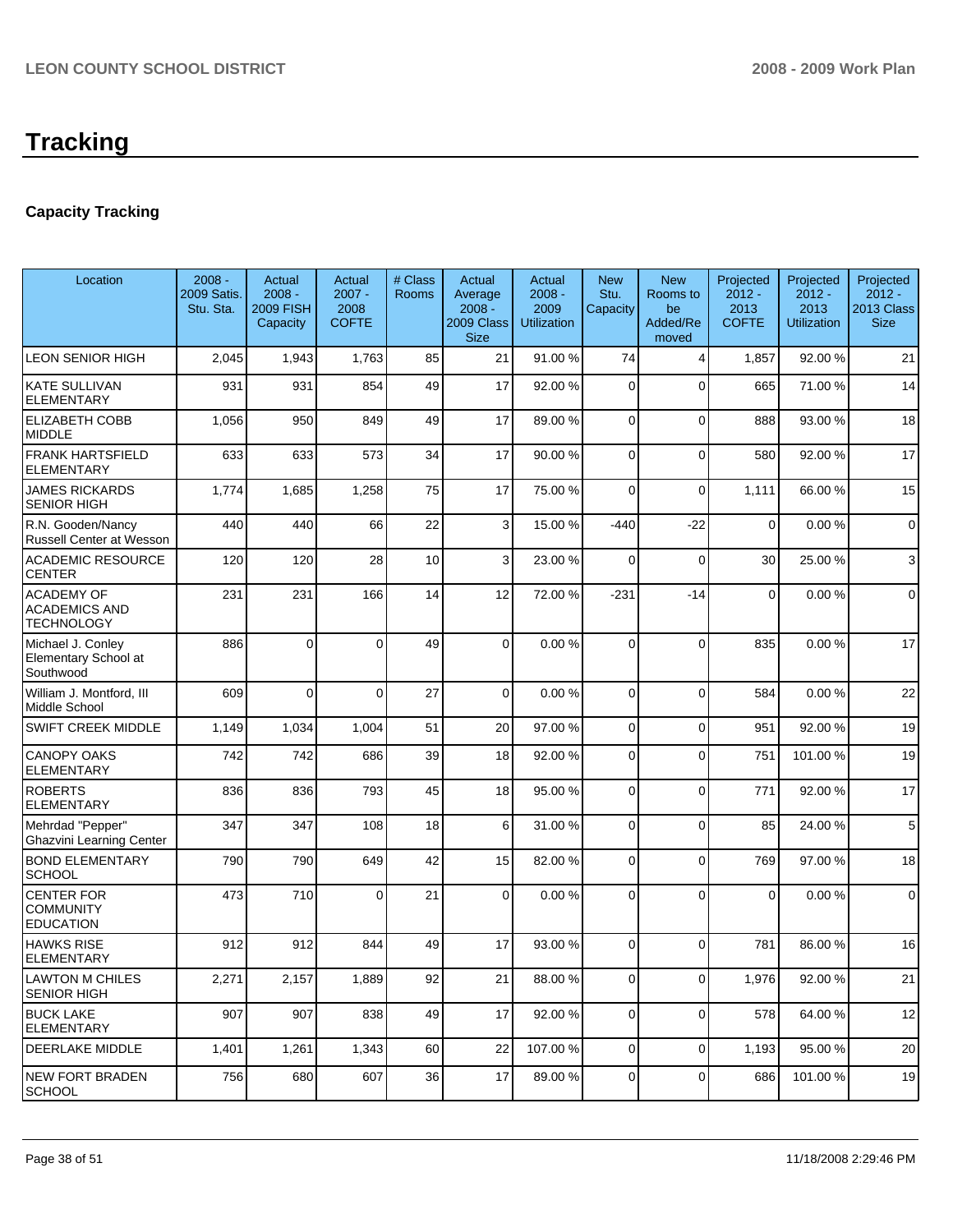| LINCOLN SENIOR HIGH                                                           | 2,422       | 2,301       | 1,970          | 104         | 19             | 86.00 % | $\overline{0}$ | $\Omega$       | 1,857       | 81.00 % | 18             |
|-------------------------------------------------------------------------------|-------------|-------------|----------------|-------------|----------------|---------|----------------|----------------|-------------|---------|----------------|
| <b>FAIRVIEW MIDDLE</b>                                                        | 1,053       | 948         | 822            | 48          | 17             | 87.00 % | 65             | $\overline{2}$ | 969         | 96.00 % | 19             |
| PACE CENTER                                                                   | 170         | 170         | 66             | 17          | $\overline{4}$ | 39.00 % | $\overline{0}$ | $\Omega$       | 69          | 41.00 % | 4              |
| <b>KILLEARN LAKES</b><br><b>ELEMENTARY</b>                                    | 1,143       | 1,143       | 924            | 61          | 15             | 81.00 % | 0              | $\Omega$       | 770         | 67.00 % | 13             |
| <b>CHAIRES ELEMENTARY</b>                                                     | 776         | 776         | 748            | 43          | 17             | 96.00 % | $\overline{0}$ | $\mathbf 0$    | 694         | 89.00 % | 16             |
| <b>SPRINGWOOD</b><br><b>ELEMENTARY</b>                                        | 691         | 691         | 628            | 37          | 17             | 91.00 % | 0              | $\Omega$       | 572         | 83.00 % | 15             |
| <b>DESOTO TRAIL</b><br><b>ELEMENTARY</b>                                      | 639         | 639         | 575            | 35          | 16             | 90.00 % | $\overline{0}$ | $\Omega$       | 600         | 94.00 % | 17             |
| <b>BELLE VUE MIDDLE</b>                                                       | 824         | 742         | 502            | 37          | 14             | 68.00 % | $-742$         | $-37$          | $\mathbf 0$ | 0.00%   | $\mathbf 0$    |
| <b>ASTORIA PARK</b><br><b>ELEMENTARY</b>                                      | 687         | 687         | 651            | 37          | 18             | 95.00 % | 0              | $\Omega$       | 617         | 90.00 % | 17             |
| <b>GRETCHEN EVERHART</b><br><b>TRAINABLE MENTALLY</b><br><b>HANDICAP CENT</b> | 426         | 426         | 221            | 41          | 5              | 52.00 % | $\Omega$       | $\Omega$       | 278         | 65.00 % | $\overline{7}$ |
| <b>WALTER T MOORE JR</b><br><b>ELEMENTARY</b>                                 | 713         | 713         | 696            | 38          | 18             | 98.00 % | $\Omega$       | $\Omega$       | 675         | 95.00 % | 18             |
| <b>SEALEY ELEMENTARY</b>                                                      | 615         | 615         | 550            | 33          | 17             | 89.00 % | $\overline{0}$ | $\Omega$       | 540         | 88.00 % | 16             |
| <b>APALACHEE</b><br><b>ELEMENTARY</b>                                         | 739         | 739         | 718            | 39          | 18             | 97.00 % | 0              | $\Omega$       | 558         | 76.00 % | 14             |
| <b>GRIFFIN MIDDLE</b>                                                         | 942         | 848         | 560            | 41          | 14             | 66.00 % | $\overline{0}$ | 0              | 784         | 92.00 % | 19             |
| JOHN C RILEY<br><b>ELEMENTARY</b>                                             | 605         | 605         | 465            | 32          | 15             | 77.00 % | $\overline{0}$ | 0              | 431         | 71.00 % | 13             |
| <b>FRANK R NIMS MIDDLE</b>                                                    | 1,058       | 952         | 332            | 46          | $\overline{7}$ | 35.00 % | $\overline{0}$ | $\Omega$       | 690         | 72.00 % | 15             |
| <b>PINEVIEW</b><br><b>ELEMENTARY</b>                                          | 667         | 667         | 528            | 37          | 14             | 79.00 % | 0              | $\Omega$       | 615         | 92.00 % | 17             |
| LEWIS M LIVELY<br><b>TECHNICAL CENTER</b>                                     | 982         | 1,178       | 195            | 64          | 3              | 17.00 % | 0              | $\Omega$       | 180         | 15.00 % | 3              |
| <b>GILCHRIST</b><br><b>ELEMENTARY</b>                                         | 997         | 997         | 887            | 52          | 17             | 89.00 % | 0              | $\Omega$       | 613         | 61.00 % | 12             |
| <b>FORT BRADEN</b><br><b>ELEMENTARY</b>                                       | $\mathbf 0$ | 0           | 0              | $\mathbf 0$ | $\mathbf 0$    | 0.00%   | 0              | $\Omega$       | $\mathbf 0$ | 0.00%   | $\mathbf 0$    |
| <b>CONCORD</b><br><b>ELEMENTARY</b>                                           | $\Omega$    | 0           | $\overline{0}$ | $\mathbf 0$ | $\overline{0}$ | 0.00%   | 0              | $\mathbf 0$    | 0           | 0.00%   | $\pmb{0}$      |
| AMOS P GODBY<br><b>SENIOR HIGH</b>                                            | 1,804       | 1,714       | 1,259          | 75          | 17             | 73.00 % | 0              | 0              | 1,322       | 77.00 % | 18             |
| <b>OAK RIDGE</b><br><b>ELEMENTARY</b>                                         | 677         | 677         | 514            | 36          | 14             | 76.00 % | $\overline{0}$ | $\Omega$       | 643         | 95.00 % | 18             |
| SECOND CHANCE<br><b>SCHOOL</b>                                                | 29          | $\mathbf 0$ | $\overline{0}$ | 3           | $\mathbf 0$    | 0.00%   | $\overline{0}$ | $\Omega$       | $\mathbf 0$ | 0.00%   | $\mathbf 0$    |
| Former SAIL                                                                   | 245         | 245         | 0              | 16          | $\mathbf{O}$   | 0.00%   | $\mathbf{O}$   | $\mathbf 0$    | 0           | 0.00%   | $\mathbf 0$    |
| <b>SABAL PALM</b><br><b>ELEMENTARY</b>                                        | 815         | 815         | 716            | 43          | 17             | 88.00 % | 0              | $\mathbf 0$    | 663         | 81.00 % | 15             |
| School for Applied<br>Individualized Learning -<br><b>SAIL</b>                | 492         | 492         | 298            | 21          | 14             | 61.00%  | $\overline{0}$ | $\mathbf 0$    | 312         | 63.00 % | 15             |
| <b>LILLIAN RUEDIGER</b><br><b>ELEMENTARY</b>                                  | 673         | 673         | 566            | 36          | 16             | 84.00 % | $\mathbf 0$    | $\Omega$       | 507         | 75.00 % | 14             |
| AUGUSTA RAA MIDDLE                                                            | 1,165       | 1,049       | 858            | 52          | 17             | 82.00 % | $\overline{0}$ | $\Omega$       | 1,019       | 97.00 % | 20             |
| <b>CHAIRES ELEMENTARY</b><br>PRE-KINDERGARTEN                                 | $\mathbf 0$ | 0           | $\overline{0}$ | $\mathbf 0$ | $\mathbf 0$    | 0.00%   | $\mathbf{O}$   | $\mathbf 0$    | $\mathbf 0$ | 0.00%   | $\mathbf 0$    |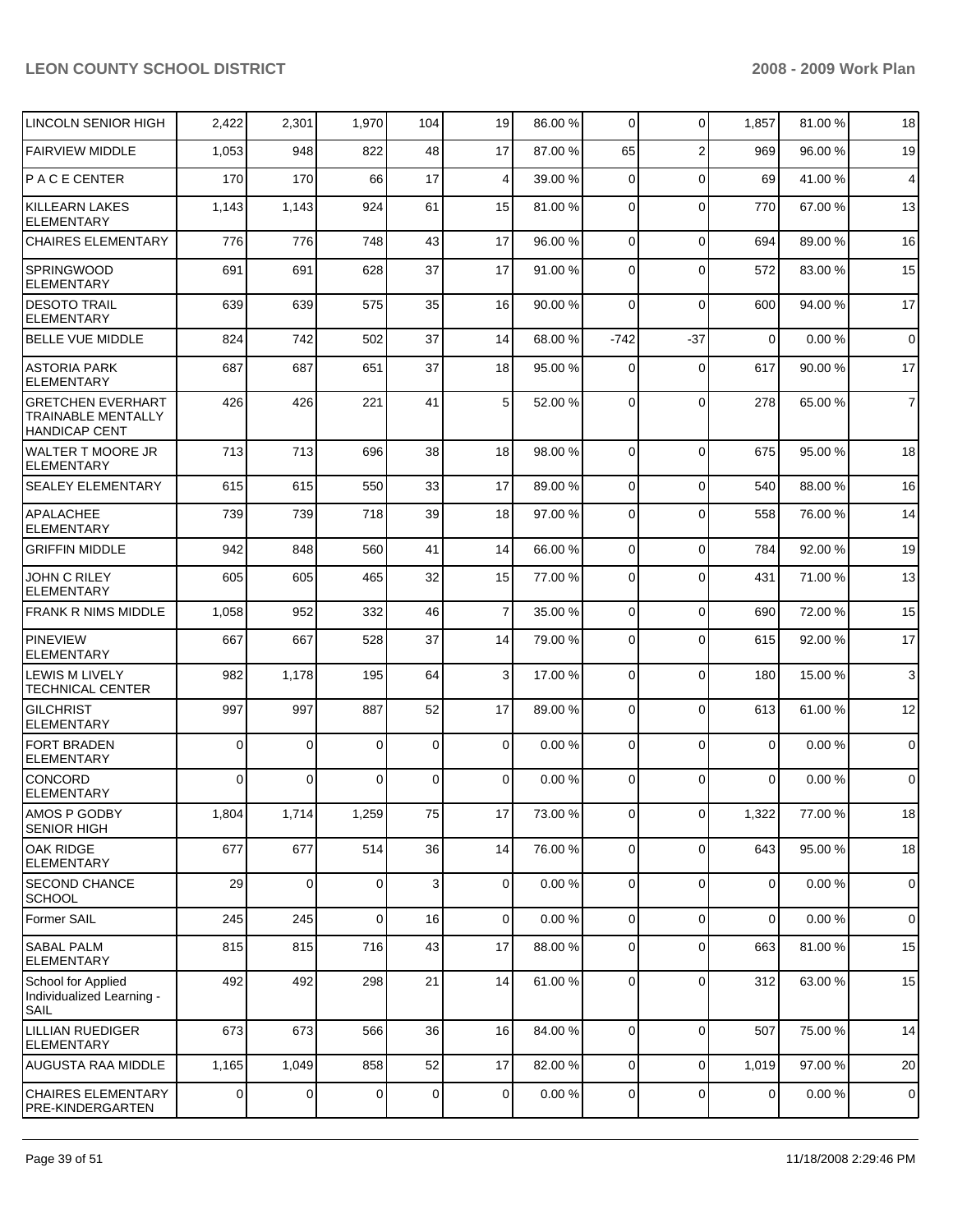| <b>IWOODVILLE</b><br><b>IELEMENTARY</b> | 543    | 543    | 430    | 29    | 15 <sub>1</sub> | 79.00 %  |          |     | 471    | 87.00 % | 16 |
|-----------------------------------------|--------|--------|--------|-------|-----------------|----------|----------|-----|--------|---------|----|
|                                         | 41,901 | 39.354 | 30,998 | 2,069 | 15              | 78.77 %I | $-1,274$ | -67 | 31.540 | 82.83 % | 16 |

The COFTE Projected Total (31,540) for 2012 - 2013 must match the Official Forecasted COFTE Total (31,539 ) for 2012 - 2013 before this section can be completed. In the event that the COFTE Projected Total does not match the Official forecasted COFTE, then the Balanced Projected COFTE Table should be used to balance COFTE.

| Projected COFTE for 2012 - 2013 |        |  |  |  |  |
|---------------------------------|--------|--|--|--|--|
| Elementary (PK-3)               | 11,380 |  |  |  |  |
| Middle (4-8)                    | 11,696 |  |  |  |  |
| High (9-12)                     | 8,464  |  |  |  |  |
|                                 | 31,539 |  |  |  |  |

| <b>Grade Level Type</b> | <b>Balanced Projected</b><br>COFTE for 2012 - 2013 |
|-------------------------|----------------------------------------------------|
| Elementary (PK-3)       |                                                    |
| Middle (4-8)            |                                                    |
| High (9-12)             |                                                    |
|                         | 31,540                                             |

### **Relocatable Replacement**

Number of relocatable classrooms clearly identified and scheduled for replacement in the school board adopted financially feasible 5-year district work program.

| Location                                                            | 2008 - 2009 | 2009 - 2010 | $2010 - 2011$ | $2011 - 2012$  | $2012 - 2013$ | Year 5 Total   |
|---------------------------------------------------------------------|-------------|-------------|---------------|----------------|---------------|----------------|
| ILEON SENIOR HIGH                                                   | 2           |             |               | 2              |               | 9              |
| KATE SULLIVAN ELEMENTARY                                            | 6           |             |               | $\Omega$       | ŋ             | 11             |
| <b>ELIZABETH COBB MIDDLE</b>                                        | $\Omega$    |             | <sup>0</sup>  | 0              | ŋ             | $\overline{2}$ |
| FRANK HARTSFIELD ELEMENTARY                                         | $\Omega$    |             | <sup>0</sup>  | $\Omega$       | ∩             | $\overline{2}$ |
| JAMES RICKARDS SENIOR HIGH                                          | $\Omega$    |             |               | $\overline{2}$ |               | $\overline{7}$ |
| R.N. Gooden/Nancy Russell Center at Wesson                          | 0           |             | $\Omega$      | $\Omega$       | 0             | 1              |
| <b>SABAL PALM ELEMENTARY</b>                                        | 2           |             |               |                |               | 6              |
| School for Applied Individualized Learning - SAIL                   | 0           | ∩           |               | 2              | $\Omega$      | $\overline{4}$ |
| LILLIAN RUEDIGER ELEMENTARY                                         | 0           | ∩           | O             | 2              | 0             | $\overline{2}$ |
| AUGUSTA RAA MIDDLE                                                  | $\Omega$    |             | 0             | $\Omega$       | 0             | $\overline{4}$ |
| <b>WOODVILLE ELEMENTARY</b>                                         | 2           | $\Omega$    |               | $\Omega$       | 0             | $\mathbf{3}$   |
| AMOS P GODBY SENIOR HIGH                                            | 0           | $\Omega$    | $\Omega$      | $\mathbf 0$    |               | $\overline{4}$ |
| <b>OAK RIDGE ELEMENTARY</b>                                         | 1           | $\Omega$    | $\Omega$      | $\Omega$       | $\Omega$      | 1              |
| JOHN C RILEY ELEMENTARY                                             | 0           | ∩           | 0             |                | ŋ             | 1              |
| FRANK R NIMS MIDDLE                                                 | 2           | $\Omega$    | $\Omega$      | 0              | 0             | $\overline{2}$ |
| <b>GILCHRIST ELEMENTARY</b>                                         | 8           | $\Omega$    | 8             | 0              |               | 18             |
| <b>ASTORIA PARK ELEMENTARY</b>                                      | 0           |             |               | $\Omega$       | ŋ             | 4              |
| <b>GRETCHEN EVERHART TRAINABLE MENTALLY HANDICAP</b><br><b>CENT</b> | 3           | $\Omega$    |               | 0              |               | 6              |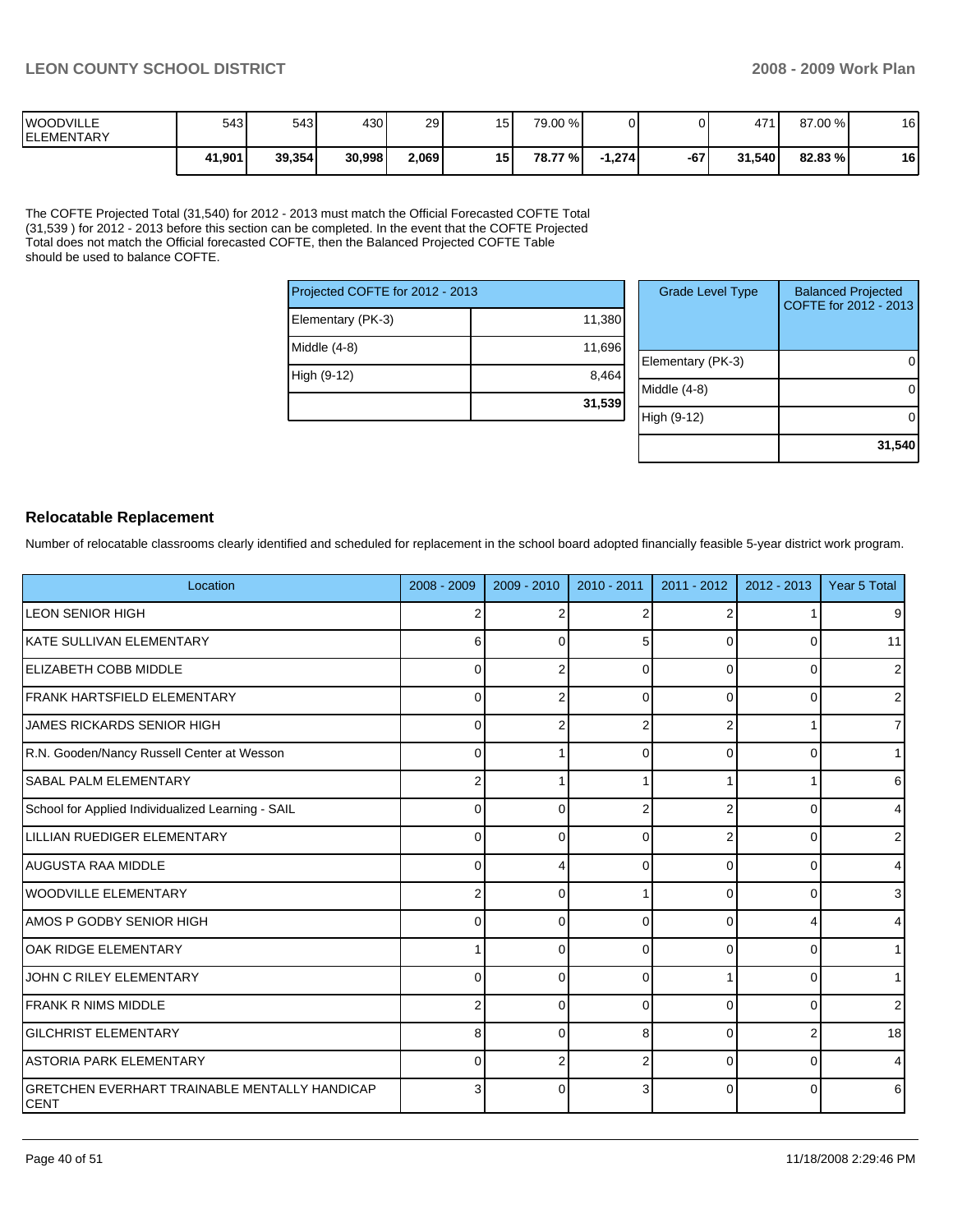| IWALTER T MOORE JR ELEMENTARY          | 0              | ∩  |               | 0        | <sup>0</sup> | 1 <sup>1</sup> |
|----------------------------------------|----------------|----|---------------|----------|--------------|----------------|
| <b>SEALEY ELEMENTARY</b>               | 1              |    | 2             | 0        | <sup>0</sup> | 3 <sup>l</sup> |
| <b>APALACHEE ELEMENTARY</b>            | 3              |    | 3             | 2        |              | 10             |
| <b>FAIRVIEW MIDDLE</b>                 | $\overline{2}$ |    |               | 0        |              | 5 <sub>l</sub> |
| PACECENTER                             | $\mathbf 0$    |    | 20            | 0        | <sup>0</sup> | 20             |
| KILLEARN LAKES ELEMENTARY              | 3              |    | 5             | $\Omega$ |              | 9 <sub>l</sub> |
| <b>CHAIRES ELEMENTARY</b>              | 3              | ſ  | $\mathcal{P}$ | 0        |              | 5 <sub>l</sub> |
| SPRINGWOOD ELEMENTARY                  | $\overline{2}$ |    |               |          |              | 5 <sub>l</sub> |
| <b>DESOTO TRAIL ELEMENTARY</b>         | 0              | ſ  |               | 0        |              | 11             |
| <b>BUCK LAKE ELEMENTARY</b>            | 7              |    | 8             | 0        |              | 15             |
| <b>DEERLAKE MIDDLE</b>                 | 8              |    |               |          |              | 11             |
| LINCOLN SENIOR HIGH                    | $\overline{2}$ |    |               |          |              | 14             |
| <b>CENTER FOR COMMUNITY EDUCATION</b>  | 0              |    |               |          |              | 3 <sup>l</sup> |
| HAWKS RISE ELEMENTARY                  | 3              | ſ  | 3             | 0        |              | 7 <sup>1</sup> |
| LAWTON M CHILES SENIOR HIGH            | 4              | ∩  | 0             | 0        | ∩            | $\overline{4}$ |
| <b>SWIFT CREEK MIDDLE</b>              | 0              | ſ  |               | 0        | ∩            | 1 <sup>1</sup> |
| <b>ROBERTS ELEMENTARY</b>              | 1              | ∩  | 3             | 2        |              | $\overline{7}$ |
| ACADEMY OF ACADEMICS AND TECHNOLOGY    | $\Omega$       |    | $\Omega$      | 0        | $\Omega$     | 3 <sup>1</sup> |
| <b>Total Relocatable Replacements:</b> | 65             | 25 | 82            | 22       | 17           | 211            |

# **Charter Schools Tracking**

Information regarding the use of charter schools.

| Location-Type                     | # Relocatable<br>units or<br>permanent<br>classrooms | Owner             | <b>Year Started or I</b><br>Scheduled | <b>Student</b><br><b>Stations</b> | <b>Students</b><br>Enrolled | Years in<br>Contract | <b>Total Charter</b><br><b>Students</b><br>projected for<br>$2012 - 2013$ |
|-----------------------------------|------------------------------------------------------|-------------------|---------------------------------------|-----------------------------------|-----------------------------|----------------------|---------------------------------------------------------------------------|
| Arts and Sciences                 |                                                      | 16 PRIVATE        | 1999                                  | 279                               | 245                         |                      | 245                                                                       |
| Steele-Collins                    |                                                      | 4 PRIVATE         | 1997                                  | 88                                | 61                          |                      | 80                                                                        |
| Life Skills Center of Leon County |                                                      | 6 PRIVATE         | 2006                                  | 150                               | 265                         |                      | 400                                                                       |
| Stars Middle School               |                                                      | 11 <b>PRIVATE</b> | 2006                                  | 257                               | 184                         |                      | 330                                                                       |
| Imagine School at Evening rose    |                                                      | 17 PRIVATE        | 2008                                  | 338                               | 306                         |                      | 728                                                                       |
|                                   | 54                                                   |                   |                                       | 1,112                             | 1,061                       |                      | 1,783                                                                     |

### **Special Purpose Classrooms Tracking**

The number of classrooms that will be used for certain special purposes in the current year, by facility and type of classroom, that the district will, 1), not use for educational purposes, and 2), the co-teaching classrooms that are not open plan classrooms and will be used for educational purposes.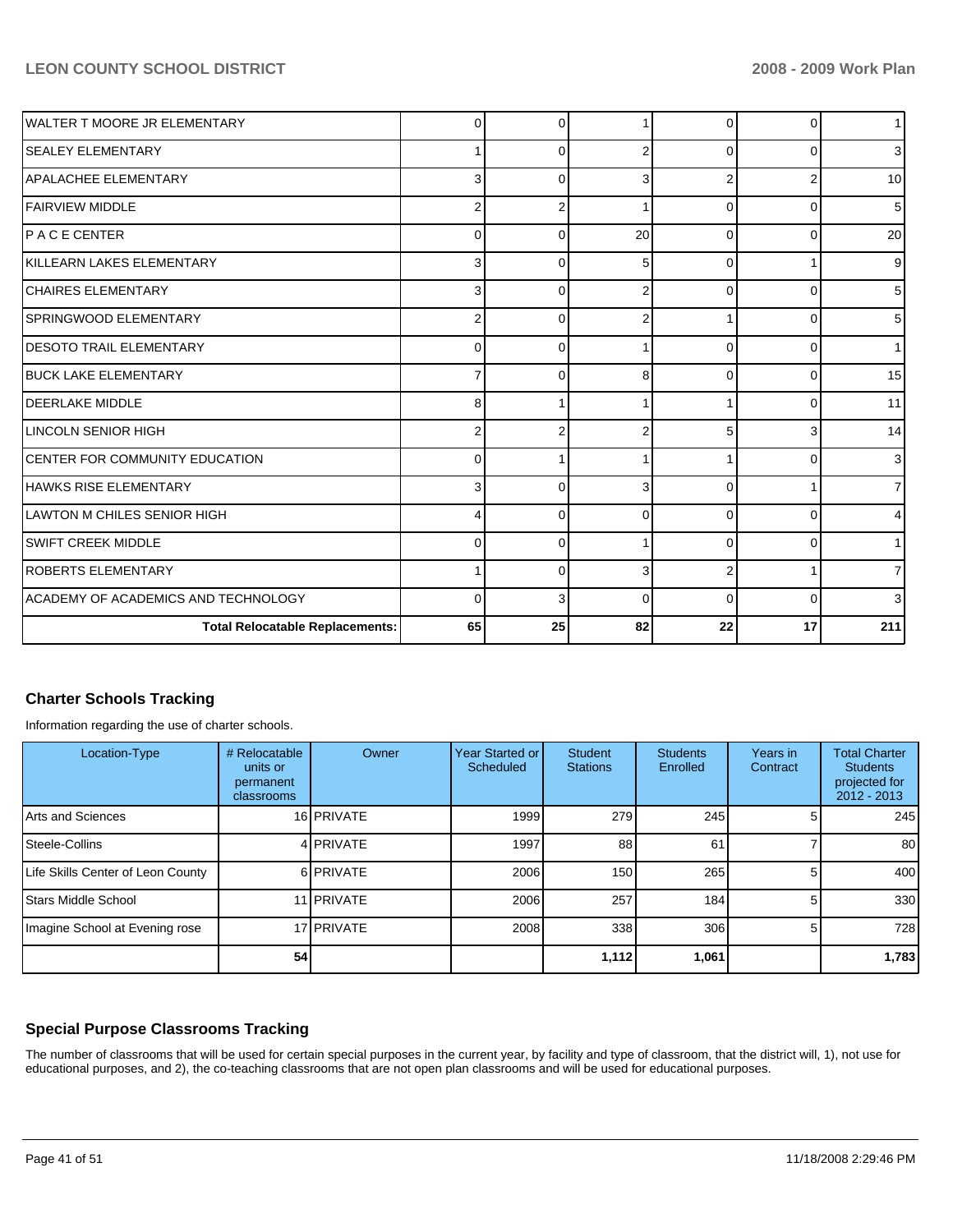| School                                                      | School Type | $\parallel$ # of Elementary $\parallel$ # of Middle 4-8 $\parallel$<br><b>IK-3 Classrooms L</b> | <b>Classrooms</b> | $\#$ of High 9-12<br><b>Classrooms</b> | # of $ESE$<br><b>Classrooms</b> | # of Combo<br><b>Classrooms</b> | Total<br><b>Classrooms</b> |
|-------------------------------------------------------------|-------------|-------------------------------------------------------------------------------------------------|-------------------|----------------------------------------|---------------------------------|---------------------------------|----------------------------|
| R.N. Gooden/Nancy Russell Center   Educational<br>at Wesson |             | 24                                                                                              |                   |                                        |                                 |                                 | 24                         |
| <b>Total Educational Classrooms: I</b>                      |             | 24 <sub>1</sub>                                                                                 |                   |                                        |                                 |                                 | 24                         |

| School                  | <b>School Type</b>                   | # of Elementary<br>K-3 Classrooms | # of Middle 4-8<br><b>Classrooms</b> | # of High $9-12$<br><b>Classrooms</b> | # of $ESE$<br><b>Classrooms</b> | # of Combo<br><b>Classrooms</b> | Total<br><b>Classrooms</b> |
|-------------------------|--------------------------------------|-----------------------------------|--------------------------------------|---------------------------------------|---------------------------------|---------------------------------|----------------------------|
| ISWIFT CREEK MIDDLE     | Co-Teaching                          |                                   |                                      |                                       |                                 |                                 | 6                          |
| IAUGUSTA RAA MIDDLE     | Co-Teaching                          |                                   | 131                                  |                                       |                                 |                                 | 13                         |
| <b>LEON SENIOR HIGH</b> | Co-Teaching                          |                                   |                                      |                                       |                                 |                                 | 6                          |
| <b>IFAIRVIEW MIDDLE</b> | Co-Teaching                          |                                   |                                      |                                       |                                 |                                 | $\overline{2}$             |
|                         | <b>Total Co-Teaching Classrooms:</b> |                                   | 21                                   |                                       |                                 |                                 | 27                         |

### **Infrastructure Tracking**

**Necessary offsite infrastructure requirements resulting from expansions or new schools. This section should include infrastructure information related to capacity project schedules and other project schedules (Section 4).** 

- 1. New Elementary School "M": electrical service, roadway, sewer, stormwater management��
- 2. New Band and Chorus suite at Fairview MS: electrical service, sewer, stormwater management
- 3. New HS "DDD" PACE: electrical service, roadway, sewer, stormwater management

**Proposed location of planned facilities, whether those locations are consistent with the comprehensive plans of all affected local governments, and recommendations for infrastructure and other improvements to land adjacent to existing facilities. Provisions of 1013.33(12), (13) and (14) and 1013.36 must be addressed for new facilities planned within the 1st three years of the plan (Section 5).** 

1. New Elementary School "M": Site selection is pending, the selected site will be consistent with the Comprehensive Plan

2. New Band and Chorus suite at Fairview MS: new construction will be on existing school site, consistent with Comprehensive Plan��

3. New HS "DDD" PACE: site selection is pending, the existing site may be satisfactory for new construction and would be consistent with the Comprehensive Plan. Any new site selected would be consistent with the Comprehensive Plan

**Consistent with Comp Plan?** Yes

### **Net New Classrooms**

The number of classrooms, by grade level and type of construction, that were added during the last fiscal year.

| List the net new classrooms added in the 2007 - 2008 fiscal year. |                              |                                                                                                                                                         |                              |                      | List the net new classrooms to be added in the 2008 - 2009 fiscal<br>year. |                            |                                       |                        |  |
|-------------------------------------------------------------------|------------------------------|---------------------------------------------------------------------------------------------------------------------------------------------------------|------------------------------|----------------------|----------------------------------------------------------------------------|----------------------------|---------------------------------------|------------------------|--|
|                                                                   |                              | "Classrooms" is defined as capacity carrying classrooms that are added to increase<br>capacity to enable the district to meet the Class Size Amendment. |                              |                      | Totals for fiscal year 2008 - 2009 should match totals in Section 15A.     |                            |                                       |                        |  |
| Location                                                          | $2007 - 2008$ #<br>Permanent | 2007 - 2008 #<br>Modular                                                                                                                                | 2007 - 2008 #<br>Relocatable | 2007 - 2008<br>Total | $2008 - 2009$ #<br>Permanent                                               | $2008 - 2009$ #<br>Modular | $2008 - 2009$ #<br><b>Relocatable</b> | $2008 - 2009$<br>Total |  |
| Elementary (PK-3)                                                 | 731                          |                                                                                                                                                         | -6.                          | 67                   |                                                                            |                            |                                       |                        |  |
| Middle (4-8)                                                      | 28                           |                                                                                                                                                         | $-10$                        | 18 <sub>1</sub>      |                                                                            |                            |                                       |                        |  |
| High (9-12)                                                       | 25                           |                                                                                                                                                         | $-10$                        | 15                   |                                                                            |                            |                                       |                        |  |
|                                                                   | 126                          |                                                                                                                                                         | $-26$                        | 100                  |                                                                            |                            |                                       | 0                      |  |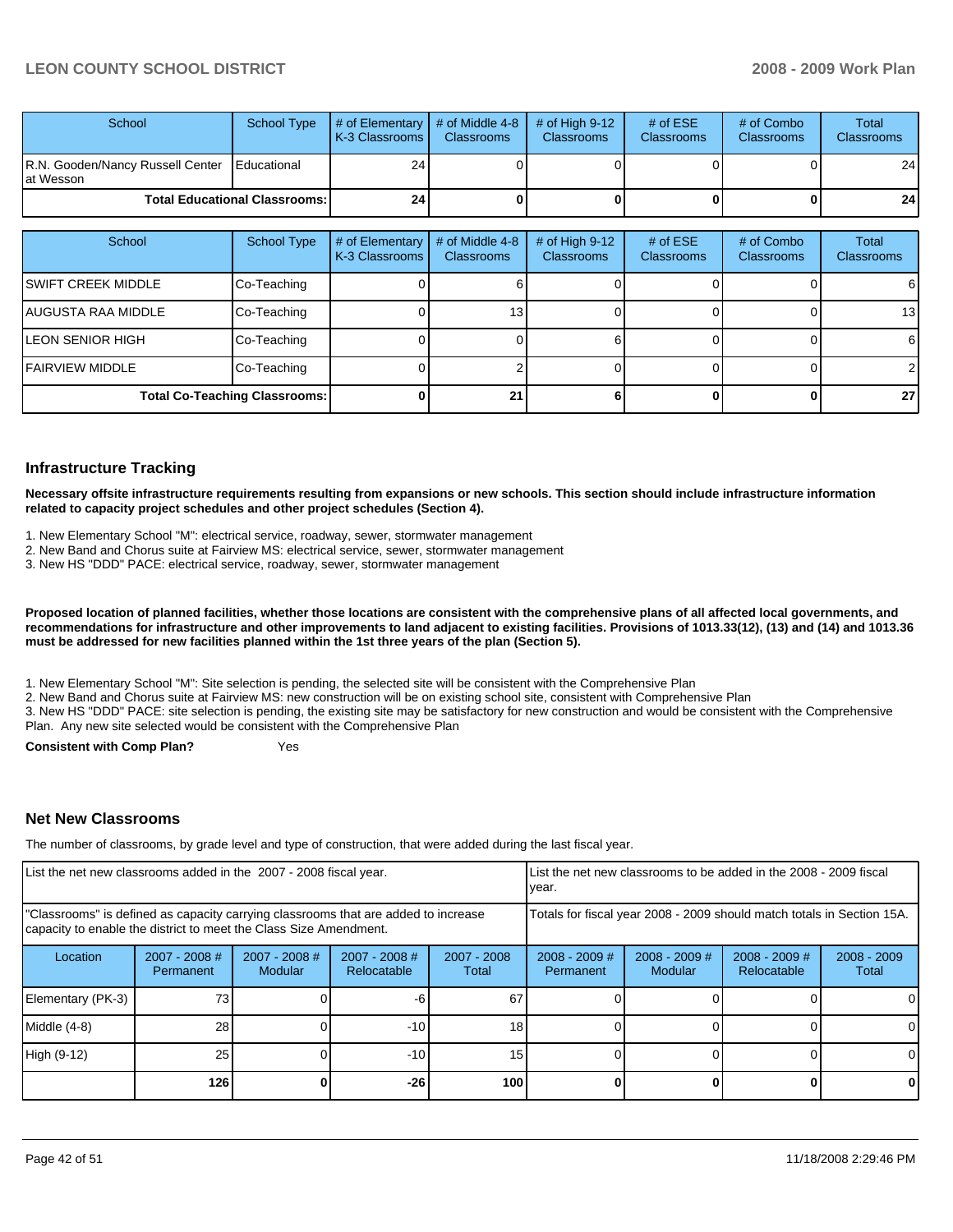# **Relocatable Student Stations**

Number of students that will be educated in relocatable units, by school, in the current year, and the projected number of students for each of the years in the workplan.

| <b>Site</b>                                       | 2008 - 2009 | 2009 - 2010 | $2010 - 2011$ | 2011 - 2012 | 2012 - 2013 | 5 Year Average          |
|---------------------------------------------------|-------------|-------------|---------------|-------------|-------------|-------------------------|
| JOHN C RILEY ELEMENTARY                           | 0           | 22          | 22            | 22          | 0           | 13                      |
| <b>FRANK R NIMS MIDDLE</b>                        | 22          | 0           | $\Omega$      | 0           | $\Omega$    | $\overline{\mathbf{4}}$ |
| PINEVIEW ELEMENTARY                               | 0           | 0           | 0             | 0           | 0           | $\pmb{0}$               |
| LEWIS M LIVELY TECHNICAL CENTER                   | 21          | 21          | $\Omega$      | 0           | 0           | 8                       |
| <b>GILCHRIST ELEMENTARY</b>                       | 324         | 144         | 144           | 144         | 0           | 151                     |
| <b>BELLE VUE MIDDLE</b>                           | 0           | 0           | $\Omega$      | 0           | 0           | $\pmb{0}$               |
| LAWTON M CHILES SENIOR HIGH                       | 275         | 0           | $\Omega$      | 0           | 0           | 55                      |
| <b>SWIFT CREEK MIDDLE</b>                         | 110         | 22          | 22            | 0           | 0           | 31                      |
| CANOPY OAKS ELEMENTARY                            | 0           | 0           | $\Omega$      | 0           | 0           | $\pmb{0}$               |
| <b>ROBERTS ELEMENTARY</b>                         | 72          | 36          | 36            | 36          | 0           | 36                      |
| CENTER FOR COMMUNITY EDUCATION                    | 0           | 0           | $\mathbf 0$   | 0           | 0           | $\pmb{0}$               |
| HAWKS RISE ELEMENTARY                             | 116         | 44          | 44            | 0           | 0           | 41                      |
| AMOS P GODBY SENIOR HIGH                          | 0           | 0           | 0             | 0           | 0           | $\pmb{0}$               |
| OAK RIDGE ELEMENTARY                              | 18          | 18          | 0             | 0           | 0           | $\overline{7}$          |
| <b>SECOND CHANCE SCHOOL</b>                       | 29          | 0           | $\mathbf 0$   | 0           | 0           | 6                       |
| Former SAIL                                       | 130         | 0           | 0             | 0           | 0           | 26                      |
| <b>GRIFFIN MIDDLE</b>                             | 0           | 0           | $\mathbf 0$   | 0           | 0           | $\pmb{0}$               |
| School for Applied Individualized Learning - SAIL | 0           | 0           | $\mathbf 0$   | 0           | 0           | $\mathbf 0$             |
| LILLIAN RUEDIGER ELEMENTARY                       | 40          | 40          | 40            | 40          | 0           | 32                      |
| AUGUSTA RAA MIDDLE                                | 66          | 44          | 44            | 22          | 0           | 35                      |
| CHAIRES ELEMENTARY PRE-KINDERGARTEN               | 0           | 0           | 0             | 0           | 0           | $\mathbf 0$             |
| WOODVILLE ELEMENTARY                              | 54          | 18          | 18            | 0           | 0           | 18                      |
| KATE SULLIVAN ELEMENTARY                          | 232         | 124         | 124           | 0           | 0           | 96                      |
| <b>ELIZABETH COBB MIDDLE</b>                      | 40          | 0           | 0             | 0           | 0           | 8                       |
| FRANK HARTSFIELD ELEMENTARY                       | 36          | 18          | 18            | 0           | 0           | 14                      |
| JAMES RICKARDS SENIOR HIGH                        | 70          | 35          | 35            | 0           | 0           | 28                      |
| R.N. Gooden/Nancy Russell Center at Wesson        | 22          | 0           | 0             | 0           | 0           | $\overline{4}$          |
| SABAL PALM ELEMENTARY                             | 106         | 52          | 52            | 0           | 0           | 42                      |
| <b>BOND ELEMENTARY SCHOOL</b>                     | 0           | 0           | 0             | 0           | 0           | $\pmb{0}$               |
| <b>ACADEMIC RESOURCE CENTER</b>                   | 0           | 0           | $\mathbf 0$   | 0           | 0           | $\pmb{0}$               |
| ACADEMY OF ACADEMICS AND TECHNOLOGY               | 45          | 0           | 0             | 0           | 0           | $\boldsymbol{9}$        |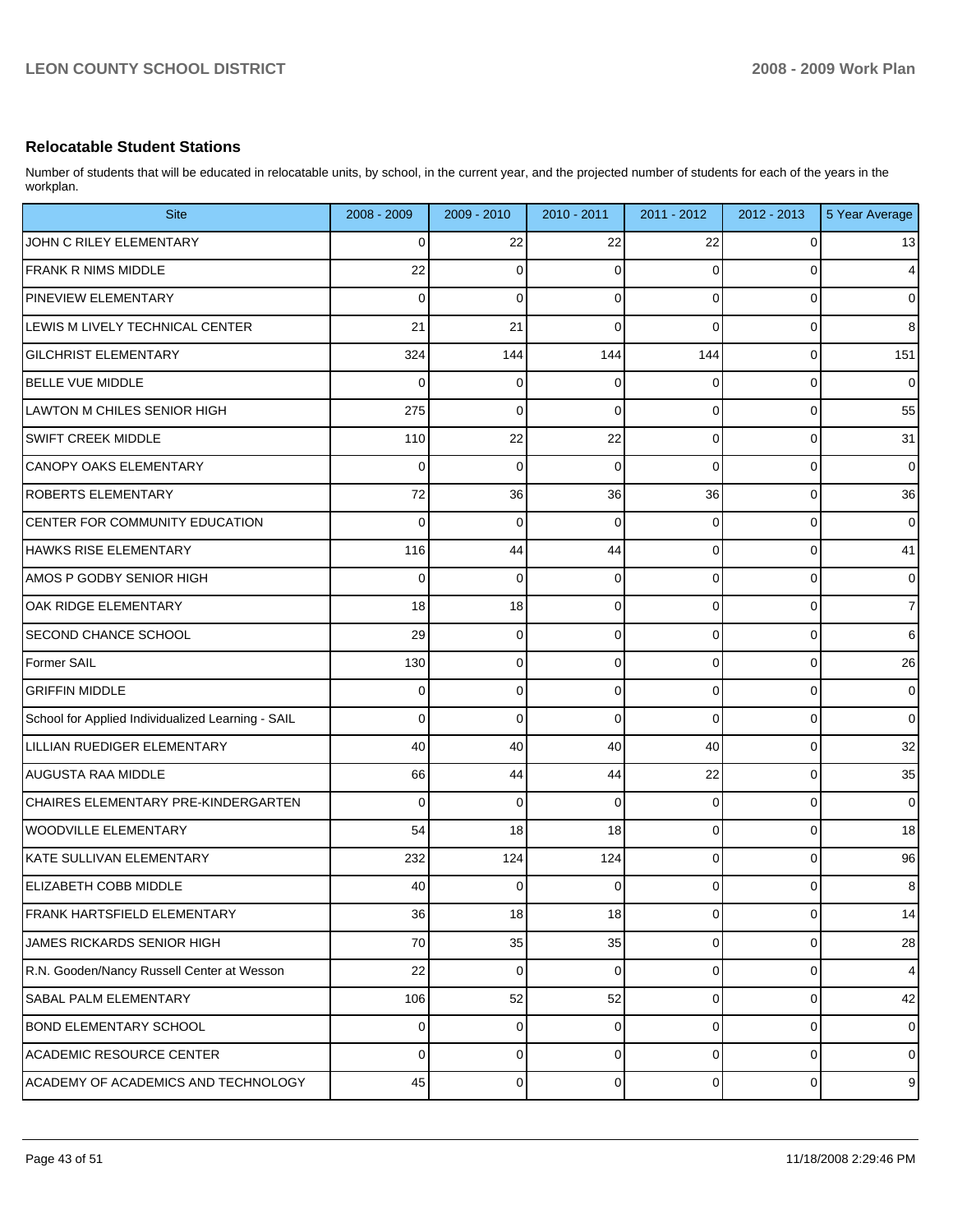| LEON SENIOR HIGH                                                    | 215      | 115         | 65          | 25       | 0        | 84             |
|---------------------------------------------------------------------|----------|-------------|-------------|----------|----------|----------------|
| <b>DEERLAKE MIDDLE</b>                                              | 352      | 44          | 22          | $\Omega$ | $\Omega$ | 84             |
| NEW FORT BRADEN SCHOOL                                              | $\Omega$ | $\Omega$    | $\Omega$    | $\Omega$ | $\Omega$ | $\overline{0}$ |
| <b>LINCOLN SENIOR HIGH</b>                                          | 357      | 50          | 25          | $\Omega$ | $\Omega$ | 86             |
| Mehrdad "Pepper" Ghazvini Learning Center                           | $\Omega$ | $\Omega$    | $\Omega$    | $\Omega$ | $\Omega$ | 0              |
| PACE CENTER                                                         | 170      | 170         | 170         | 170      | 0        | 136            |
| KILLEARN LAKES ELEMENTARY                                           | 348      | 96          | 96          | $\Omega$ | $\Omega$ | 108            |
| <b>CHAIRES ELEMENTARY</b>                                           | 80       | 36          | 36          | $\Omega$ | $\Omega$ | 30             |
| SPRINGWOOD ELEMENTARY                                               | 102      | 50          | 16          | 16       | $\Omega$ | 37             |
| <b>DESOTO TRAIL ELEMENTARY</b>                                      | 22       | 22          | 22          | $\Omega$ | $\Omega$ | 13             |
| <b>BUCK LAKE ELEMENTARY</b>                                         | 312      | 144         | 144         | $\Omega$ | $\Omega$ | 120            |
| <b>ASTORIA PARK ELEMENTARY</b>                                      | 72       | 36          | 36          | $\Omega$ | $\Omega$ | 29             |
| <b>GRETCHEN EVERHART TRAINABLE MENTALLY</b><br><b>HANDICAP CENT</b> | 125      | $\Omega$    | 0           | $\Omega$ | $\Omega$ | 25             |
| WALTER T MOORE JR ELEMENTARY                                        | 22       | $\Omega$    | $\Omega$    | $\Omega$ | $\Omega$ | 4              |
| <b>SEALEY ELEMENTARY</b>                                            | 58       | 22          | 13          | $\Omega$ | 0        | 19             |
| <b>APALACHEE ELEMENTARY</b>                                         | 200      | 144         | 90          | 36       | $\Omega$ | 94             |
| <b>FAIRVIEW MIDDLE</b>                                              | 88       | $\mathbf 0$ | $\mathbf 0$ | $\Omega$ | 0        | 18             |
| Michael J. Conley Elementary School at Southwood                    | $\Omega$ | $\Omega$    | $\Omega$    | $\Omega$ | $\Omega$ | 0              |
| William J. Montford, III Middle School                              | $\Omega$ | $\Omega$    | $\Omega$    | $\Omega$ | $\Omega$ | $\overline{0}$ |
| FORT BRADEN ELEMENTARY                                              | 0        | $\mathbf 0$ | $\mathbf 0$ | $\Omega$ | 0        | $\overline{0}$ |
| CONCORD ELEMENTARY                                                  | $\Omega$ | $\Omega$    | $\Omega$    | $\Omega$ | $\Omega$ | $\overline{0}$ |
| Totals for LEON COUNTY SCHOOL DISTRICT                              |          |             |             |          |          |                |
| Total students in relocatables by year.                             | 4,351    | 1,567       | 1,334       | 511      | $\bf{0}$ | 1,553          |
| Total number of COFTE students projected by year.                   | 31,185   | 31,236      | 31,262      | 31,363   | 31,539   | 31,317         |
| Percent in relocatables by year.                                    | 14 %     | 5 %         | 4 %         | 2%       | 0%       | 5 %            |

### **Leased Facilities Tracking**

Exising leased facilities and plans for the acquisition of leased facilities, including the number of classrooms and student stations, as reported in the educational plant survey, that are planned in that location at the end of the five year workplan.

| Location                    | # of Leased<br>Classrooms 2008 - I<br>2009 | <b>FISH Student</b><br><b>Stations</b> | Owner                            | # of Leased<br>Classrooms 2012 - I<br>2013 | <b>FISH Student</b><br><b>Stations</b> |
|-----------------------------|--------------------------------------------|----------------------------------------|----------------------------------|--------------------------------------------|----------------------------------------|
| IJOHN C RILEY ELEMENTARY    |                                            |                                        | 0 Wms. Scottsman                 |                                            |                                        |
| IGILCHRIST ELEMENTARY       | 10 I                                       |                                        | 204 Wms. Scottsman /<br>Modspace |                                            |                                        |
| LAWTON M CHILES SENIOR HIGH |                                            |                                        | 225 Wms. Scottsman               |                                            |                                        |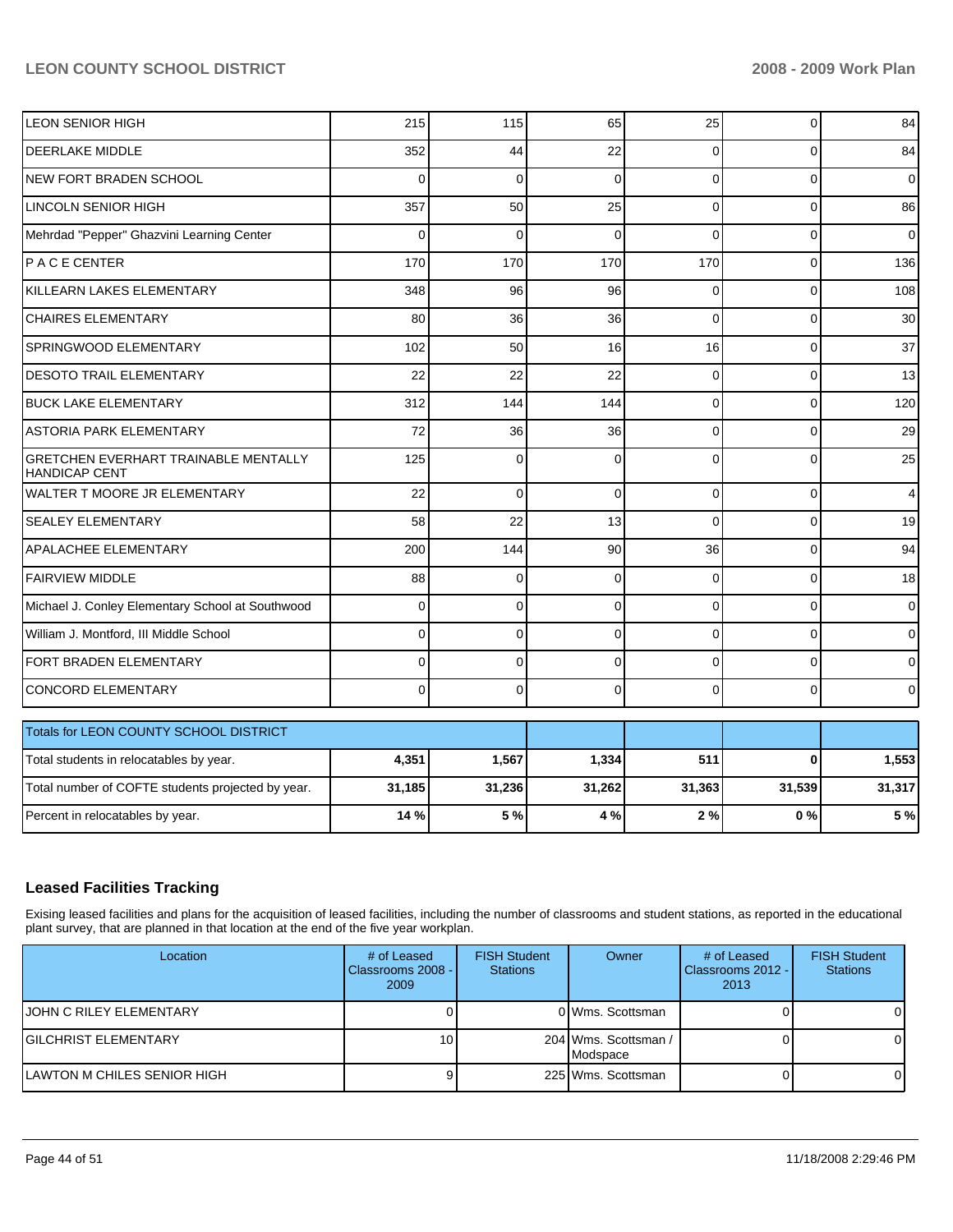| <b>SWIFT CREEK MIDDLE</b>                        | 5              |          | 110 Wms. Scottsman /<br>Modspace              | 0           | 0        |
|--------------------------------------------------|----------------|----------|-----------------------------------------------|-------------|----------|
| <b>ROBERTS ELEMENTARY</b>                        | 4              |          | 72 Wms. Scottsman                             | 0           | 0        |
| <b>HAWKS RISE ELEMENTARY</b>                     | 6              |          | 116 Wms. Scottsman /<br>M Space               | 0           | 0        |
| Former SAIL                                      | 1              |          | 25 Wms. Scottsman                             | 0           | 0        |
| LILLIAN RUEDIGER ELEMENTARY                      | $\overline{2}$ |          | 40 Wms. Scottsman                             | $\mathbf 0$ | 0        |
| <b>AUGUSTA RAA MIDDLE</b>                        | 3              |          | 66 Wms. Scottsman                             | 0           | 0        |
| KATE SULLIVAN ELEMENTARY                         | 4              |          | 84 Wms. Scottsman                             | 0           | 0        |
| ELIZABETH COBB MIDDLE                            | $\overline{2}$ |          | 40 Wms. Scottsman                             | 0           | 0        |
| FRANK HARTSFIELD ELEMENTARY                      | $\overline{2}$ |          | 36 Wms. Scottsman                             | 0           | 0        |
| <b>LEON SENIOR HIGH</b>                          | $\mathbf 0$    |          | 0 Wms. Scottsman                              | $\mathbf 0$ | 0        |
| <b>DEERLAKE MIDDLE</b>                           | 15             |          | 330 Wms. Scottsman /<br>Modspace / M<br>Space | $\Omega$    | 0        |
| <b>LINCOLN SENIOR HIGH</b>                       | $\pmb{0}$      |          | 0 Wms. Scottsman                              | 0           | 0        |
| <b>SPRINGWOOD ELEMENTARY</b>                     | $\overline{c}$ |          | 44 Wms. Scottsman                             | 0           | 0        |
| <b>DESOTO TRAIL ELEMENTARY</b>                   | 1              |          | 22 Modspace                                   | 0           | 0        |
| <b>BUCK LAKE ELEMENTARY</b>                      | 10             |          | 212 Wms. Scottsman /<br>Modspace              | 0           | 0        |
| <b>ASTORIA PARK ELEMENTARY</b>                   | $\mathbf{1}$   |          | 18 Wms. Scottsman                             | 0           | 0        |
| WALTER T MOORE JR ELEMENTARY                     | 1              |          | 22 Wms. Scottsman                             | $\mathbf 0$ | 0        |
| <b>APALACHEE ELEMENTARY</b>                      | 8              |          | 160 Wms. Scottsman /<br>Modspace              | $\mathbf 0$ | $\Omega$ |
| <b>FAIRVIEW MIDDLE</b>                           | $\overline{2}$ |          | 44 Wms. Scottsman                             | 0           | 0        |
| JAMES RICKARDS SENIOR HIGH                       | 0              |          |                                               | 0           | 0        |
| R.N. Gooden/Nancy Russell Center at Wesson       | $\mathbf 0$    | 0        |                                               | 0           | 0        |
| <b>ACADEMIC RESOURCE CENTER</b>                  | $\mathbf 0$    | ∩        |                                               | $\Omega$    | 0        |
| ACADEMY OF ACADEMICS AND TECHNOLOGY              | 0              | 0        |                                               | 0           | 0        |
| Michael J. Conley Elementary School at Southwood | $\overline{0}$ | 0        |                                               | 0           | $\circ$  |
| William J. Montford, III Middle School           | $\mathbf 0$    | 0        |                                               | 0           | 0        |
| <b>CANOPY OAKS ELEMENTARY</b>                    | $\mathbf 0$    | $\Omega$ |                                               | 0           | 0        |
| Mehrdad "Pepper" Ghazvini Learning Center        | $\mathbf 0$    | 0        |                                               | 0           | 0        |
| <b>BOND ELEMENTARY SCHOOL</b>                    | $\mathbf 0$    | $\Omega$ |                                               | 0           | 0        |
| CENTER FOR COMMUNITY EDUCATION                   | $\mathbf 0$    | 0        |                                               | 0           | 0        |
| NEW FORT BRADEN SCHOOL                           | $\mathbf 0$    | $\Omega$ |                                               | 0           | 0        |
| PACE CENTER                                      | $\mathbf 0$    | 0        |                                               | 0           | 0        |
| KILLEARN LAKES ELEMENTARY                        | $\mathbf 0$    | $\Omega$ |                                               | 0           | 0        |
| <b>CHAIRES ELEMENTARY</b>                        | $\mathbf 0$    | 0        |                                               | 0           | 0        |
| <b>BELLE VUE MIDDLE</b>                          | $\pmb{0}$      | 0        |                                               | 0           | 0        |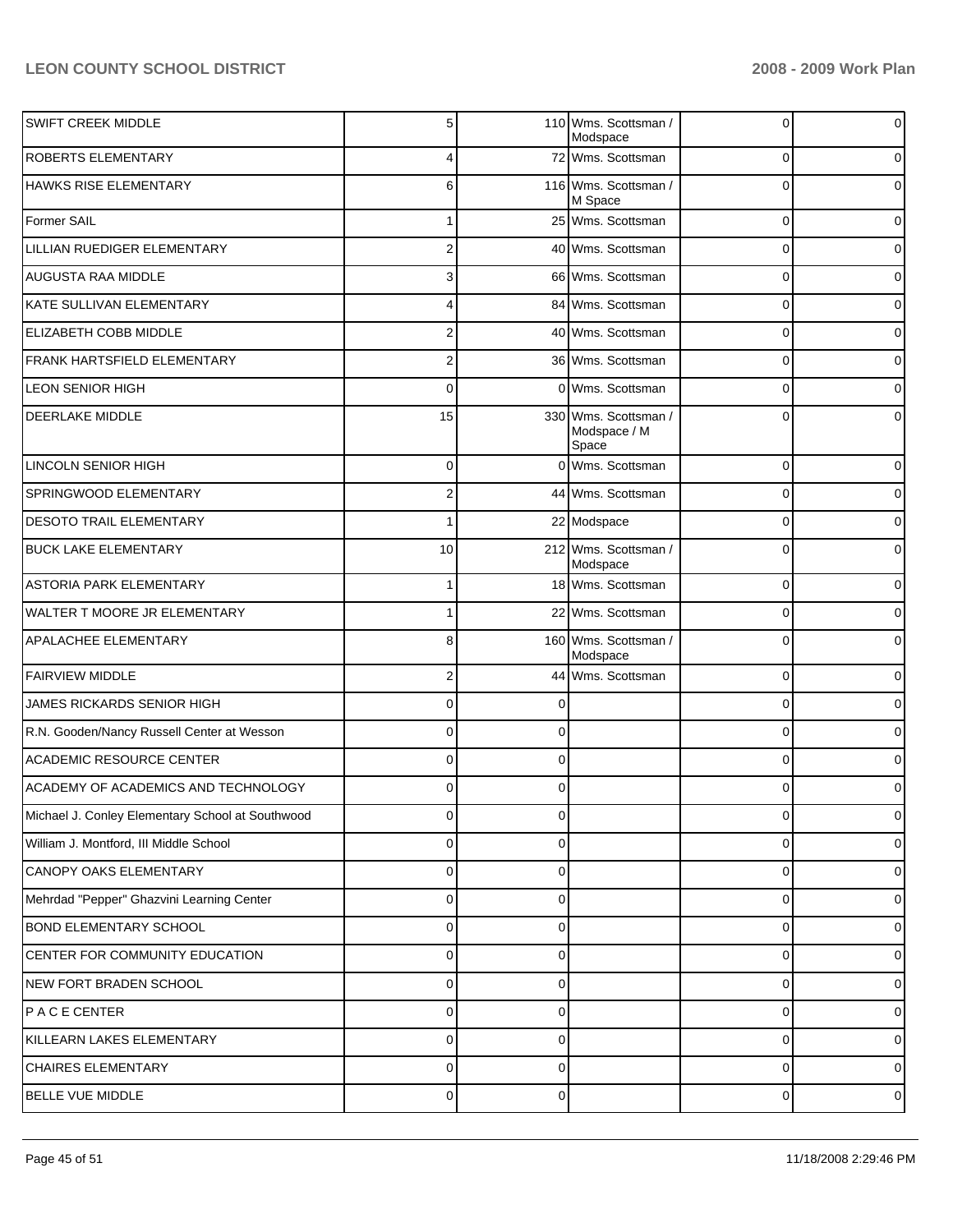| <b>GRETCHEN EVERHART TRAINABLE MENTALLY</b><br><b>HANDICAP CENT</b> | C        | 0        |          | 0              |
|---------------------------------------------------------------------|----------|----------|----------|----------------|
| <b>SEALEY ELEMENTARY</b>                                            | C        | ∩        | 0        | 01             |
| <b>GRIFFIN MIDDLE</b>                                               | 0        | 0        | 0        | 0              |
| <b>FRANK R NIMS MIDDLE</b>                                          | ∩        | 0        | $\Omega$ | 01             |
| <b>PINEVIEW ELEMENTARY</b>                                          | C        | ∩        | 0        | ΟI             |
| LEWIS M LIVELY TECHNICAL CENTER                                     | 0        | 0        | 0        | 0              |
| <b>IFORT BRADEN ELEMENTARY</b>                                      | $\Omega$ | $\Omega$ | $\Omega$ | 01             |
| CONCORD ELEMENTARY                                                  | C        | O        | $\Omega$ | 0              |
| AMOS P GODBY SENIOR HIGH                                            | C        | 0        | 0        | $\overline{0}$ |
| OAK RIDGE ELEMENTARY                                                | 0        | 0        | 0        | ΟI             |
| <b>SECOND CHANCE SCHOOL</b>                                         | C        | $\Omega$ | 0        | 0              |
| <b>SABAL PALM ELEMENTARY</b>                                        | C        | ∩        | 0        | 01             |
| School for Applied Individualized Learning - SAIL                   | 0        | $\Omega$ | 0        | $\overline{0}$ |
| CHAIRES ELEMENTARY PRE-KINDERGARTEN                                 | C        | 0        | 0        | 0              |
| WOODVILLE ELEMENTARY                                                | r        | ∩        | $\Omega$ | 0              |
|                                                                     | 88       | 1,870    | 0        | 0              |

### **Failed Standard Relocatable Tracking**

Relocatable units currently reported by school, from FISH, and the number of relocatable units identified as 'Failed Standards'.

Nothing reported for this section.

# **Planning**

### **Class Size Reduction Planning**

**Plans approved by the school board that reduce the need for permanent student stations such as acceptable school capacity levels, redistricting, busing, year-round schools, charter schools, magnet schools, public-private partnerships, multitrack scheduling, grade level organization, block scheduling, or other alternatives.** 

The 2005-2010 Educational Plant Survey for Leon District schools indicates that class size reduction targets can be achieved by 2010-2011 through a combination of new school construction, new classroom construction at existing schools, promoting magnet programs at selected schools, and redistricting.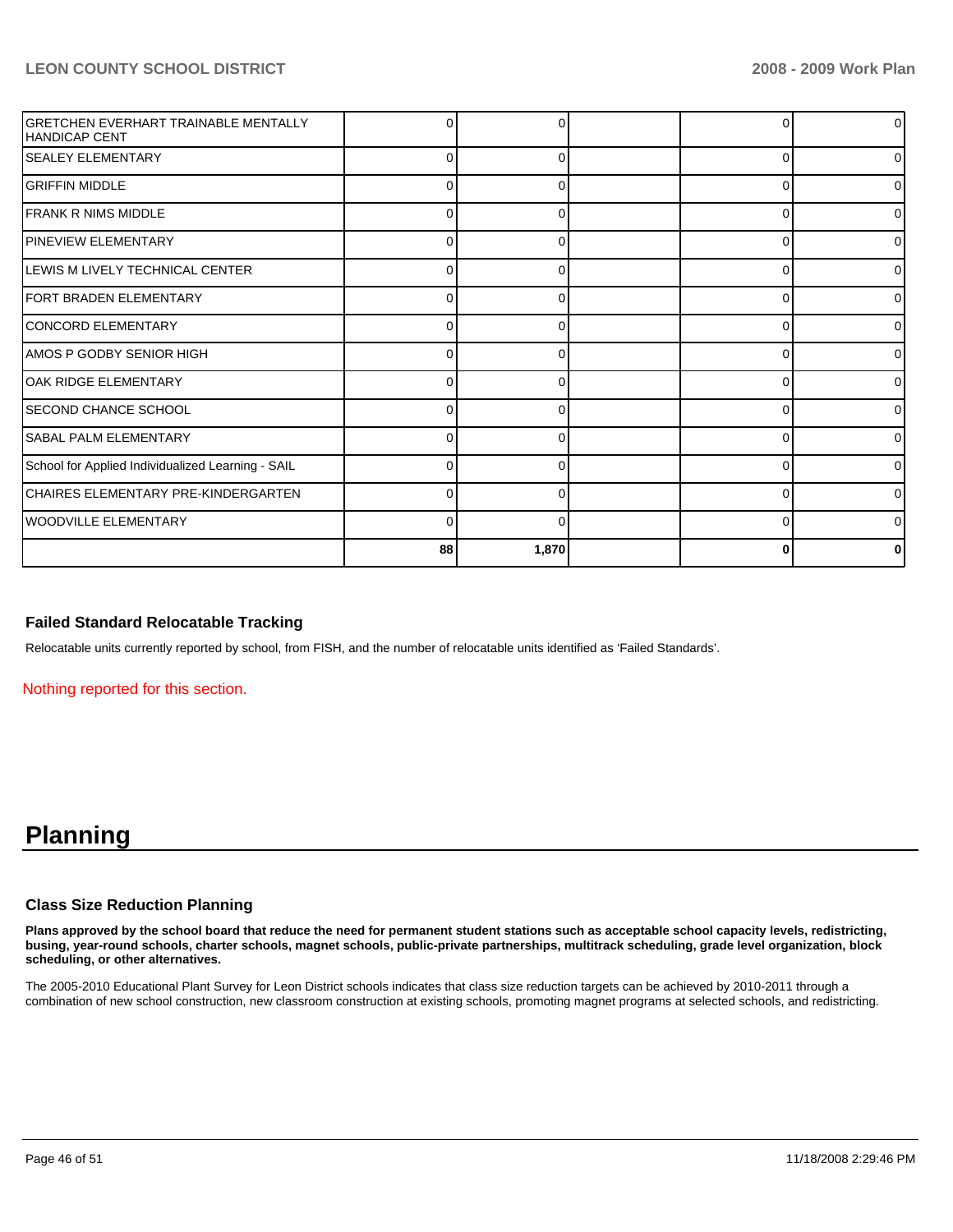### **School Closure Planning**

#### **Plans for the closure of any school, including plans for disposition of the facility or usage of facility space, and anticipated revenues.**

The current Educational Plant Survey for Leon District schools recommends converting Wesson Elementary School and Belle Vue Middle School to ancillary space. Wesson has already been closed and merged with Bond Elementary. As much as \$28 million may be realized through the sale of The Technology and Information Services building and the Howell Center as described in the Plant Survey.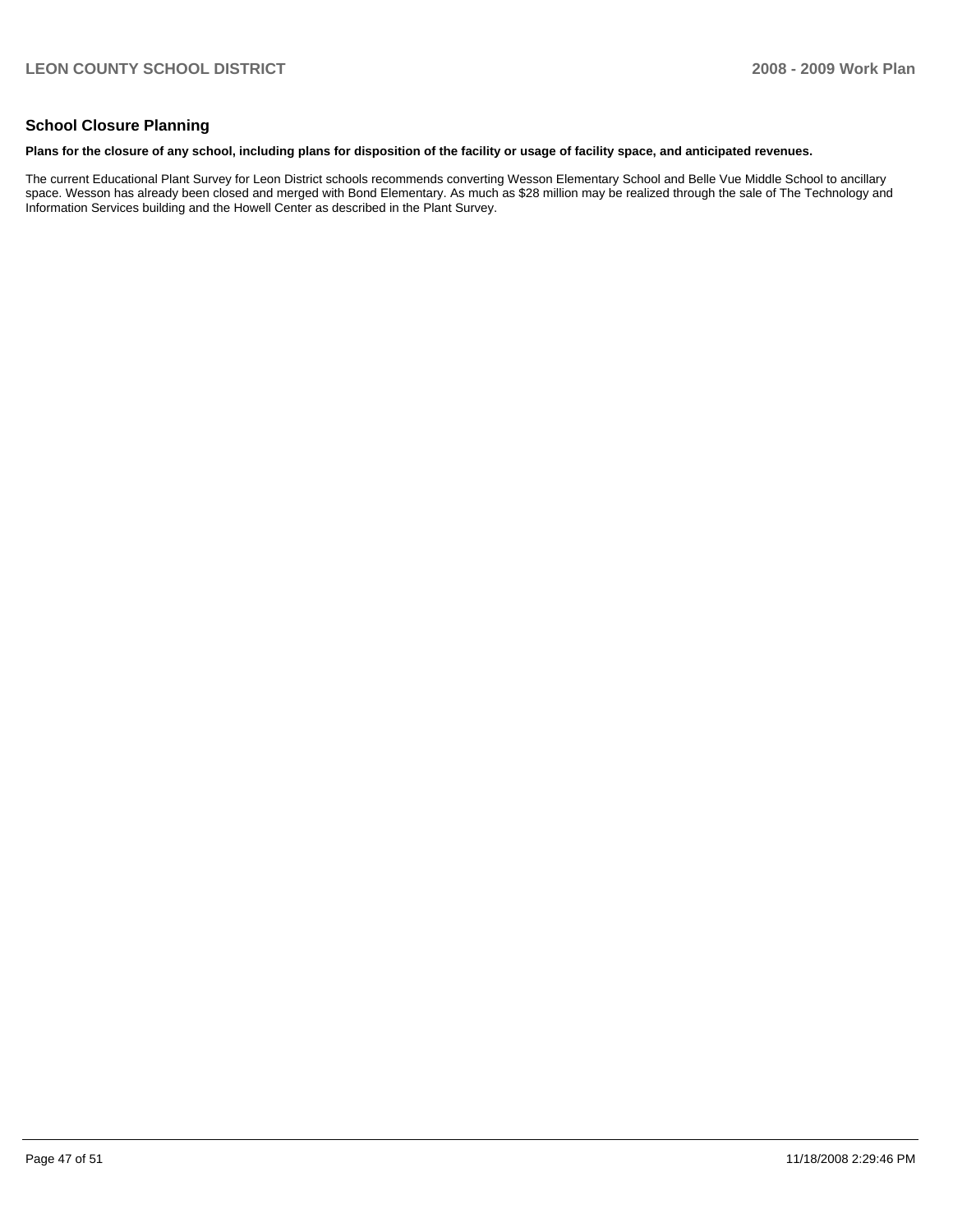# **Long Range Planning**

### **Ten-Year Maintenance**

District projects and locations regarding the projected need for major renovation, repair, and maintenance projects within the district in years 6-10 beyond the projects plans detailed in the five years covered by the work plan.

| Project                            | 2012 - 2013 / 2017 - 2018<br><b>Projected Cost</b> |
|------------------------------------|----------------------------------------------------|
| Safety-to-life                     | \$1,390,500                                        |
| Land and land improvements         | \$10,300,000                                       |
| Flooring                           | \$13,596,000                                       |
| Renovation                         | \$36,050,000                                       |
| Roofing                            | \$24,720,000                                       |
| Generators                         | \$1,030,000                                        |
| <b>Fire Alarms</b>                 | \$1,648,000                                        |
| <b>HVAC</b>                        | \$30,900,000                                       |
| Refrigeration                      | \$257,500                                          |
| <b>ADA</b>                         | \$1,287,500                                        |
| Outdoor Lighting                   | \$309,000                                          |
| Intercoms                          | \$515,000                                          |
| Fencing                            | \$576,800                                          |
| Paving                             | \$901,250                                          |
| Switchgear                         | \$1,545,000                                        |
| Plumbing                           | \$2,657,400                                        |
| Painting                           | \$2,060,000                                        |
| Drainage                           | \$515,000                                          |
| Environmental                      | \$360,500                                          |
| Electrical                         | \$257,500                                          |
| Energy                             | \$515,000                                          |
| <b>Security Systems</b>            | \$231,750                                          |
| Communications                     | \$257,500                                          |
| Grounds                            | \$257,500                                          |
| Hazardous Waste                    | \$386,250                                          |
| Preventative/Emergency Maintenance | \$12,875,000                                       |
|                                    | \$145,399,950                                      |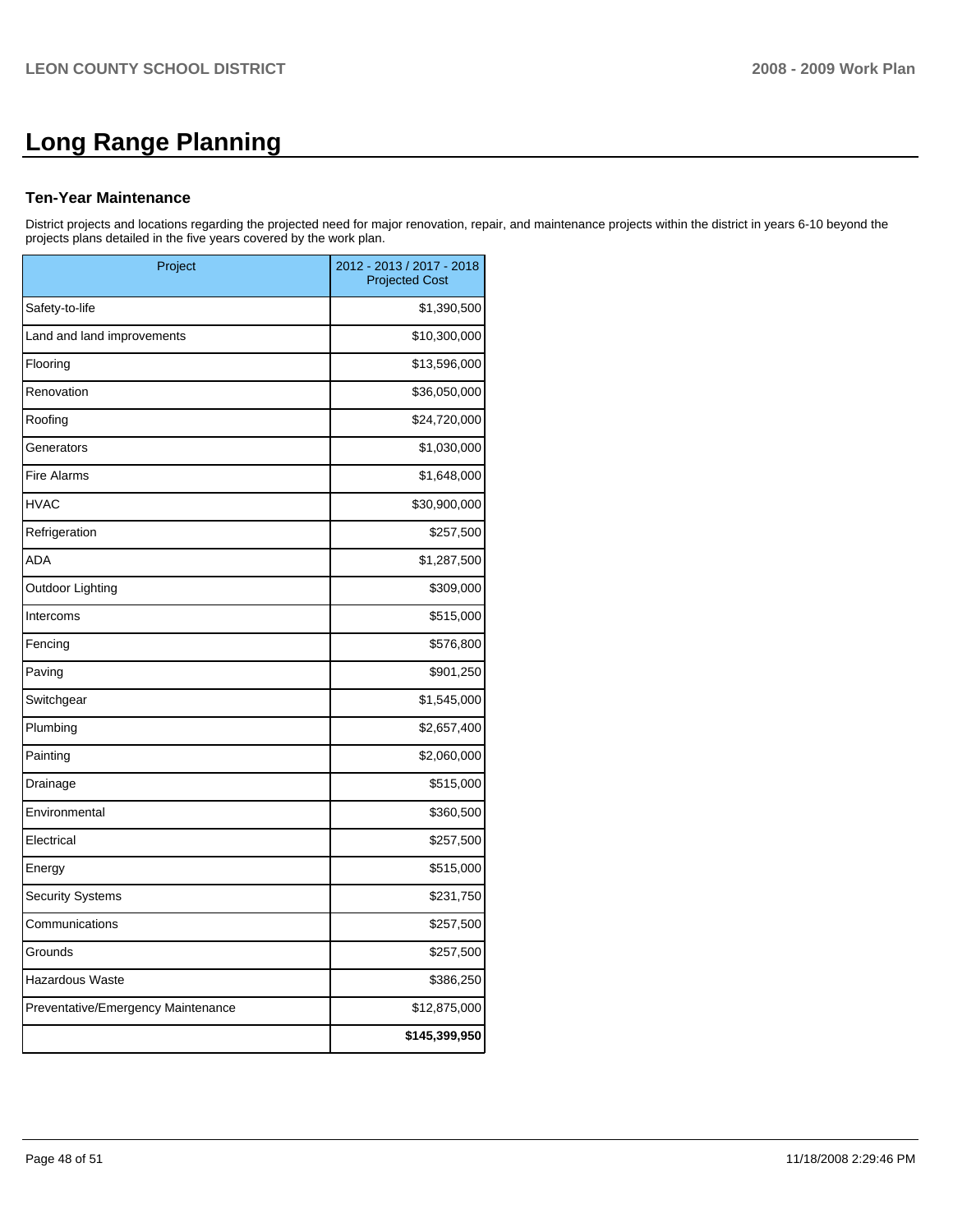### **Ten-Year Capacity**

Schedule of capital outlay projects projected to ensure the availability of satisfactory student stations for the projected student enrollment in K-12 programs for the future 5 years beyond the 5-year district facilities work program.

| Project                         | Location, Community, Quadrant or other<br>general location | 2012 - 2013 / 2017 - 2018<br><b>Projected Cost</b> |
|---------------------------------|------------------------------------------------------------|----------------------------------------------------|
| New Elementary "N"              | Leon Co. as demographic trends dictate                     | \$18,256,440                                       |
| New Elementary School "O"       | Leon Co. as deographic trends dictate                      | \$18,256,440                                       |
| Build-out of Middle School "CC" | NE Leon Co.                                                | \$21,084,623                                       |
| New High School "BBB"           | Leon Co. as demographic trends dictate                     | \$66,518,892                                       |
|                                 |                                                            | \$124,116,395                                      |

### **Ten-Year Planned Utilization**

Schedule of planned capital outlay projects identifying the standard grade groupings, capacities, and planned utilization rates of future educational facilities of the district for both permanent and relocatable facilities.

| <b>Grade Level Projections</b>    | <b>FISH</b><br><b>Student</b><br><b>Stations</b> | <b>Actual 2007 -</b><br><b>2008 FISH</b><br>Capacity | Actual<br>$2007 -$<br>2008<br><b>COFTE</b> | Actual 2007 - 2008<br><b>Utilization</b> | Actual 2008 - 2009 / 2017 - 2018 new<br>Student Capacity to be added/removed | Projected 2017<br>2018 COFTE | Projected 2017 -<br>2018 Utilization |
|-----------------------------------|--------------------------------------------------|------------------------------------------------------|--------------------------------------------|------------------------------------------|------------------------------------------------------------------------------|------------------------------|--------------------------------------|
| Elementary - District<br>l Totals | 17.448                                           | 17,448                                               | 14,899.31                                  | 85.39 %                                  | 1.675                                                                        | 16,258                       | 85.02 %                              |
| Middle - District Totals          | 8.670                                            | 7,804                                                | 6.270.78                                   | 80.36 %                                  | 225                                                                          | 6,930                        | 86.31 %                              |
| High - District Totals            | 11.215                                           | 10.617                                               | 8.746.35                                   | 82.38 %                                  | 1,586                                                                        | 8.727                        | 71.52 %                              |
| Other - ESE, etc                  | 5.790                                            | 4.454                                                | 1.081.61                                   | 24.29 %                                  | 145                                                                          | 1.776                        | 38.62 %                              |
|                                   | 43,123                                           | 40,323                                               | 30,998.05                                  | 76.87 %                                  | 3,631                                                                        | 33,691                       | 76.65 %                              |

### **Ten-Year Infrastructure Planning**

**Proposed Location of Planned New, Remodeled, or New Additions to Facilities in 06 thru 10 out years (Section 28).** 

1. Two (2) new elementary schools where population, Growth Management policy, and the Comprehensive Plan indicate additional capacity is needed.��

2. Complete build-out of Middle School "CC" as population growth indicates the need for additional middle school capacity.

3. One (1) new high school where population growth, Growth Management policy, and the Comprehensive Plan indicate additional capacity is needed.

Plans for closure of any school, including plans for disposition of the facility or usage of facility space, and anticipated revenues in the 06 thru 10 out **years (Section 29).** 

None anticipated at this time.

### **Twenty-Year Maintenance**

District projects and locations regarding the projected need for major renovation, repair, and maintenance projects within the district in years 11-20 beyond the projects plans detailed in the five years covered by the work plan.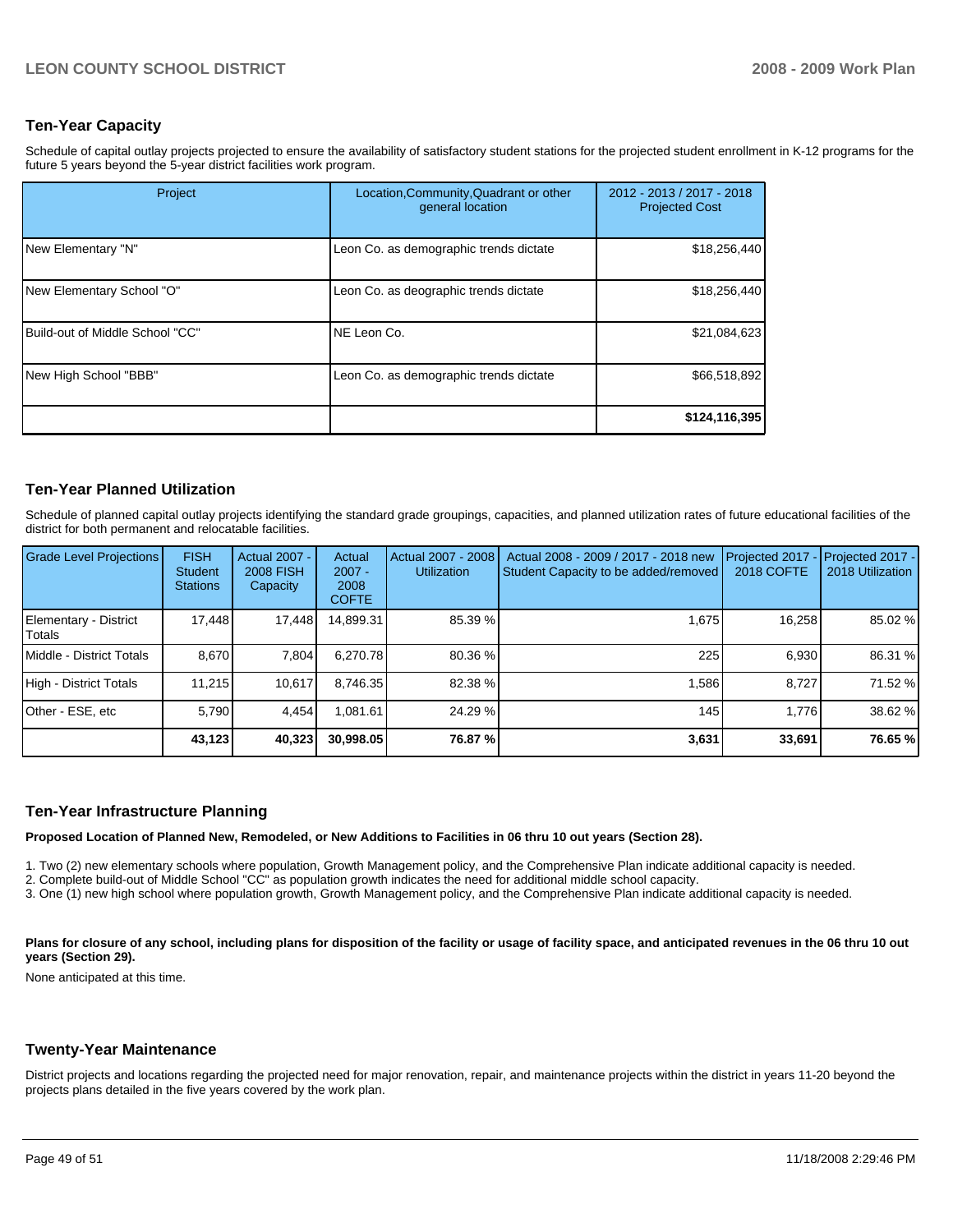| Project                            | 2017 - 2018 / 2027 - 2028 Projected Cost |
|------------------------------------|------------------------------------------|
| Safety-to-life                     | \$2,781,000                              |
| Land and land improvements         | \$20,600,000                             |
| Flooring                           | \$27,192,000                             |
| Renovation                         | \$72,100,000                             |
| Roofing                            | \$49,440,000                             |
| Generators                         | \$2,060,000                              |
| <b>Fire Alarms</b>                 | \$3,296,000                              |
| <b>HVAC</b>                        | \$61,800,000                             |
| Refrigeration                      | \$515,000                                |
| <b>ADA</b>                         | \$2,575,000                              |
| Outdoor lighting                   | \$618,000                                |
| Intercoms                          | \$1,030,000                              |
| Fencing                            | \$1,153,600                              |
| Paving                             | \$1,802,500                              |
| Switchgear                         | \$3,090,000                              |
| Plumbing                           | \$5,314,800                              |
| Painting                           | \$4,120,000                              |
| Drainage                           | \$1,030,000                              |
| Environmental                      | \$721,000                                |
| Electrical                         | \$515,000                                |
| Energy                             | \$1,030,000                              |
| <b>Security Systems</b>            | \$463,500                                |
| Communications                     | \$515,000                                |
| Grounds                            | \$515,000                                |
| Hazardous Waste                    | \$772,500                                |
| Preventative/Emergency Maintenance | \$25,750,000                             |
|                                    | \$290,799,900                            |

### **Twenty-Year Capacity**

Schedule of capital outlay projects projected to ensure the availability of satisfactory student stations for the projected student enrollment in K-12 programs for the future 11-20 years beyond the 5-year district facilities work program.

| <b>Project</b>            | Location, Community, Quadrant or other<br>general location | 2017 - 2018 / 2027 - 2028<br><b>Projected Cost</b> |
|---------------------------|------------------------------------------------------------|----------------------------------------------------|
| New Elementary School "P" | Leon Co. as demographic trends dictate                     | \$23,733,372                                       |